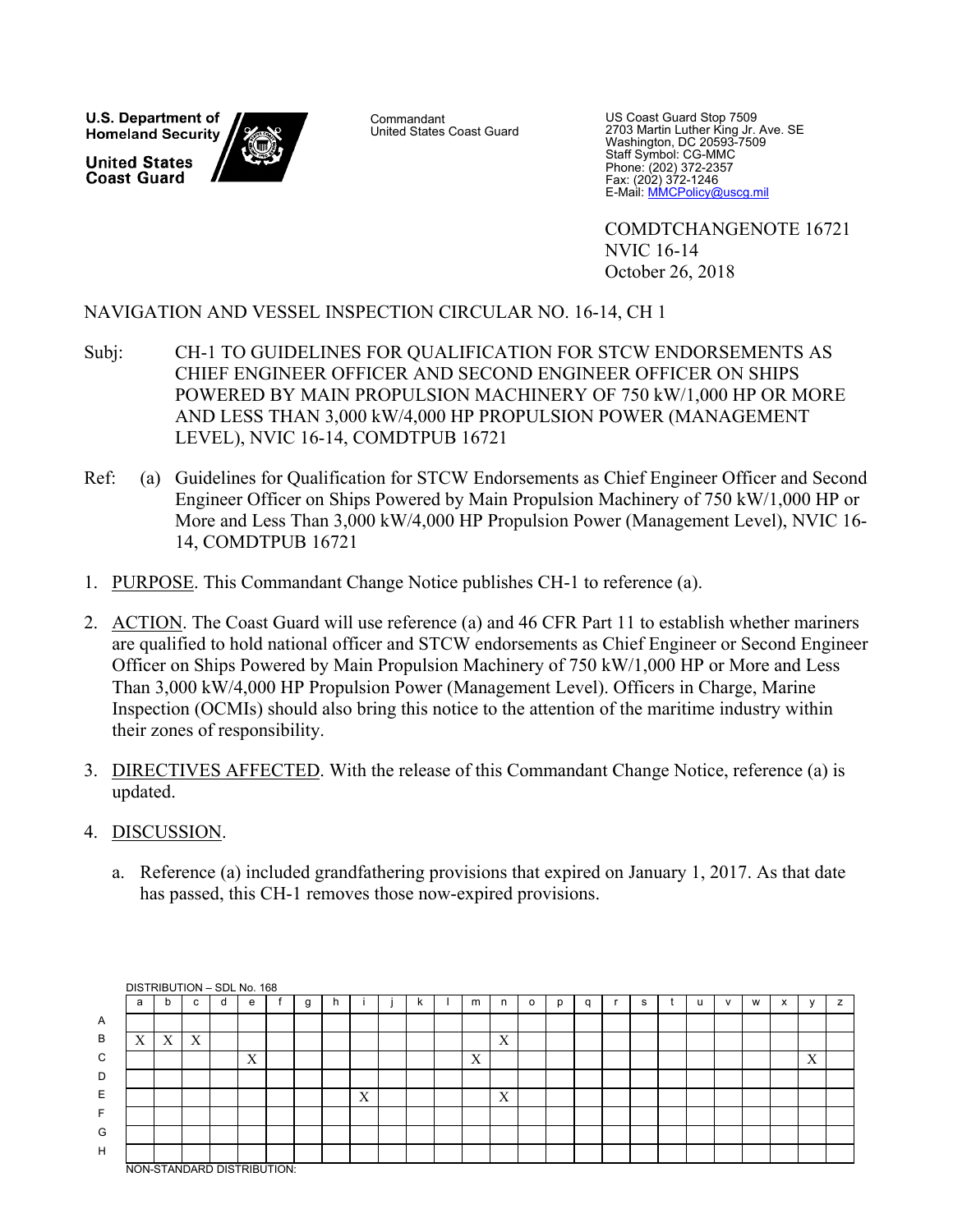- b. After publication of Reference (a), the Coast Guard extended the date for acceptance of assessments of mariner competence that are not signed by a Coast Guard approved Qualified Assessor. This CH-1 is revised to reflect this extension.
- 5. DISCLAIMER. This guidance is not a substitute for applicable legal requirements, nor is it itself a regulation. It is not intended to, nor does it impose legally binding requirements on any party. It represents the Coast Guard's current thinking on this topic and is issued for guidance purposes to outline methods of best practice for compliance with applicable law. You can use an alternative approach if the approach satisfies the requirements of the applicable statutes and regulations.
- 6. MAJOR CHANGES. This Commandant Change Notice changes the guidance found in reference (a) concerning endorsements as Chief Engineer that are limited to service on OSVs, as follows:
	- a. Enclosure (1) is revised to remove grandfathering provisions for an STCW endorsement that expired on January 1, 2017, and to add an explanation of the requirement in 46 CFR 11.201(a)(1) to hold an appropriate national endorsement in order to qualify for an STCW endorsement.
	- b. Enclosures (2) and (3) are revised to reflect previously published policy extending the date for acceptance of assessments that were not signed by a Coast Guard approved Qualified Assessor, and to add additional information concerning assessments that are performed on military vessels.

## 7. ENVIRONMENTAL ASPECT AND IMPACT CONSIDERATIONS.

- a. The development of this NVIC and the general policies contained within it have been thoroughly reviewed by the originating office, and are categorically excluded (CE) under current CE # A3 from further environmental analysis, in accordance with Section 2.B and Appendix A, DHS Instruction Manual 023-01-001-01, Revision 01,Implementation of the National Environmental Policy Act (NEPA). Because this NVIC implements, without substantive change, the applicable Commandant Instruction or other federal agency regulations, procedures, manuals, and other guidance documents, Coast Guard categorical exclusion #A3 is appropriate.
- b. This NVIC will not have any of the following: significant cumulative impacts on the human environment; substantial controversy or substantial change to existing environmental conditions; or inconsistencies with any Federal, State, or local laws or administrative determinations relating to the environment. All future specific actions resulting from the general policies in this NVIC must be individually evaluated for compliance with the National Environmental Policy Act (NEPA), DHS and Coast Guard NEPA policy, and compliance with all other environmental mandates.
- 8. DISTRIBUTION. No paper distribution will be made of this Commandant Change Notice. An electronic version will be located at https://www.dco.uscg.mil/Our-Organization/NVIC/.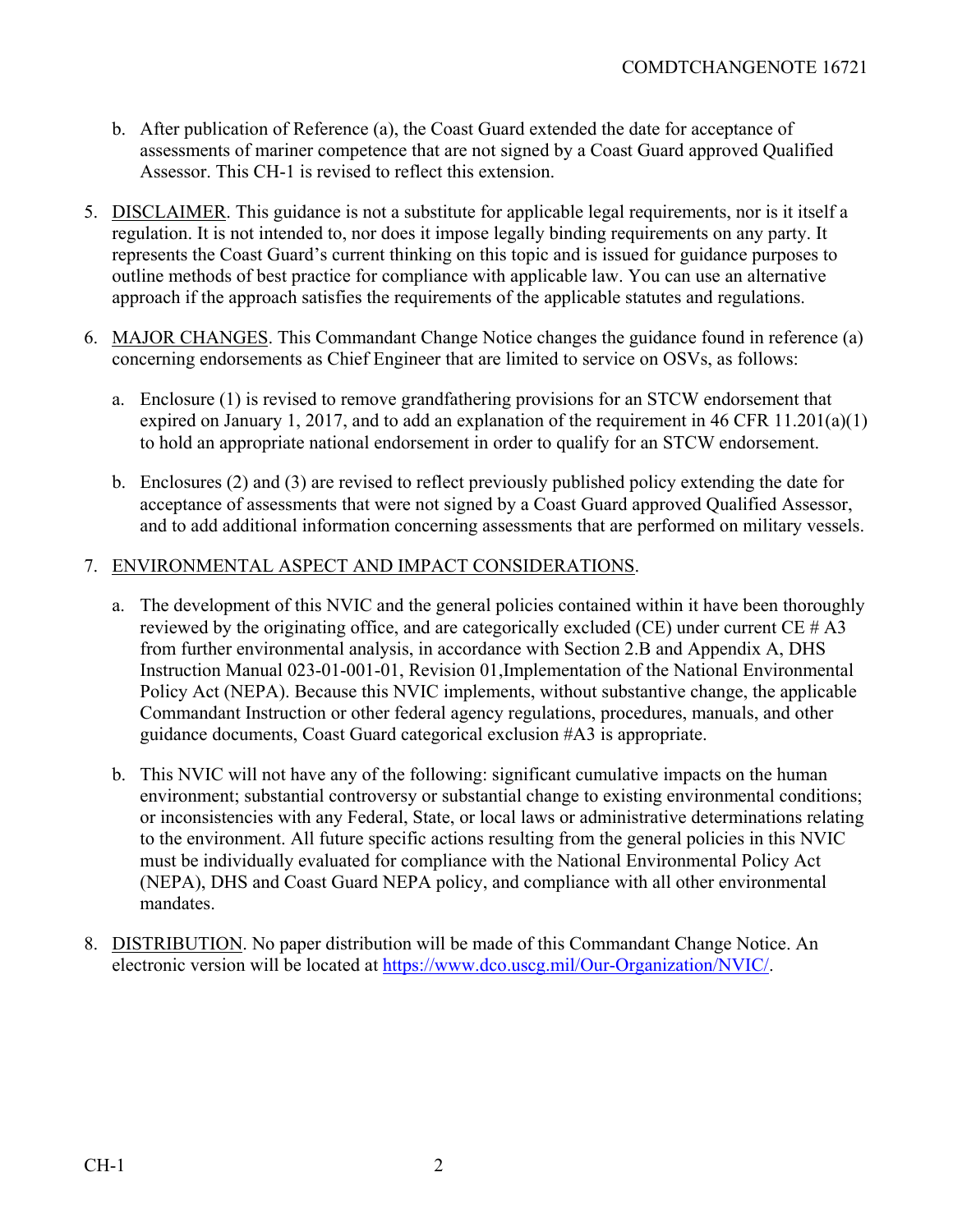PROCEDURE. Remove and insert the following pages of Enclosure (1) to Reference (a): 9.

| Remove                   | Insert                        |
|--------------------------|-------------------------------|
| Enclosure (1), Page 1    | Enclosure (1), Page 1 CH-1    |
| Enclosure $(1)$ , Page 3 | Enclosure (1), Page 3 CH-1    |
| Enclosure (2), Page 1    | Enclosure $(2)$ , Page 1 CH-1 |
| Enclosure (3), Page 9    | Enclosure (3), Page 9 CH-1    |

- 10. RECORDS MANAGEMENT CONSIDERATIONS. This NVIC has been thoroughly reviewed during the directives clearance process, and it has been determined there are no further records scheduling requirements, in accordance with the Federal Records Act (44 U.S.C. 3101 et seq.), NARA requirements, and the Information and Life Cycle Management Manual, COMDTINST M5212.12 (series). This policy does not create significant or substantial change to existing records management requirements.
- 11. FORMS/REPORTS. None.
- 12. REQUEST FOR CHANGES. All requests for changes or questions regarding implementation of Reference (a) and this Commandant Change Notice should be directed to the Mariner Credentialing Program Policy Division (CG-MMC-2), at (202) 372-2357 or MMCPolicy@uscg.mil. To obtain approval for a course or training program, contact the NMC at (888) 427-5662 or IAskNMC@uscg.mil.

**J. P. NADEAU** Rear Admiral, U. S. Coast Guard **Assistant Commandant for Prevention Policy**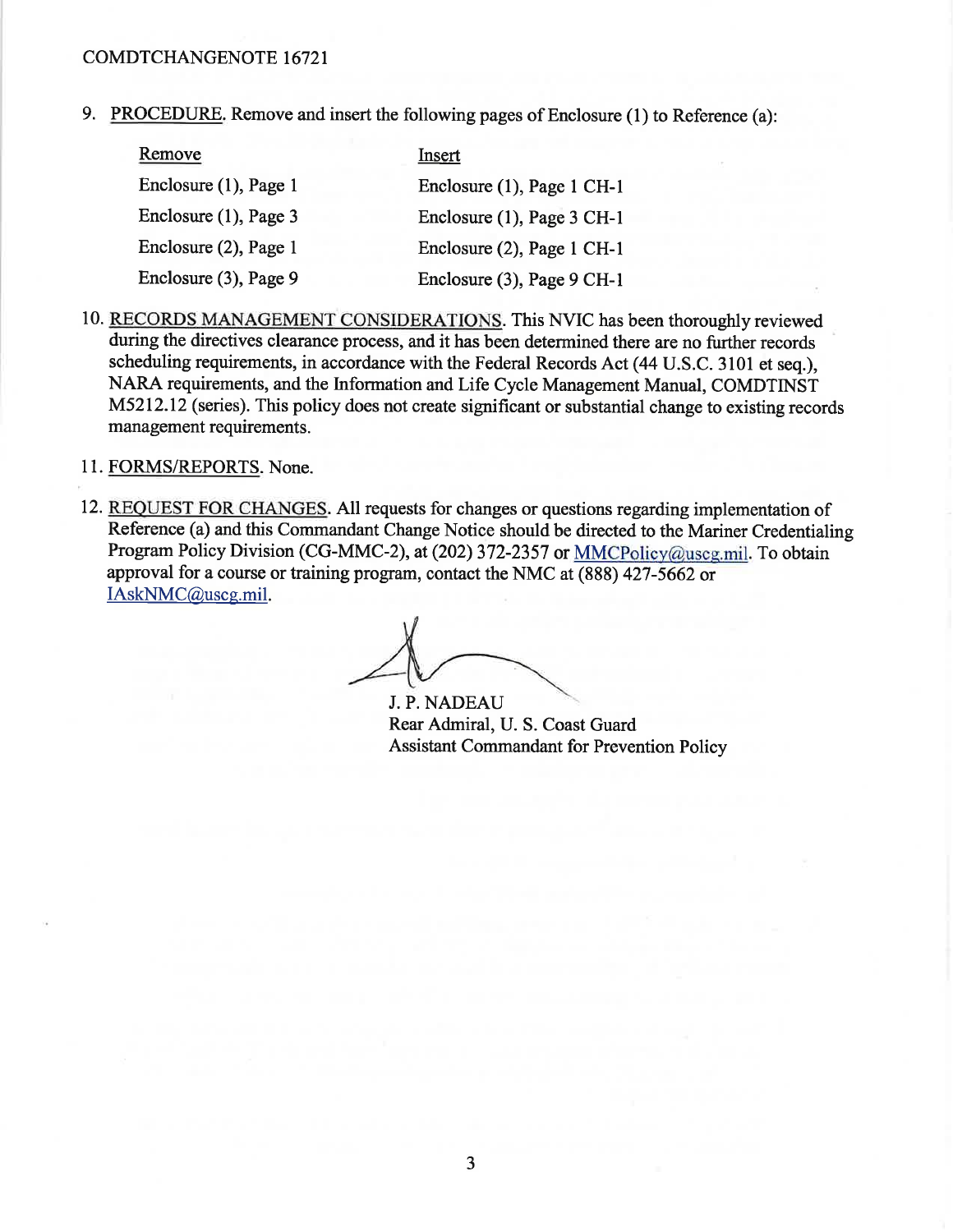**U.S. Department of Homeland Security United States Coast Guard** 



Commandant United States Coast Guard 2703 Martin Luther King Jr. Ave. SE<br>Washington, DC 20593-7501<br>Staff Symbol: CG-CVC-4<br>Phone: (202) 372-2357<br>E-Mail: <u>MMCPolicy@uscq.mil</u>

**COMDTPUB P16721 NVIC 16-14** April 28, 2014

### NAVIGATION AND VESSEL INSPECTION CIRCULAR NO. 16-14

- $Sub$ j: GUIDELINES FOR QUALIFICATION FOR STCW ENDORSEMENTS AS CHIEF ENGINEER OFFICER AND SECOND ENGINEER OFFICER ON SHIPS POWERED BY MAIN PROPULSION MACHINERY OF 750 kW/1,000 HP OR MORE AND LESS THAN 3,000 kW/4,000 HP PROPULSION POWER (MANAGEMENT LEVEL)
- Ref: (a) International Convention on Standards of Training, Certification and Watchkeeping for Seafarers, 1978, as amended (STCW), Regulation III/3 and Section A-III/3 of STCW Code, incorporated into regulations at 46 Code of Federal Regulations (CFR) 10.103
- 1. PURPOSE. This Navigation and Vessel Inspection Circular (NVIC) provides guidance on qualification for and revalidation of STCW endorsements as Chief Engineer Officer (CEO) and Second Engineer Officer (2EO) on Ships Powered by Main Propulsion Machinery of 750 kW/1,000 HP or More and Less Than 3,000 kW/4,000 HP Propulsion Power (Management Level).
- 2. ACTION. The Coast Guard will use this NVIC and 46 CFR 11.331 and 11.333 to establish whether mariners are qualified to hold STCW endorsements as CEO and 2EO for 750 kW/1,000 HP or more and less than 3,000 kW/4,000 HP. Officers in Charge, Marine Inspection (OCMIs) should bring this NVIC to the attention of the maritime industry within their zones of responsibility. This NVIC is available on the World Wide Web at http://www.uscg.mil/hq/cg5/nvic/. The Coast Guard will distribute it by electronic means only.
- 3. DIRECTIVES AFFECTED. None.

|    | DISTRIBUTION - SDL No. 162 |                           |                           |  |                           |  |  |  |  |  |   |        |    |   |                        |  |  |  |  |  |   |
|----|----------------------------|---------------------------|---------------------------|--|---------------------------|--|--|--|--|--|---|--------|----|---|------------------------|--|--|--|--|--|---|
|    |                            |                           |                           |  | ın                        |  |  |  |  |  |   |        | Im |   |                        |  |  |  |  |  |   |
| A  |                            |                           |                           |  |                           |  |  |  |  |  |   |        |    |   |                        |  |  |  |  |  |   |
| в  | x                          | $\checkmark$<br>$\lambda$ | $\checkmark$<br>$\lambda$ |  |                           |  |  |  |  |  |   |        |    | x |                        |  |  |  |  |  | X |
| с  |                            |                           |                           |  | $\checkmark$<br>$\lambda$ |  |  |  |  |  |   |        | ⌒  |   |                        |  |  |  |  |  |   |
| D  |                            |                           |                           |  |                           |  |  |  |  |  | X | v<br>ᄉ |    |   |                        |  |  |  |  |  |   |
| E. |                            |                           |                           |  |                           |  |  |  |  |  |   |        |    | X | $\checkmark$<br>$\sim$ |  |  |  |  |  |   |
| F. |                            |                           |                           |  |                           |  |  |  |  |  |   |        |    |   |                        |  |  |  |  |  |   |
| G  |                            |                           |                           |  |                           |  |  |  |  |  |   |        |    |   |                        |  |  |  |  |  |   |
| н  |                            |                           |                           |  |                           |  |  |  |  |  |   |        |    |   |                        |  |  |  |  |  |   |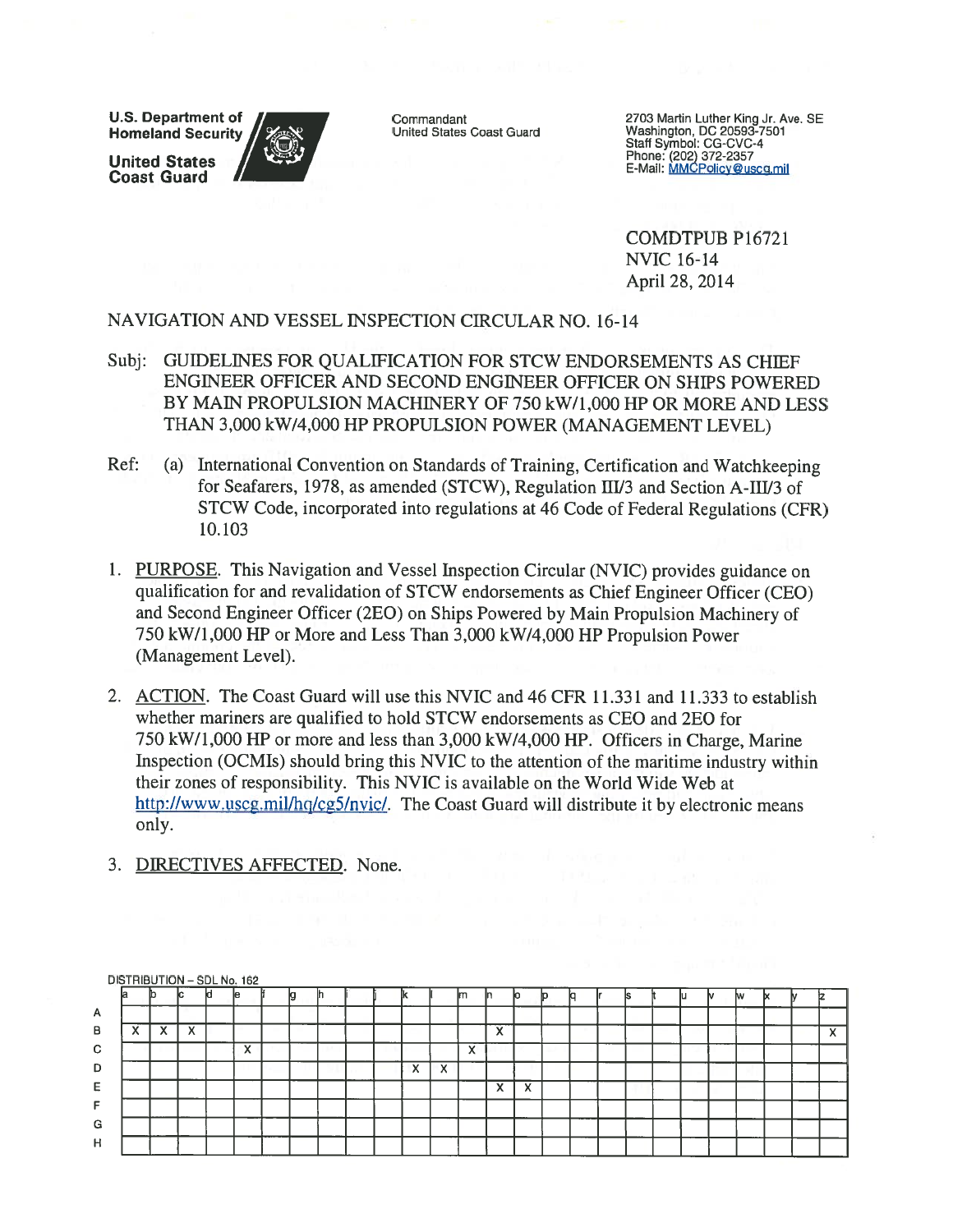### NAVIGATION AND VESSEL INSPECTION CIRCULAR NO. 16-14

### 4. BACKGROUND.

- a. The STCW Convention and STCW Code set forth standards for training and certification for merchant mariners, including mariners serving as CEO and 2EO on ships powered by main propulsion machinery of 750 kW/1,000 HP or more and less than 3,000 kW/4,000 HP propulsion power.
- b. The International Maritime Organization (IMO) amended the STCW Convention and STCW Code on June 25, 2010. These amendments entered into force for all ratifying countries, including the United States, on January 1, 2012.
- c. The Convention is not self-implementing; therefore, the U.S., as a signatory to the STCW Convention, initiated regulatory changes to ensure full implementation of the amendments to the STCW Convention and STCW Code. The U.S. implements these provisions under the Convention and under the authority of United States Code, Titles 33 and 46. The Coast Guard published a final rule in the Federal Register on December 24, 2014, (78 FR 77796) that implements the STCW, including the 2010 amendments. This final rule became effective on March 24, 2014. The Coast Guard is publishing this NVIC to provide guidance on complying with the new regulations.

### 5. DISCUSSION.

- a. Policy regarding STCW endorsements as CEO and 2EO for 750 kW/1,000 HP or more and less than 3,000 kW/4,000 HP is located in this NVIC. Enclosure (1) discusses specific qualification requirements for these endorsements. Enclosure (2) contains the national assessment guidelines. Enclosure (3) may be used to record the completion of assessments. Enclosure (4) provides relevant excerpts from the STCW Convention and **STCW Code.**
- b. When assessing demonstrations of skills, Qualified Assessors (QAs) are encouraged to use the guidelines in Enclosure (2) or an approved alternative. Shipboard QAs may make minor changes to the assessments in Enclosure (2) to reflect differences in shipboard equipment and operating procedures. QAs may not make other changes unless prior approval is given by the National Maritime Center (NMC)  $(46 \text{ CFR } 11.301(a)(1)(i)).$
- c. Training institutions applying for approval of a course or program that leads to an endorsement as CEO or 2EO for 750 kW/1,000 HP or more and less than 3,000 kW/4,000 HP should state that the guidelines in Enclosure (2) will apply, or provide the guidelines they propose to use. However, under 46 CFR 10.402(e), training institutions must submit any significant deviations from these guidelines to the Coast Guard for approval before use.
- d. Many U.S.-flag vessels use automated engine rooms where engine department personnel work as day workers. The Coast Guard will accept service, training, and experience gained by engine department day workers on vessels with automated engine-rooms for endorsements as CEO or 2EO for 750 kW/1,000 HP or more and less than 3,000 kW/4,000 HP.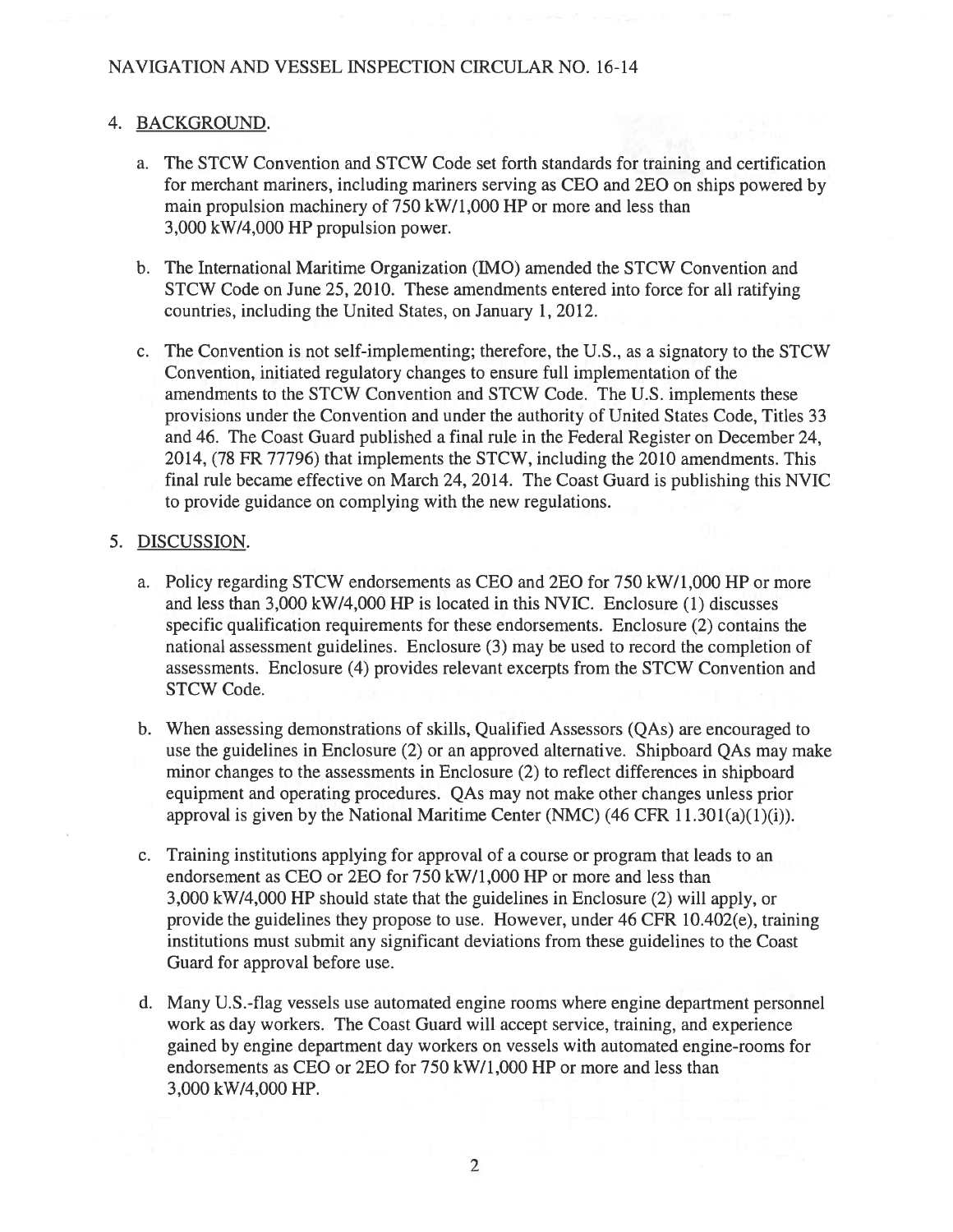- e. Mariners need only submit the completed Enclosure (3), Record of Assessment, or equivalent evidence of demonstration of competency, to the Coast Guard. The Coast Guard recommends that the applicant retain a copy of Enclosure (3), or equivalent evidence of demonstration of competency, for his or her records.
- 6. DISCLAIMER. This guidance is not a substitute for applicable legal requirements, nor is it itself a regulation. It is not intended to nor does it impose legally-binding requirements on any party. It represents the Coast Guard's current thinking on this topic and is issued for guidance purposes to outline methods of best practice for compliance with the applicable law. You can use an alternative approach if the approach satisfies the requirements of the applicable statutes and regulations.

### 7. ENVIRONMENTAL ASPECT AND IMPACT CONSIDERATIONS.

- a. The development of this NVIC and the general policies contained within it have been thoroughly reviewed by the originating office, and are categorically excluded (CE) under current USCG CE #33 from further environmental analysis, in accordance with Section 2.B.2. and Figure 2-1 of the National Environmental Policy Act Implementing Procedures and Policy for Considering Environmental Impacts, COMDTINST M16475.1 D. Because this NVIC implements, without substantive change, the applicable Commandant Instruction or other federal agency regulations, procedures, manuals, and other guidance documents, Coast Guard categorical exclusion #33 is appropriate.
- b. This NVIC will not have any of the following: significant cumulative impacts on the human environment; substantial controversy or substantial change to existing environmental conditions; or inconsistencies with any Federal, State, or local laws or administrative determinations relating to the environment.
- 8. RECORDS MANAGEMENT CONSIDERATIONS. This NVIC has been thoroughly reviewed during the directives clearance process, and it has been determined there are no further records scheduling requirements, in accordance with the Federal Records Act, 44 U.S.C. 3101 et seq., National Archives and Records Administration requirements, and the Information and Life Cycle Management Manual, COMDTINST M5212.12 (series). This policy does not create a significant or substantial change to existing records management requirements.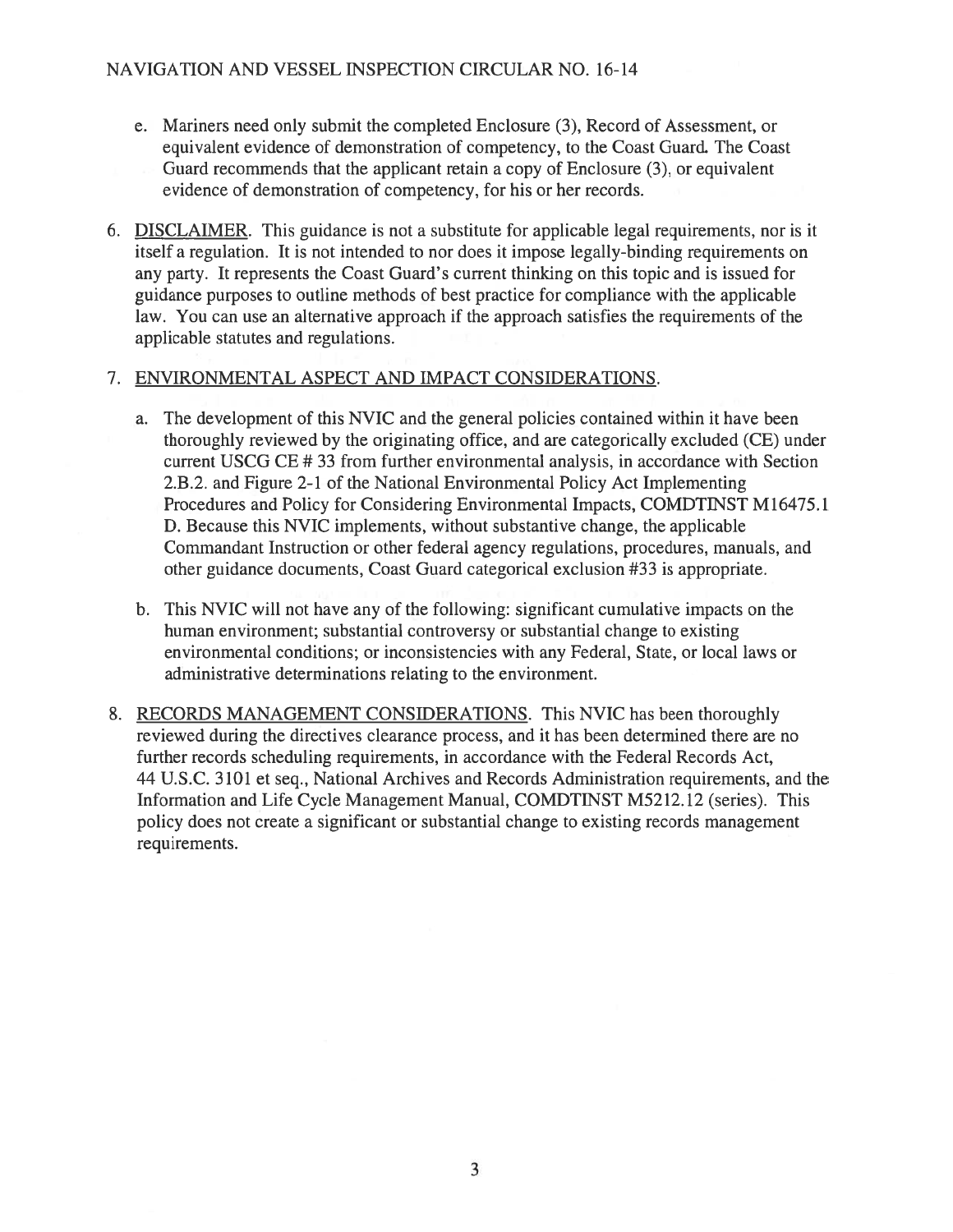9. QUESTIONS. All questions regarding implementation of this NVIC should be directed to the Mariner Credentialing Program Policy Division (CG-CVC-4), at (202) 372-2357 or MMCPolicy@uscg.mil To obtain approval for an alternative to the assessments described in Enclosure (2), contact the NMC at (888) 427-5662 or IAskNMC@uscg.mil.

J.A. SERVIDIO

Rear Admiral, U. S. Coast Guard **Assistant Commandant for Prevention Policy** 

- Encl: (1) Discussion of Qualification Requirements for STCW Endorsements as Chief Engineer Officer and Second Engineer Officer on Ships Powered by Main Propulsion Machinery of 750 kW/1,000 HP or More and Less Than 3,000 kW/4,000 HP Propulsion Power (Management Level)
	- (2) Assessment Guidelines for Chief Engineer Officer and Second Engineer Officer on Ships Powered by Main Propulsion Machinery of 750 kW/1,000 HP or More and Less Than 3,000 kW/4,000 HP Propulsion Power (Management Level)
	- (3) Record of Assessment for Chief Engineer Officer and Second Engineer Officer on Ships Powered by Main Propulsion Machinery of 750 kW/1,000 HP or More and Less Than 3,000 kW/4,000 HP Propulsion Power (Management Level)
	- (4) Excerpts from the STCW Convention and the STCW Code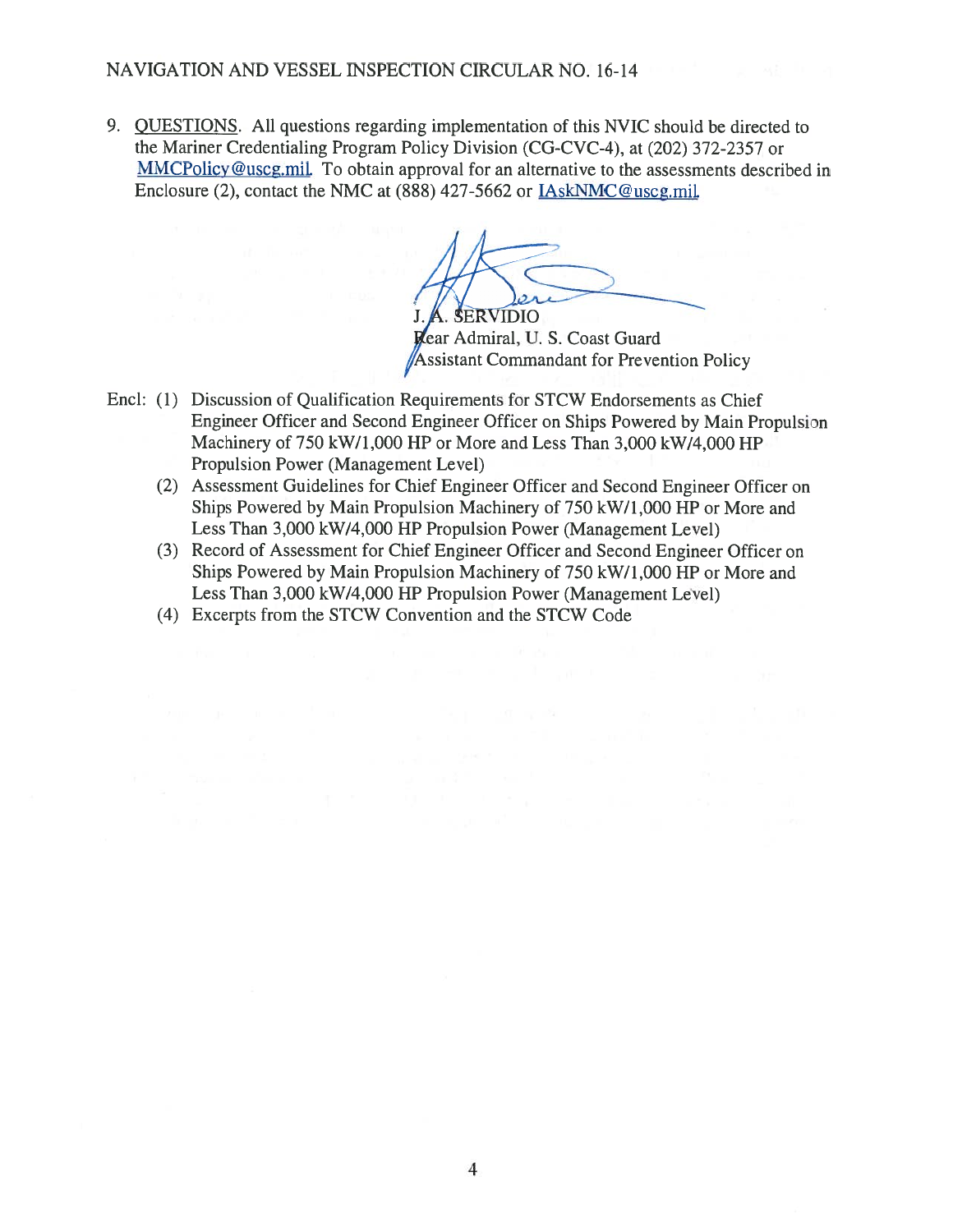## **DISCUSSION OF QUALIFICATION REQUIREMENTS FOR STCW ENDORSEMENTS AS CHIEF ENGINEER OFFICER AND SECOND ENGINEER OFFICER ON VESSELS POWERED BY MAIN PROPULSION MACHINERY OF 750 kW/1,000 HP OR MORE AND LESS THAN 3,000 kW/4,000 HP PROPULSION POWER (MANAGEMENT LEVEL)**

1. GENERAL. This enclosure provides guidance for engineering officers to qualify for International Convention on Standards of Training, Certification and Watchkeeping for Seafarers, 1978, as amended (STCW) endorsements as Chief Engineer Officer (CEO) and Second Engineer Officer (2EO) on Vessels Powered by Main Propulsion Machinery of 750 kW/1,000 HP or More and Less Than 3,000 kW/4,000 HP Propulsion Power (Management Level) in accordance with Section A-III/3 of the STCW Code, and 46 Code of Federal Regulations (CFR) 11.331 and 46 CFR 11.333.

An applicant for an STCW endorsement must hold an appropriate national endorsement (46 CFR 11.201(a)). To be eligible for an STCW endorsement as CEO or 2EO on Vessels Powered by Main Propulsion Machinery of 750 kW/1,000 HP or More and Less Than 3,000 kW/4,000 HP Propulsion Power, mariners must hold or qualify for any national endorsement for at least 750 kW/1,000 HP. For an endorsement as CEO, the national endorsement should be for Chief Engineer or Designated Duty Engineer; for 2EO, the national endorsement should be as Chief Engineer, Designated Duty Engineer, or First Assistant Engineer.

# 2. SEA SERVICE, TRAINING, AND DEMONSTRATIONS.

- a. As specified in 46 CFR 11.331, every candidate for endorsement as CEO on vessels powered by main propulsion machinery of 750 kW/1,000 HP or more and less than 3,000 kW/4,000 HP propulsion power (Management Level) must provide evidence of:
	- 1) Having met the requirements of 46 CFR 11.329 for an endorsement as Officer in Charge of an Engineering Watch (OICEW);
	- 2) Not less than 24 months of service on seagoing vessels powered by main propulsion machinery of not less than 750 kW/1,000 HP, of which not less than 12 months must have been while qualified to serve as Second Engineer Officer. Experience gained in the deck department may be creditable for up to 1 month of the total required service;
	- 3) Meeting the standard of competence specified in Section A-III/3 of the STCW Code. This may be done by completing the assessments in Enclosure (2); and
	- 4) Satisfactory completion of approved training in:
		- i) Engine Resource Management (ERM), if not completed at the operational level;
		- ii) Leadership and Managerial Skills; and
		- iii) Management of Electrical and Electronic Control Equipment.
- b. As specified in 46 CFR 11.333, every candidate for certification as 2EO on vessels powered by main propulsion machinery of 750 kW/1,000 HP or more and less than 3,000 kW/4,000 HP propulsion power (Management Level) must provide evidence of:
	- 1) Having met the requirements of 46 CFR 11.329 for an endorsement as OICEW;
	- 2) Not less than 12 months of service as Assistant Engineer Officer or Engineer Officer on vessels powered by main propulsion machinery of not less than 750 kW/1,000 HP. Experience gained in the deck department may be creditable for up to 1 month of the total required service;
	- 3) Meeting the standard of competence specified in Section A-III/3 of the STCW Code. This may be done by completing the assessments in Enclosure (2); and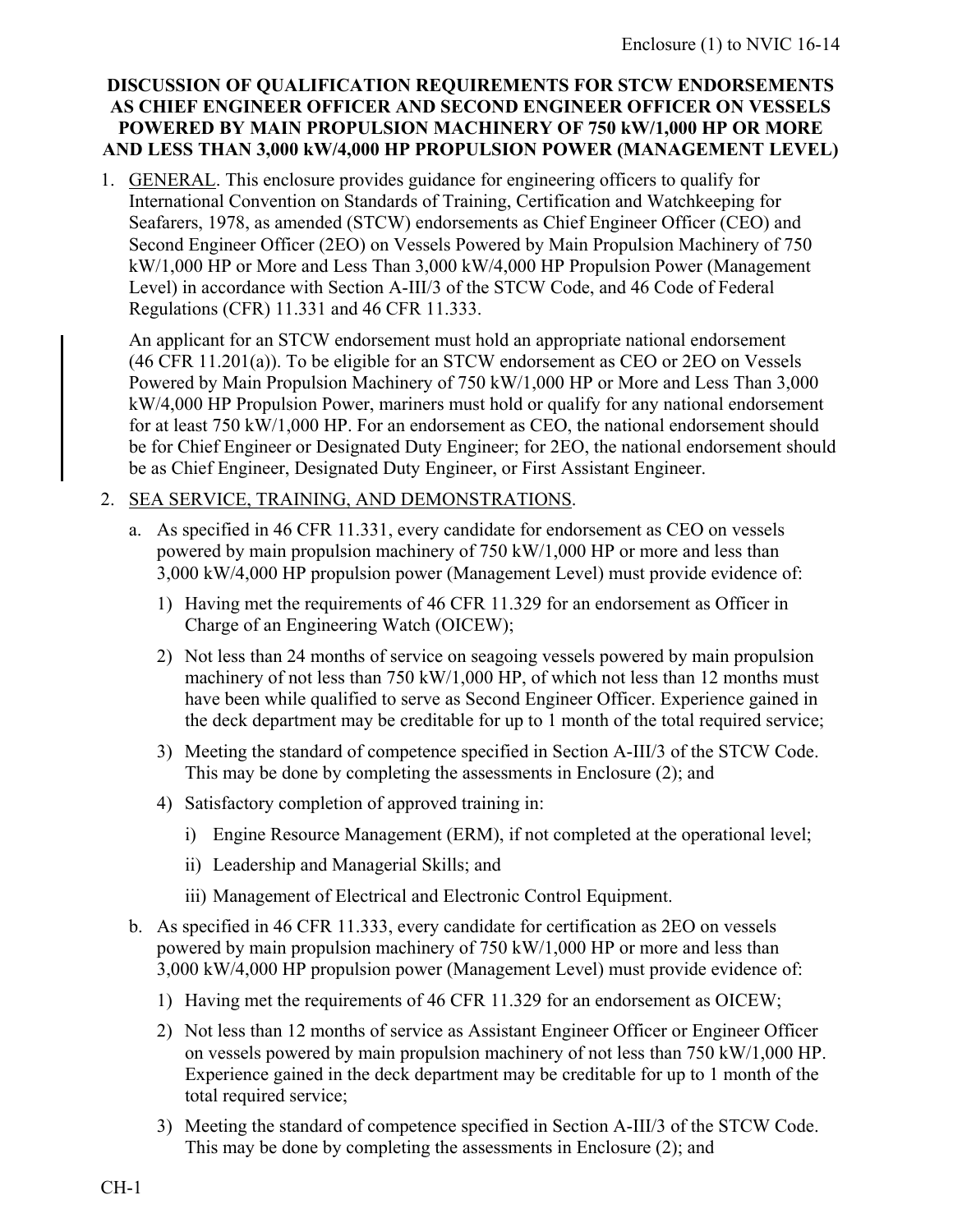- 3) Meeting the standard of competence specified in Section A-III/3 of the STCW Code. This may be done by completing the assessments in Enclosure (2); and
- 4) Satisfactory completion of approved training in:
	- i) ERM, if not completed at the operational level;
	- ii) Leadership and managerial skills; and
	- iii) Management of electrical and electronic control equipment.
- c. An applicant for a CEO or 2EO 750 kW/1,000 HP or more and less than 3,000 kW/4,000 HP endorsement without limitations for specific propulsion modes, vessel equipment, or vessel systems should complete every assessment in Enclosure (2), or an equivalent approved alternative. This will allow service on any steam, motor, or gas turbine vessel. An applicant for an endorsement limited to service on vessels of a specific propulsion mode or vessels that are not equipped with certain equipment or systems does not need to complete assessments that are not applicable to the propulsion modes or systems for which their endorsement will be valid. Applicability of individual assessments to propulsion modes and systems is noted in Enclosures (2) and (3). Not performing certain assessments will limit the endorsement accordingly.
- d. Operational-level assessments are not required if the mariner holds or has previously held an STCW endorsement as OICEW for 750 kW/1,000 HP or more for the sought after propulsion mode. Operational-level assessments are also not required if the mariner holds or has previously held an STCW endorsement as CEO or 2EO valid on vessels of 1,000 HP or more for the sought after propulsion mode issued after 1997. Mariners who have not held an STCW endorsement as OICEW, 2EO, or CEO for 750 kW/1,000 HP or more issued after 1997 for the appropriate propulsion mode, must also meet the requirements of 46 CFR 11.329 for qualification as OICEW;
- e. Mariners holding an STCW endorsement as 2EO for 750 kW/1,000 HP or more and less than 3,000 kW/4,000 HP who are raising the grade of their endorsement to CEO on vessels powered by main propulsion machinery of 750 kW/1,000 HP or more and less than 3,000 kW/4,000 HP (Management Level).for the same propulsion mode will not be required to submit assessments. Mariners seeking an endorsement in a new propulsion mode must complete assessments specific to the sought after mode.
- f. Demonstrations of competency should be performed on a vessel of at least 750 kW/1,000 HP with a manned or periodically unmanned walk-in engine room, generators independent of the main engine, and other independent auxiliaries. Since many vessels no longer have manned engine rooms, engine room maintenance with designated engine room operational experience may be substituted for watch keeping experience.
- g. To qualify for an STCW endorsement as CEO or 2EO on vessels powered by main propulsion machinery of 750 kW/1,000 HP or more and less than 3,000 kW/4,000 HP propulsion power (Management Level) mariners must provide evidence of meeting the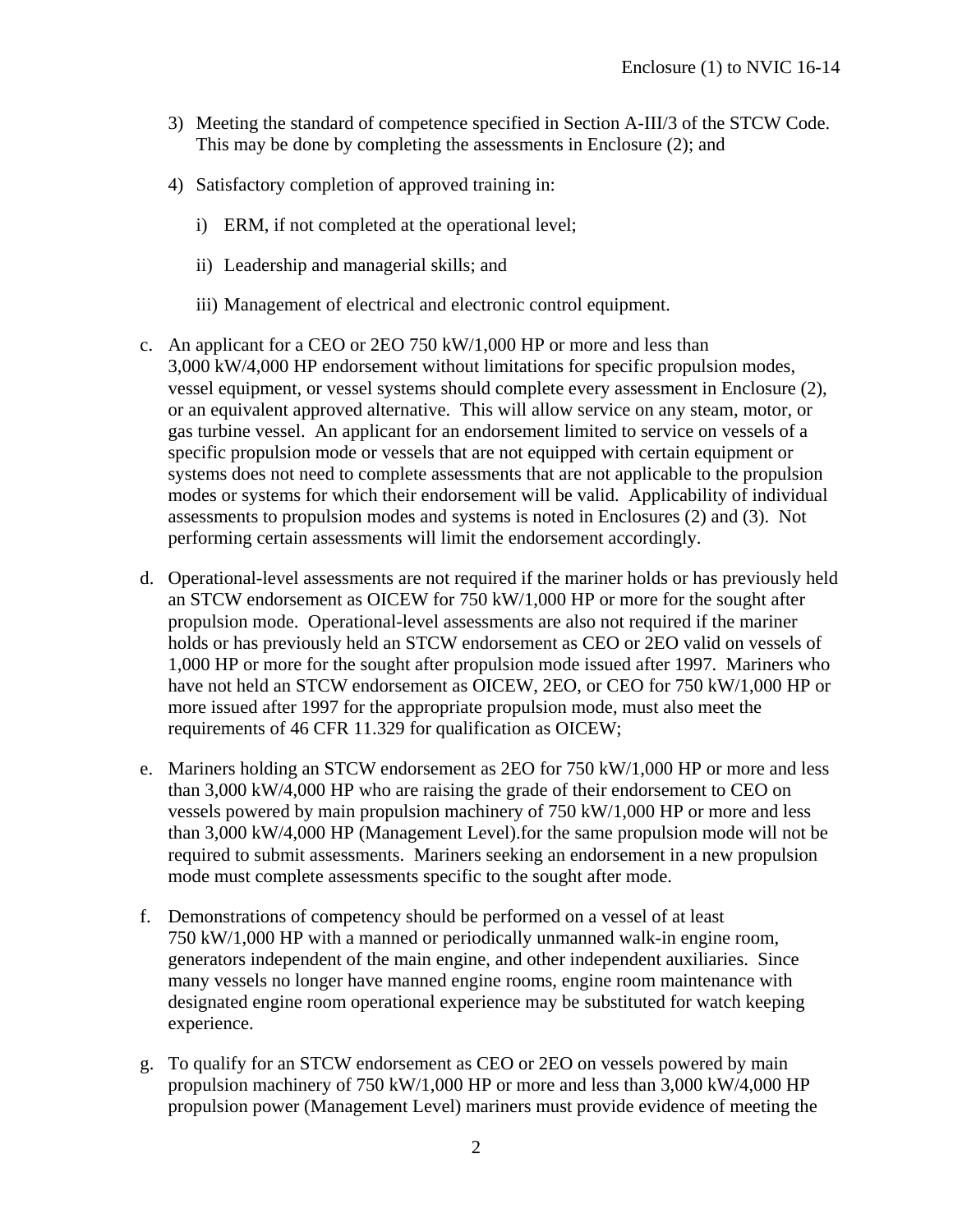standard of competence for Basic Training (BT) (46 CFR 11.302) and Advanced Firefighting (46 CFR 11.303).

- 3. RENEWAL OF ENDORSEMENTS. In order to renew an endorsement as CEO or 2EO 750 kW/1,000 HP or more and less than 3,000 kW/4,000 HP, an applicant must:
	- a. Meet the general requirements for renewal of a merchant mariner credential found in 46 CFR 10.227;
	- b. Provide evidence of:
		- 1) Completion of approved or accepted training for:
			- A) Leadership and Managerial Skills, if not completed previously (46 CFR 11.331(b)(2) or 46 CFR 11.333(b)(2);
			- B) Management of Electrical and Electronic Control Equipment, if not completed previously; and
			- C) ERM, if not completed previously; and
		- 2) Maintaining the standard of competence in standard of competence for Basic Training (46 CFR 11.302(b)) and Advanced Firefighting (46 CFR 11.303(b)).
	- c. Seafarers serving as Lifeboatman must also provide evidence of maintaining the standard of competence for Proficiency in Survival Craft (46 CFR 12.613) or Proficiency in Survival Craft-Limited (46 CFR 12.615), as appropriate.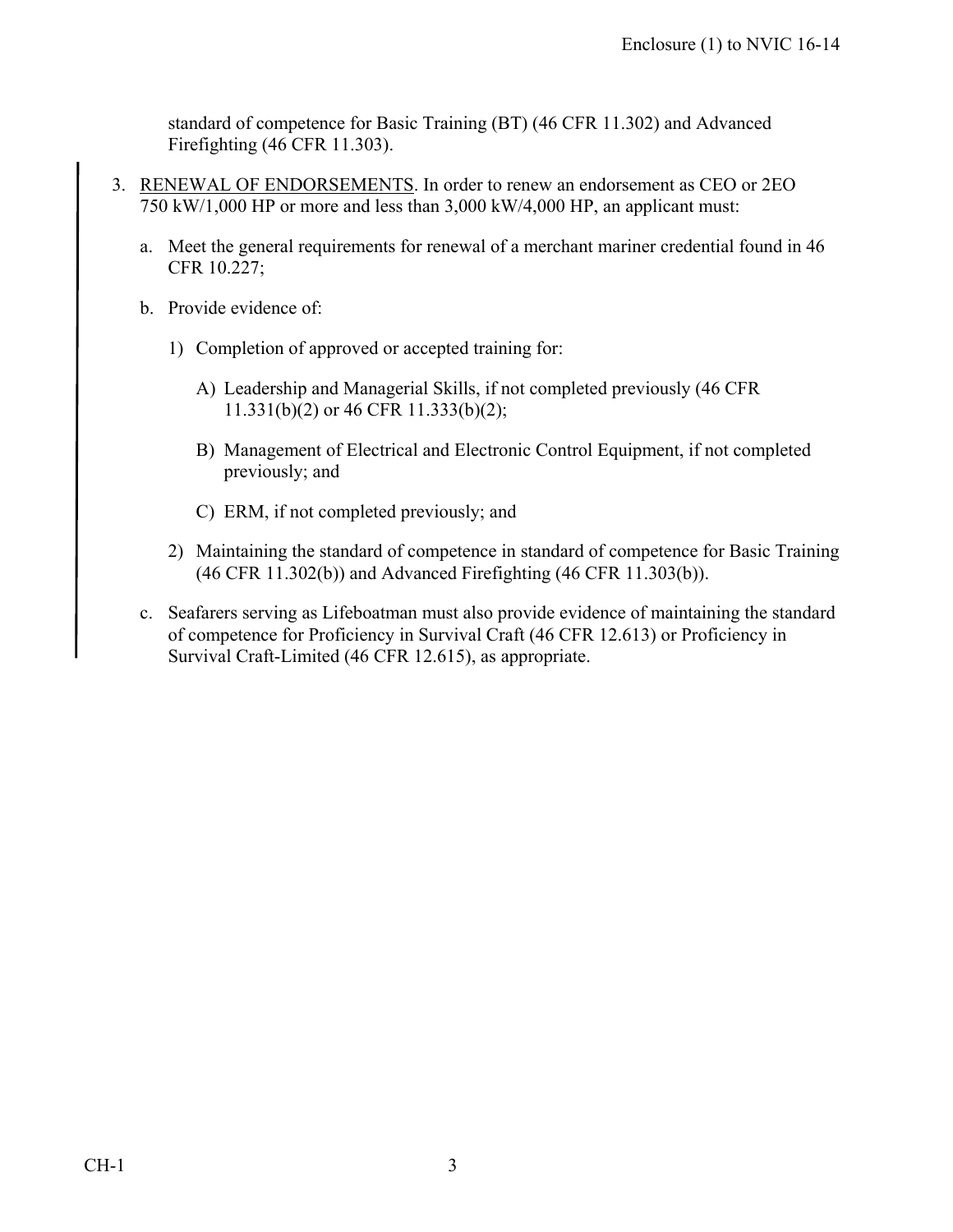## **Assessment Guidelines for Chief Engineer Officers and Second Engineer Officers on Vessels Powered by Main Propulsion Machinery of 750 kW/1,000 HP or More and Less Than 3,000 kW / 4,000 HP Propulsion Power**

As specified in 46 CFR 11.331(a)(2) and 11.333(a)(2), every candidate for an endorsement as Chief Engineer Officer and Second Engineer Officer on Ships Powered by Main Propulsion Machinery of 750 kW/1,000 HP or More and Less Than 3,000 kW/4,000 HP must provide evidence of having achieved the required standard of competence specified in Table A-III/3 of the STCW Code. The table below is adopted from Table A-III/3 of the STCW Code to assist the candidate and assessor in the demonstration of competency.

## **Practical Skill Demonstrations**

These assessment guidelines establish the conditions under which the assessment will occur, the performance or behavior the candidate is to accomplish, and the standards against which the performance is measured. In addition, for the assessments in this enclosure, the unique requirements of different manufacturers for operating, maintenance, and repair; the different generations and configurations of systems; and the specific nature of the shipboard installation do not permit the development of detailed performance criteria. As a result, many of the criteria in these guidelines call for direct reference to the manufacturers' instructions, recommendations, and specifications or the ship's standard operating procedures to determine whether the candidate's actions were appropriate, complete, timely, and executed in the proper sequence.

# **Qualified Assessors**

A shipboard Qualified Assessor (QA) who witnesses a practical demonstration may sign the appropriate blocks and pages in the Record of Assessment in Enclosure (3) or an equivalent record. All assessments must be signed by a qualified assessor approved by the Coast Guard in accordance with 46 CFR 10.405. In order to facilitate the transition to this new requirement, the Coast Guard will accept assessments that have been demonstrated in the presence of and signed by an assessor who has not been Coast Guard approved until December 31, 2019, provided that the assessor meets the professional requirements in 46 CFR 10.405(a)(3) to assess competence for the specific endorsement. Assessors must be in possession of the level of endorsement, or other professional credential, which provides proof that he or she has attained a level of experience and qualification equal or superior to the relevant level of knowledge, skills, and abilities to be assessed (46 CFR 10.405(a)(3)). In the interim, the Coast Guard will accept assessments signed by mariners who hold an appropriate national endorsement and have at least 1 year of experience as Chief Engineer or Second Engineer Officer (national First Assistant Engineer) on seagoing vessels of at least 750 kW (1,000 HP). For assessments signed on a military vessel, the assessor should have experience as Chief Engineering Officer on seagoing vessels of at least 750 kW (1,000 HP) or more. Military assessors should only conduct assessments that are within their personal experience and are relevant to the vessel on which they are conducted. For example, assessments involving a specific propulsion mode should not be performed on a vessel that is not fitted with that mode of propulsion and/or by an assessor who lacks experience in that propulsion mode. After December 31, 2019, QAs must be approved by the National Maritime Center (46 CFR 10.405). Qualified military personnel need not be approved QAs continue to sign assessments on military vessels after December 31, 2019.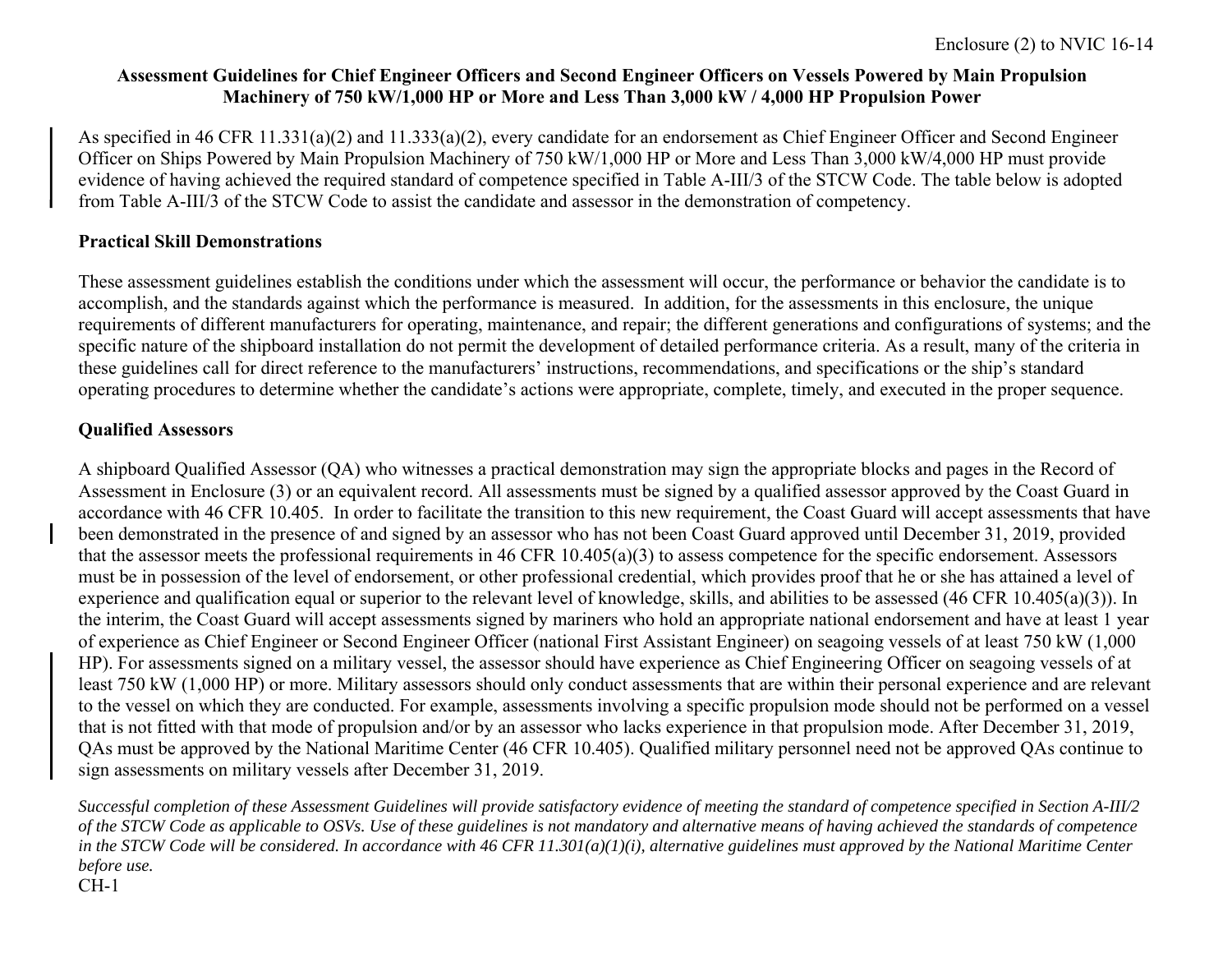### **Notes**

The following notes are used in the "Task No." column of the assessment table that follows:

- *All* The assessment is required for all propulsion modes.
- *Motor* The assessment is required for an endorsement valid for motor propelled vessels.
- *Steam* The assessment is required for an endorsement valid for steam propelled vessels.
- *GT* The assessment is required for an endorsement valid for gas turbine propelled vessels.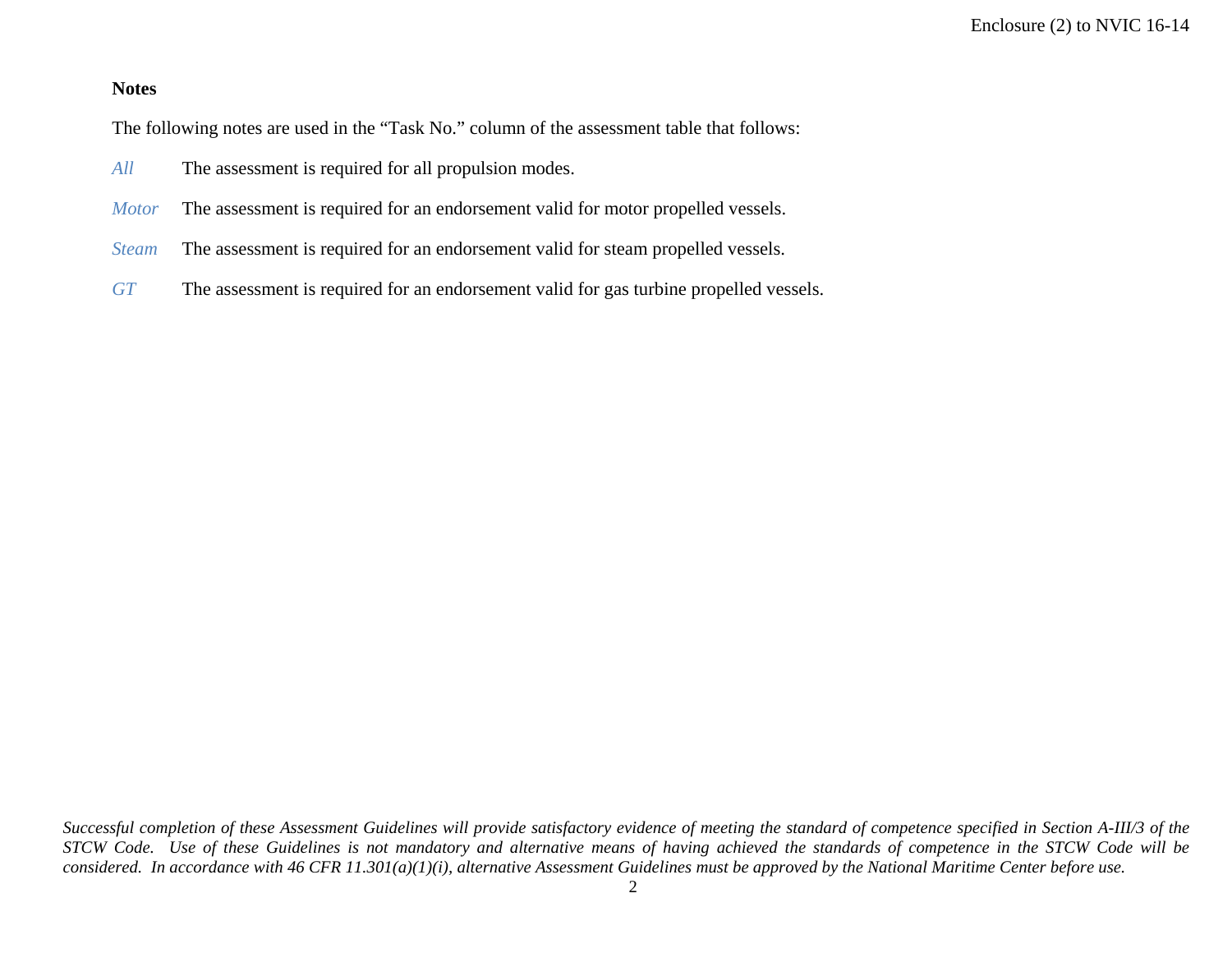#### **Assessment Guidelines for Chief Engineer Officer and Second Engineer Officer on Vessels Powered by Main Propulsion Machinery of Between 750 kW / 1,000 HP and 3,000 kW / 4,000 HP Propulsion Power**

| <b>Task</b><br>No.    | <b>STCW</b><br>Competence                                      | Knowledge,<br><b>Understanding,</b><br>and Proficiency                                                                                                      | <b>Performance</b><br><b>Condition</b>                                                                                                                                                                                                                 | <b>Performance</b><br><b>Behavior</b>                                                                                              | <b>Performance Standard</b>                                                                                                                                                                                                                                                                                                                                                                                                                                                                                                                                                                                                                                                                                                                                                                                                                   |
|-----------------------|----------------------------------------------------------------|-------------------------------------------------------------------------------------------------------------------------------------------------------------|--------------------------------------------------------------------------------------------------------------------------------------------------------------------------------------------------------------------------------------------------------|------------------------------------------------------------------------------------------------------------------------------------|-----------------------------------------------------------------------------------------------------------------------------------------------------------------------------------------------------------------------------------------------------------------------------------------------------------------------------------------------------------------------------------------------------------------------------------------------------------------------------------------------------------------------------------------------------------------------------------------------------------------------------------------------------------------------------------------------------------------------------------------------------------------------------------------------------------------------------------------------|
| 1.1.A<br><b>Motor</b> | Manage the<br>operation of<br>propulsion<br>plant<br>machinery | Design features, and<br>operative mechanism of the<br>following machinery and<br>associated auxiliaries:<br>Marine Diesel Engine<br><b>Propulsion Plant</b> | On a vessel powered by<br>diesel propulsion<br>machinery of 1,000 HP<br>or more, or an engine<br>room simulator capable<br>of replicating all<br>propulsion plant<br>functions and systems,<br>or during approved<br>laboratory equipment<br>training, | the candidate<br>demonstrates the<br>management of<br>operations by directing<br>the engineering plant be<br>prepared for service. | The candidate directs that the main propulsion<br>plant be made ready for seagoing operations by:<br>Operating auxiliary machinery within<br>manufacturer's specifications;<br>Contacting the bridge watch officer and<br>2.<br>arranging for the testing of steering gear and<br>main engine;<br>Testing the main propulsion engine(s) for<br>3.<br>proper start and direction.<br>4. Performing pre-operational checks with<br>satisfactory results;<br>Transferring control of the propulsion engines<br>to the Bridge (if fitted for Bridge control);<br>Preparing the plant for start-up using the most<br>6.<br>appropriate methods and in accordance with<br>manufacturer specifications;<br>Ensuring that propulsion plant performance is<br>verified and checked in relation to bridge<br>commands and technical specifications; and |
|                       |                                                                |                                                                                                                                                             |                                                                                                                                                                                                                                                        |                                                                                                                                    | Complying with international and domestic<br>8.<br>regulatory requirements.                                                                                                                                                                                                                                                                                                                                                                                                                                                                                                                                                                                                                                                                                                                                                                   |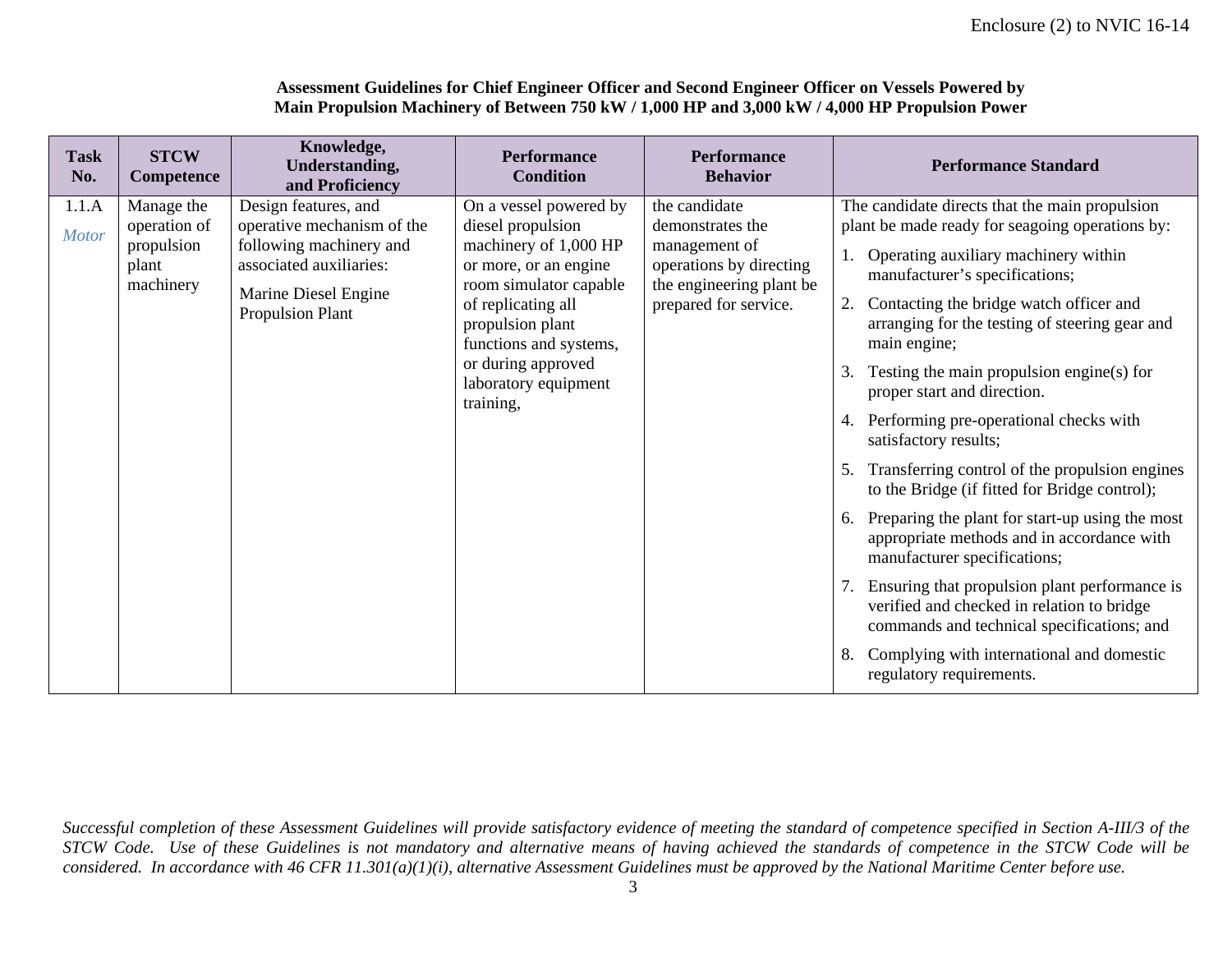| <b>Task</b><br>No.    | <b>STCW</b><br>Competence                                      | Knowledge,<br><b>Understanding,</b><br>and Proficiency                                                                                                      | <b>Performance</b><br><b>Condition</b>                                                                                                                                                                                                                 | <b>Performance</b><br><b>Behavior</b>                                                                                                         | <b>Performance Standard</b>                                                                                                                                                                                                                                                                                                                                                                                                                                                                                                                                                                                                                                                                                                                           |
|-----------------------|----------------------------------------------------------------|-------------------------------------------------------------------------------------------------------------------------------------------------------------|--------------------------------------------------------------------------------------------------------------------------------------------------------------------------------------------------------------------------------------------------------|-----------------------------------------------------------------------------------------------------------------------------------------------|-------------------------------------------------------------------------------------------------------------------------------------------------------------------------------------------------------------------------------------------------------------------------------------------------------------------------------------------------------------------------------------------------------------------------------------------------------------------------------------------------------------------------------------------------------------------------------------------------------------------------------------------------------------------------------------------------------------------------------------------------------|
| 1.1.B<br><b>Motor</b> | Manage the<br>operation of<br>propulsion<br>plant<br>machinery | Design features, and<br>operative mechanism of the<br>following machinery and<br>associated auxiliaries:<br>Marine Diesel Engine<br><b>Propulsion Plant</b> | On a vessel powered by<br>diesel propulsion<br>machinery of 1,000 HP<br>or more, or an engine<br>room simulator capable<br>of replicating all<br>propulsion plant<br>functions and systems,<br>or during approved<br>laboratory equipment<br>training, | the candidate<br>demonstrates the<br>management of<br>operations by directing<br>the engineering plant be<br>operated in maneuvering<br>mode. | The candidate directs that the main propulsion<br>plant maneuvering operations to be performed as<br>directed by the Bridge, including:<br>1. Operating auxiliary machinery within<br>acceptable limits and parameters;<br>2.<br>Ensuring that the main propulsion engine(s)<br>react properly to requests for changes in speed<br>and direction;<br>3. Temperatures, pressures, flows, and other<br>measured operating parameters are within<br>manufacturer's specifications; and<br>4. Plant performance is verified and checked for<br>adherence to bridge commands and technical                                                                                                                                                                 |
| 1.1.C<br><b>Motor</b> | Manage the<br>operation of<br>propulsion<br>plant<br>machinery | Design features, and operative<br>mechanism of the following<br>machinery and associated<br>auxiliaries:<br>Marine Diesel Engine<br><b>Propulsion Plant</b> | On a vessel powered by<br>diesel propulsion<br>machinery of 1,000 HP<br>or more, or an engine<br>room simulator capable<br>of replicating all<br>propulsion plant<br>functions and systems,<br>or during approved<br>laboratory equipment<br>training, | the candidate<br>demonstrates the<br>management of<br>operations by directing<br>the engineering plant be<br>operated at full sea<br>speed.   | specifications.<br>The candidate directs the main propulsion plant to<br>be brought to full sea speed operations, including:<br>1. Ensuring that the main propulsion engine(s)<br>speed is increased at a rate in accordance with<br>manufacturer's specifications upon receiving<br>direction from the Bridge Watch Officer;<br>Temperatures, pressures, flows, and other<br>2.<br>measured operating parameters are within<br>manufacturer's specifications;<br>3. Ancillary equipment such as distillers are<br>brought on line in accordance with<br>manufacturer's directions and operational<br>requirements; and<br>4. Propulsion plant performance is verified and<br>checked in relation to bridge commands and<br>technical specifications. |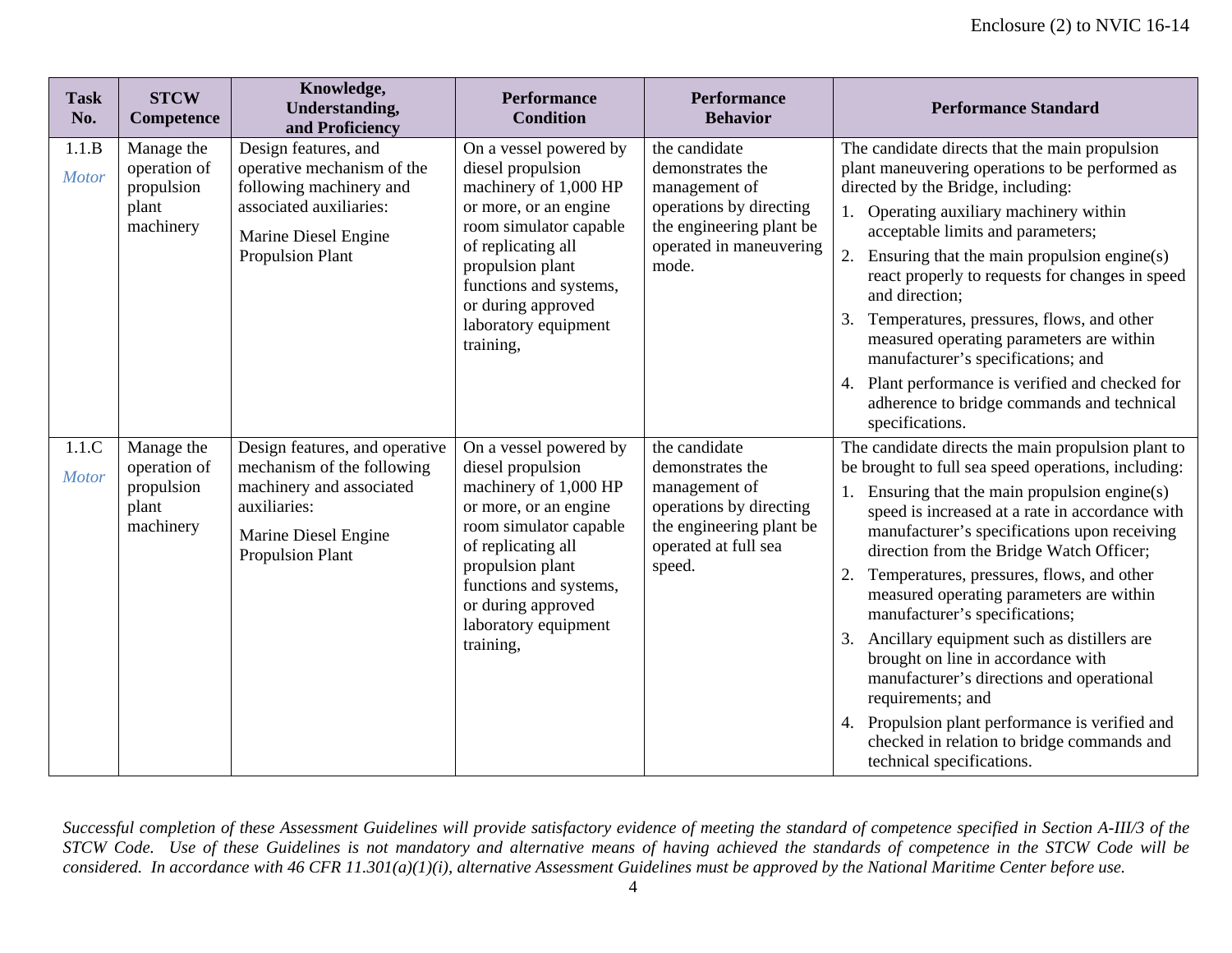| <b>Task</b><br>No.    | <b>STCW</b><br>Competence                                      | Knowledge,<br><b>Understanding,</b><br>and Proficiency                                                                                                      | <b>Performance</b><br><b>Condition</b>                                                                                                                                                                                                                 | <b>Performance</b><br><b>Behavior</b>                                                                                                              | <b>Performance Standard</b>                                                                                                                                                                                                                                                                                                                                                                                                                                                                                                                                                                                                                                                                                                                                                                                                       |
|-----------------------|----------------------------------------------------------------|-------------------------------------------------------------------------------------------------------------------------------------------------------------|--------------------------------------------------------------------------------------------------------------------------------------------------------------------------------------------------------------------------------------------------------|----------------------------------------------------------------------------------------------------------------------------------------------------|-----------------------------------------------------------------------------------------------------------------------------------------------------------------------------------------------------------------------------------------------------------------------------------------------------------------------------------------------------------------------------------------------------------------------------------------------------------------------------------------------------------------------------------------------------------------------------------------------------------------------------------------------------------------------------------------------------------------------------------------------------------------------------------------------------------------------------------|
| 1.1.D<br><b>Motor</b> | Manage the<br>operation of<br>propulsion<br>plant<br>machinery | Design features, and operative<br>mechanism of the following<br>machinery and associated<br>auxiliaries:<br>Marine Diesel Engine<br><b>Propulsion Plant</b> | On a vessel powered by<br>diesel propulsion<br>machinery of 1,000 HP<br>or more, or an engine<br>room simulator capable<br>of replicating all<br>propulsion plant<br>functions and systems,<br>or during approved<br>laboratory equipment<br>training, | the candidate<br>demonstrates the<br>management of<br>operations by directing<br>the engineering plant be<br>prepared for shutdown<br>and secured. | The candidate directs the main propulsion plant to<br>be secured from seagoing or maneuvering<br>operations to port operations, including:<br>1. Transferring engine control to the engine room<br>upon the Bridge's signal for Finished With<br>Engines (FWE);<br>2. Temperatures, pressures, flows, and other<br>measured operating parameters are within<br>manufacturer's specifications for port<br>operations;<br>3. Main propulsion machinery is secured safely<br>in accordance with manufacturer's instructions<br>and company procedures;<br>4. Ancillary and auxiliary equipment are secured<br>in accordance with manufacturer's directions<br>and operational requirements; and<br>5. Preparing the plant for shut-down using the<br>most appropriate methods and in accordance<br>with manufacturer specifications. |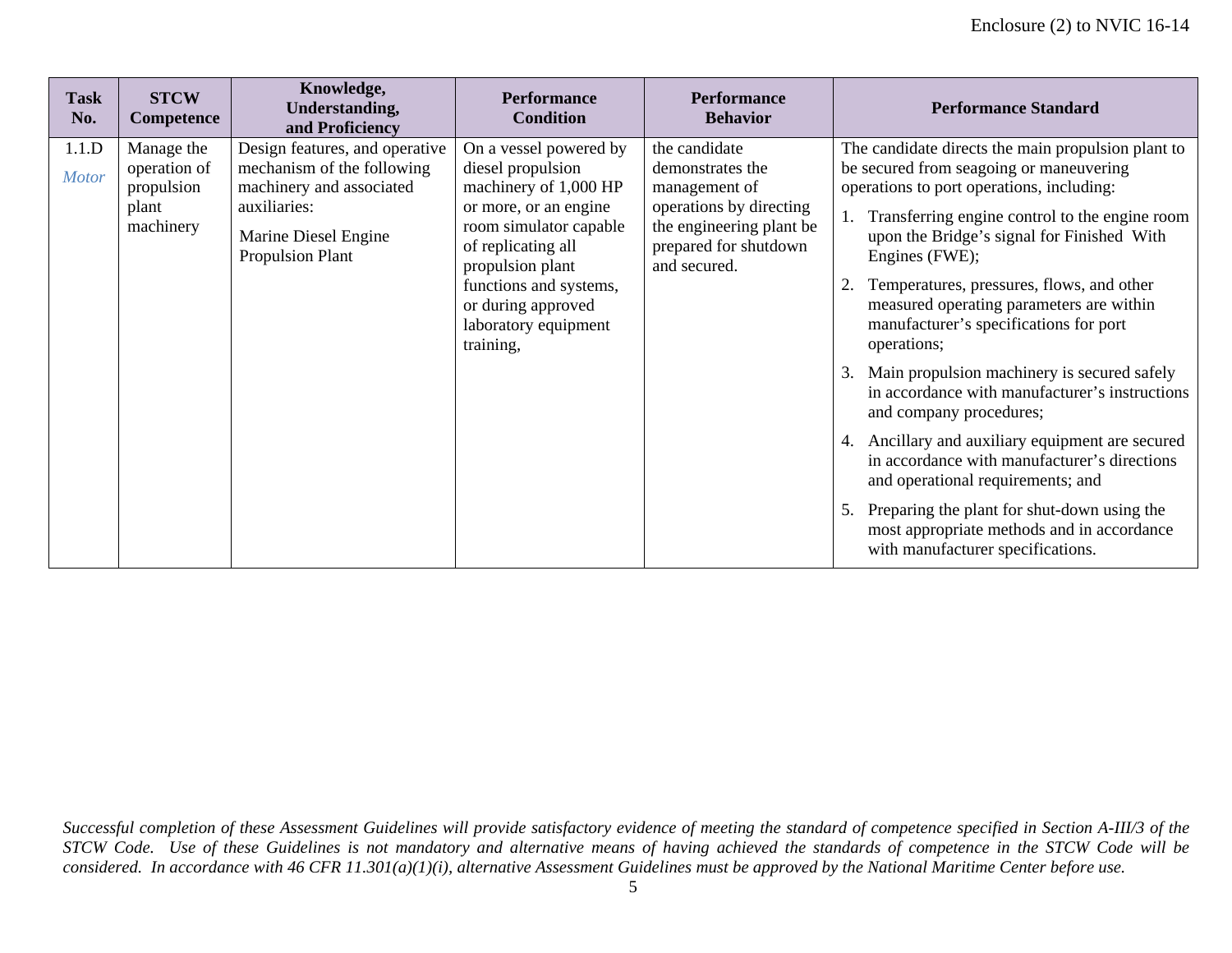| <b>Task</b><br>No.    | <b>STCW</b><br>Competence                                      | Knowledge,<br><b>Understanding,</b><br>and Proficiency                                                                                       | <b>Performance</b><br><b>Condition</b>                                                                                                                                                                                                                | <b>Performance</b><br><b>Behavior</b>                                                                                              | <b>Performance Standard</b>                                                                                                                                                                                                                                                                                                                                                                                                                                                                                                                                                                                                                                                                                                                                                                                                                                                                                                                                                                                                                                                 |
|-----------------------|----------------------------------------------------------------|----------------------------------------------------------------------------------------------------------------------------------------------|-------------------------------------------------------------------------------------------------------------------------------------------------------------------------------------------------------------------------------------------------------|------------------------------------------------------------------------------------------------------------------------------------|-----------------------------------------------------------------------------------------------------------------------------------------------------------------------------------------------------------------------------------------------------------------------------------------------------------------------------------------------------------------------------------------------------------------------------------------------------------------------------------------------------------------------------------------------------------------------------------------------------------------------------------------------------------------------------------------------------------------------------------------------------------------------------------------------------------------------------------------------------------------------------------------------------------------------------------------------------------------------------------------------------------------------------------------------------------------------------|
| 1.2.A<br><b>Steam</b> | Manage the<br>operation of<br>propulsion<br>plant<br>machinery | Design features, and<br>operative mechanism of the<br>following machinery and<br>associated auxiliaries:<br>Marine Steam Propulsion<br>Plant | On a vessel powered by<br>steam propulsion<br>machinery of 1,000 HP<br>or more, or an engine<br>room simulator capable<br>of replicating all<br>propulsion plant<br>functions and systems,<br>or during approved<br>laboratory equipment<br>training, | the candidate<br>demonstrates the<br>management of<br>operations by directing<br>the engineering plant be<br>prepared for service. | The candidate directs that the main propulsion<br>plant be made ready for seagoing operations,<br>including:<br>1. Main boiler(s) have the appropriate firing<br>capabilities and are at recommended<br>$temperature(s)$ and $pressure(s)$ ;<br>Operating auxiliary machinery is within<br>2.<br>manufacturer's specifications;<br>3. Contacting the Bridge Watch Officer and<br>arranging for the testing of gear and the main<br>engine;<br>4. Testing the main propulsion engine(s) for<br>proper start and direction.<br>5. Performing pre-operational checks with<br>satisfactory results;<br>Transferring control of the propulsion engines<br>6.<br>to the Bridge (if fitted for bridge control);<br>7. Preparing the plant for start-up using the most<br>appropriate methods and in accordance with<br>manufacturer specifications;<br>8. Ensuring that propulsion plant performance is<br>verified and checked in relation to bridge<br>commands and technical specifications; and<br>Complying with international and domestic<br>9.<br>regulatory requirements. |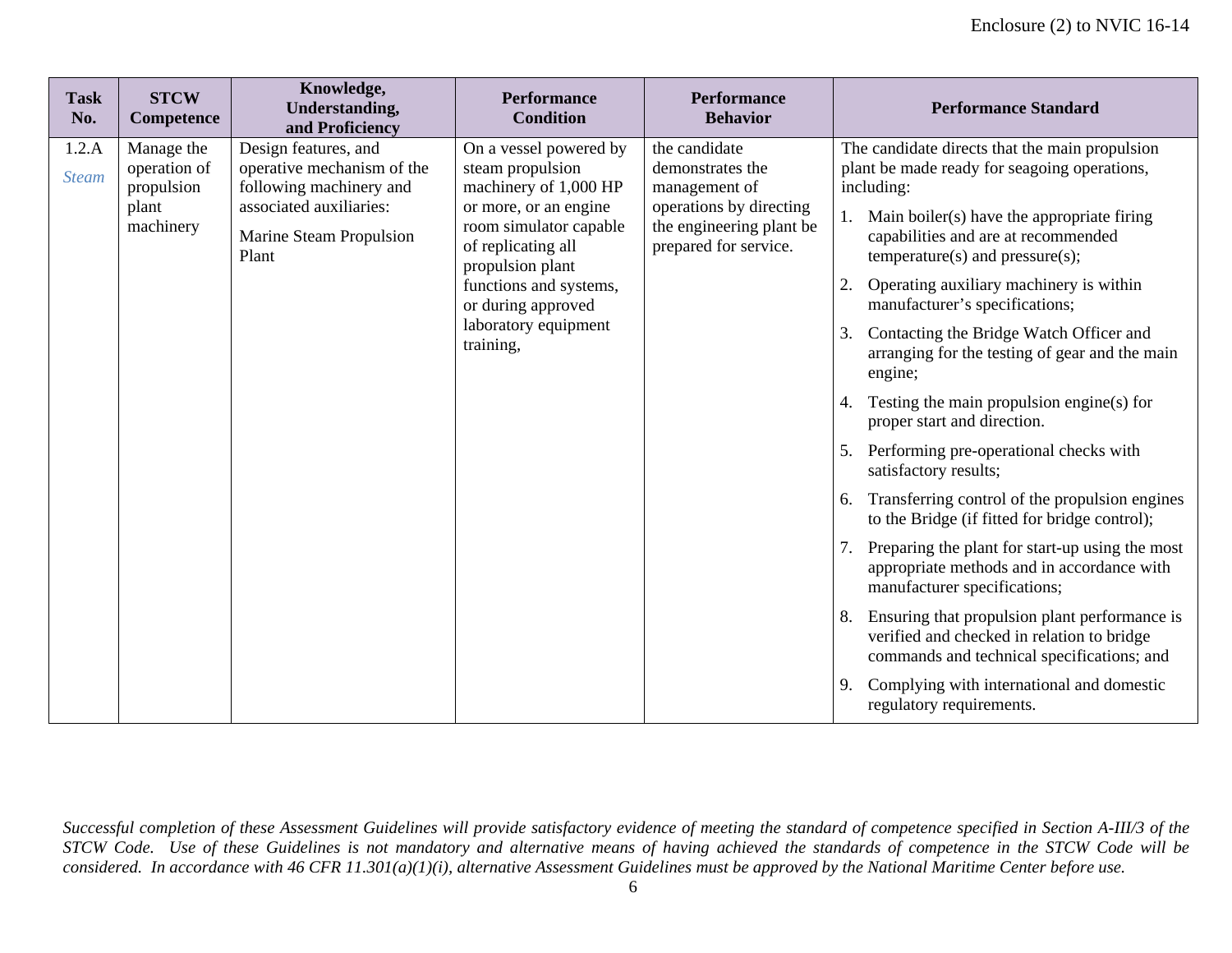| <b>Task</b><br>No.    | <b>STCW</b><br>Competence                                      | Knowledge,<br><b>Understanding,</b><br>and Proficiency                                                                                       | <b>Performance</b><br><b>Condition</b>                                                                                                                                                                                                                | <b>Performance</b><br><b>Behavior</b>                                                                                                         | <b>Performance Standard</b>                                                                                                                                                                                                                                                                                                                                                                                                                                                                                                                                                                                                                                                                                                                           |
|-----------------------|----------------------------------------------------------------|----------------------------------------------------------------------------------------------------------------------------------------------|-------------------------------------------------------------------------------------------------------------------------------------------------------------------------------------------------------------------------------------------------------|-----------------------------------------------------------------------------------------------------------------------------------------------|-------------------------------------------------------------------------------------------------------------------------------------------------------------------------------------------------------------------------------------------------------------------------------------------------------------------------------------------------------------------------------------------------------------------------------------------------------------------------------------------------------------------------------------------------------------------------------------------------------------------------------------------------------------------------------------------------------------------------------------------------------|
| 1.2.B<br><b>Steam</b> | Manage the<br>operation of<br>propulsion<br>plant<br>machinery | Design features, and<br>operative mechanism of the<br>following machinery and<br>associated auxiliaries:<br>Marine Steam Propulsion<br>Plant | On a vessel powered by<br>steam propulsion<br>machinery of 1,000 HP<br>or more, or an engine<br>room simulator capable<br>of replicating all<br>propulsion plant<br>functions and systems,<br>or during approved<br>laboratory equipment<br>training, | the candidate<br>demonstrates the<br>management of<br>operations by directing<br>the engineering plant be<br>operated in maneuvering<br>mode. | The candidate directs that the main propulsion<br>plant maneuvering operations be performed as<br>directed by the Bridge, including:<br>Operating auxiliary machinery within<br>acceptable limits and parameters;<br>Ensuring that the main propulsion engine(s)<br>2.<br>react properly to requests for changes in speed<br>and direction;<br>3. Temperatures, pressures, flows, and other<br>measured operating parameters are within<br>manufacturer's specifications;<br>4. Main boiler(s) operating pressure(s) and water<br>level(s) are maintained within recommended<br>operational limits; and<br>5. Ensuring that propulsion plant performance is<br>verified and checked for adherence to bridge<br>commands and technical specifications. |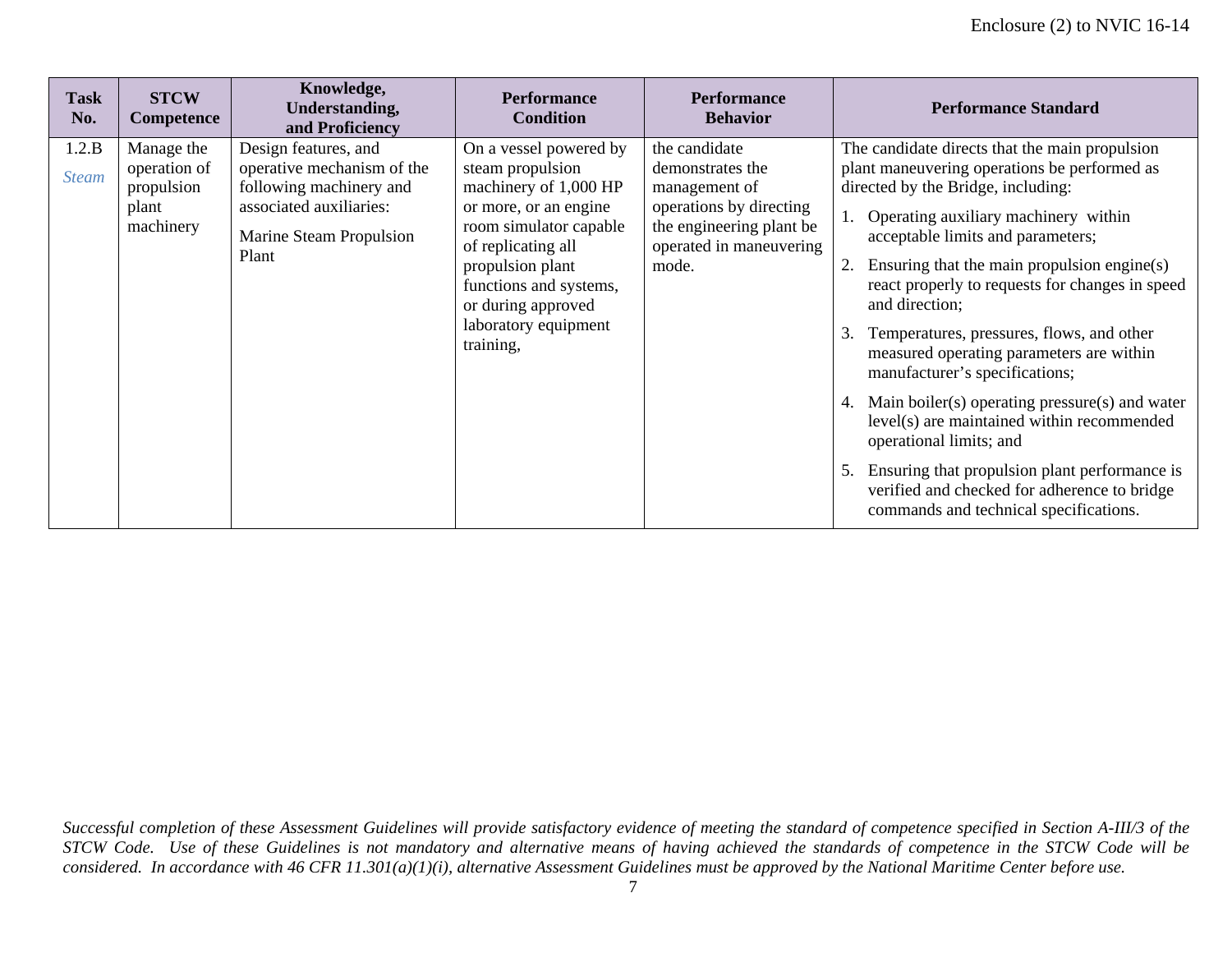| <b>Task</b><br>No.    | <b>STCW</b><br>Competence                                      | Knowledge,<br><b>Understanding,</b><br>and Proficiency                                                                                       | <b>Performance</b><br><b>Condition</b>                                                                                                                                                                                                                | <b>Performance</b><br><b>Behavior</b>                                                                                                       | <b>Performance Standard</b>                                                                                                                                                                                                                                                                                                                                                                                                                                                                                                                                                                                                                                                                                                                                                                                                                                                                            |
|-----------------------|----------------------------------------------------------------|----------------------------------------------------------------------------------------------------------------------------------------------|-------------------------------------------------------------------------------------------------------------------------------------------------------------------------------------------------------------------------------------------------------|---------------------------------------------------------------------------------------------------------------------------------------------|--------------------------------------------------------------------------------------------------------------------------------------------------------------------------------------------------------------------------------------------------------------------------------------------------------------------------------------------------------------------------------------------------------------------------------------------------------------------------------------------------------------------------------------------------------------------------------------------------------------------------------------------------------------------------------------------------------------------------------------------------------------------------------------------------------------------------------------------------------------------------------------------------------|
| 1.2.C<br><b>Steam</b> | Manage the<br>operation of<br>propulsion<br>plant<br>machinery | Design features, and<br>operative mechanism of the<br>following machinery and<br>associated auxiliaries:<br>Marine Steam Propulsion<br>Plant | On a vessel powered by<br>steam propulsion<br>machinery of 1,000 HP<br>or more, or an engine<br>room simulator capable<br>of replicating all<br>propulsion plant<br>functions and systems,<br>or during approved<br>laboratory equipment<br>training, | the candidate<br>demonstrates the<br>management of<br>operations by directing<br>the engineering plant be<br>operated at full sea<br>speed. | The candidate directs that the main propulsion<br>plant to be brought to full sea speed operations,<br>including:<br>Operating the main boiler(s) at the appropriate<br>firing rate(s), pressure(s), and efficiency as<br>required by operational necessity;<br>Ensuring that the main propulsion engine(s)<br>speed is/are increased at a rate in accordance<br>with manufacturer's specifications upon<br>receiving direction from the Bridge Watch<br>Officer:<br>3. Temperatures, pressures, flows, and other<br>measured operating parameters are within<br>manufacturer's specifications;<br>4. Ancillary equipment such as distillers are<br>brought on line in accordance with<br>manufacturer's directions and operational<br>requirements; and<br>5. Ensuring that propulsion plant performance is<br>verified and checked for adherence to bridge<br>commands and technical specifications. |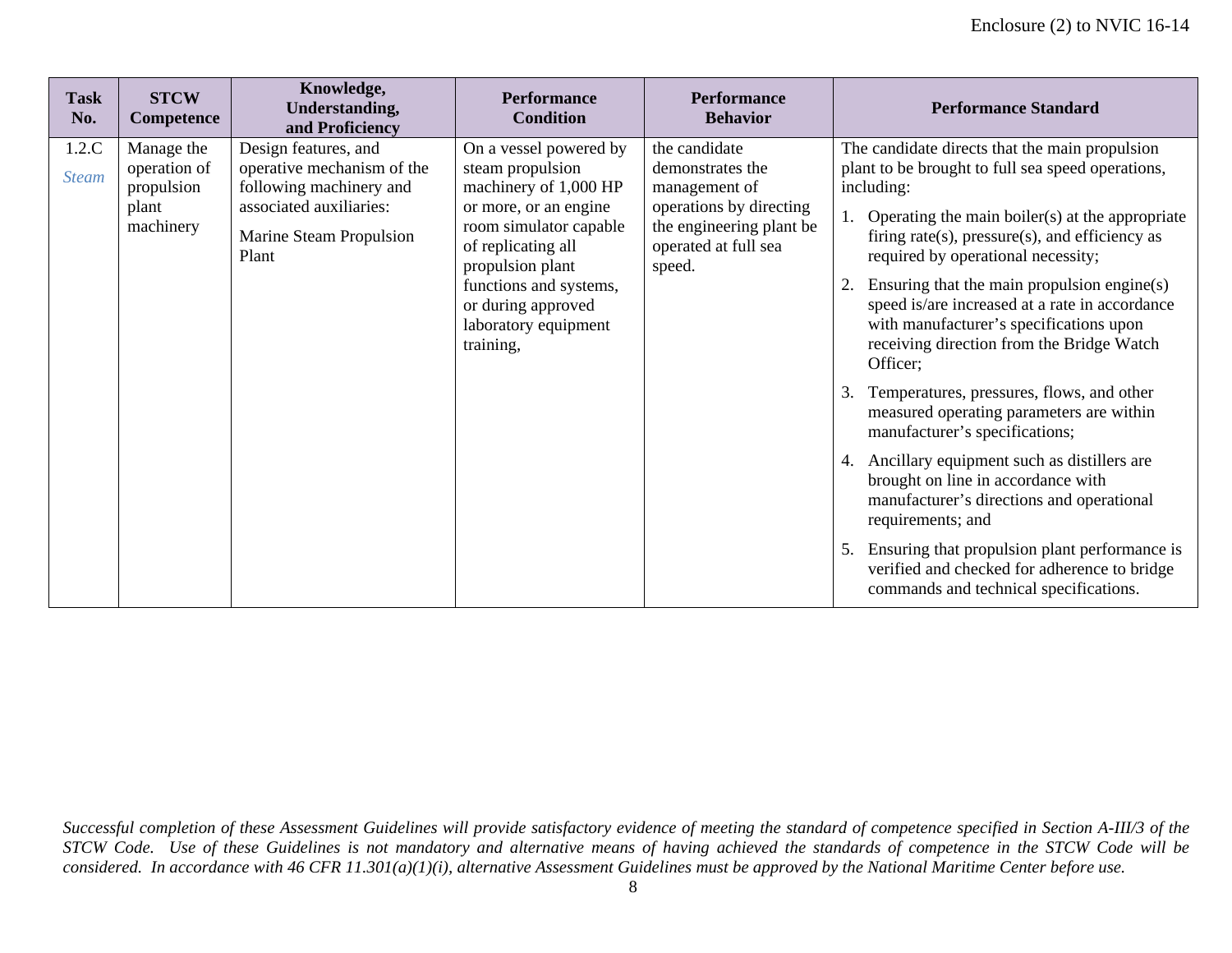| <b>Task</b><br>No.    | <b>STCW</b><br>Competence                                      | Knowledge,<br><b>Understanding,</b><br>and Proficiency                                                                                       | <b>Performance</b><br><b>Condition</b>                                                                                                                                                                                                                | <b>Performance</b><br><b>Behavior</b>                                                                                                              | <b>Performance Standard</b>                                                                                                                                                                                                                                                                                                                                                                                                                                                                                                                                                                                                                                                                                                                                                                              |
|-----------------------|----------------------------------------------------------------|----------------------------------------------------------------------------------------------------------------------------------------------|-------------------------------------------------------------------------------------------------------------------------------------------------------------------------------------------------------------------------------------------------------|----------------------------------------------------------------------------------------------------------------------------------------------------|----------------------------------------------------------------------------------------------------------------------------------------------------------------------------------------------------------------------------------------------------------------------------------------------------------------------------------------------------------------------------------------------------------------------------------------------------------------------------------------------------------------------------------------------------------------------------------------------------------------------------------------------------------------------------------------------------------------------------------------------------------------------------------------------------------|
| 1.2.D<br><b>Steam</b> | Manage the<br>operation of<br>propulsion<br>plant<br>machinery | Design features, and<br>operative mechanism of the<br>following machinery and<br>associated auxiliaries:<br>Marine Steam Propulsion<br>Plant | On a vessel powered by<br>steam propulsion<br>machinery of 1,000 HP<br>or more, or an engine<br>room simulator capable<br>of replicating all<br>propulsion plant<br>functions and systems,<br>or during approved<br>laboratory equipment<br>training, | the candidate<br>demonstrates the<br>management of<br>operations by directing<br>the engineering plant be<br>prepared for shutdown<br>and secured. | The candidate directs that the main propulsion<br>plant be secured from seagoing or maneuvering<br>operations to port operations, including:<br>Operating the main boiler(s) at the<br>appropriate firing rate(s), pressure(s), and<br>efficiency as required by operational<br>necessity;<br>2. Transferring engine control to the engine room<br>upon Bridge signal for FWE;<br>Temperatures, pressures, flows, and other<br>3.<br>measured operating parameters are within<br>manufacturer's specifications for port<br>operations;<br>4. Securing main propulsion machinery safely in<br>accordance with manufacturer's instructions<br>and company protocols; and<br>5. Securing ancillary and auxiliary equipment in<br>accordance with manufacturer's directions and<br>operational requirements. |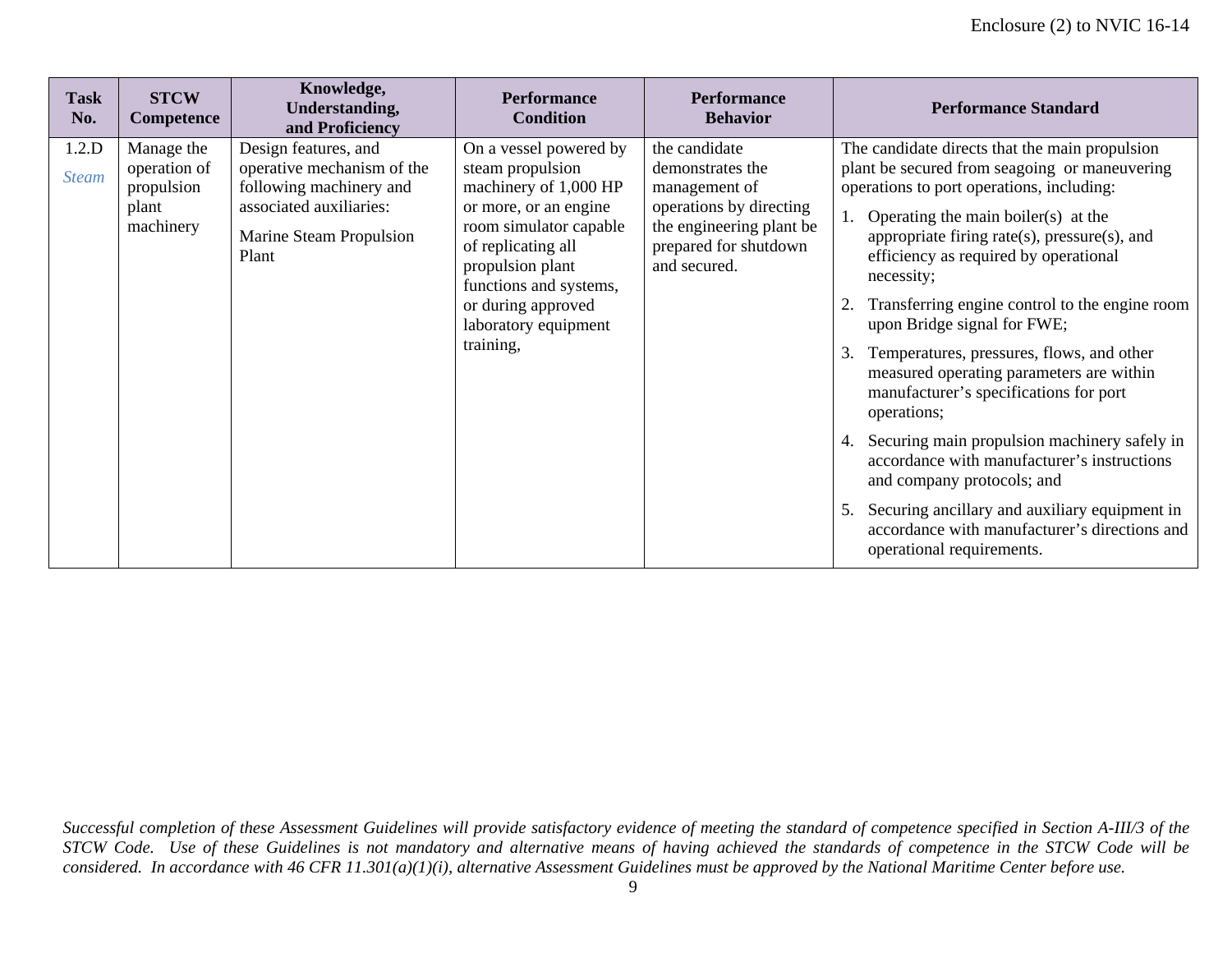| <b>Task</b><br>No. | <b>STCW</b><br>Competence                                      | Knowledge,<br><b>Understanding,</b><br>and Proficiency                                                                                   | <b>Performance</b><br><b>Condition</b>                                                                                                                                                                                                                      | <b>Performance</b><br><b>Behavior</b>                                                                                              | <b>Performance Standard</b>                                                                                                                                                                                                                                                                                                                                                                                                                                                                                                                                                                                                                                                                |
|--------------------|----------------------------------------------------------------|------------------------------------------------------------------------------------------------------------------------------------------|-------------------------------------------------------------------------------------------------------------------------------------------------------------------------------------------------------------------------------------------------------------|------------------------------------------------------------------------------------------------------------------------------------|--------------------------------------------------------------------------------------------------------------------------------------------------------------------------------------------------------------------------------------------------------------------------------------------------------------------------------------------------------------------------------------------------------------------------------------------------------------------------------------------------------------------------------------------------------------------------------------------------------------------------------------------------------------------------------------------|
| 1.3.A<br><b>GT</b> | Manage the<br>operation of<br>propulsion<br>plant<br>machinery | Design features, and<br>operative mechanism of the<br>following machinery and<br>associated auxiliaries:<br>Gas Turbine Propulsion Plant | On a vessel powered by<br>gas turbine propulsion<br>machinery of 1,000 HP<br>or more, or an engine<br>room simulator capable<br>of replicating all<br>propulsion plant<br>functions and systems,<br>or during approved<br>laboratory equipment<br>training, | the candidate<br>demonstrates the<br>management of<br>operations by directing<br>the engineering plant be<br>prepared for service. | The candidate directs that the main propulsion<br>plant be made ready for seagoing operations by:<br>1. Operating auxiliary machinery within<br>manufacturer's specifications;<br>2. Contacting the Bridge Watch Officer and<br>arranging for the testing of gear and the main<br>engine;<br>Testing the main propulsion engine(s) for<br>3.<br>proper start and direction;<br>4. Performing pre-operational checks with<br>satisfactory results;<br>5. Transferring control of the propulsion engines<br>to the Bridge (if fitted for bridge control);<br>6. Preparing the plant for start-up using the most<br>appropriate methods and in accordance with<br>manufacturer specifications |
|                    |                                                                |                                                                                                                                          |                                                                                                                                                                                                                                                             |                                                                                                                                    | 7. Ensuring that propulsion plant performance is<br>verified and checked for adherence to Bridge<br>commands and technical specifications; and<br>Complying with international and domestic<br>8.<br>regulatory requirements.                                                                                                                                                                                                                                                                                                                                                                                                                                                              |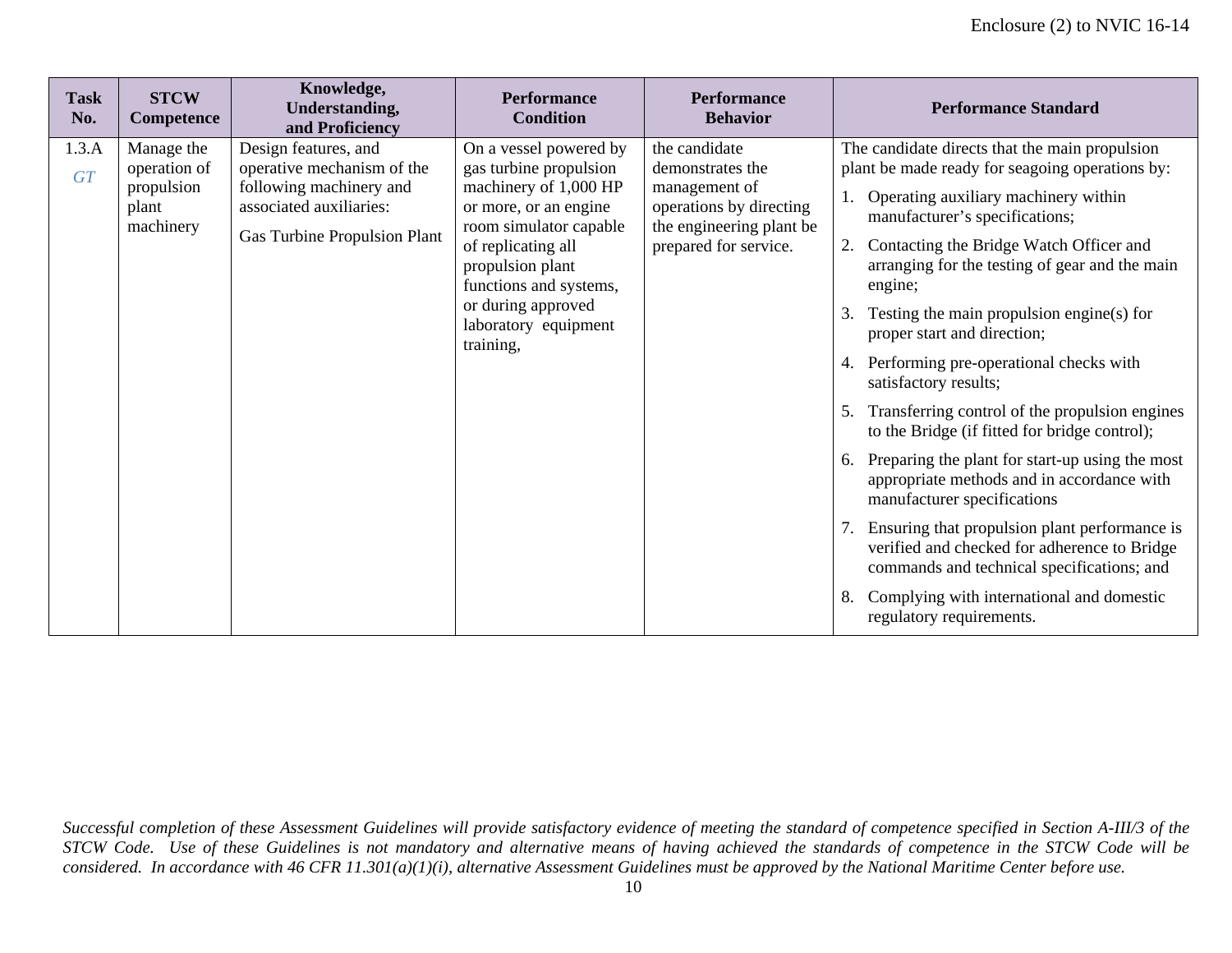| <b>Task</b><br>No. | <b>STCW</b><br>Competence                                      | Knowledge,<br>Understanding,<br>and Proficiency                                                                                                 | <b>Performance</b><br><b>Condition</b>                                                                                                                                                                                                                      | <b>Performance</b><br><b>Behavior</b>                                                                                                         | <b>Performance Standard</b>                                                                                                                                                                                                                                                                                                                                                                                                                                                                                                                                                                                                                                                                                                                             |
|--------------------|----------------------------------------------------------------|-------------------------------------------------------------------------------------------------------------------------------------------------|-------------------------------------------------------------------------------------------------------------------------------------------------------------------------------------------------------------------------------------------------------------|-----------------------------------------------------------------------------------------------------------------------------------------------|---------------------------------------------------------------------------------------------------------------------------------------------------------------------------------------------------------------------------------------------------------------------------------------------------------------------------------------------------------------------------------------------------------------------------------------------------------------------------------------------------------------------------------------------------------------------------------------------------------------------------------------------------------------------------------------------------------------------------------------------------------|
| 1.3.B<br>GT        | Manage the<br>operation of<br>propulsion<br>plant<br>machinery | Design features, and<br>operative mechanism of the<br>following machinery and<br>associated auxiliaries:<br><b>Gas Turbine Propulsion Plant</b> | On a vessel powered by<br>gas turbine propulsion<br>machinery of 1,000 HP<br>or more, or an engine<br>room simulator capable<br>of replicating all<br>propulsion plant<br>functions and systems,<br>or during approved<br>laboratory equipment<br>training, | the candidate<br>demonstrates the<br>management of<br>operations by directing<br>the engineering plant be<br>operated in maneuvering<br>mode. | The candidate directs that main propulsion plant<br>maneuvering operations be performed as directed<br>by the Bridge, including:<br>1. Operating auxiliary machinery within<br>acceptable limits and parameters;<br>2. Ensuring that the main propulsion engine(s)<br>react properly to requests for changes in speed<br>and direction;<br>3. Temperatures, pressures, flows, and other<br>measured operating parameters are within<br>manufacturer's specifications ensuring plant<br>performance is verified; and<br>4. Plant performance is verified and checked in<br>relation to bridge commands and technical                                                                                                                                     |
| 1.3.C<br><b>GT</b> | Manage the<br>operation of<br>propulsion<br>plant<br>machinery | Design features, and<br>operative mechanism of the<br>following machinery and<br>associated auxiliaries:<br>Gas Turbine Propulsion Plant        | On a vessel powered by<br>gas turbine propulsion<br>machinery of 1,000 HP<br>or more, or an engine<br>room simulator capable<br>of replicating all<br>propulsion plant<br>functions and systems,<br>or during approved<br>laboratory equipment<br>training, | the candidate<br>demonstrates the<br>management of<br>operations by directing<br>the engineering plant be<br>operated at full sea<br>speed.   | specifications.<br>The candidate directs that the main propulsion<br>plant be brought to full sea speed operations,<br>including ensuring that:<br>1. Main propulsion engine(s) speed is/are<br>increased at a rate in accordance with<br>manufacturer's specifications upon receiving<br>direction from the Bridge Watch Officer;<br>2. Temperatures, pressures, flows, and other<br>measured operating parameters are within<br>manufacturer's specifications;<br>3. Ancillary equipment such as distillers are<br>brought on line in accordance with<br>manufacturer's directions and operational<br>requirements; and<br>4. Propulsion plant performance is verified and<br>checked in relation to bridge commands and<br>technical specifications. |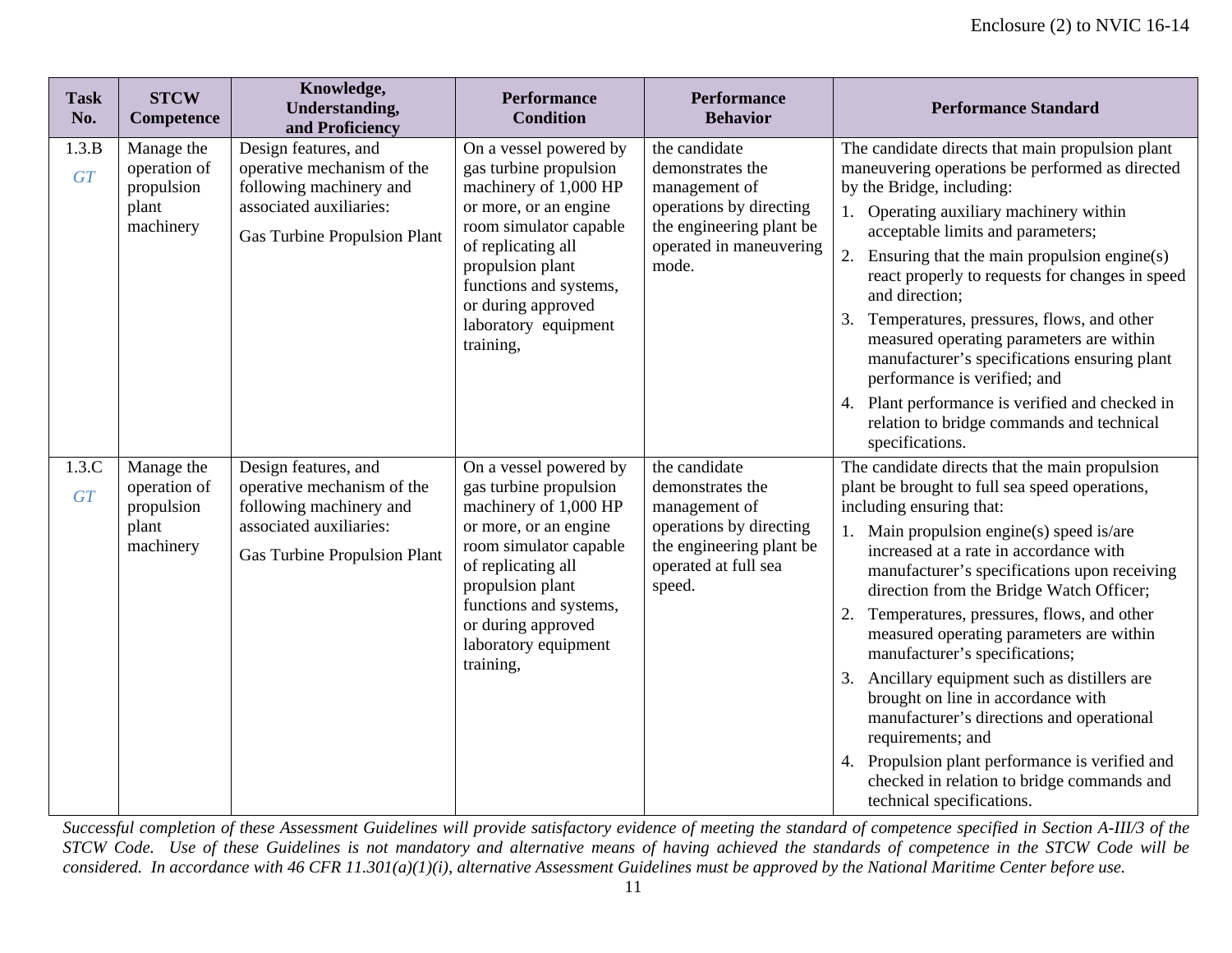| <b>Task</b><br>No. | <b>STCW</b><br>Competence                                      | Knowledge,<br>Understanding,<br>and Proficiency                                                                                          | <b>Performance</b><br><b>Condition</b>                                                                                                                                                                                                                      | <b>Performance</b><br><b>Behavior</b>                                                                                                           | <b>Performance Standard</b>                                                                                                                                                                                                                                                                                                                                                                                                                                              |
|--------------------|----------------------------------------------------------------|------------------------------------------------------------------------------------------------------------------------------------------|-------------------------------------------------------------------------------------------------------------------------------------------------------------------------------------------------------------------------------------------------------------|-------------------------------------------------------------------------------------------------------------------------------------------------|--------------------------------------------------------------------------------------------------------------------------------------------------------------------------------------------------------------------------------------------------------------------------------------------------------------------------------------------------------------------------------------------------------------------------------------------------------------------------|
| 1.3.D<br><b>GT</b> | Manage the<br>operation of<br>propulsion<br>plant<br>machinery | Design features, and<br>operative mechanism of the<br>following machinery and<br>associated auxiliaries:<br>Gas Turbine Propulsion Plant | On a vessel powered by<br>gas turbine propulsion<br>machinery of 1,000 HP<br>or more, or an engine<br>room simulator capable<br>of replicating all<br>propulsion plant<br>functions and systems,<br>or during approved<br>laboratory equipment<br>training, | the candidate<br>demonstrates the<br>management of<br>operations by directing<br>the engineering plant<br>prepared for shutdown<br>and secured. | The candidate directs that the main propulsion<br>plant be secured from seagoing or maneuvering<br>operations to port operations by:<br>Transferring engine control to the engine room<br>upon Bridge's signal for FWE;<br>Temperatures, pressures, flows, and other<br>measured operating parameters are within<br>manufacturer's specifications for port<br>operations;<br>Securing main propulsion machinery safely in<br>accordance with manufacturer's instructions |
|                    |                                                                |                                                                                                                                          |                                                                                                                                                                                                                                                             |                                                                                                                                                 | and company protocols;<br>4. Securing ancillary and auxiliary equipment in<br>accordance with manufacturer's directions and<br>operational requirements; and<br>Preparing the plant for shut-down using the<br>5.<br>most appropriate methods and in accordance<br>with manufacturer specifications.                                                                                                                                                                     |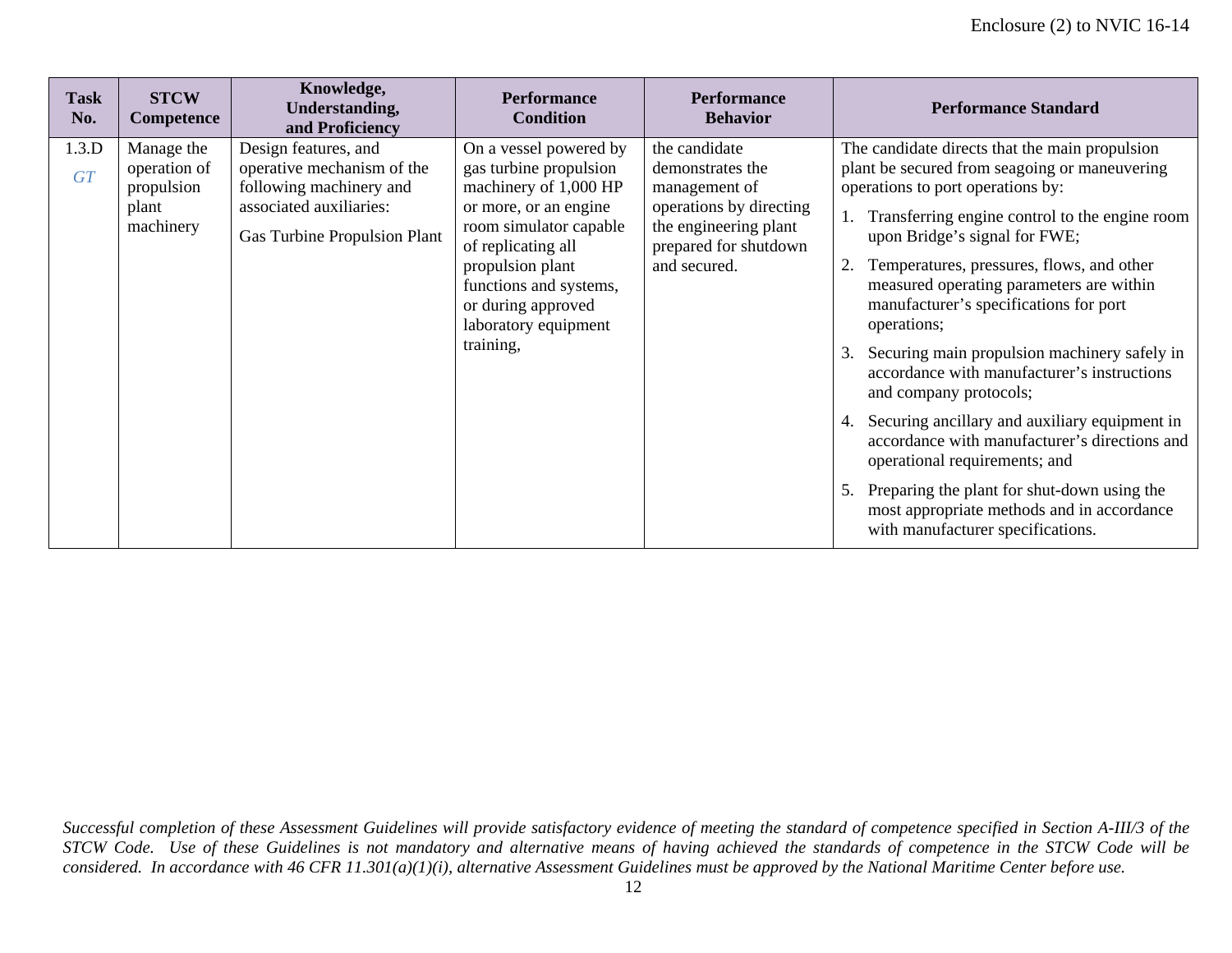| <b>Task</b><br>No. | <b>STCW</b><br>Competence          | Knowledge,<br><b>Understanding,</b><br>and Proficiency                                                                                                                                                                                                                                                                                                                                                                                                                                                                                                                                                                             | <b>Performance</b><br><b>Condition</b>                                                                                                                                                                                                               | <b>Performance</b><br><b>Behavior</b>                                                                                                                                                   | <b>Performance Standard</b>                                                                                                                                                                                                                                                                                                                                                                                                                                                                                                                                                                                                     |
|--------------------|------------------------------------|------------------------------------------------------------------------------------------------------------------------------------------------------------------------------------------------------------------------------------------------------------------------------------------------------------------------------------------------------------------------------------------------------------------------------------------------------------------------------------------------------------------------------------------------------------------------------------------------------------------------------------|------------------------------------------------------------------------------------------------------------------------------------------------------------------------------------------------------------------------------------------------------|-----------------------------------------------------------------------------------------------------------------------------------------------------------------------------------------|---------------------------------------------------------------------------------------------------------------------------------------------------------------------------------------------------------------------------------------------------------------------------------------------------------------------------------------------------------------------------------------------------------------------------------------------------------------------------------------------------------------------------------------------------------------------------------------------------------------------------------|
| 2.1.A<br>All       | Plan and<br>schedule<br>operations | Thermodynamics and heat<br>transmission<br>Mechanics and<br>hydromechanics<br>Propulsive characteristics of<br>diesel engines, steam and gas<br>turbines, including speed,<br>output and fuel consumption<br>Heat cycle, thermal efficiency<br>and heat balance of the<br>following:<br>Marine diesel engine<br>$\cdot$ 1<br>Marine steam turbine<br>.2<br>Marine gas turbine<br>.3<br>.4 Marine steam boiler<br>Refrigerators and<br>refrigeration cycle<br>Physical and chemical<br>properties of fuels and<br>lubricants<br>Technology of materials<br>Naval architecture and ship<br>construction, including<br>damage control | On a vessel powered by<br>main propulsion<br>machinery of 1,000 HP<br>or more, or an engine<br>room simulator capable<br>of replicating all<br>propulsion plant<br>functions and systems,<br>or during approved<br>laboratory equipment<br>training, | the candidate<br>demonstrates planning<br>and preparation of<br>operations suited to the<br>design parameters of the<br>power installation and to<br>the requirements of the<br>voyage. | The candidate creates a plan and schedule for<br>vessel operations, including:<br>1. Plant Operations:<br>Maneuvering;<br>Arrival;<br>Departure; and<br><b>Bunkering Operations:</b><br>2.<br>Pre-Bunker Preparations;<br>Loading Plan;<br>Securing; and<br>3. Port Stay:<br>Scheduled Maintenance; and<br>Watch Functions; and<br>Voyage Calculations:<br>4.<br>Fuel consumption;<br>FOB;<br>Fuel Order;<br>Propeller slip; and<br>5. Engine Room Emergency Drills:<br>Blackout;<br>Fire:<br>Man Down; and<br>Damage Control; and<br>6. FO and LO Sampling and Testing:<br>Viscosity;<br>Density;<br>Water Content; and<br>Ph. |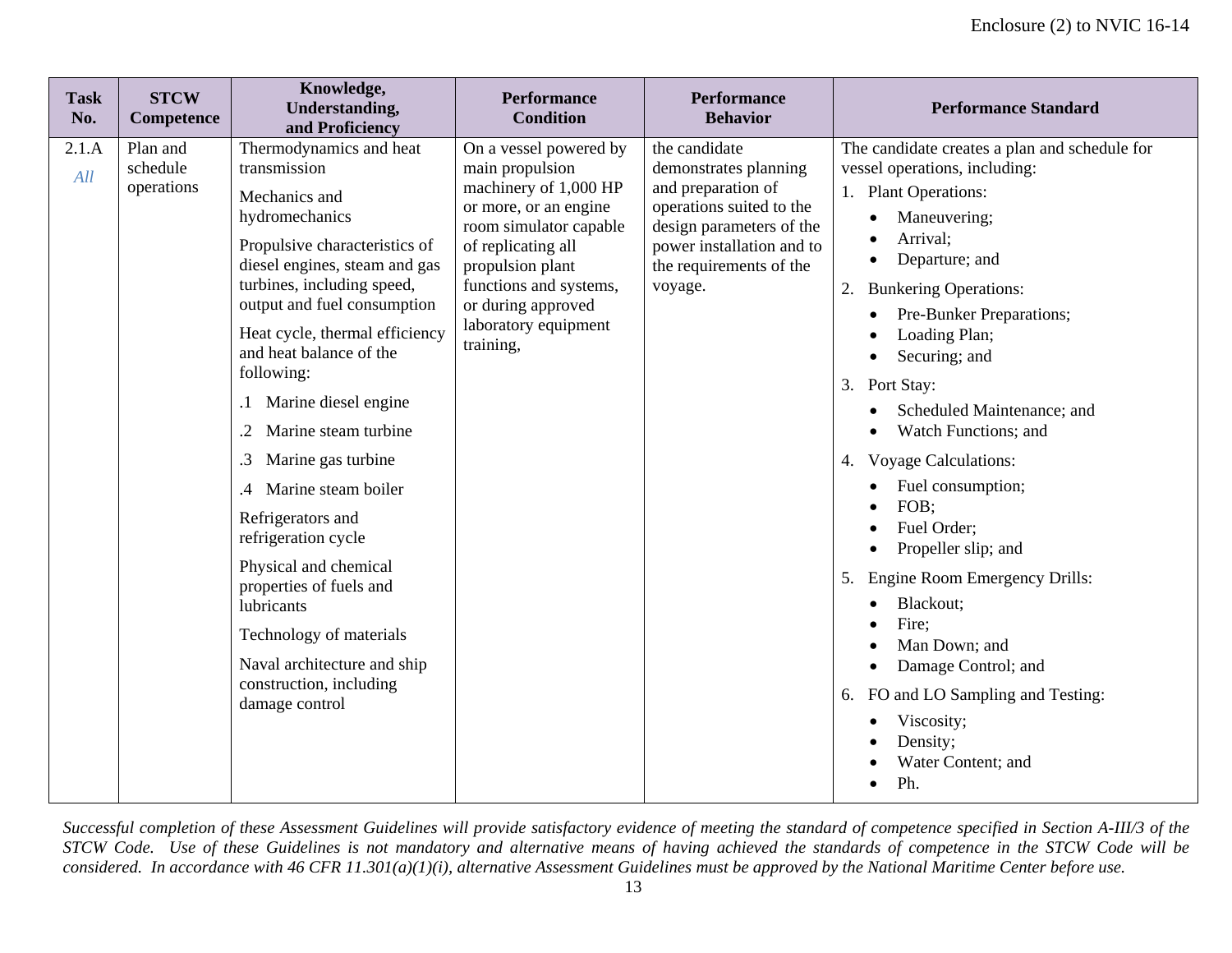| <b>Task</b><br>No.    | <b>STCW</b><br><b>Competence</b>                                                                                                                 | Knowledge,<br><b>Understanding,</b><br>and Proficiency                                                                                                                                                                                                                                                                                                                 | <b>Performance</b><br><b>Condition</b>                                                                                                                                                                                                                 | <b>Performance</b><br><b>Behavior</b>                                                                                                                                                                         | <b>Performance Standard</b>                                                                                                                                                                                                                                                                                                                                                                                                                                                                                                                                                                                                                                                                                                                                                                                                                                                                                                                                                                                               |
|-----------------------|--------------------------------------------------------------------------------------------------------------------------------------------------|------------------------------------------------------------------------------------------------------------------------------------------------------------------------------------------------------------------------------------------------------------------------------------------------------------------------------------------------------------------------|--------------------------------------------------------------------------------------------------------------------------------------------------------------------------------------------------------------------------------------------------------|---------------------------------------------------------------------------------------------------------------------------------------------------------------------------------------------------------------|---------------------------------------------------------------------------------------------------------------------------------------------------------------------------------------------------------------------------------------------------------------------------------------------------------------------------------------------------------------------------------------------------------------------------------------------------------------------------------------------------------------------------------------------------------------------------------------------------------------------------------------------------------------------------------------------------------------------------------------------------------------------------------------------------------------------------------------------------------------------------------------------------------------------------------------------------------------------------------------------------------------------------|
| 3.1.A<br><b>Motor</b> | Operation,<br>surveillance,<br>performance<br>assessment<br>and<br>maintaining<br>safety of<br>propulsion<br>plant and<br>auxiliary<br>machinery | Start up and shut down main<br>propulsion and auxiliary<br>machinery, including<br>associated systems<br>Operating limits of<br>propulsion plant<br>The efficient operation,<br>surveillance, performance<br>assessment and maintaining<br>safety of propulsion plant and<br>auxiliary machinery<br>Functions and mechanism of<br>automatic control for main<br>engine | On a vessel powered by<br>diesel propulsion<br>machinery of 1,000 HP<br>or more, or an engine<br>room simulator capable<br>of replicating all<br>propulsion plant<br>functions and systems,<br>or during approved<br>laboratory equipment<br>training, | the candidate uses<br>methods of measuring<br>and calculating<br>propulsion plant load<br>and heat distribution that<br>are the most appropriate<br>and in accordance with<br>manufacturer<br>specifications. | The candidate directs the operations of the<br>propulsion plant so that performance levels and<br>plant loads are maintained within specified ranges,<br>operating parameters and manufacturer prescribed<br>limits by:<br>1. Evaluating all propulsion plant operating<br>parameters against recommended levels and<br>adjusting plant operations to ensure they<br>remain within recommended ranges and<br>technical specifications;<br>Ensuring that the execution and recording of<br>2.<br>propulsion plant performance analysis and<br>determining the immediate condition of the<br>propulsion system and leads to the most<br>efficient operation possible;<br>3. Measuring and calculating plant loads, heat<br>distribution and heat transfer efficiency;<br>4. Monitoring the main propulsion plant<br>operating parameters sufficient to maintain<br>safe operating conditions; and<br>Ensuring that performance levels are within<br>5.<br>recommended operating parameters and<br>technical specifications. |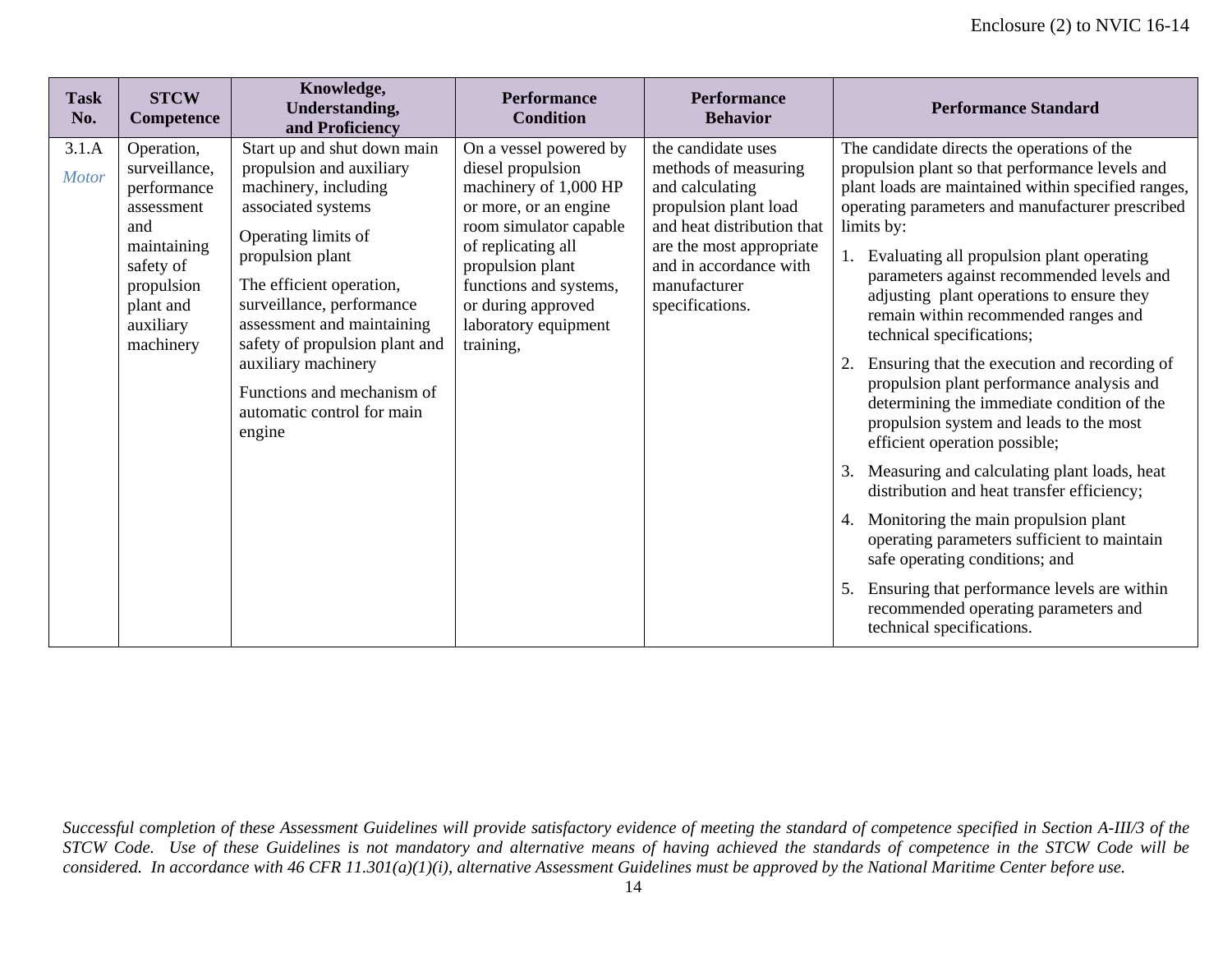| <b>Task</b><br>No.    | <b>STCW</b><br><b>Competence</b>                                                                                                                 | Knowledge,<br><b>Understanding,</b><br>and Proficiency                                                                                                                                                                                                                                                                                                                 | <b>Performance</b><br><b>Condition</b>                                                                                                                                                                                                                | <b>Performance</b><br><b>Behavior</b>                                                                                                                                                                         | <b>Performance Standard</b>                                                                                                                                                                                                                                                                                                                                                                                                                                                                                                                                                                                                                                                                                                                                                                                                                                                                                                                                                                                              |
|-----------------------|--------------------------------------------------------------------------------------------------------------------------------------------------|------------------------------------------------------------------------------------------------------------------------------------------------------------------------------------------------------------------------------------------------------------------------------------------------------------------------------------------------------------------------|-------------------------------------------------------------------------------------------------------------------------------------------------------------------------------------------------------------------------------------------------------|---------------------------------------------------------------------------------------------------------------------------------------------------------------------------------------------------------------|--------------------------------------------------------------------------------------------------------------------------------------------------------------------------------------------------------------------------------------------------------------------------------------------------------------------------------------------------------------------------------------------------------------------------------------------------------------------------------------------------------------------------------------------------------------------------------------------------------------------------------------------------------------------------------------------------------------------------------------------------------------------------------------------------------------------------------------------------------------------------------------------------------------------------------------------------------------------------------------------------------------------------|
| 3.2.A<br><b>Steam</b> | Operation,<br>surveillance,<br>performance<br>assessment<br>and<br>maintaining<br>safety of<br>propulsion<br>plant and<br>auxiliary<br>machinery | Start up and shut down main<br>propulsion and auxiliary<br>machinery, including<br>associated systems<br>Operating limits of<br>propulsion plant<br>The efficient operation,<br>surveillance, performance<br>assessment and maintaining<br>safety of propulsion plant and<br>auxiliary machinery<br>Functions and mechanism of<br>automatic control for main<br>engine | On a vessel powered by<br>steam propulsion<br>machinery of 1,000 HP<br>or more, or an engine<br>room simulator capable<br>of replicating all<br>propulsion plant<br>functions and systems,<br>or during approved<br>laboratory equipment<br>training, | the candidate uses<br>methods of measuring<br>and calculating<br>propulsion plant load<br>and heat distribution that<br>are the most appropriate<br>and in accordance with<br>manufacturer<br>specifications. | The candidate directs the operations of the<br>propulsion plant so that performance levels and<br>plant loads are maintained within specified ranges,<br>operating parameters and manufacturer prescribed<br>limits by:<br>1. Evaluating propulsion plant operating<br>parameters against recommended levels and<br>adjusting plant operations to ensure they<br>remain within recommended ranges and<br>technical specifications;<br>Ensuring that the execution and recording of<br>2.<br>propulsion plant performance analysis and<br>determining the immediate condition of the<br>propulsion system and leads to the most<br>efficient operation possible;<br>3. Measuring and calculating plant loads, heat<br>distribution and heat transfer efficiency;<br>4. Monitoring the main propulsion plant<br>operating parameters is sufficient to maintain<br>safe operating conditions; and<br>Ensuring that performance levels are within<br>5.<br>recommended operating parameters and<br>technical specifications. |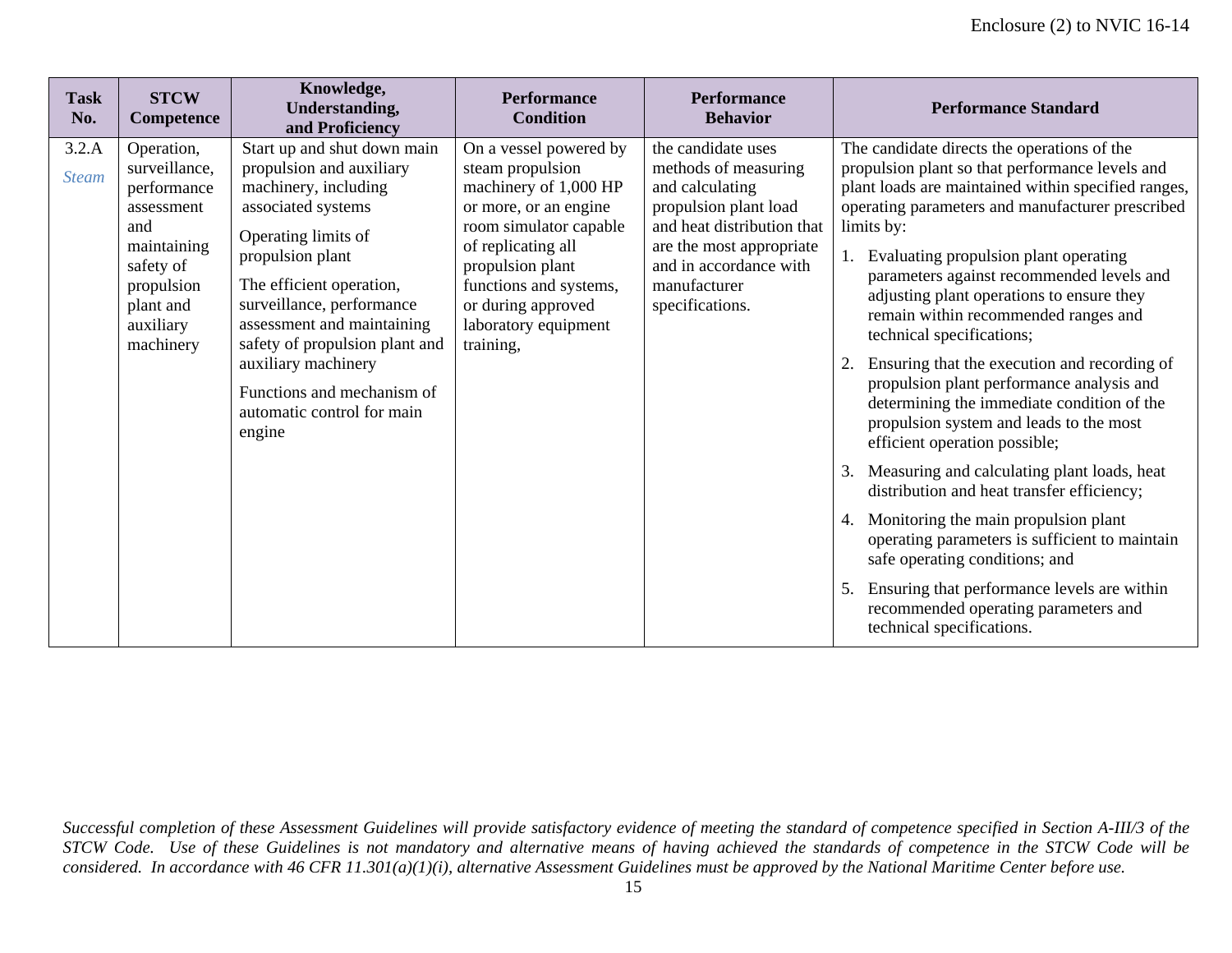| <b>Task</b><br>No. | <b>STCW</b><br>Competence                                                                                                                        | Knowledge,<br><b>Understanding,</b><br>and Proficiency                                                                                                                                                                                                                                                                                                                 | <b>Performance</b><br><b>Condition</b>                                                                                                                                                                                                                      | <b>Performance</b><br><b>Behavior</b>                                                                                                                                                                         | <b>Performance Standard</b>                                                                                                                                                                                                                                                                                                                                                                                                                                                                                                                                                                                                                                                                                                                                                                                                                                                                                                                                                                                            |
|--------------------|--------------------------------------------------------------------------------------------------------------------------------------------------|------------------------------------------------------------------------------------------------------------------------------------------------------------------------------------------------------------------------------------------------------------------------------------------------------------------------------------------------------------------------|-------------------------------------------------------------------------------------------------------------------------------------------------------------------------------------------------------------------------------------------------------------|---------------------------------------------------------------------------------------------------------------------------------------------------------------------------------------------------------------|------------------------------------------------------------------------------------------------------------------------------------------------------------------------------------------------------------------------------------------------------------------------------------------------------------------------------------------------------------------------------------------------------------------------------------------------------------------------------------------------------------------------------------------------------------------------------------------------------------------------------------------------------------------------------------------------------------------------------------------------------------------------------------------------------------------------------------------------------------------------------------------------------------------------------------------------------------------------------------------------------------------------|
| 3.3.A<br><b>GT</b> | Operation,<br>surveillance,<br>performance<br>assessment<br>and<br>maintaining<br>safety of<br>propulsion<br>plant and<br>auxiliary<br>machinery | Start up and shut down main<br>propulsion and auxiliary<br>machinery, including<br>associated systems<br>Operating limits of<br>propulsion plant<br>The efficient operation,<br>surveillance, performance<br>assessment and maintaining<br>safety of propulsion plant and<br>auxiliary machinery<br>Functions and mechanism of<br>automatic control for main<br>engine | On a vessel powered by<br>gas turbine propulsion<br>machinery of 1,000 HP<br>or more, or an engine<br>room simulator capable<br>of replicating all<br>propulsion plant<br>functions and systems,<br>or during approved<br>laboratory equipment<br>training, | the candidate uses<br>methods of measuring<br>and calculating<br>propulsion plant load<br>and heat distribution that<br>are the most appropriate<br>and in accordance with<br>manufacturer<br>specifications. | The candidate directs the operations of the<br>propulsion plant so that performance levels and<br>plant loads are maintained within specified ranges,<br>operating parameters and manufacturer prescribed<br>limits by:<br>1. Evaluating all propulsion plant operating<br>parameters against recommended levels and<br>adjusting plant operations to ensure they<br>remain within recommended ranges and<br>technical specifications;<br>2. Ensuring that the execution and recording of<br>propulsion plant performance analysis and<br>determining the immediate condition of the<br>propulsion system and leads to the most<br>efficient operation possible;<br>3. Measuring and calculating plant loads, heat<br>distribution and heat transfer efficiency;<br>4. Monitoring the main propulsion plant<br>operating parameters is sufficient to maintain<br>safe operating conditions; and<br>5. Ensuring that performance levels are within<br>recommended operating parameters and<br>technical specifications. |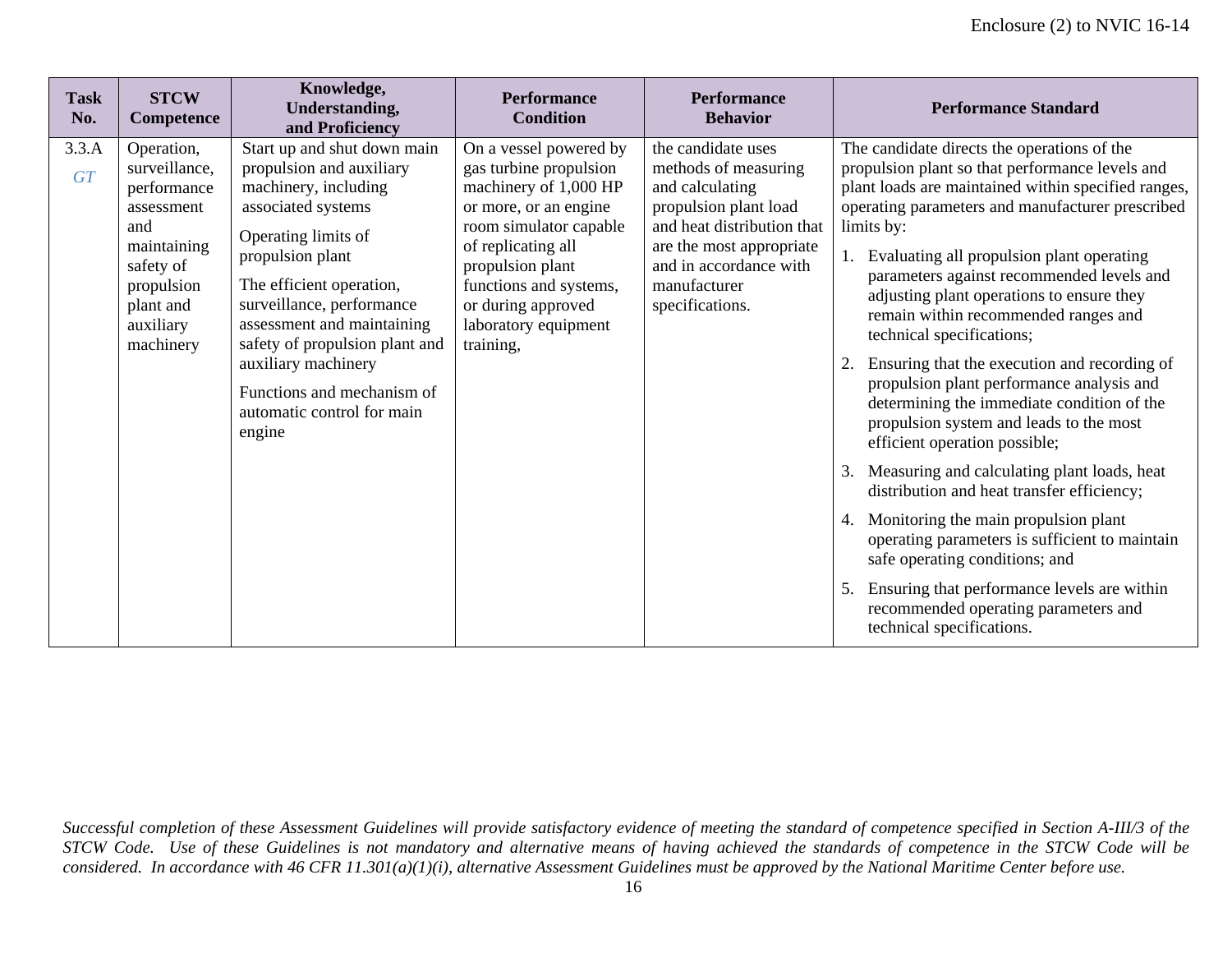| <b>Task</b><br>No. | <b>STCW</b><br>Competence                                                                                                                        | Knowledge,<br><b>Understanding,</b><br>and Proficiency                                                                                                                                                                                                                                                                                              | <b>Performance</b><br><b>Condition</b>                                                                                                                                                                                                               | <b>Performance</b><br><b>Behavior</b>                                                                                                                                                              | <b>Performance Standard</b>                                                                                                                                                                                                                                                                                                                                                                                                                                                                                                                                                                                                                                                                                                                                                                                                                                                                                                                                  |
|--------------------|--------------------------------------------------------------------------------------------------------------------------------------------------|-----------------------------------------------------------------------------------------------------------------------------------------------------------------------------------------------------------------------------------------------------------------------------------------------------------------------------------------------------|------------------------------------------------------------------------------------------------------------------------------------------------------------------------------------------------------------------------------------------------------|----------------------------------------------------------------------------------------------------------------------------------------------------------------------------------------------------|--------------------------------------------------------------------------------------------------------------------------------------------------------------------------------------------------------------------------------------------------------------------------------------------------------------------------------------------------------------------------------------------------------------------------------------------------------------------------------------------------------------------------------------------------------------------------------------------------------------------------------------------------------------------------------------------------------------------------------------------------------------------------------------------------------------------------------------------------------------------------------------------------------------------------------------------------------------|
| 3.4.A<br>All       | Operation,<br>surveillance,<br>performance<br>assessment<br>and<br>maintaining<br>safety of<br>propulsion<br>plant and<br>auxiliary<br>machinery | Functions and mechanism of<br>automatic control for<br>auxiliary machinery including<br>but not limited to:<br>Generator distribution<br>systems<br>.2 Steam boilers<br>Oil purifier<br>.3<br>.4 Refrigeration system<br>Pumping and piping<br>.5<br>systems<br>Steering gear system<br>$.6\,$<br>.7 Cargo-handling equipment<br>and deck machinery | On a vessel powered by<br>main propulsion<br>machinery of 1,000 HP<br>or more, or an engine<br>room simulator capable<br>of replicating all<br>propulsion plant<br>functions and systems,<br>or during approved<br>laboratory equipment<br>training, | the candidate uses<br>methods of measuring<br>and calculating plant<br>load and heat<br>distribution that are the<br>most appropriate and in<br>accordance with<br>manufacturer<br>specifications. | The candidate directs the operations of auxiliary<br>and ancillary machinery and systems so that<br>performance levels and plant loads are maintained<br>within specified ranges, operating parameters and<br>manufacturer prescribed limits by:<br>1. Performing a thorough inspection and<br>evaluation of all auxiliary and ancillary<br>systems, machinery and equipment operations;<br>and<br>Comparing operational data to manufacturer's<br>2.<br>recommended technical specifications and<br>operational limits.<br>System operations should include:<br>1. Electrical generation and distribution system<br>and machinery;<br>2. Liquid centrifugal purification system and<br>machinery;<br>3. Refrigeration systems and machinery;<br>4. Bilge and ballast transfer system and<br>machinery;<br>5. Vessel steering system and machinery;<br>6. Cargo handling system and machinery; and<br>7. Auxiliary boiler and steam system and<br>machinery. |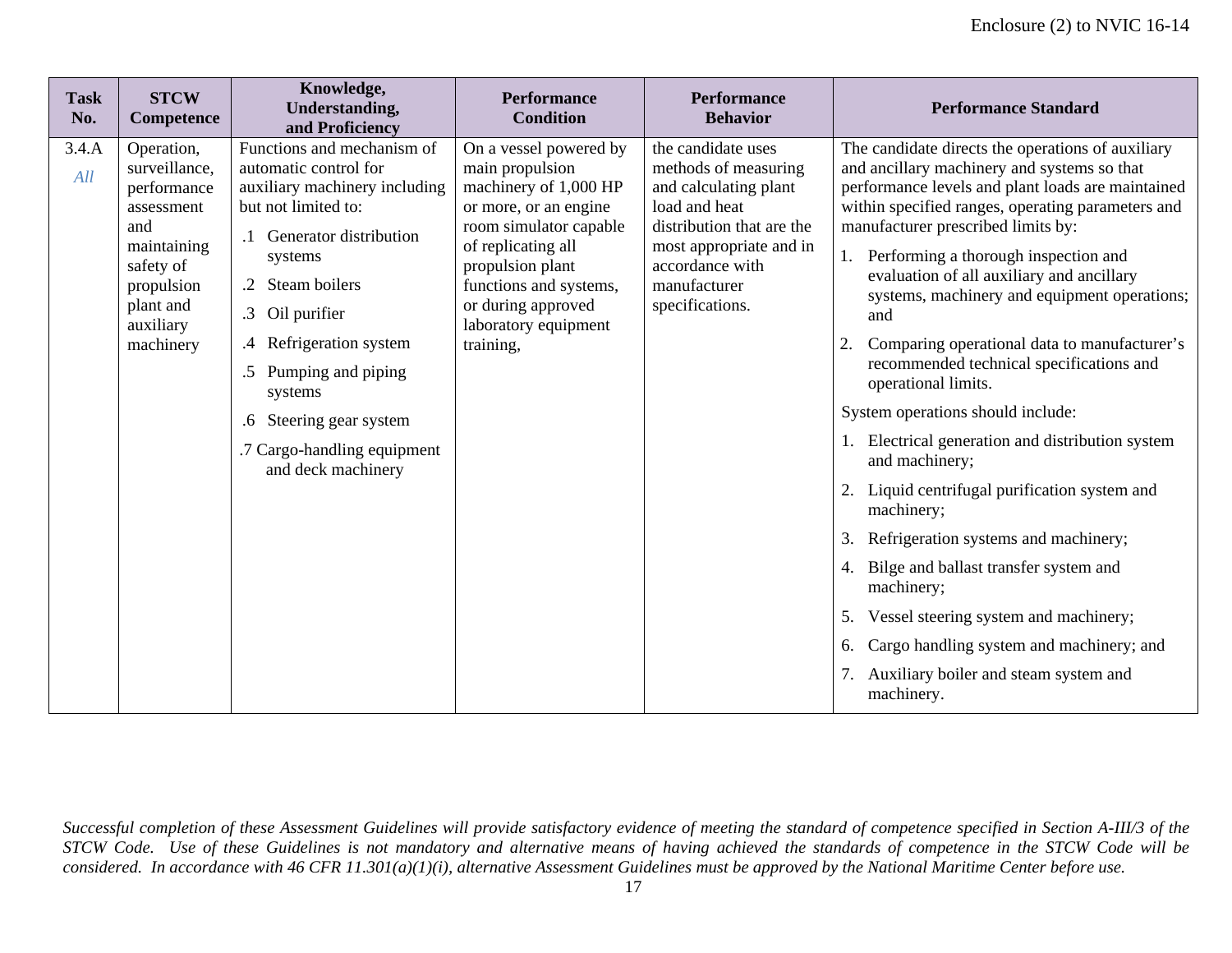| <b>Task</b><br>No. | <b>STCW</b><br>Competence                                                                                                                        | Knowledge,<br><b>Understanding,</b><br>and Proficiency                                                                                                                                                                     | <b>Performance</b><br><b>Condition</b>                                                                                                                                  | <b>Performance</b><br><b>Behavior</b>                                                                                                                                                              | <b>Performance Standard</b>                                                                                                                                                                                                                                                                                                                                                                                                                                                                                                                                                                                                                                                                                                                                                                                                                                                                                                                   |
|--------------------|--------------------------------------------------------------------------------------------------------------------------------------------------|----------------------------------------------------------------------------------------------------------------------------------------------------------------------------------------------------------------------------|-------------------------------------------------------------------------------------------------------------------------------------------------------------------------|----------------------------------------------------------------------------------------------------------------------------------------------------------------------------------------------------|-----------------------------------------------------------------------------------------------------------------------------------------------------------------------------------------------------------------------------------------------------------------------------------------------------------------------------------------------------------------------------------------------------------------------------------------------------------------------------------------------------------------------------------------------------------------------------------------------------------------------------------------------------------------------------------------------------------------------------------------------------------------------------------------------------------------------------------------------------------------------------------------------------------------------------------------------|
| 3.5.A<br>All       | Operation,<br>surveillance,<br>performance<br>assessment<br>and<br>maintaining<br>safety of<br>propulsion<br>plant and<br>auxiliary<br>machinery | The efficient operation,<br>surveillance, performance<br>assessment and maintaining<br>safety of propulsion plant and<br>auxiliary machinery<br>Functions and mechanism of<br>automatic control for<br>auxiliary machinery | On a vessel powered by<br>main propulsion<br>machinery of 1,000 HP<br>or more, or in an<br>engineering laboratory<br>using equipment<br>commonly fitted aboard<br>ship, | the candidate uses<br>methods of measuring<br>and calculating plant<br>load and heat<br>distribution that are the<br>most appropriate and in<br>accordance with<br>manufacturer<br>specifications. | The candidate directs the operations of auxiliary<br>and ancillary machinery and systems for hotel<br>operations so that performance levels and plant<br>loads are maintained within specified ranges,<br>operating parameters and manufacturer prescribed<br>limits by:<br>1. Performing a thorough inspection and<br>evaluation of all auxiliary and ancillary<br>systems, machinery and equipment operations;<br>and<br>Comparing operational data to manufacturer's<br>2.<br>recommended technical specifications and<br>operational limits.<br>System operations should include:<br>1. Fire fighting systems and equipment;<br>2. Accommodation heating;<br>3. Air conditioning and ventilation;<br>4. Sanitary systems and equipment;<br>5. Potable systems and equipment;<br>Sewage treatment systems and equipment;<br>6.<br>7. Galley equipment, vent dampers;<br>8. Laundry equipment;<br>9. Communication systems and devices; and |
|                    |                                                                                                                                                  |                                                                                                                                                                                                                            |                                                                                                                                                                         |                                                                                                                                                                                                    | 10. Entertainment systems and equipment.                                                                                                                                                                                                                                                                                                                                                                                                                                                                                                                                                                                                                                                                                                                                                                                                                                                                                                      |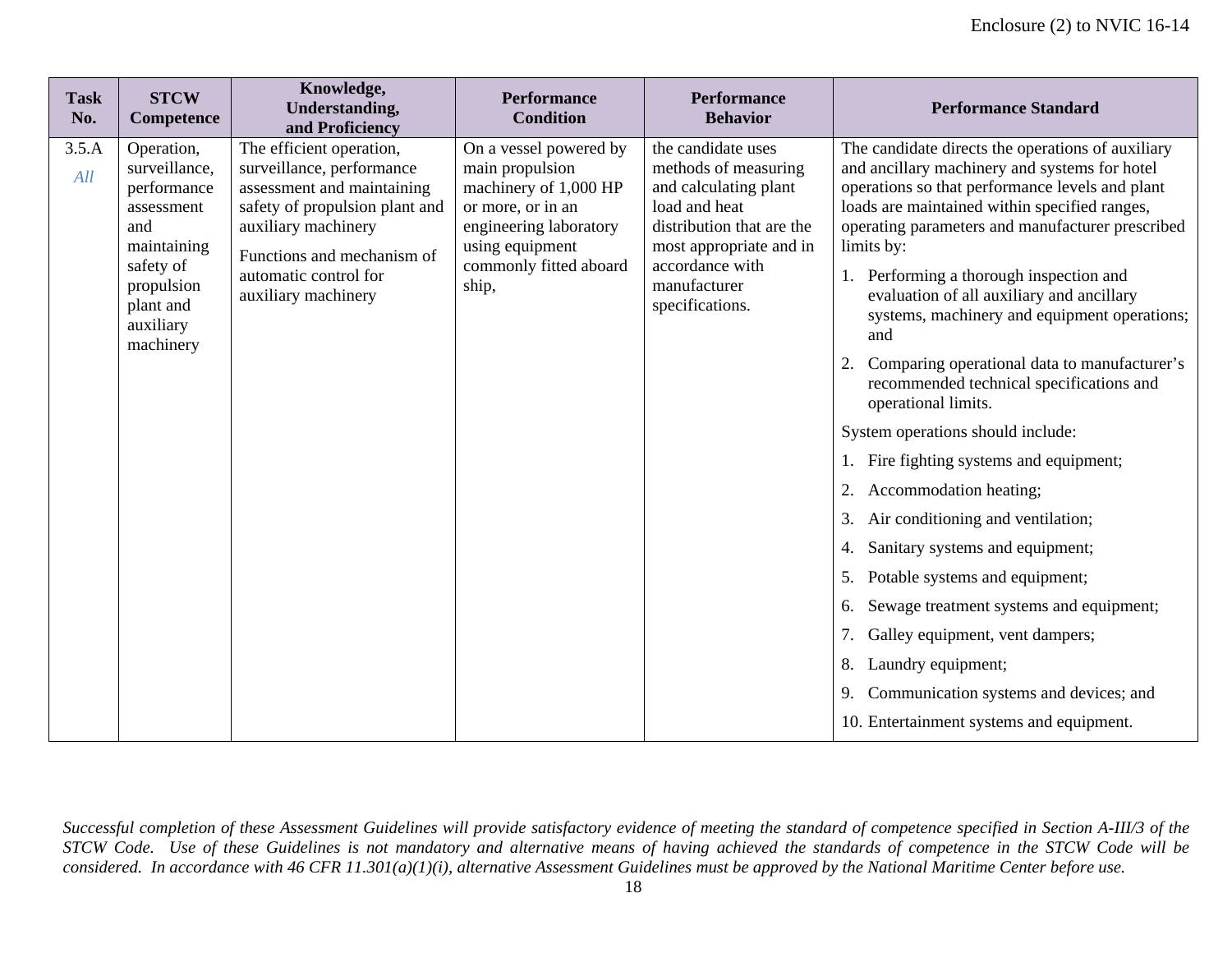| <b>Task</b><br>No.    | <b>STCW</b><br>Competence                                                           | Knowledge,<br><b>Understanding,</b><br>and Proficiency                                                                                                                                                                          | <b>Performance</b><br><b>Condition</b>                                                                                                                                                                                                                                                                                      | <b>Performance</b><br><b>Behavior</b>                                                                                                        | <b>Performance Standard</b>                                                                                                                                                                                                                                                                                                                                                                                                                                                                                                                                                                                                                                                                           |
|-----------------------|-------------------------------------------------------------------------------------|---------------------------------------------------------------------------------------------------------------------------------------------------------------------------------------------------------------------------------|-----------------------------------------------------------------------------------------------------------------------------------------------------------------------------------------------------------------------------------------------------------------------------------------------------------------------------|----------------------------------------------------------------------------------------------------------------------------------------------|-------------------------------------------------------------------------------------------------------------------------------------------------------------------------------------------------------------------------------------------------------------------------------------------------------------------------------------------------------------------------------------------------------------------------------------------------------------------------------------------------------------------------------------------------------------------------------------------------------------------------------------------------------------------------------------------------------|
| 4.1.A<br>All          | Manage fuel,<br>lubrication<br>and ballast<br>operations                            | Operation and maintenance of<br>machinery, including pumps<br>and piping systems                                                                                                                                                | On a vessel powered by<br>main propulsion<br>machinery of 1,000 HP<br>or more, or a suitable<br>liquid cargo simulator,                                                                                                                                                                                                     | the candidate manages<br>and directs the transfer<br>of fuels, liquid lubricants<br>in bulk and bilge and<br>ballast water.                  | The candidate directs fuel and lubrication, ballast<br>water, and bilge water transfer operations so as to<br>ensure prevention of pollution of the marine<br>environment, adhering to domestic and<br>international laws, and meeting operational<br>requirements.                                                                                                                                                                                                                                                                                                                                                                                                                                   |
| 5.1.A<br><b>Motor</b> | Manage the<br>operation of<br>electrical,<br>electronic<br>and control<br>equipment | Marine electro-technology,<br>electronics, power<br>electronics, automatic control<br>engineering and safety<br>devices<br>Design features and system<br>configurations of automatic<br>control equipment and safety<br>devices | On a vessel powered by<br>diesel propulsion<br>machinery of 1,000 HP<br>or more, or an engine<br>room simulator capable<br>of replicating all<br>propulsion plant<br>functions,<br>instrumentation, and<br>control devices, or in an<br>approved Management<br>of Electrical and<br>Electronic Control<br>Equipment course, | the candidate directs the<br>operation of electrical<br>and electronic<br>equipment and systems<br>relative to a diesel<br>propulsion plant. | The candidate ensures that electrical, electronic<br>and automatic instrumentation and control devices<br>are operating within manufacturer's guidelines<br>and technical specifications by testing:<br>1. Emergency action input devices for proper<br>operation at appropriate set-points;<br>2. Remote and local controls for proper<br>operation; and<br>3. Alarm functions and input devices for proper<br>operation at appropriate set-points.<br>Equipment used for this assessment should<br>include:<br>1. Remote and local controls;<br>Automatic shutdowns;<br>2.<br>Automatic slowdowns;<br>3.<br>Starting permissives;<br>4.<br>Override functions; and<br>5.<br>6. Alarm functionality. |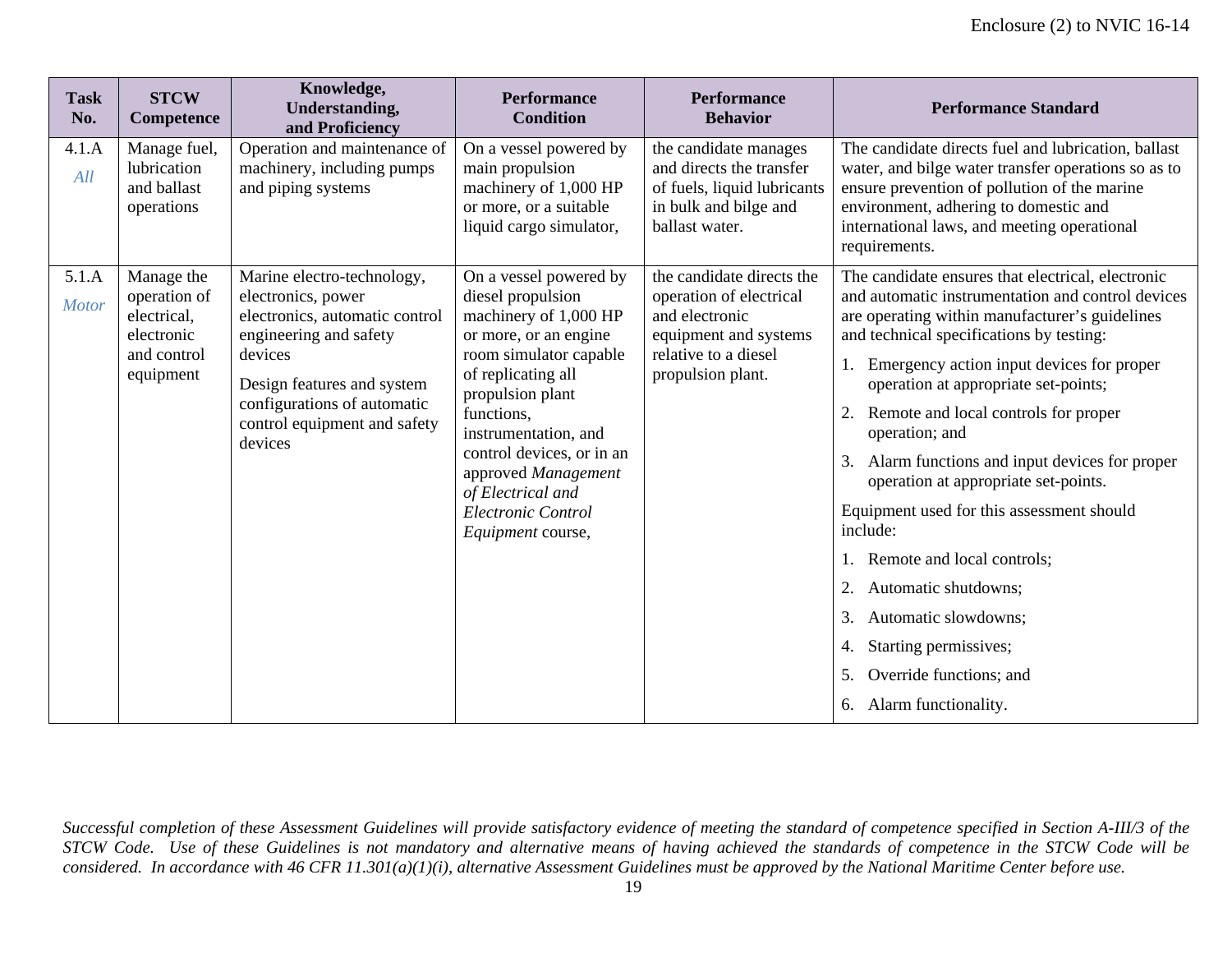| <b>Task</b><br>No.    | <b>STCW</b><br>Competence                                                           | Knowledge,<br>Understanding,<br>and Proficiency                                                                                                                                                                                 | <b>Performance</b><br><b>Condition</b>                                                                                                                                                                                                                                                                                     | <b>Performance</b><br><b>Behavior</b>                                                                                                       | <b>Performance Standard</b>                                                                                                                                                                                                                                                                                                                                                                                                                                                                                                                                                                                                                                                                                                  |
|-----------------------|-------------------------------------------------------------------------------------|---------------------------------------------------------------------------------------------------------------------------------------------------------------------------------------------------------------------------------|----------------------------------------------------------------------------------------------------------------------------------------------------------------------------------------------------------------------------------------------------------------------------------------------------------------------------|---------------------------------------------------------------------------------------------------------------------------------------------|------------------------------------------------------------------------------------------------------------------------------------------------------------------------------------------------------------------------------------------------------------------------------------------------------------------------------------------------------------------------------------------------------------------------------------------------------------------------------------------------------------------------------------------------------------------------------------------------------------------------------------------------------------------------------------------------------------------------------|
| 5.1.B<br><b>Steam</b> | Manage the<br>operation of<br>electrical,<br>electronic<br>and control<br>equipment | Marine electro-technology,<br>electronics, power<br>electronics, automatic control<br>engineering and safety<br>devices<br>Design features and system<br>configurations of automatic<br>control equipment and safety<br>devices | On a vessel powered by<br>steam propulsion<br>machinery of 1,000 HP<br>or more, or an engine<br>room simulator capable<br>of replicating all<br>propulsion plant<br>functions,<br>instrumentation, and<br>control devices, or in an<br>approved Management<br>of Electrical and<br>Electronic Control<br>Equipment course, | the candidate directs the<br>operation of electrical<br>and electronic<br>equipment and systems<br>relative to a steam<br>propulsion plant. | The candidate ensures electrical, electronic and<br>automatic instrumentation and control devices are<br>operating within manufacturer's guidelines and<br>technical specifications by testing:<br>1. Emergency action input devices for proper<br>operation at appropriate set-points;<br>2. All remote and local controls for proper<br>operation; and<br>3. Alarm functions and input devices for proper<br>operation at appropriate set-points.<br>Equipment used for this assessment to include but<br>not be limited to:<br>1. Remote and local controls;<br>Automatic shutdowns;<br>2.<br>3.<br>Burner management system;<br>Light-off permissives;<br>4.<br>Override functions; and<br>5.<br>6. Alarm functionality. |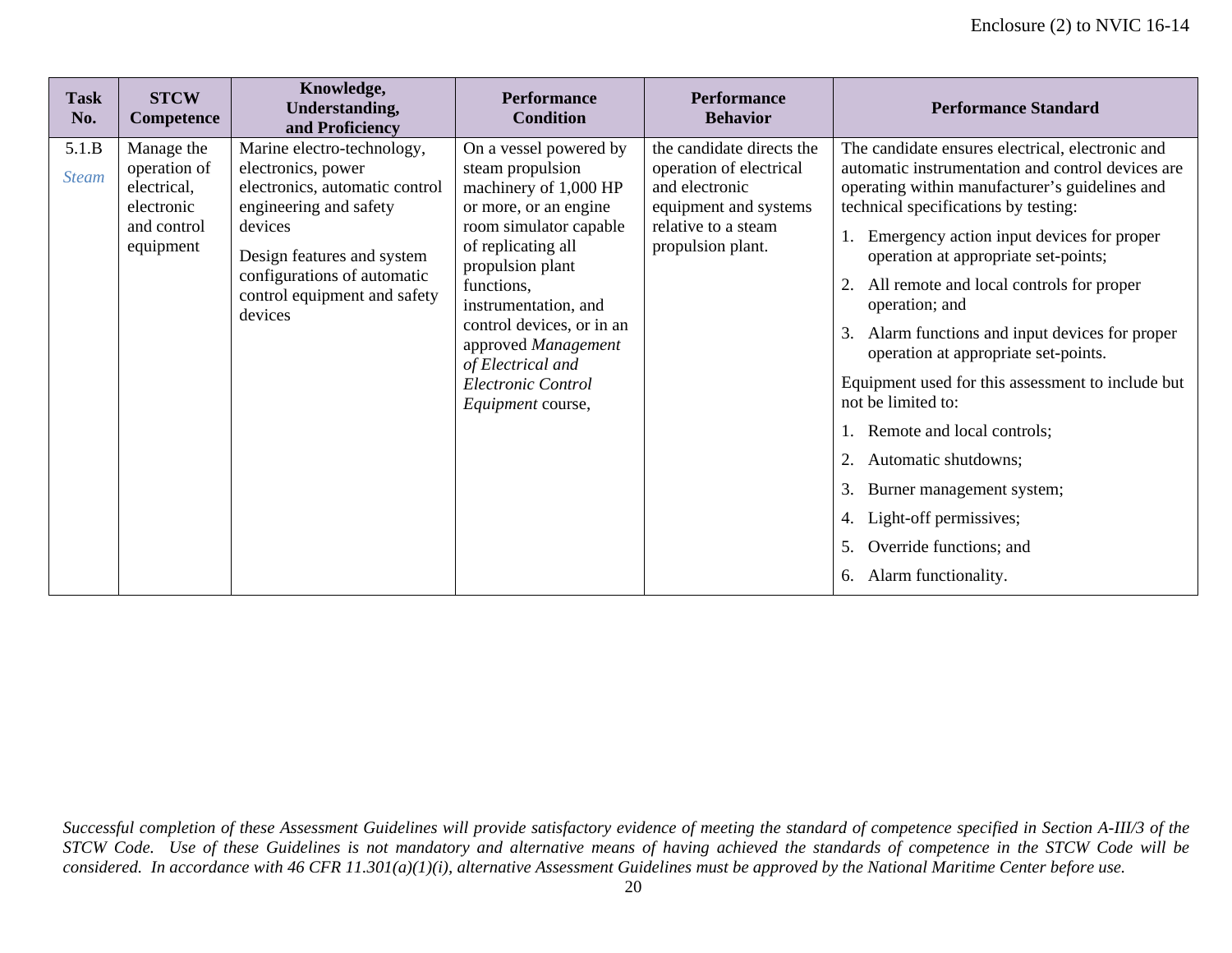| <b>Task</b><br>No. | <b>STCW</b><br>Competence                 | Knowledge,<br><b>Understanding,</b><br>and Proficiency                             | <b>Performance</b><br><b>Condition</b>                                                                                                                 | <b>Performance</b><br><b>Behavior</b>                                  | <b>Performance Standard</b>                                                                                                                             |
|--------------------|-------------------------------------------|------------------------------------------------------------------------------------|--------------------------------------------------------------------------------------------------------------------------------------------------------|------------------------------------------------------------------------|---------------------------------------------------------------------------------------------------------------------------------------------------------|
| 5.1.C<br><b>GT</b> | Manage the<br>operation of<br>electrical, | Marine electro-technology,<br>electronics, power<br>electronics, automatic control | On a vessel powered by<br>gas turbine propulsion<br>machinery of 1,000 HP                                                                              | The candidate directs the<br>operation of electrical<br>and electronic | The candidate ensures electrical, electronic and<br>automatic instrumentation and control devices are<br>operating within manufacturer's guidelines and |
|                    | electronic                                | engineering and safety                                                             | or more, or an engine                                                                                                                                  | equipment and systems                                                  | technical specifications by testing:                                                                                                                    |
|                    | and control<br>equipment                  | devices<br>Design features and system                                              | room simulator capable<br>of replicating all<br>propulsion plant                                                                                       | relative to a gas turbine<br>propulsion plant.                         | 1. Emergency action input devices for proper<br>operation at appropriate set-points;                                                                    |
|                    |                                           | configurations of automatic<br>control equipment and safety<br>devices             | functions,<br>instrumentation, and<br>control devices, or in an<br>approved Management<br>of Electrical and<br>Electronic Control<br>Equipment course, |                                                                        | 2. Remote and local controls for proper<br>operation; and                                                                                               |
|                    |                                           |                                                                                    |                                                                                                                                                        |                                                                        | 3. Alarm functions and input devices for proper<br>operation at appropriate set-points.                                                                 |
|                    |                                           |                                                                                    |                                                                                                                                                        |                                                                        | Equipment used for this assessment should<br>include:                                                                                                   |
|                    |                                           |                                                                                    |                                                                                                                                                        |                                                                        | 1. Remote and local controls;                                                                                                                           |
|                    |                                           |                                                                                    |                                                                                                                                                        |                                                                        | 2. Automatic shutdowns;                                                                                                                                 |
|                    |                                           |                                                                                    |                                                                                                                                                        |                                                                        | Fuel supply and ignition sequencing;<br>3.                                                                                                              |
|                    |                                           |                                                                                    |                                                                                                                                                        |                                                                        | 4. Start permissives;                                                                                                                                   |
|                    |                                           |                                                                                    |                                                                                                                                                        |                                                                        | Override functions; and<br>5.                                                                                                                           |
|                    |                                           |                                                                                    |                                                                                                                                                        |                                                                        | 6. Alarm functionality.                                                                                                                                 |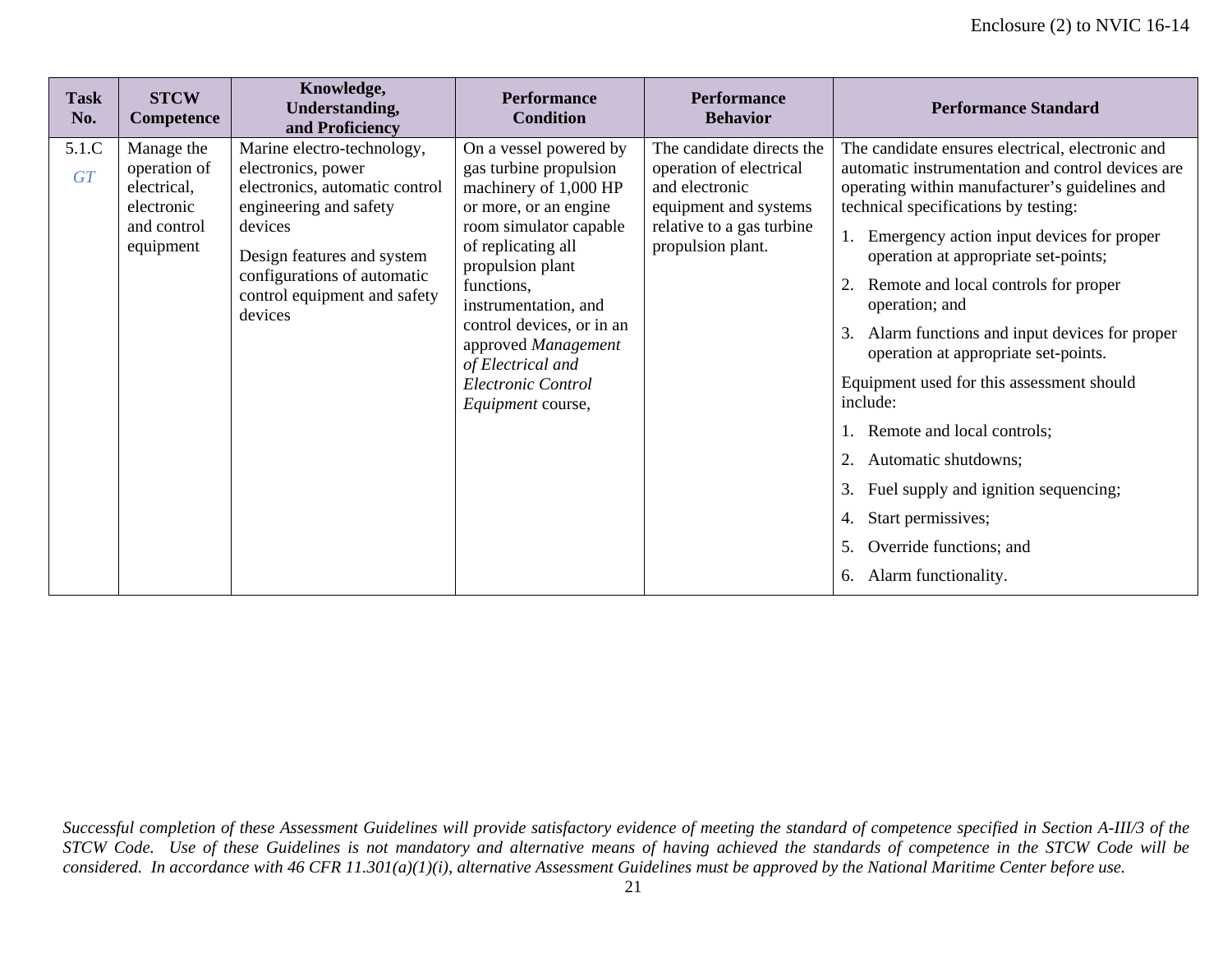| <b>Task</b><br>No. | <b>STCW</b><br>Competence                                                           | Knowledge,<br><b>Understanding,</b><br>and Proficiency                                                                                                                                                                          | <b>Performance</b><br><b>Condition</b>                                                                                                                                                                                                                                                                                          | <b>Performance</b><br><b>Behavior</b>                                                                                               | <b>Performance Standard</b>                                                                                                                                                                                                                                                                                                                                                                                                                                                                                                                                                                                                                                                                                                                                                                                        |
|--------------------|-------------------------------------------------------------------------------------|---------------------------------------------------------------------------------------------------------------------------------------------------------------------------------------------------------------------------------|---------------------------------------------------------------------------------------------------------------------------------------------------------------------------------------------------------------------------------------------------------------------------------------------------------------------------------|-------------------------------------------------------------------------------------------------------------------------------------|--------------------------------------------------------------------------------------------------------------------------------------------------------------------------------------------------------------------------------------------------------------------------------------------------------------------------------------------------------------------------------------------------------------------------------------------------------------------------------------------------------------------------------------------------------------------------------------------------------------------------------------------------------------------------------------------------------------------------------------------------------------------------------------------------------------------|
| 5.1.D<br>All       | Manage the<br>operation of<br>electrical,<br>electronic<br>and control<br>equipment | Marine electro-technology,<br>electronics, power<br>electronics, automatic control<br>engineering and safety<br>devices<br>Design features and system<br>configurations of automatic<br>control equipment and safety<br>devices | On a vessel powered by<br>main propulsion<br>machinery of 1,000 HP<br>or more, or an engine<br>room simulator capable<br>of replicating all<br>propulsion plant<br>functions,<br>instrumentation, and<br>control devices, or in an<br>approved Management<br>of Electrical and<br><b>Electronic Control</b><br>Equipment course | the candidate directs the<br>operation of electrical<br>and electronic<br>equipment and systems<br>relative to power<br>generation. | The candidate ensures that electrical, electronic<br>and automatic instrumentation and control devices<br>for power generation, distribution and<br>management systems are operating within<br>manufacturer's guidelines and technical<br>specifications by testing:<br>1. Emergency action input devices for proper<br>operation at appropriate set-points;<br>2. Remote and local controls for proper<br>operation; and<br>3. Alarm functions and input devices for proper<br>operation at appropriate set-points.<br>Equipment used for this assessment should<br>include:<br>1. Remote and local controls;<br>2. Automatic shutdowns;<br>3.<br>Generator protection;<br>4. High voltage system equipment and controls;<br>5. Operating modes;<br>6. Power management functions; and<br>7. Alarm functionality. |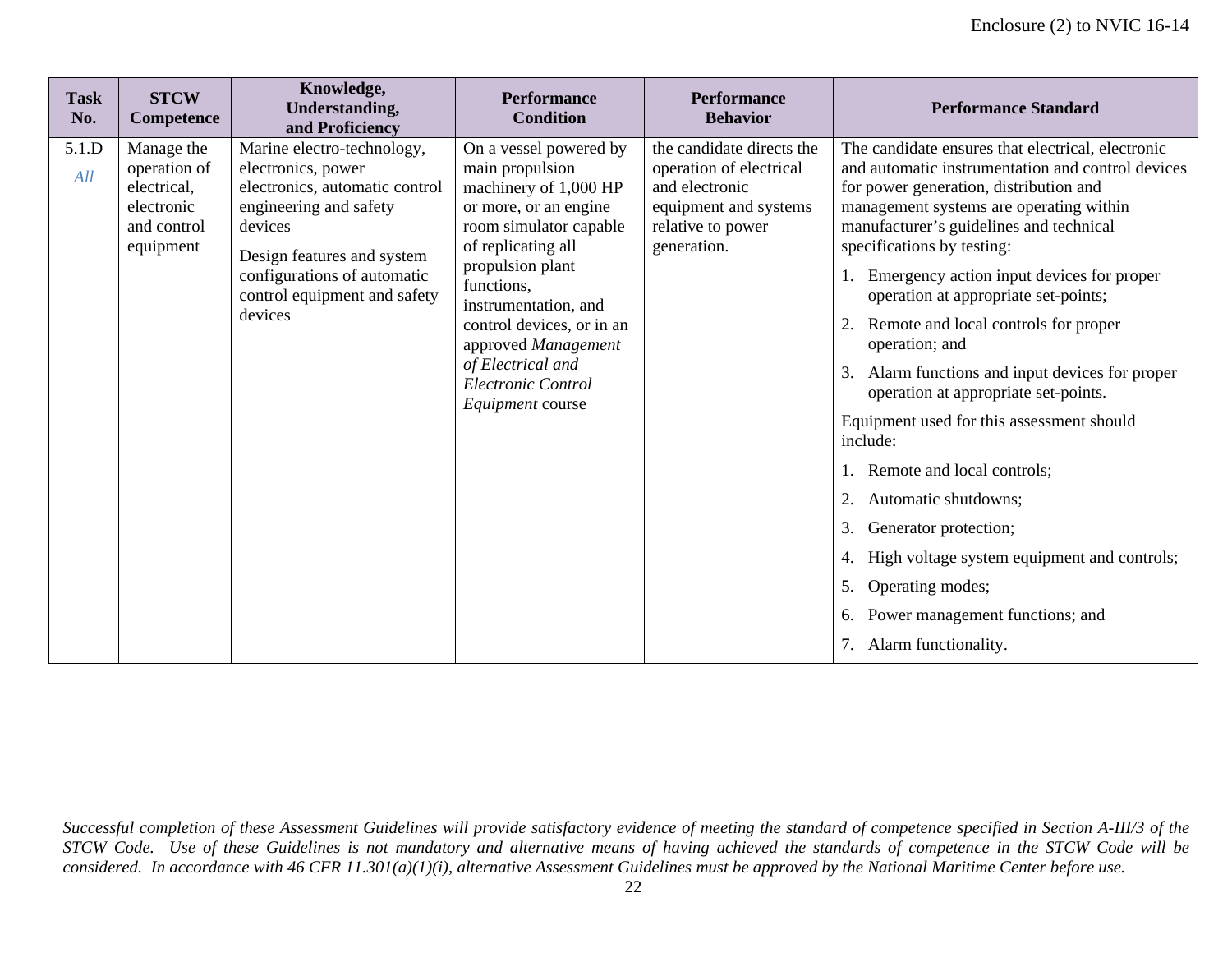| <b>Task</b><br>No. | <b>STCW</b><br><b>Competence</b>                                                    | Knowledge,<br>Understanding,<br>and Proficiency                                                                                                                                                                                 | <b>Performance</b><br><b>Condition</b>                                                                                                                                                                                                                                                                                           | <b>Performance</b><br><b>Behavior</b>                                                                                                                             | <b>Performance Standard</b>                                                                                                                                                                                                                                                                                                                                                                                                                                                                                                                                                                                                                                                                                     |
|--------------------|-------------------------------------------------------------------------------------|---------------------------------------------------------------------------------------------------------------------------------------------------------------------------------------------------------------------------------|----------------------------------------------------------------------------------------------------------------------------------------------------------------------------------------------------------------------------------------------------------------------------------------------------------------------------------|-------------------------------------------------------------------------------------------------------------------------------------------------------------------|-----------------------------------------------------------------------------------------------------------------------------------------------------------------------------------------------------------------------------------------------------------------------------------------------------------------------------------------------------------------------------------------------------------------------------------------------------------------------------------------------------------------------------------------------------------------------------------------------------------------------------------------------------------------------------------------------------------------|
| 5.1.E<br>All       | Manage the<br>operation of<br>electrical,<br>electronic<br>and control<br>equipment | Marine electro-technology,<br>electronics, power<br>electronics, automatic control<br>engineering and safety<br>devices<br>Design features and system<br>configurations of automatic<br>control equipment and safety<br>devices | On a vessel powered by<br>main propulsion<br>machinery of 1,000 HP<br>or more, or an engine<br>room simulator capable<br>of replicating all<br>propulsion plant<br>functions,<br>instrumentation, and<br>control devices, or in an<br>approved Management<br>of Electrical and<br><b>Electronic Control</b><br>Equipment course, | the candidate directs the<br>operation of electrical<br>and electronic<br>equipment relative to<br>electro-hydraulic and<br>electro-pneumatic<br>control systems. | The candidate ensures that electrical, electronic<br>and automatic instrumentation and control devices<br>for electro-hydraulic and electro-pneumatic<br>systems are operating within manufacturer's<br>guidelines and technical specifications by testing:<br>1. Emergency action input devices for proper<br>operation at appropriate set-points;<br>Remote and local controls for proper<br>operation; and<br>Alarm functions and input devices for proper<br>3.<br>operation at appropriate set-points.<br>Equipment used for this assessment should<br>include:<br>Remote and local valve controls<br>Remote sensing instrumentation<br>Alarm functionality; and<br>3.<br>4. Propulsion control equipment. |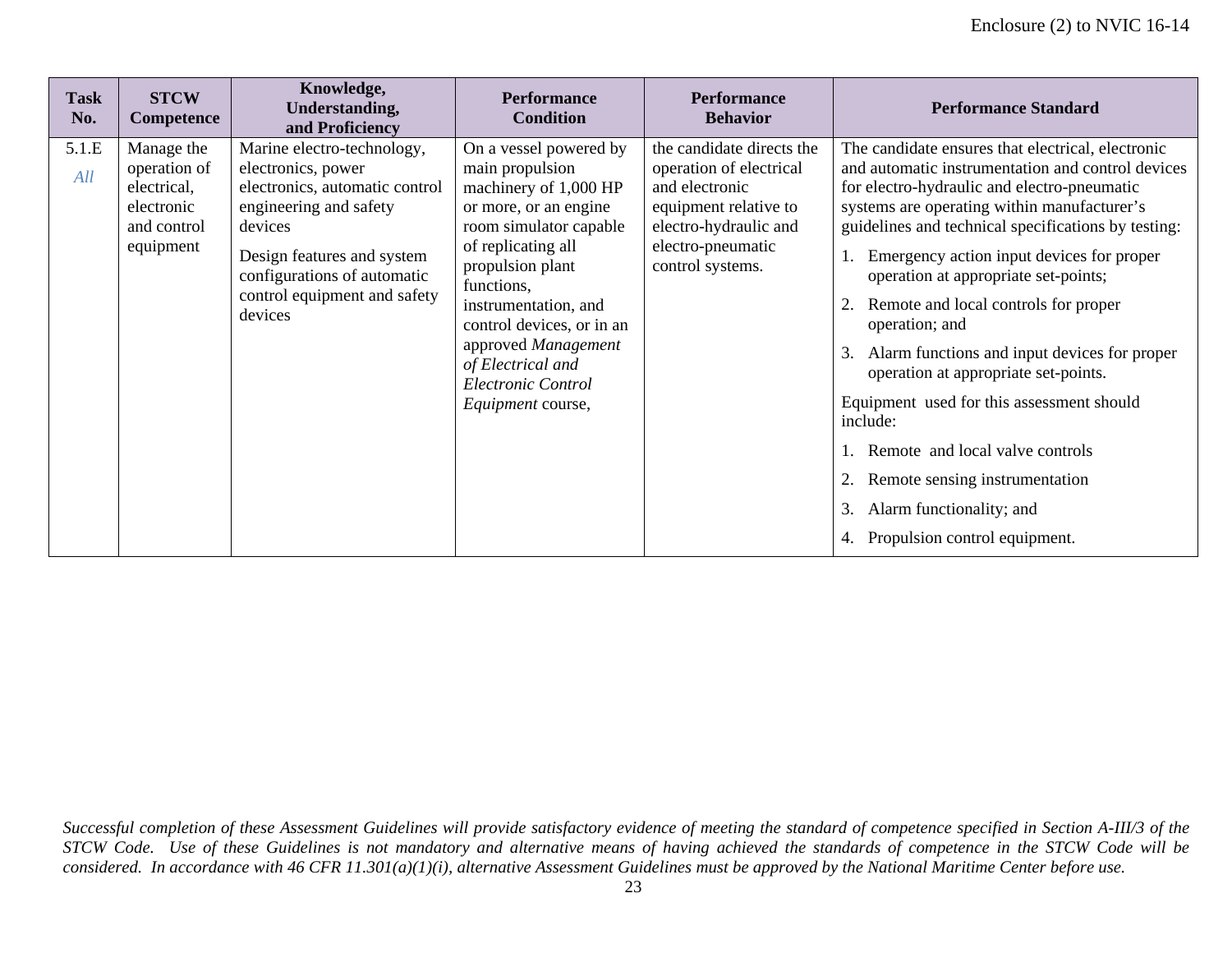| <b>Task</b><br>No. | <b>STCW</b><br><b>Competence</b>                                                                                                       | Knowledge,<br><b>Understanding,</b><br>and Proficiency                                                                                                                                                                             | <b>Performance</b><br><b>Condition</b>                                                                                                                                                                                                                                                                                          | <b>Performance</b><br><b>Behavior</b>                                                                                                                                                                                                                                       | <b>Performance Standard</b>                                                                                                                                                                                                                                                                                                                                                                                                                                                                                                                                                                                                                                                                 |
|--------------------|----------------------------------------------------------------------------------------------------------------------------------------|------------------------------------------------------------------------------------------------------------------------------------------------------------------------------------------------------------------------------------|---------------------------------------------------------------------------------------------------------------------------------------------------------------------------------------------------------------------------------------------------------------------------------------------------------------------------------|-----------------------------------------------------------------------------------------------------------------------------------------------------------------------------------------------------------------------------------------------------------------------------|---------------------------------------------------------------------------------------------------------------------------------------------------------------------------------------------------------------------------------------------------------------------------------------------------------------------------------------------------------------------------------------------------------------------------------------------------------------------------------------------------------------------------------------------------------------------------------------------------------------------------------------------------------------------------------------------|
| 6.1.A<br>All       | Manage<br>trouble-<br>shooting,<br>restoration of<br>electrical and<br>electronic<br>control<br>equipment to<br>operating<br>condition | Troubleshooting of electrical<br>and electronic control<br>equipment<br>Function test of electrical,<br>electronic control equipment<br>and safety devices<br>Troubleshooting of<br>monitoring systems<br>Software version control | On a vessel powered by<br>main propulsion<br>machinery of 1,000 HP<br>or more, or as part of an<br>approved course in a<br>laboratory with electrical<br>equipment capable of<br>replicating the<br>troubleshooting process,<br>or in an approved<br>Management of<br>Electrical and<br>Electronic Control<br>Equipment course. | the candidate directs that<br>personnel demonstrate<br>safe working practices<br>relative to shipboard<br>electrical systems; and<br>that test equipment and<br>tools are properly<br>selected, and that proper<br>repair and maintenance<br>procedures are<br>implemented. | The candidate:<br>Troubleshoots electrical and electronic control<br>equipment with the proper use of test<br>equipment leading to the restoration of normal<br>functionality;<br>2. Performs proper functionality tests on<br>electrical, electronic control equipment and<br>safety devices, as part of a troubleshooting<br>procedure and restoration protocol;<br>Troubleshoots monitoring system and<br>3.<br>equipment with the proper use of test<br>equipment leading to the restoration of normal<br>functionality; and<br>4. Properly operates electrical, and electronic<br>control equipment and safety devices for to<br>computer application and software version<br>control. |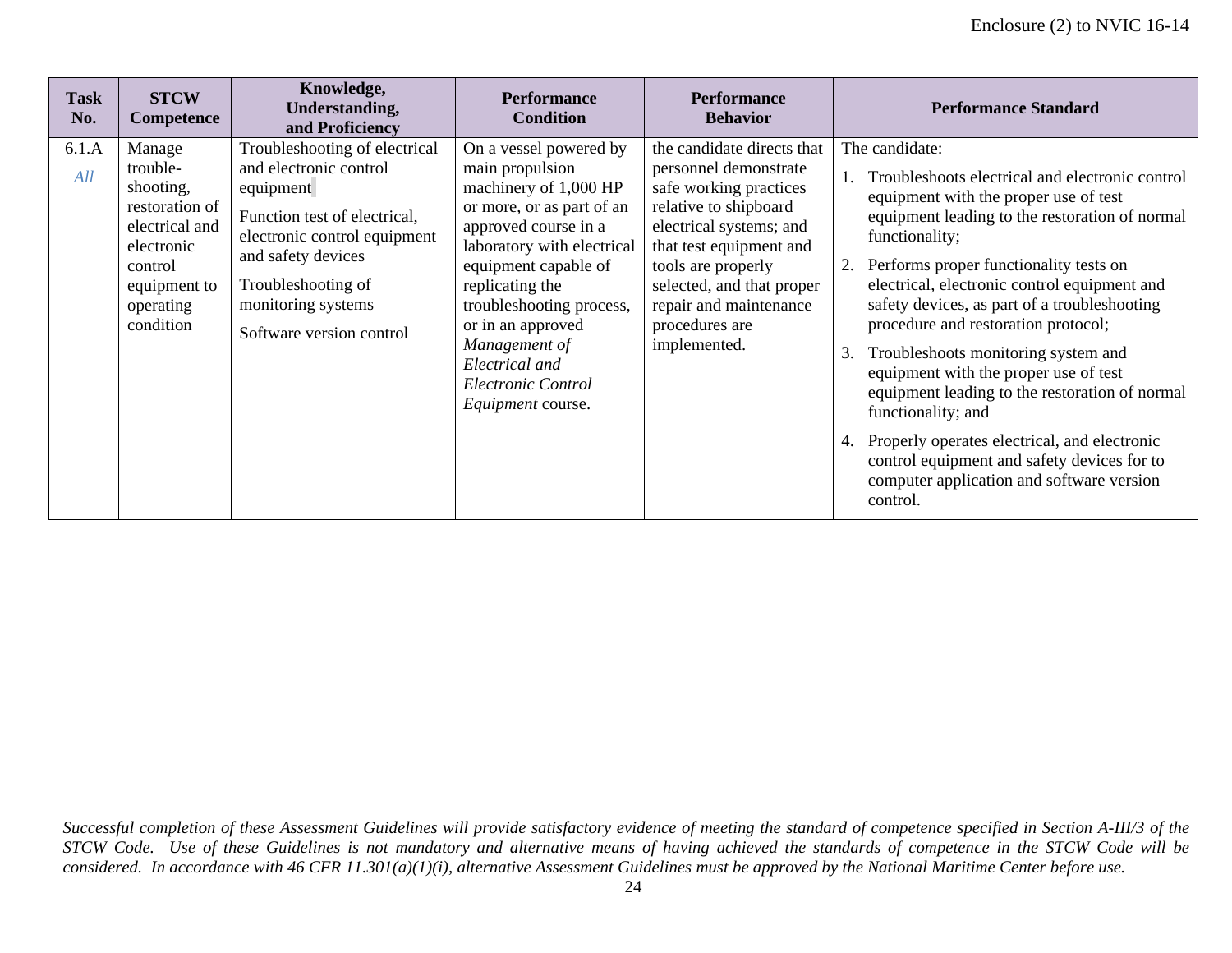| <b>Task</b><br>No.    | <b>STCW</b><br>Competence                                               | Knowledge,<br><b>Understanding,</b><br>and Proficiency                                                                                                 | <b>Performance</b><br><b>Condition</b>                                                                                                                                                             | <b>Performance</b><br><b>Behavior</b>                                                                                                                     | <b>Performance Standard</b>                                                                                                                                                                                                                                                                                                                                                                                                                                                                                                                                                                                                                                                                                                                                                           |
|-----------------------|-------------------------------------------------------------------------|--------------------------------------------------------------------------------------------------------------------------------------------------------|----------------------------------------------------------------------------------------------------------------------------------------------------------------------------------------------------|-----------------------------------------------------------------------------------------------------------------------------------------------------------|---------------------------------------------------------------------------------------------------------------------------------------------------------------------------------------------------------------------------------------------------------------------------------------------------------------------------------------------------------------------------------------------------------------------------------------------------------------------------------------------------------------------------------------------------------------------------------------------------------------------------------------------------------------------------------------------------------------------------------------------------------------------------------------|
| 7.1.A<br><b>Motor</b> | Manage safe<br>and effective<br>maintenance<br>and repair<br>procedures | Management techniques of<br>maintenance and repair<br>procedures related to main<br>propulsion and auxiliary /<br>ancillary machinery and<br>equipment | On a vessel powered by<br>diesel propulsion<br>machinery of 1,000 HP<br>or more, or in a<br>laboratory, or on a<br>simulator capable of<br>replicating all<br>maintenance and repair<br>functions, | the candidate<br>demonstrates the<br>management of<br>maintenance procedures<br>by directing that<br>engineering plant repairs<br>are performed properly. | The candidate ensures that the maintenance<br>procedures employed on motor vessel propulsion<br>and supporting auxiliary equipment are performed<br>in the safest, most efficient way by:<br>1. Utilizing instruction manuals and<br>manufacturer publications related to repair<br>and maintenance procedures;<br>2. Performing repairs in accordance with<br>manufacturer's guidelines and technical<br>specifications; and<br>3. Performing repairs using correct tools and<br>spare parts.<br>Procedures for this assessment should include:<br>1. Turbo charger maintenance;<br>Timing of fuel injection pumps;<br>2.<br>Cylinder head appurtenance overhaul;<br>3.<br>4. Intake / exhaust valve overhaul;<br>Working piston overhaul; and<br>5.<br>6. Main bearing replacement. |
|                       |                                                                         |                                                                                                                                                        |                                                                                                                                                                                                    |                                                                                                                                                           |                                                                                                                                                                                                                                                                                                                                                                                                                                                                                                                                                                                                                                                                                                                                                                                       |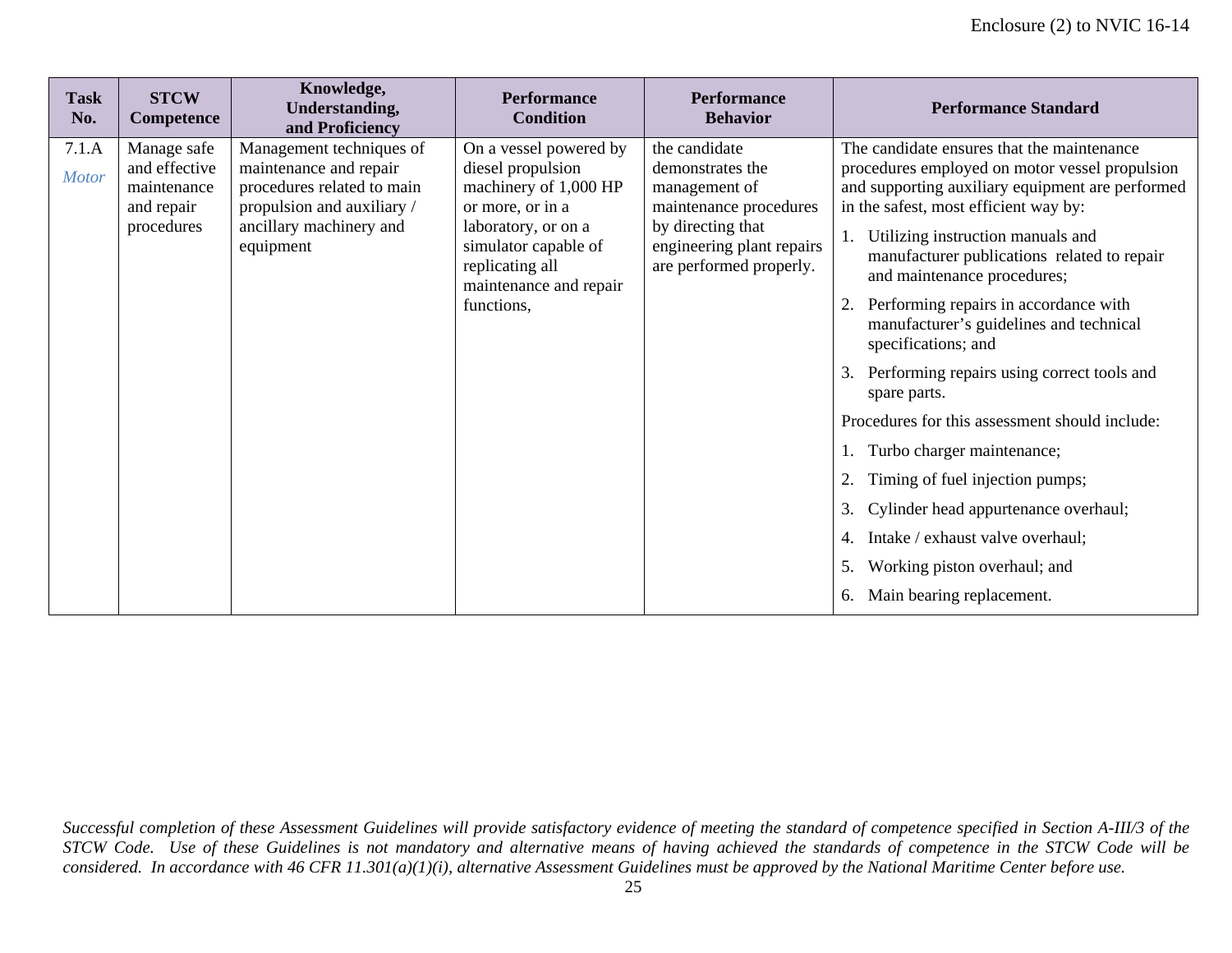| <b>Task</b><br>No.    | <b>STCW</b><br>Competence                                               | Knowledge,<br><b>Understanding,</b><br>and Proficiency                                                                                                 | <b>Performance</b><br><b>Condition</b>                                                                                                                                                            | <b>Performance</b><br><b>Behavior</b>                                                                                                                     | <b>Performance Standard</b>                                                                                                                                                                                                                                                                                                                                                                                                                                                                                                                                                                                                                                                                                                                                |
|-----------------------|-------------------------------------------------------------------------|--------------------------------------------------------------------------------------------------------------------------------------------------------|---------------------------------------------------------------------------------------------------------------------------------------------------------------------------------------------------|-----------------------------------------------------------------------------------------------------------------------------------------------------------|------------------------------------------------------------------------------------------------------------------------------------------------------------------------------------------------------------------------------------------------------------------------------------------------------------------------------------------------------------------------------------------------------------------------------------------------------------------------------------------------------------------------------------------------------------------------------------------------------------------------------------------------------------------------------------------------------------------------------------------------------------|
| 7.1.B<br><b>Steam</b> | Manage safe<br>and effective<br>maintenance<br>and repair<br>procedures | Management techniques of<br>maintenance and repair<br>procedures related to main<br>propulsion and auxiliary /<br>ancillary machinery and<br>equipment | On a vessel powered by<br>steam propulsion<br>machinery of 1,000 HP<br>or more, of in a<br>laboratory, or on a<br>simulator capable of<br>replicating all<br>maintenance and repair<br>functions, | the candidate<br>demonstrates the<br>management of<br>maintenance procedures<br>by directing that<br>engineering plant repairs<br>are performed properly. | The candidate ensures that the maintenance<br>procedures employed on steam vessel propulsion<br>and supporting auxiliary equipment are performed<br>in the safest, most efficient way by:<br>1. Utilizing instruction manuals and<br>manufacturer publications related to repair and<br>maintenance procedures;<br>2. Performing repairs in accordance with<br>manufacturer's guidelines and technical<br>specifications; and<br>3. Performing repairs using the correct tools and<br>spare parts.<br>Procedures for this assessment should include:<br>1. Burner maintenance<br>Firesides maintenance<br>2.<br>Steam drum appurtenance overhaul<br>3.<br>Water treatment<br>4.<br>5. Reduction gear inspection<br>6. Axial position of the hp/lp turbines |
|                       |                                                                         |                                                                                                                                                        |                                                                                                                                                                                                   |                                                                                                                                                           |                                                                                                                                                                                                                                                                                                                                                                                                                                                                                                                                                                                                                                                                                                                                                            |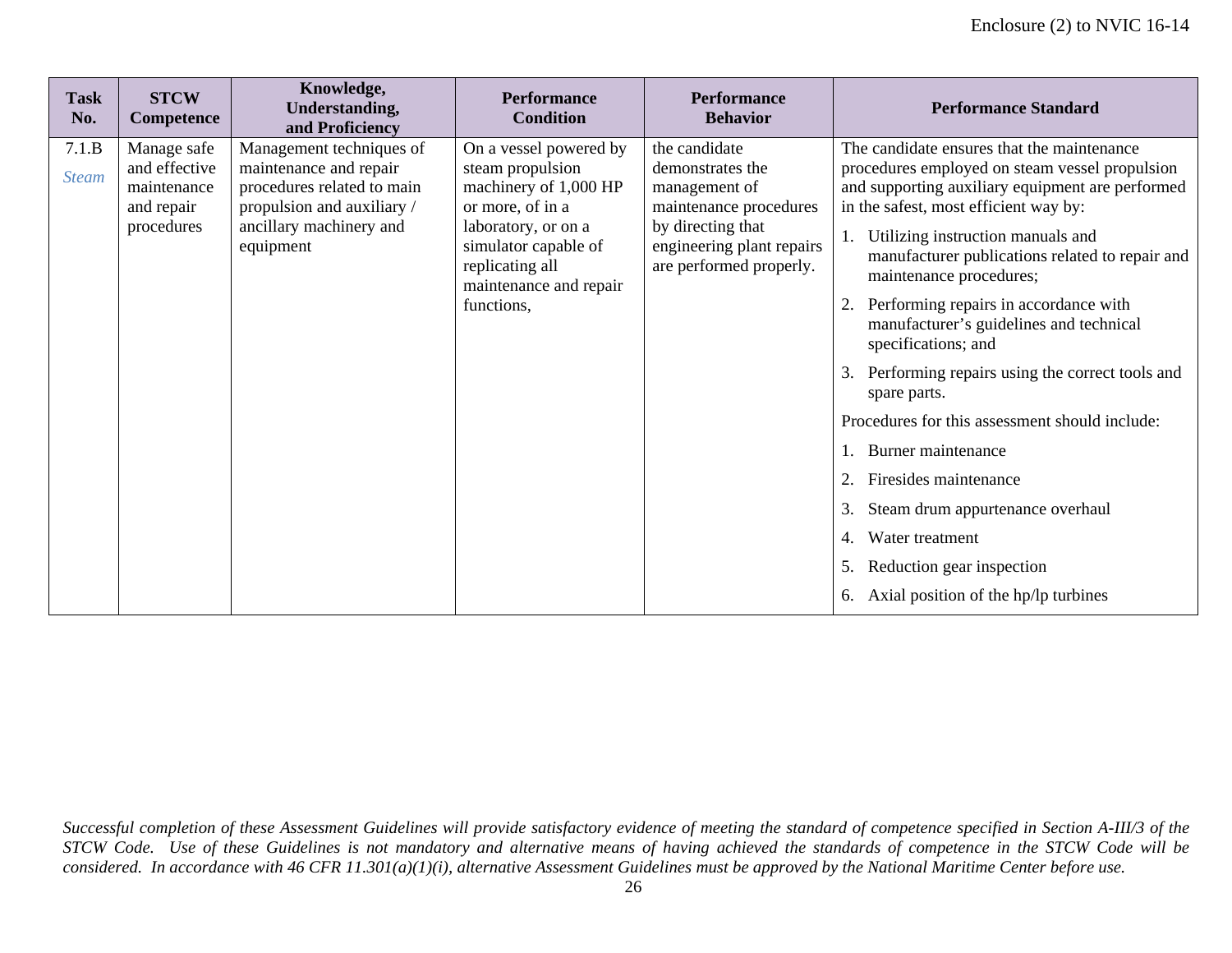| <b>Task</b><br>No. | <b>STCW</b><br>Competence    | Knowledge,<br><b>Understanding,</b><br>and Proficiency | <b>Performance</b><br><b>Condition</b>                                                  | <b>Performance</b><br><b>Behavior</b>                                     | <b>Performance Standard</b>                                                                                |                                                                                                                    |
|--------------------|------------------------------|--------------------------------------------------------|-----------------------------------------------------------------------------------------|---------------------------------------------------------------------------|------------------------------------------------------------------------------------------------------------|--------------------------------------------------------------------------------------------------------------------|
| 7.1.C              | Manage safe                  | Management techniques of                               | On a vessel powered by                                                                  | the candidate                                                             | The candidate ensures that the maintenance                                                                 |                                                                                                                    |
| GT                 | and effective<br>maintenance | maintenance and repair<br>procedures related to main   | gas turbine propulsion<br>machinery of 1,000 HP                                         | demonstrates the<br>management of                                         | procedures employed on gas turbine vessel<br>propulsion and supporting auxiliary equipment are             |                                                                                                                    |
|                    | and repair                   | propulsion and auxiliary /                             | or more, in a laboratory,                                                               | maintenance procedures                                                    | performed in the safest, most efficient way by:                                                            |                                                                                                                    |
|                    | procedures                   | ancillary machinery and<br>equipment                   | or on a simulator<br>capable of replicating all<br>maintenance and repair<br>functions, | by directing that<br>engineering plant repairs<br>are performed properly. |                                                                                                            | 1. Utilizing instruction manuals and<br>manufacturer publications related to repair and<br>maintenance procedures; |
|                    |                              |                                                        |                                                                                         |                                                                           | 2. Performing repairs in accordance with<br>manufacturer's guidelines and technical<br>specifications; and |                                                                                                                    |
|                    |                              |                                                        |                                                                                         |                                                                           | 3. Performing repairs using the correct tools and<br>spare parts.                                          |                                                                                                                    |
|                    |                              |                                                        |                                                                                         |                                                                           | Procedures for this assessment should include:                                                             |                                                                                                                    |
|                    |                              |                                                        |                                                                                         |                                                                           | 1. Compressor borescope inspection                                                                         |                                                                                                                    |
|                    |                              |                                                        |                                                                                         |                                                                           | Turbine borescope inspection<br>2.                                                                         |                                                                                                                    |
|                    |                              |                                                        |                                                                                         |                                                                           | 3. Accessory gear box appurtenance overhaul                                                                |                                                                                                                    |
|                    |                              |                                                        |                                                                                         |                                                                           | 4. Main fuel control performance calculations or<br>replacement                                            |                                                                                                                    |
|                    |                              |                                                        |                                                                                         |                                                                           | Variable stator vane positioner replacement<br>5.                                                          |                                                                                                                    |
|                    |                              |                                                        |                                                                                         |                                                                           | 6. Demister cleaning / inspection                                                                          |                                                                                                                    |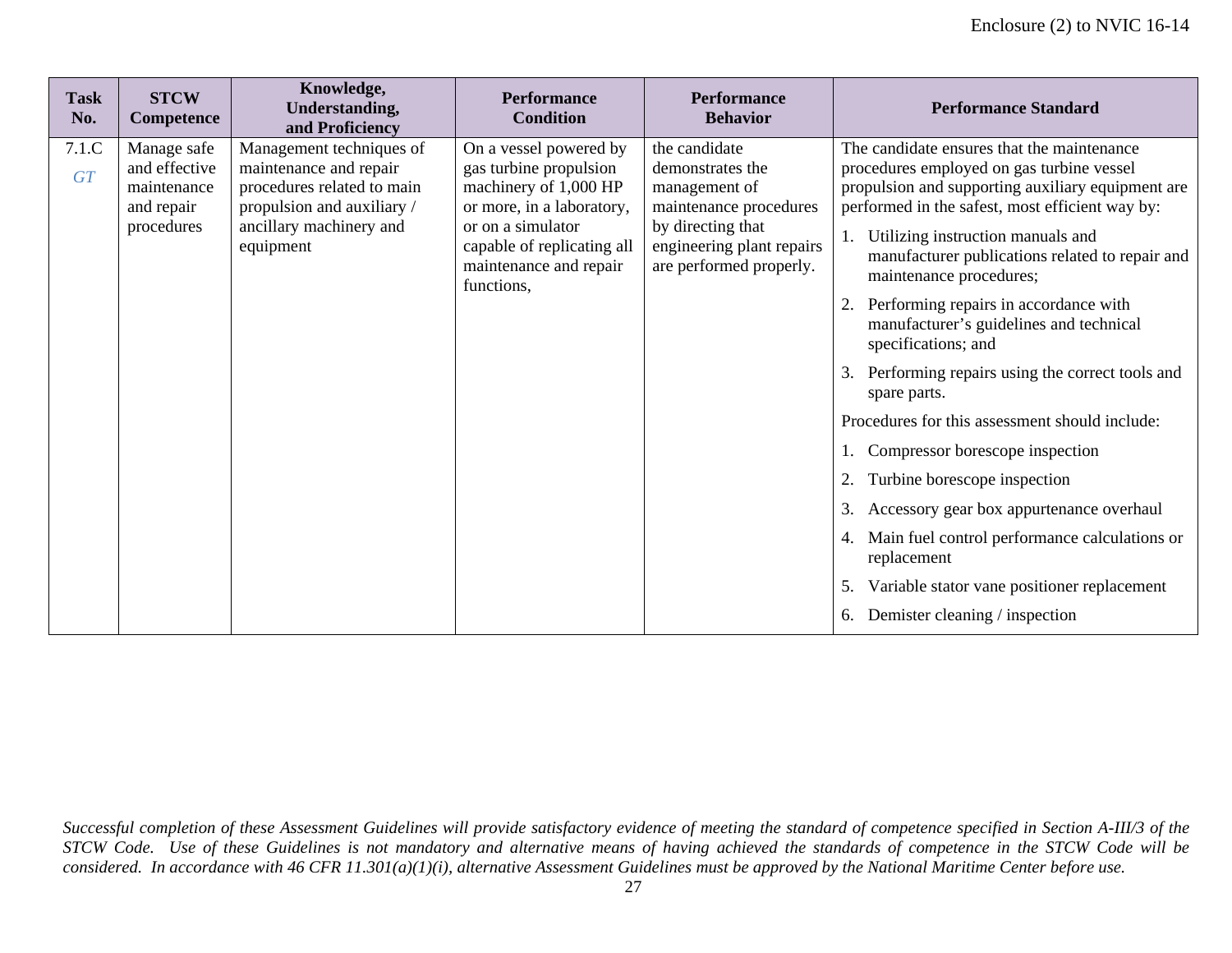| <b>Task</b><br>No. | <b>STCW</b><br>Competence                                               | Knowledge,<br>Understanding,<br>and Proficiency                                     | <b>Performance</b><br><b>Condition</b>                                                                                                                                                          | <b>Performance</b><br><b>Behavior</b>                                                                              | <b>Performance Standard</b>                                                                                                                                                                                                                                                                                                                                                                                                                                                                                                                                                                                                                                                                                                                                             |
|--------------------|-------------------------------------------------------------------------|-------------------------------------------------------------------------------------|-------------------------------------------------------------------------------------------------------------------------------------------------------------------------------------------------|--------------------------------------------------------------------------------------------------------------------|-------------------------------------------------------------------------------------------------------------------------------------------------------------------------------------------------------------------------------------------------------------------------------------------------------------------------------------------------------------------------------------------------------------------------------------------------------------------------------------------------------------------------------------------------------------------------------------------------------------------------------------------------------------------------------------------------------------------------------------------------------------------------|
| 7.1.D<br>All       | Manage safe<br>and effective<br>maintenance<br>and repair<br>procedures | Planning maintenance, and<br>repairs including statutory<br>and class verifications | On a vessel powered by<br>propulsion machinery of<br>1,000 HP or more, or in<br>a laboratory and given<br>technical specifications<br>and manufacturer's<br>manuals for shipboard<br>equipment, | the candidate plans<br>scheduled maintenance<br>and corrective repairs<br>while utilizing all<br>available assets. | The candidate plans and schedules maintenance<br>procedures in accordance with technical<br>specifications and operational requirements by:<br>1. Identifying the appropriate statutory and<br>classification requirement for each<br>maintenance procedure performed.(if<br>applicable); and<br>2. Developing a work plan describing the assets<br>involved and steps performed to accomplish<br>maintenance and repairs tasks leading to<br>restored functionality of propulsion plant<br>components.<br>The candidate's plan should include:<br>1. Personnel;<br>2. Tools;<br>Spare parts / supplies;<br>3.<br>4. Time;<br>Safety precautions / considerations;<br>5.<br>6. Lock Out / Tag Out procedures;<br>Communications;<br>7.<br>8. Restoration processes; and |
|                    |                                                                         |                                                                                     |                                                                                                                                                                                                 |                                                                                                                    | 9. System testing / verification.                                                                                                                                                                                                                                                                                                                                                                                                                                                                                                                                                                                                                                                                                                                                       |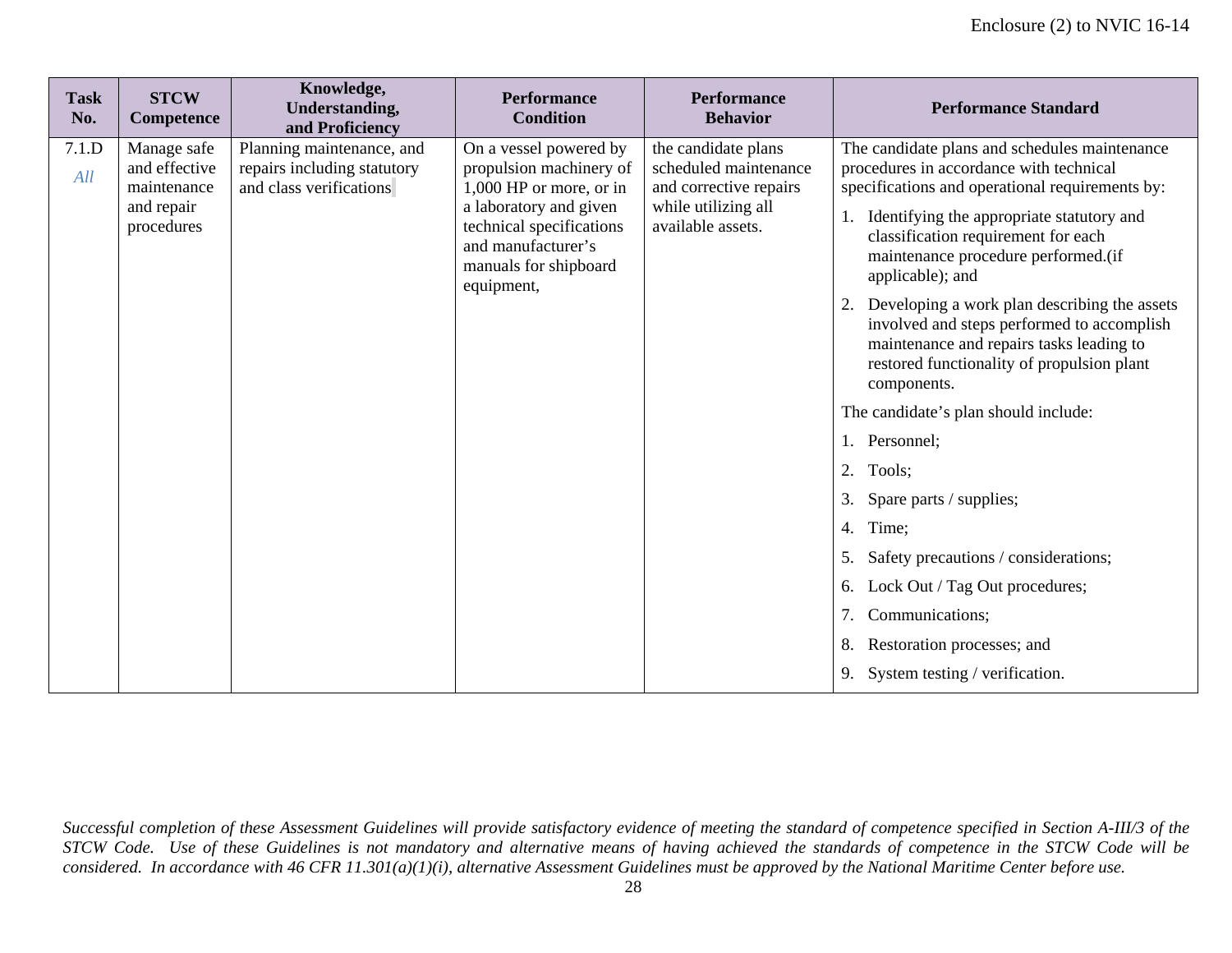| <b>Task</b><br>No. | <b>STCW</b><br>Competence                                                                    | Knowledge,<br>Understanding,<br>and Proficiency                                                                                                                       | <b>Performance</b><br><b>Condition</b>                                                                                                                                                                                                                                             | <b>Performance</b><br><b>Behavior</b>                                                                                                                                            | <b>Performance Standard</b>                                                                                                                                                                                                                                                                                                                                                                                                                                                                                                                                                                                                                                                                             |
|--------------------|----------------------------------------------------------------------------------------------|-----------------------------------------------------------------------------------------------------------------------------------------------------------------------|------------------------------------------------------------------------------------------------------------------------------------------------------------------------------------------------------------------------------------------------------------------------------------|----------------------------------------------------------------------------------------------------------------------------------------------------------------------------------|---------------------------------------------------------------------------------------------------------------------------------------------------------------------------------------------------------------------------------------------------------------------------------------------------------------------------------------------------------------------------------------------------------------------------------------------------------------------------------------------------------------------------------------------------------------------------------------------------------------------------------------------------------------------------------------------------------|
| 8.1.A<br>All       | Detect and<br>identify the<br>cause of<br>machinery<br>malfunctions<br>and correct<br>faults | Detection of machinery<br>malfunction, location of faults<br>and action to prevent damage<br>Inspection and adjustment of<br>equipment<br>Non-destructive examination | On a vessel powered by<br>main propulsion<br>machinery of 1,000 HP<br>or more, or an engine<br>room simulator capable<br>of replicating all<br>propulsion plant<br>functions, or from the<br>assessment of evidence<br>obtained from approved<br>laboratory equipment<br>training, | the candidate<br>demonstrates methods to<br>detect the abnormal<br>operation of plant<br>machinery, causes of the<br>abnormalities and the<br>actions taken to prevent<br>damage | The candidate demonstrates the procedures<br>utilized to detect, locate and prevent damage by<br>faults and malfunctions of propulsion and<br>auxiliary machinery associated with the relevant<br>propulsion plants by:<br>1. Determining machinery malfunctions through<br>comparison of machinery performance data to<br>the standards associated with a specific<br>operating scenario;<br>2.<br>Using performance indicating and testing<br>devices and equipment to locate faults in<br>machinery operation; and<br>3. Performing the procedures necessary to prevent<br>damage by machinery faults and malfunctions<br>in accordance with manufacture guidelines and<br>technical specifications. |
| 9.1.A<br>All       | <b>Ensure Safe</b><br>Working<br>Practices                                                   | Safe Working Practices                                                                                                                                                | On a vessel powered by<br>main propulsion<br>machinery of 1,000 HP<br>or more, in a laboratory,<br>or on a simulator<br>capable of replicating all<br>maintenance and repair<br>functions,                                                                                         | the candidate directs the<br>use of safe working<br>practices in all phases of<br>maintenance,<br>troubleshooting, and<br>repair scenarios.                                      | The candidate performs work practices safely and<br>in compliance with all industry requirements,<br>codes, permissions and environmental concerns,<br>including identifying and describing:<br>1. Vessel permit requirements by reviewing<br>preventive and scheduled maintenance lists;<br>2. Machinery preparation and isolation<br>requirements as related to safe working<br>practices; and<br>3. Maintenance procedures that inherently relate<br>to environmental concerns and procedures.                                                                                                                                                                                                       |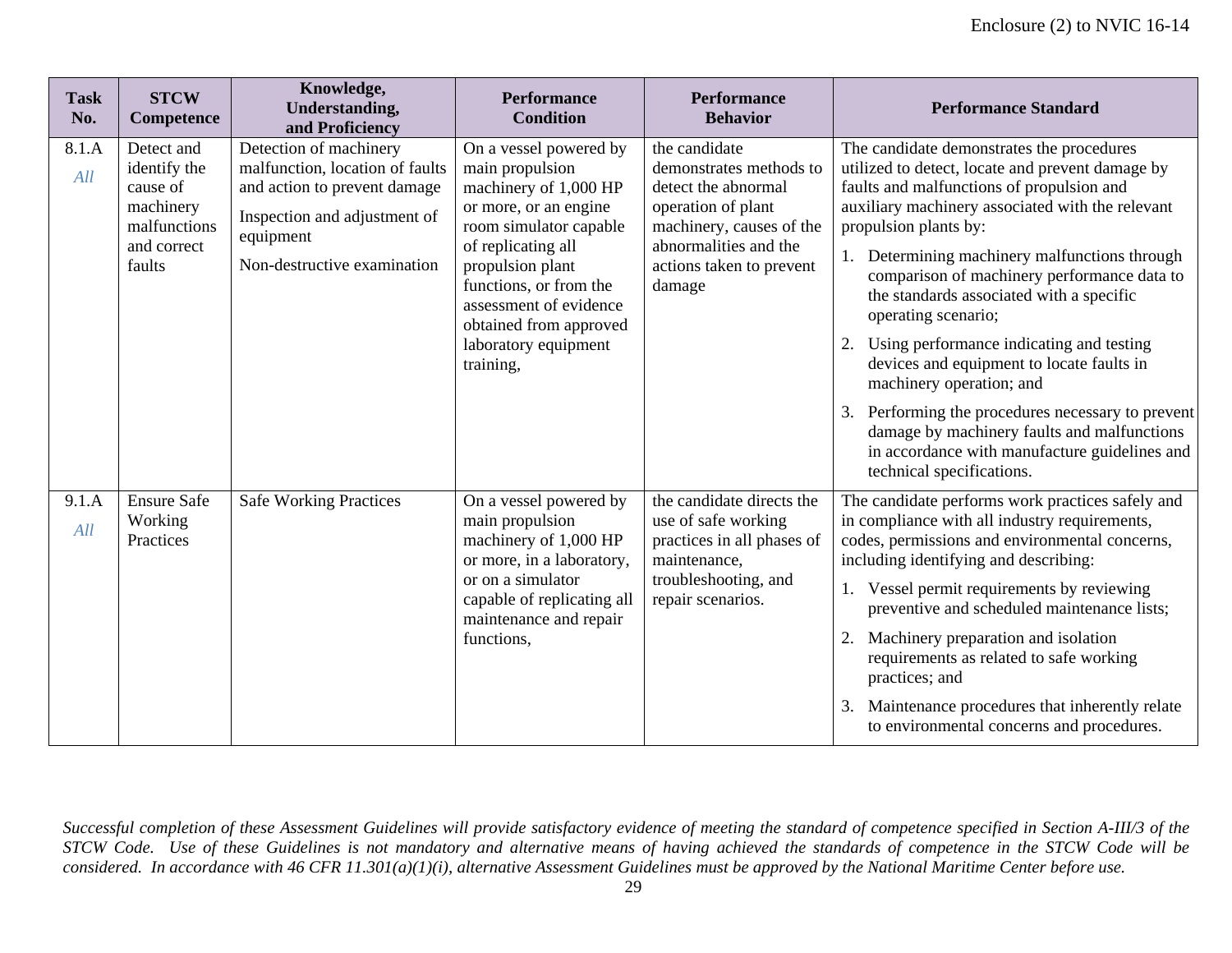| <b>Task</b><br>No. | <b>STCW</b><br>Competence                | Knowledge,<br><b>Understanding,</b><br>and Proficiency                                                                                                                                                                                                                                                                                                                                                                                            | <b>Performance</b><br><b>Condition</b>                                         | <b>Performance</b><br><b>Behavior</b>                                                                                    | <b>Performance Standard</b>                                                                                                                                                                                                                                                                                                                                                                                                                                                                                                                                        |
|--------------------|------------------------------------------|---------------------------------------------------------------------------------------------------------------------------------------------------------------------------------------------------------------------------------------------------------------------------------------------------------------------------------------------------------------------------------------------------------------------------------------------------|--------------------------------------------------------------------------------|--------------------------------------------------------------------------------------------------------------------------|--------------------------------------------------------------------------------------------------------------------------------------------------------------------------------------------------------------------------------------------------------------------------------------------------------------------------------------------------------------------------------------------------------------------------------------------------------------------------------------------------------------------------------------------------------------------|
| 10.1.A<br>All      | Control trim,<br>stability and<br>stress | Understanding of fundamental<br>principles of ship construction<br>and the theories and factors<br>affecting trim and stability and<br>measures necessary to preserve<br>trim and stability.<br>Knowledge of the effect on<br>trim and stability of a ship in<br>the event of damage to, and<br>consequent flooding of a<br>compartment and<br>countermeasures to be taken.<br>Knowledge of IMO<br>recommendations concerning<br>ship's stability | On a vessel powered by<br>main propulsion<br>machinery of 1,000 HP<br>or more, | the candidate ensures<br>that stability and stress<br>conditions are<br>maintained within safety<br>limits at all times. | The candidate directs engine department<br>operations in order to maintain safe vessel trim.<br>stability, and stress by:<br>1. Providing before and after tank level<br>measurements the bridge team;<br>2. Coordinates liquid transfers with the bridge<br>team:<br>Locates of and records the maintenance and<br>3.<br>testing of watertight compartment doors;<br>4. Identifies possible vessel flooding<br>countermeasure procedures and effects<br>thereof; and<br>5. Complying with rules, regulations and codes<br>pertinent to vessel stability and trim. |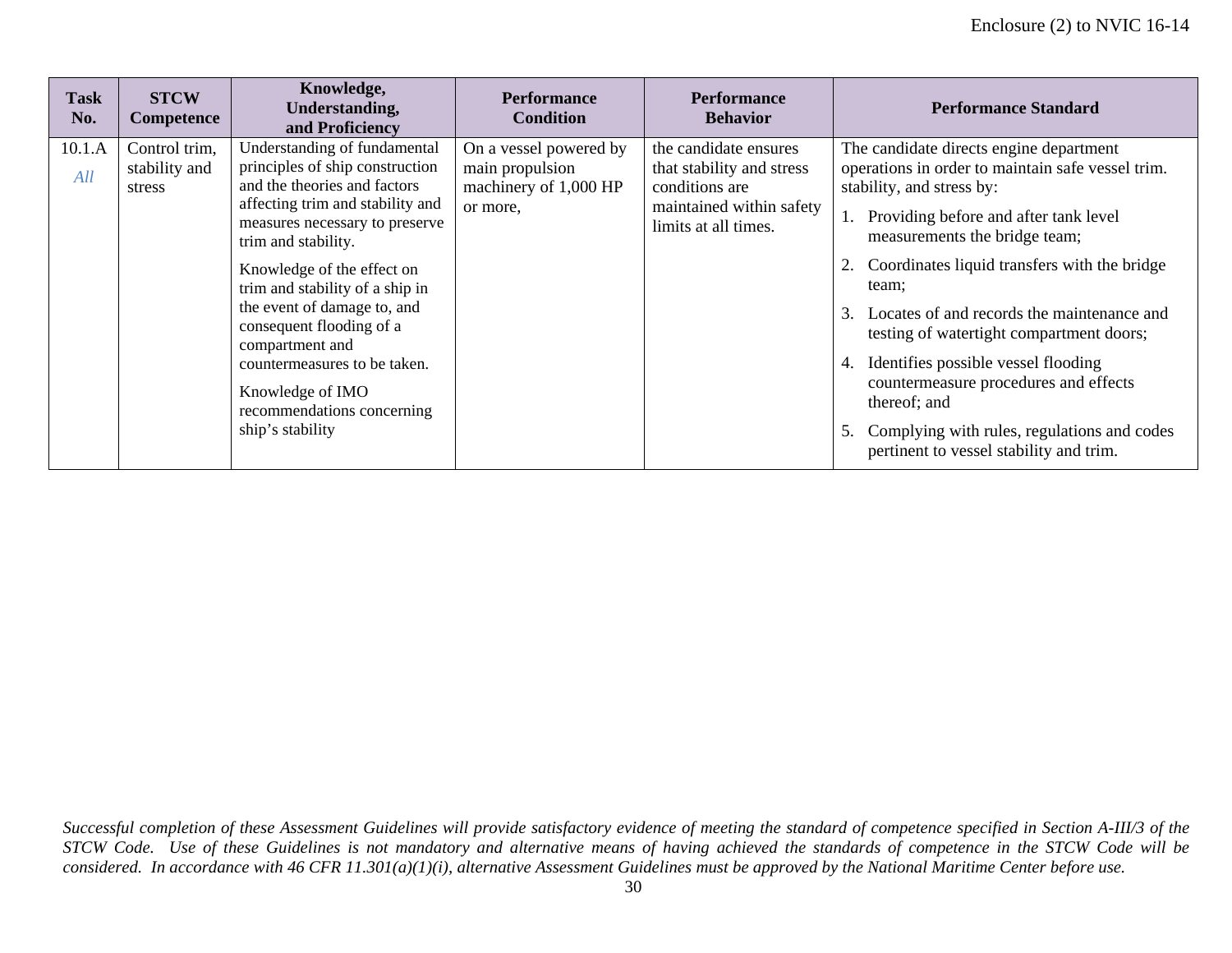| <b>Task</b><br>No. | <b>STCW</b><br>Competence                                                                                                                                                                           | Knowledge,<br><b>Understanding,</b><br>and Proficiency                                                                                                                                                                                                                                                                                                                                                                                                                                                                                                                                                                                                                                                          | <b>Performance</b><br><b>Condition</b>                                                                                                                                                             | <b>Performance</b><br><b>Behavior</b>                                                                                                                                                                                                                                                                                                                                             | <b>Performance Standard</b>                                                                                                                                                                                                                                                                                                                                                                                                                                                                                                                                                                                                                                                                                                                                                                                                                                                                                                                                  |
|--------------------|-----------------------------------------------------------------------------------------------------------------------------------------------------------------------------------------------------|-----------------------------------------------------------------------------------------------------------------------------------------------------------------------------------------------------------------------------------------------------------------------------------------------------------------------------------------------------------------------------------------------------------------------------------------------------------------------------------------------------------------------------------------------------------------------------------------------------------------------------------------------------------------------------------------------------------------|----------------------------------------------------------------------------------------------------------------------------------------------------------------------------------------------------|-----------------------------------------------------------------------------------------------------------------------------------------------------------------------------------------------------------------------------------------------------------------------------------------------------------------------------------------------------------------------------------|--------------------------------------------------------------------------------------------------------------------------------------------------------------------------------------------------------------------------------------------------------------------------------------------------------------------------------------------------------------------------------------------------------------------------------------------------------------------------------------------------------------------------------------------------------------------------------------------------------------------------------------------------------------------------------------------------------------------------------------------------------------------------------------------------------------------------------------------------------------------------------------------------------------------------------------------------------------|
| 11.1.A<br>All      | Monitor and<br>control<br>compliance<br>with<br>legislative<br>requirements<br>and measures<br>to ensure<br>safety of life<br>at sea,<br>security and<br>protection of<br>the marine<br>environment | Knowledge of international<br>maritime law in international<br>agreements and conventions:<br>Responsibilities under the<br>relevant requirements of<br>• International Convention on<br><b>Load Lines</b><br>• International Convention for<br>the Safety of Life at Sea, 1974<br>(SOLAS)<br>• International Convention for<br>the Prevention of Pollution<br>from Ships (MARPOL)<br>• Maritime Declarations of<br>Health and Int'l Health<br>Regulations<br>• International Instruments<br>Affecting the Safety of Ships,<br>Passengers, Crew and Cargo<br>• Methods and Aids to Prevent<br>Pollution<br>Knowledge of National<br>legislation for implementing<br>international agreements and<br>conventions | In an approved<br>Leadership and<br><b>Managerial Skills</b><br>course, or when asked<br>by a Qualified Assessor<br>on a vessel powered by<br>main propulsion<br>machinery of 1,000 HP<br>or more, | the candidate describes<br>the procedures for<br>monitoring operations<br>and maintenance to<br>comply with legislative<br>requirements; that<br>potential non-<br>compliance is promptly<br>and fully identified; and<br>that requirements for<br>renewal and extension of<br>certificates are acted<br>upon to ensure<br>continued validity of<br>survey items and<br>equipment | The candidate identifies and describes compliance<br>with domestic and international regulations, rules<br>and conventions relative to safety, security and<br>protection of the marine environment, including:<br>1. Vessel operations and maintenance<br>procedures relative to compliance with<br>legislative requirements for safety of life at<br>sea, vessel security, and protection of the<br>marine environment;<br>Procedures to identify and eliminate potential<br>2.<br>non-compliance in a timely and efficient<br>manner; and<br>Certificates and survey items that require<br>3.<br>renewal and requirements for the continued<br>validity of each.<br>The candidate's description should include:<br>International Convention of Load Lines;<br>2.<br>SOLAS;<br>MARPOL;<br>3.<br>STCW;<br>4.<br>Maritime Declarations of Health;<br>5.<br>ISM Code;<br>6.<br><b>OPA 90:</b><br>7.<br>U.S. Code; and<br>8.<br>9. Code of Federal Regulations |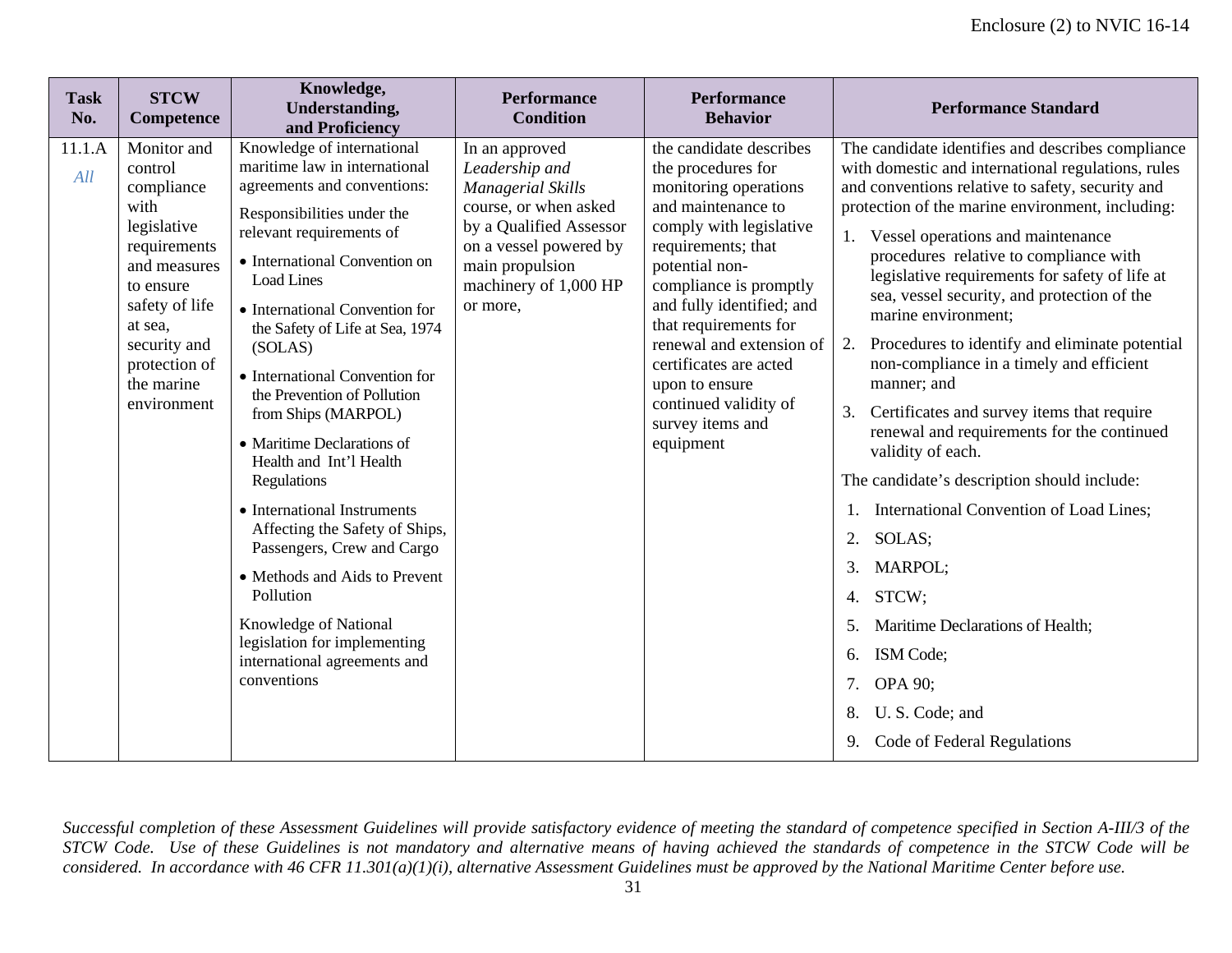| <b>Task</b><br>No. | <b>STCW</b><br>Competence                                                                                                                                                                 | Knowledge,<br><b>Understanding,</b><br>and Proficiency                                                                                                                                                                                                                                                                                                                                                                                                                                      | <b>Performance</b><br><b>Condition</b>                                                                                                                                                                 | <b>Performance</b><br><b>Behavior</b>                                                                                                                                                                                                    | <b>Performance Standard</b>                                                                                                                                                                                                                                                                                                                                                                                                                                                                                                                                                                                                                                                                                                                                                                                     |
|--------------------|-------------------------------------------------------------------------------------------------------------------------------------------------------------------------------------------|---------------------------------------------------------------------------------------------------------------------------------------------------------------------------------------------------------------------------------------------------------------------------------------------------------------------------------------------------------------------------------------------------------------------------------------------------------------------------------------------|--------------------------------------------------------------------------------------------------------------------------------------------------------------------------------------------------------|------------------------------------------------------------------------------------------------------------------------------------------------------------------------------------------------------------------------------------------|-----------------------------------------------------------------------------------------------------------------------------------------------------------------------------------------------------------------------------------------------------------------------------------------------------------------------------------------------------------------------------------------------------------------------------------------------------------------------------------------------------------------------------------------------------------------------------------------------------------------------------------------------------------------------------------------------------------------------------------------------------------------------------------------------------------------|
| 12.1.A<br>All      | Maintain<br>safety and<br>security of<br>the vessel,<br>crew and<br>passengers<br>and the<br>operational<br>condition of<br>lifesaving,<br>firefighting<br>and other<br>safety<br>systems | A thorough knowledge of<br>life-saving appliance<br>regulations (International<br>Convention for the Safety of<br>Life at Sea)<br>Organization of fire and<br>abandon ship drills<br>Maintenance of operational<br>condition of life-saving,<br>firefighting and other safety<br>systems<br>Actions to be taken to protect<br>and safeguard all persons on<br>board in emergencies<br>Actions to limit damage and<br>salve the ship following fire,<br>explosion, collision or<br>grounding | In an approved<br>Leadership and<br><b>Managerial Skills</b><br>course, or when asked<br>by a Qualified Assessor,<br>or on a vessel powered<br>by main propulsion<br>machinery of 1,000 HP<br>or more, | the candidate describes<br>the procedures for<br>monitoring fire detection<br>and safety systems and<br>ensures that all alarms<br>are detected promptly<br>and acted upon in<br>accordance with<br>established emergency<br>procedures. | The candidate's description includes:<br>1. Identification of all shipboard emergency<br>procedures applicable to maintaining safety<br>and security;<br>2. Actions taken in response to fire detection and<br>safety related alarms;<br>3. Inspecting all lifesaving, fire fighting, and<br>emergency response equipment for correct<br>operation; and<br>4. Maintenance and use of safety, security and<br>life saving related equipment.<br>Equipment described should include:<br>1. Two way vhf radios;<br>2. Survival craft engines and maintenance;<br>Onboard training and drills;<br>3.<br>4. Emergency planning;<br>5. Fire and smoke monitoring apparatus';<br>6. Alarm systems and equipment;<br>7. Fixed $CO2$ and foam systems;<br>8. Damage control equipment; and<br>9. Firefighting equipment. |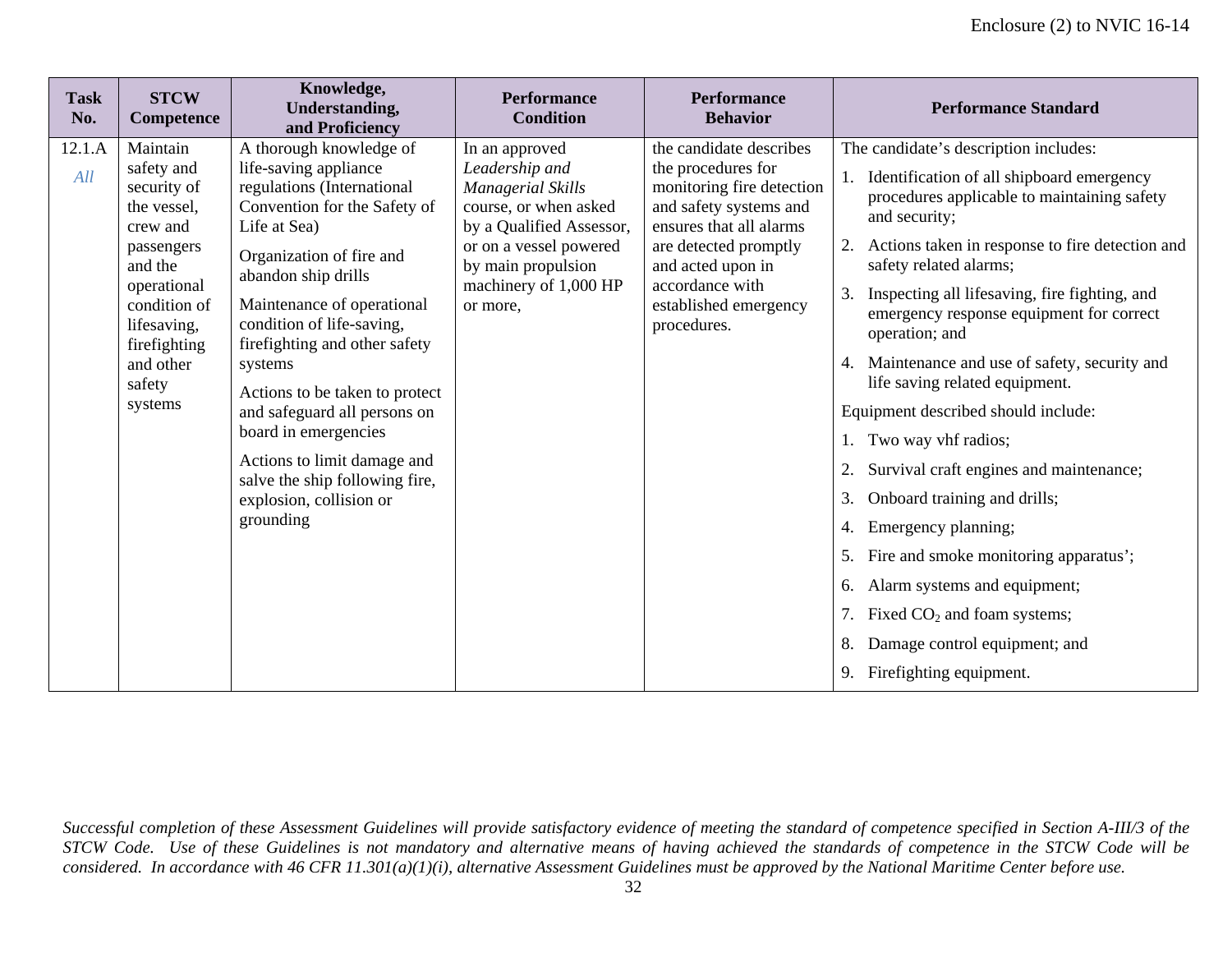| <b>Task</b><br>No. | <b>STCW</b><br>Competence                                                                    | Knowledge,<br><b>Understanding,</b><br>and Proficiency               | <b>Performance</b><br><b>Condition</b>                                                                                                             | <b>Performance</b><br><b>Behavior</b>                                                                                                             | <b>Performance Standard</b>                                                                                                                                                                                                                                                             |  |  |
|--------------------|----------------------------------------------------------------------------------------------|----------------------------------------------------------------------|----------------------------------------------------------------------------------------------------------------------------------------------------|---------------------------------------------------------------------------------------------------------------------------------------------------|-----------------------------------------------------------------------------------------------------------------------------------------------------------------------------------------------------------------------------------------------------------------------------------------|--|--|
| 13.1.A<br>All      | Develop<br>emergency<br>and damage<br>control plans<br>and handle<br>emergency<br>situations | Ship construction, including<br>damage control                       | On board a ship of at<br>least 200 GRT or<br>500 GT or in a<br>laboratory given a<br>particulars for a vessel<br>of at least 200 GRT or<br>500 GT, | The candidate develops<br>a damage control plan in<br>accordance with the<br>established plans for<br>emergency situations for<br>damage control. | The candidate develops a damage control plan<br>that includes:<br>1. Vessel construction;<br>2. Investigation procedures;<br>Dewatering equipment;<br>3.<br>4. Shoring;<br>5. Pipe patching;<br>6. Bulkhead plugging;<br>7. Emergency hull repairs; and<br>8. Flooding countermeasures. |  |  |
| 13.1.B<br>All      | Develop<br>emergency<br>and damage<br>control plans<br>and handle<br>emergency<br>situations | Methods and aids for fire<br>prevention, detection and<br>extinction | This KUP is demonstrated by successfully completing the approved or accepted Advanced Fire Fighting<br>course specified in 46 CFR 11.303.          |                                                                                                                                                   |                                                                                                                                                                                                                                                                                         |  |  |
| 13.1.C<br>All      | Develop<br>emergency<br>and damage<br>control plans<br>and handle<br>emergency<br>situations | Functions and use of<br>lifesaving appliances                        | course specified in 46 CFR 11.303.                                                                                                                 |                                                                                                                                                   | This KUP is demonstrated by successfully completing the approved or accepted Advanced Fire Fighting                                                                                                                                                                                     |  |  |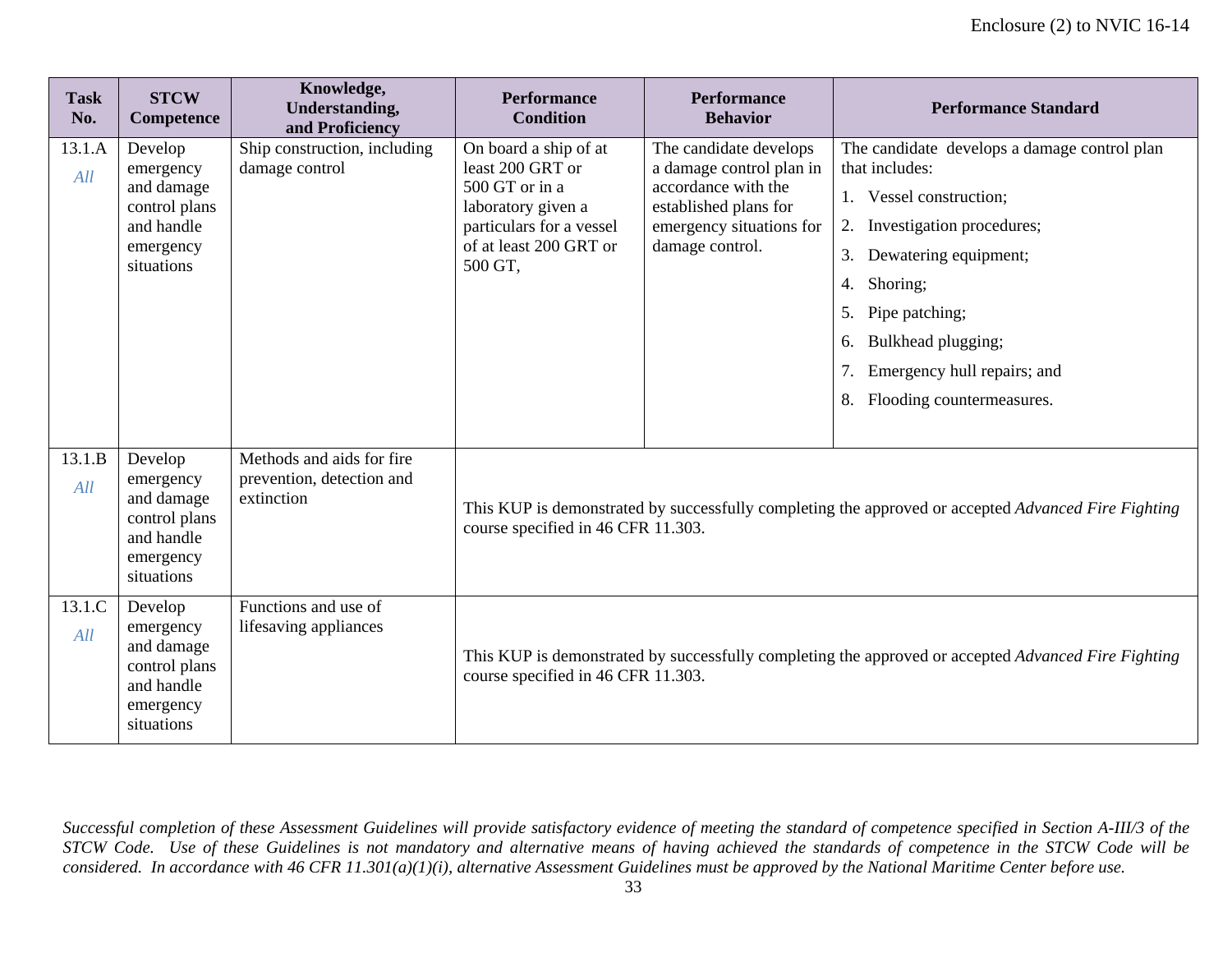| <b>Task</b><br>No. | <b>STCW</b><br>Competence                          | Knowledge,<br>Understanding,<br>and Proficiency                | <b>Performance</b><br>Condition | <b>Performance</b><br><b>Behavior</b> | <b>Performance Standard</b>                                                                                                                                                             |
|--------------------|----------------------------------------------------|----------------------------------------------------------------|---------------------------------|---------------------------------------|-----------------------------------------------------------------------------------------------------------------------------------------------------------------------------------------|
| 14.1.A<br>All      | Use of<br>leadership<br>and<br>managerial<br>skill | Knowledge of shipboard<br>personnel management and<br>training |                                 |                                       | This competence and associated KUPs are satisfied by successfully completing the approved or accepted<br>Leadership and Managerial Skills course specified in 46 CFR 11.331 and 11.333. |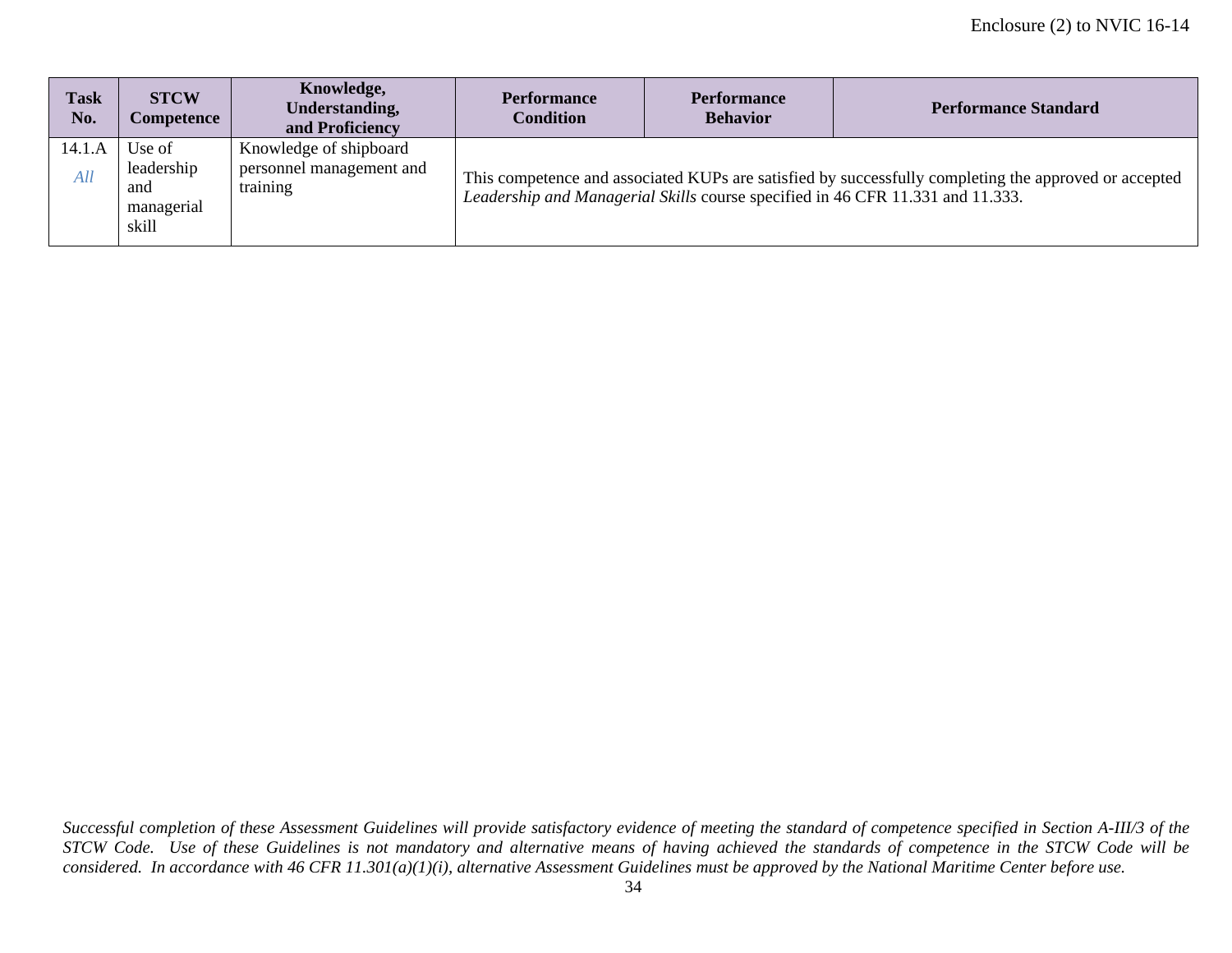# Record of Assessment

# for

Chief Engineer Officer and Second Engineer Officer on Ships Powered by Main Propulsion Machinery of 750 kW / 1,000 HP or More and Less Than 3,000 kW / 4,000 HP Propulsion Power or More (Management Level)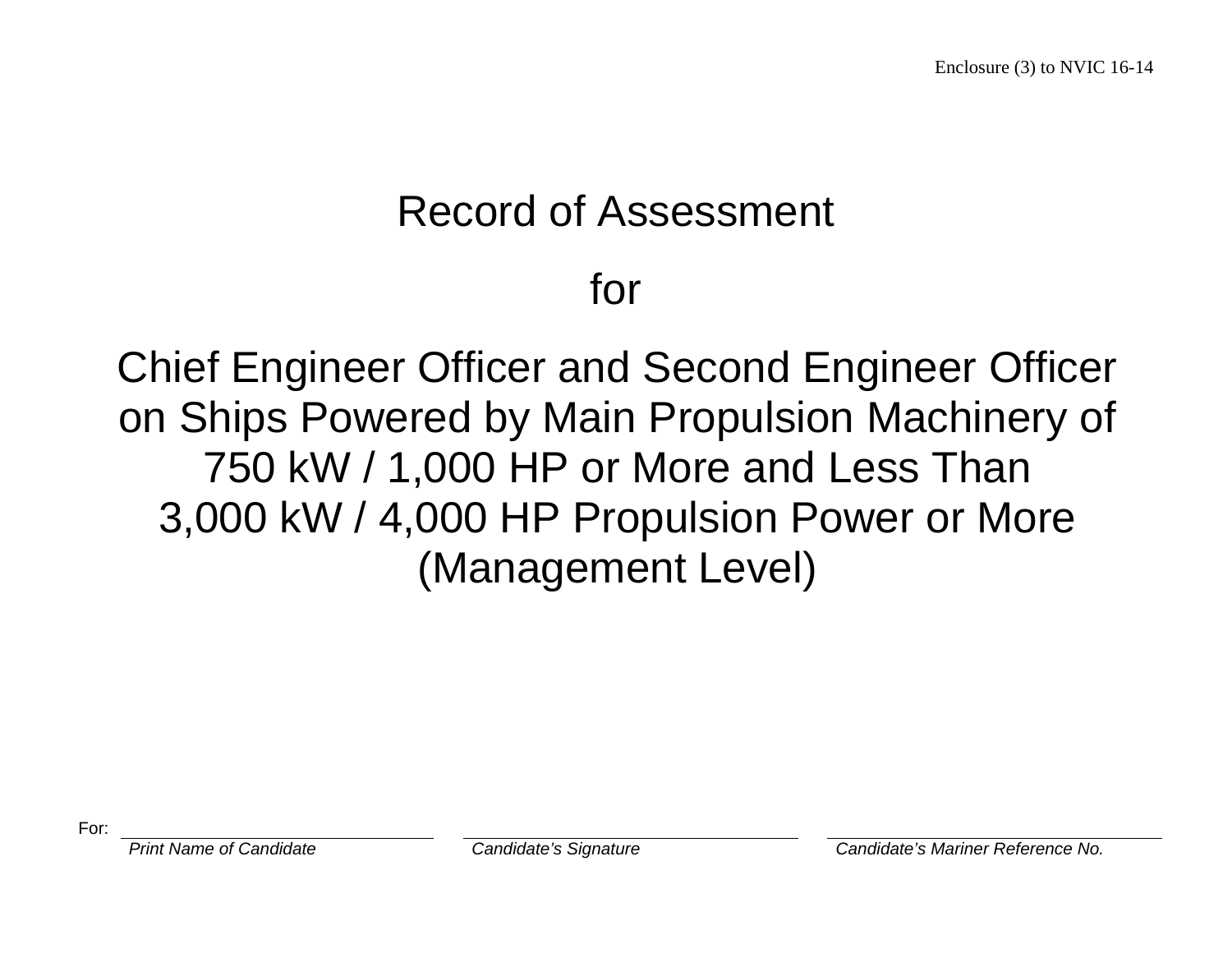#### **Chief Engineer Officer and Second Engineer Officer on Vessels Powered by Main Propulsion Machinery of 750 kW/1,000 Hp or More and Less Than 3,000 kW/4,000 Hp (Management Level)**

NOTE TO QUALIFIED ASSESSOR(S): In performing your function as a qualified assessor, you may use your initials only below to indicate that you have personally witnessed the demonstration of skill or ability by the person being assessed. The Assessment Guidelines in Enclosure (2) will provide satisfactory evidence of meeting the standard of competence specified in Section A-III/2 of the STCW Code. The use of these Assessment Guidelines is not mandatory and alternative means of having achieved the standards of competence in the STCW Code will be considered as described in paragraph 6 of this NVIC. In accordance with 46 CFR 11.301(a)(1)(i), alternative Assessment Guidelines must be approved by the National Maritime Center before use.

| <b>STCW Competence</b>  | Knowledge,<br>Understanding,<br>and Proficiency | <b>Task</b><br>No. | <b>Task</b>                          | Assessor's<br><b>Initials</b> | Date |
|-------------------------|-------------------------------------------------|--------------------|--------------------------------------|-------------------------------|------|
| Manage the operation of | Design features, and operative                  | 1.1.A              | Direct that the engineering plant be |                               |      |
| propulsion plant        | mechanism of the following machinery            | <b>Motor</b>       | prepared for service.                |                               |      |
| machinery               | and associated auxiliaries:                     | 1.1.B              | Direct that the engineering plant be |                               |      |
|                         | Marine Diesel Engine Propulsion                 | <b>Motor</b>       | operated in maneuvering mode.        |                               |      |
|                         | Plant                                           | 1.1.C              | Direct that the engineering plant be |                               |      |
|                         |                                                 | <b>Motor</b>       | operated at full sea speed.          |                               |      |
|                         |                                                 | 1.1.D              | Direct that the engineering plant be |                               |      |
|                         |                                                 | <b>Motor</b>       | prepared for shutdown and secured.   |                               |      |
|                         | Design features, and operative                  | 1.2.A              | Direct that the engineering plant be |                               |      |
|                         | mechanism of the following machinery            | <b>Steam</b>       | prepared for service.                |                               |      |
|                         | and associated auxiliaries:                     | 1.2.B              | Direct that the engineering plant be |                               |      |
|                         | Marine Steam Propulsion Plant                   | <b>Steam</b>       | operated in maneuvering mode.        |                               |      |
|                         |                                                 | 1.2.C              | Direct that the engineering plant be |                               |      |
|                         |                                                 | <b>Steam</b>       | operated at full sea speed.          |                               |      |
|                         |                                                 | 1.2.D              | Direct that the engineering plant be |                               |      |
|                         |                                                 | Steam I            | prepared for shutdown and secured.   |                               |      |

#### **Notes:**

*All* The assessment is required for all propulsion modes.

*Motor* The assessment is required for an endorsement valid for motor propelled vessels.

*Steam* The assessment is required for an endorsement valid for steam propelled vessels.

*GT* The assessment is required for an endorsement valid for gas turbine propelled vessels.

*Course* The assessment is satisfied by completion of an approved or accepted course. The mariner's course completion certificate will be sufficient documentation of completion of the assessment.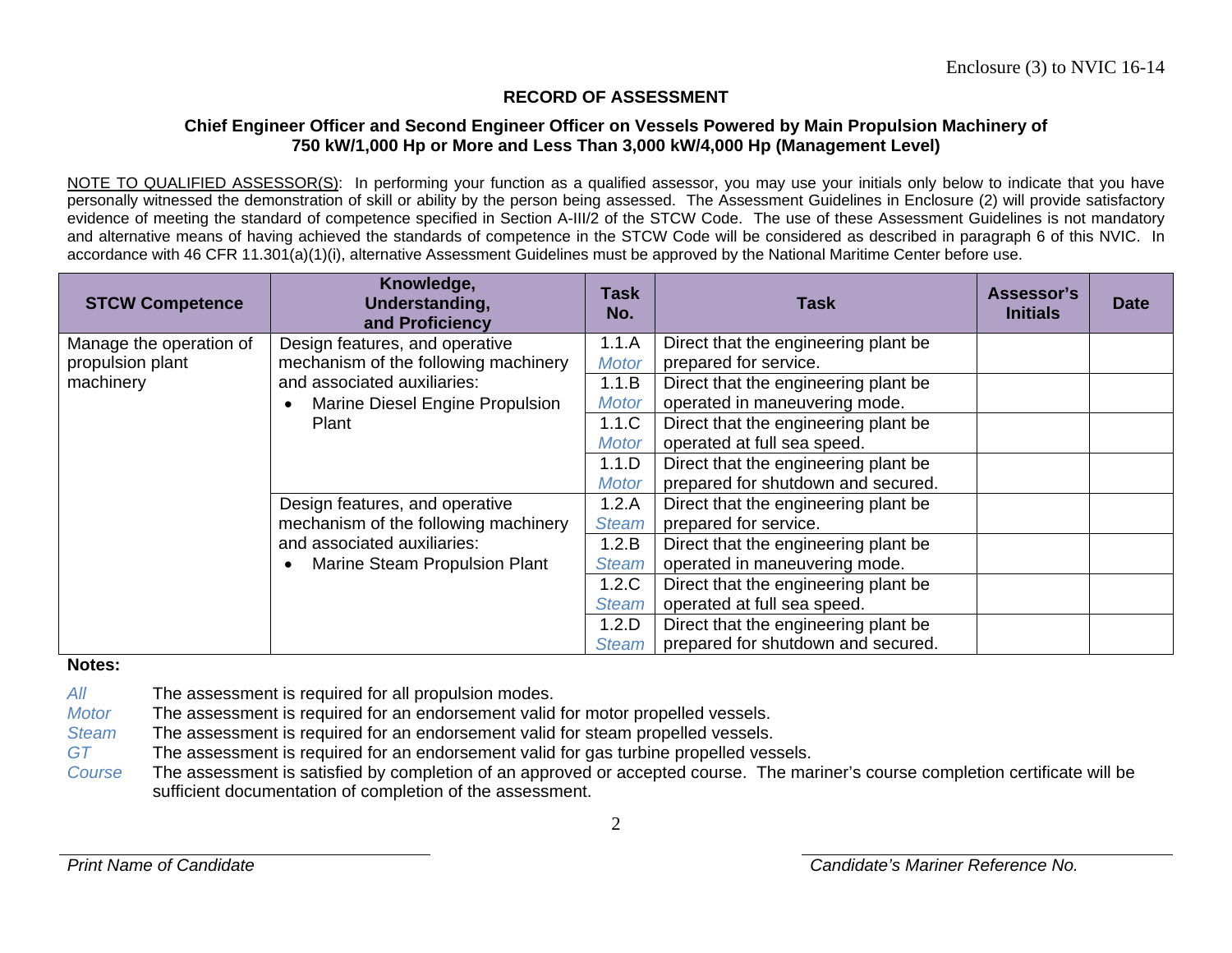| <b>STCW Competence</b>                                                          | Knowledge,<br>Understanding,<br>and Proficiency                                                                                                                                                                                                      | Task<br>No.           | <b>Task</b>                                                                                                          | Assessor's<br><b>Initials</b> | <b>Date</b> |
|---------------------------------------------------------------------------------|------------------------------------------------------------------------------------------------------------------------------------------------------------------------------------------------------------------------------------------------------|-----------------------|----------------------------------------------------------------------------------------------------------------------|-------------------------------|-------------|
| Manage the operation of                                                         | Design features, and operative                                                                                                                                                                                                                       | 1.3.A                 | Direct that the engineering plant be                                                                                 |                               |             |
| propulsion plant                                                                | mechanism of the following machinery                                                                                                                                                                                                                 | <b>GT</b>             | prepared for service.                                                                                                |                               |             |
| machinery                                                                       | and associated auxiliaries:                                                                                                                                                                                                                          | 1.3.B                 | Direct that the engineering plant be                                                                                 |                               |             |
|                                                                                 | <b>Gas Turbine Propulsion Plant</b><br>$\bullet$                                                                                                                                                                                                     | GT                    | operated in maneuvering mode.                                                                                        |                               |             |
|                                                                                 |                                                                                                                                                                                                                                                      | 1.3.C                 | Direct that the engineering plant be                                                                                 |                               |             |
|                                                                                 |                                                                                                                                                                                                                                                      | GT                    | operated at full sea speed.                                                                                          |                               |             |
|                                                                                 |                                                                                                                                                                                                                                                      | 1.3.D                 | Direct that the engineering plant be                                                                                 |                               |             |
|                                                                                 |                                                                                                                                                                                                                                                      | GT                    | prepared for shutdown and secured.                                                                                   |                               |             |
| Plan and schedule<br>operations                                                 | Thermodynamics, heat transmission,<br>mechanics, hydro-mechanics,<br>propulsive devices, heat cycle,<br>refrigeration cycle, properties of<br>lubes/fuels, technology of materials,<br>Naval architecture, ship construction,<br>and damage control. | 2.1.A<br>All          | Plan and prepare operations suited to<br>the design parameters of the power<br>installation and voyage requirements. |                               |             |
| Operation, surveillance,<br>performance assessment<br>and maintaining safety of | Start up and shut down main<br>propulsion and auxiliary machinery<br>including associated systems including                                                                                                                                          | 3.1.A<br><b>Motor</b> | Measure and calculate a motor<br>propulsion plant load and head<br>distribution.                                     |                               |             |
| propulsion plant and<br>auxiliary machinery                                     | operating limits efficient operation,<br>surveillance, performance assessment<br>and maintaining safety as well as                                                                                                                                   | 3.2.A<br><b>Steam</b> | Measure and calculate a steam<br>propulsion plant load and head<br>distribution.                                     |                               |             |
|                                                                                 | automatic controls.                                                                                                                                                                                                                                  | 3.3.A<br>GT           | Measure and calculate a gas turbine<br>propulsion plant load and head<br>distribution.                               |                               |             |
|                                                                                 | Functions and mechanism of automatic<br>control for auxiliary machinery                                                                                                                                                                              | 3.4.A<br>All          | Measure and calculate auxiliary plant<br>load and heat distribution.                                                 |                               |             |
|                                                                                 |                                                                                                                                                                                                                                                      | 3.5.A<br>All          | Measure and calculate hotel plant load<br>and heat distribution.                                                     |                               |             |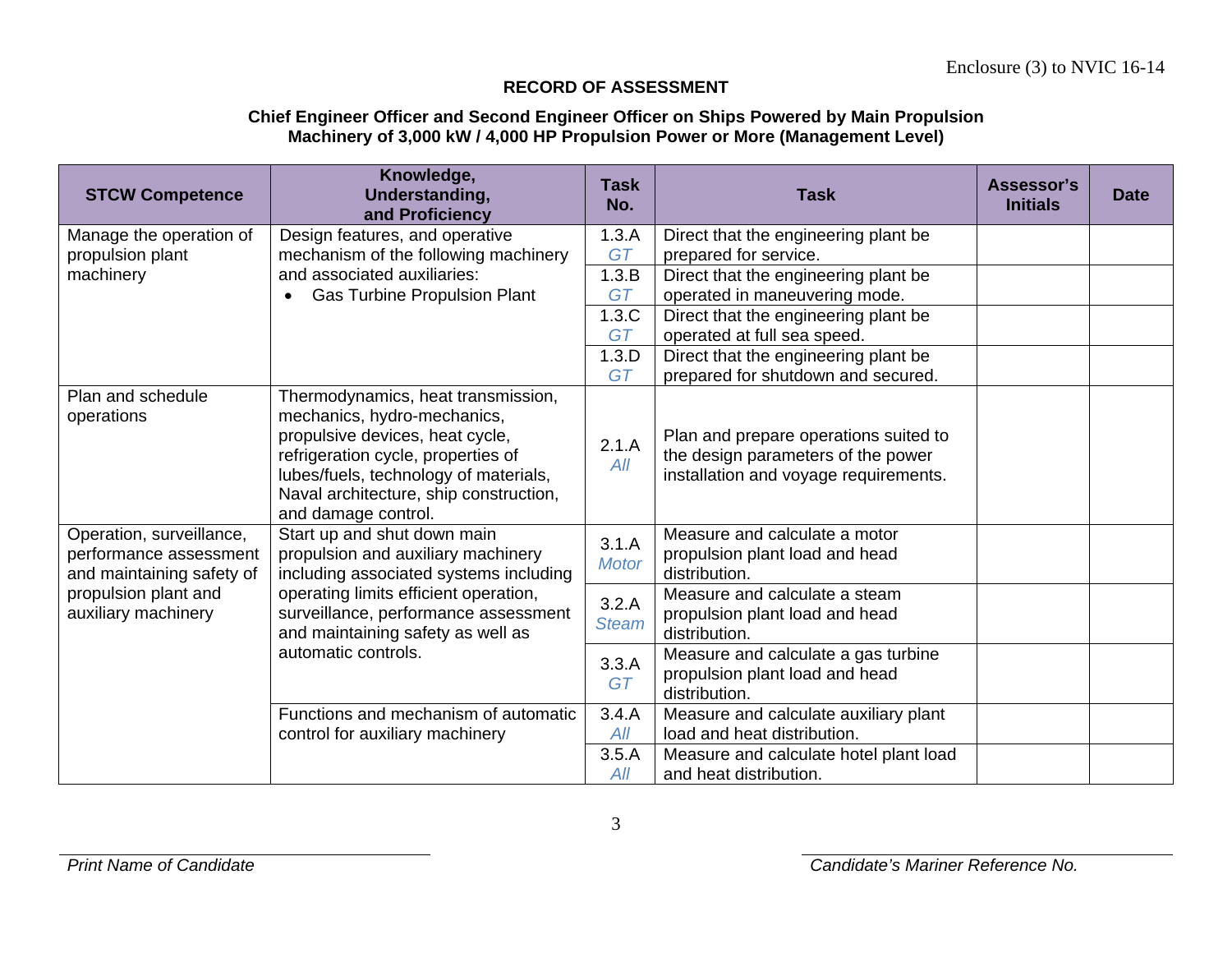| Knowledge,<br>Understanding,<br>and Proficiency                                                                    | <b>Task</b><br>No.       | <b>Task</b>                                                                                                                                            | Assessor's<br><b>Initials</b>                                 | <b>Date</b> |
|--------------------------------------------------------------------------------------------------------------------|--------------------------|--------------------------------------------------------------------------------------------------------------------------------------------------------|---------------------------------------------------------------|-------------|
| Operation and maintenance of<br>machinery, including pumps and piping<br>systems.                                  | 4.1.A<br>All             | Manage and direct the transfer of fuels,<br>liquid lubricants in bulk and bilge and<br>ballast water.                                                  |                                                               |             |
| Marine electro-technology, electronics,<br>power electronics, automatic control<br>engineering and safety devices. | 5.1.A<br><b>Motor</b>    | Direct the operation of electrical and<br>electronic equipment and systems<br>relative to a diesel propulsion plant.                                   |                                                               |             |
| Design features and system<br>configurations of automatic control<br>equipment and safety devices.                 | 5.1.B<br><b>Steam</b>    | Direct the operation of electrical and<br>electronic equipment and systems<br>relative to a steam propulsion plant.                                    |                                                               |             |
|                                                                                                                    | 5.1.C<br>GT              | Direct the operation of electrical and<br>electronic equipment and systems<br>relative to a gas turbine propulsion<br>plant.                           |                                                               |             |
|                                                                                                                    | 5.1.D<br>All             | electronic equipment and systems<br>relative to power generation.                                                                                      |                                                               |             |
|                                                                                                                    | 5.1.E<br>All             | Direct the operation of electrical and<br>electronic equipment and systems<br>relative to electro-hydraulic and electro-<br>pneumatic control systems. |                                                               |             |
| Troubleshooting of electrical and<br>electronic control equipment                                                  |                          |                                                                                                                                                        |                                                               |             |
| Function test of electrical, electronic<br>control equipment and safety devices                                    | 6.1.A<br>All             | Direct that personnel demonstrate safe<br>working practices relative to shipboard                                                                      |                                                               |             |
| Troubleshooting of monitoring systems                                                                              |                          |                                                                                                                                                        |                                                               |             |
|                                                                                                                    | Software version control |                                                                                                                                                        | Direct the operation of electrical and<br>electrical systems. |             |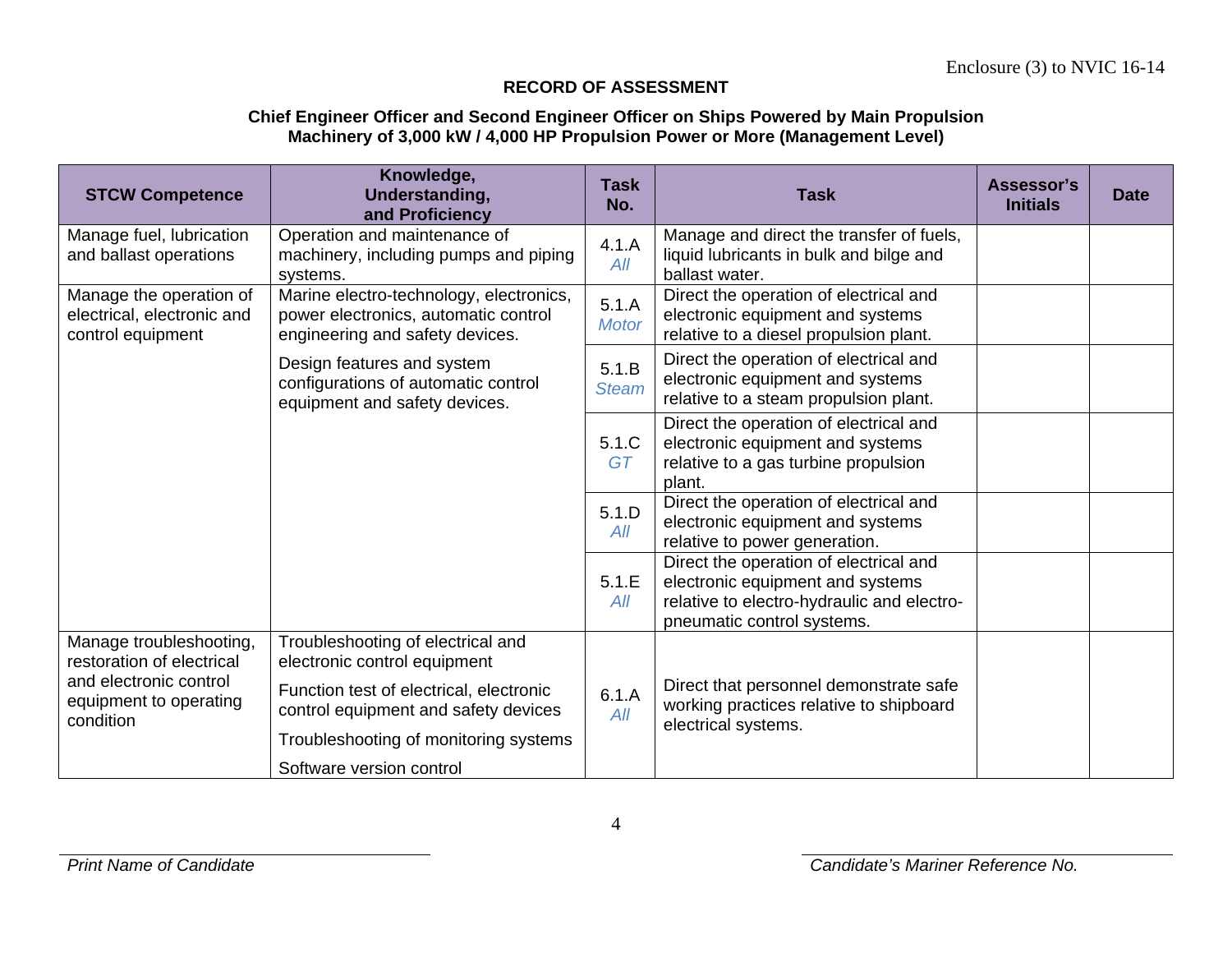| <b>STCW Competence</b>                                                              | Knowledge,<br>Understanding,<br>and Proficiency                                                                                                | Task<br>No.           | <b>Task</b>                                                                                                                                            | Assessor's<br><b>Initials</b> | <b>Date</b> |
|-------------------------------------------------------------------------------------|------------------------------------------------------------------------------------------------------------------------------------------------|-----------------------|--------------------------------------------------------------------------------------------------------------------------------------------------------|-------------------------------|-------------|
| Manage safe and<br>effective maintenance<br>and repair procedures                   | Management techniques of<br>maintenance and repair procedures<br>related to main propulsion and auxiliary<br>ancillary machinery and equipment | 7.1.A<br><b>Motor</b> | Demonstrate the management of<br>maintenance procedures by directing<br>that motor engineering plant repairs are<br>performed properly.                |                               |             |
|                                                                                     |                                                                                                                                                | 7.1.B<br><b>Steam</b> | Demonstrate the management of<br>maintenance procedures by directing<br>that steam engineering plant repairs are<br>performed properly.                |                               |             |
|                                                                                     |                                                                                                                                                | 7.1.C<br>GT           | Demonstrate the management of<br>maintenance procedures by directing<br>that gas turbine engineering plant<br>repairs are performed properly.          |                               |             |
|                                                                                     | Planning maintenance, and repairs<br>including statutory and class<br>verifications                                                            | 7.1.D<br>All          | Demonstrate the procedures for<br>planning scheduled maintenance and<br>corrective repairs while utilizing all<br>available assets.                    |                               |             |
| Detect and identify the<br>cause of machinery<br>malfunctions and correct<br>faults | Detection of machinery malfunction,<br>location of faults and action to prevent<br>damage<br>Inspection and adjustment of<br>equipment         | 8.1.A<br>All          | Demonstrate methods to detect the<br>abnormal operation of plant machinery,<br>causes of the abnormalities and the<br>actions taken to prevent damage. |                               |             |
| <b>Ensure Safe Working</b><br>Practices                                             | Non-destructive examination<br><b>Safe Working Practices</b>                                                                                   | 9.1.A<br>All          | Oversee the use of safe working<br>practices in all phases of maintenance,<br>troubleshooting, and repair scenarios.                                   |                               |             |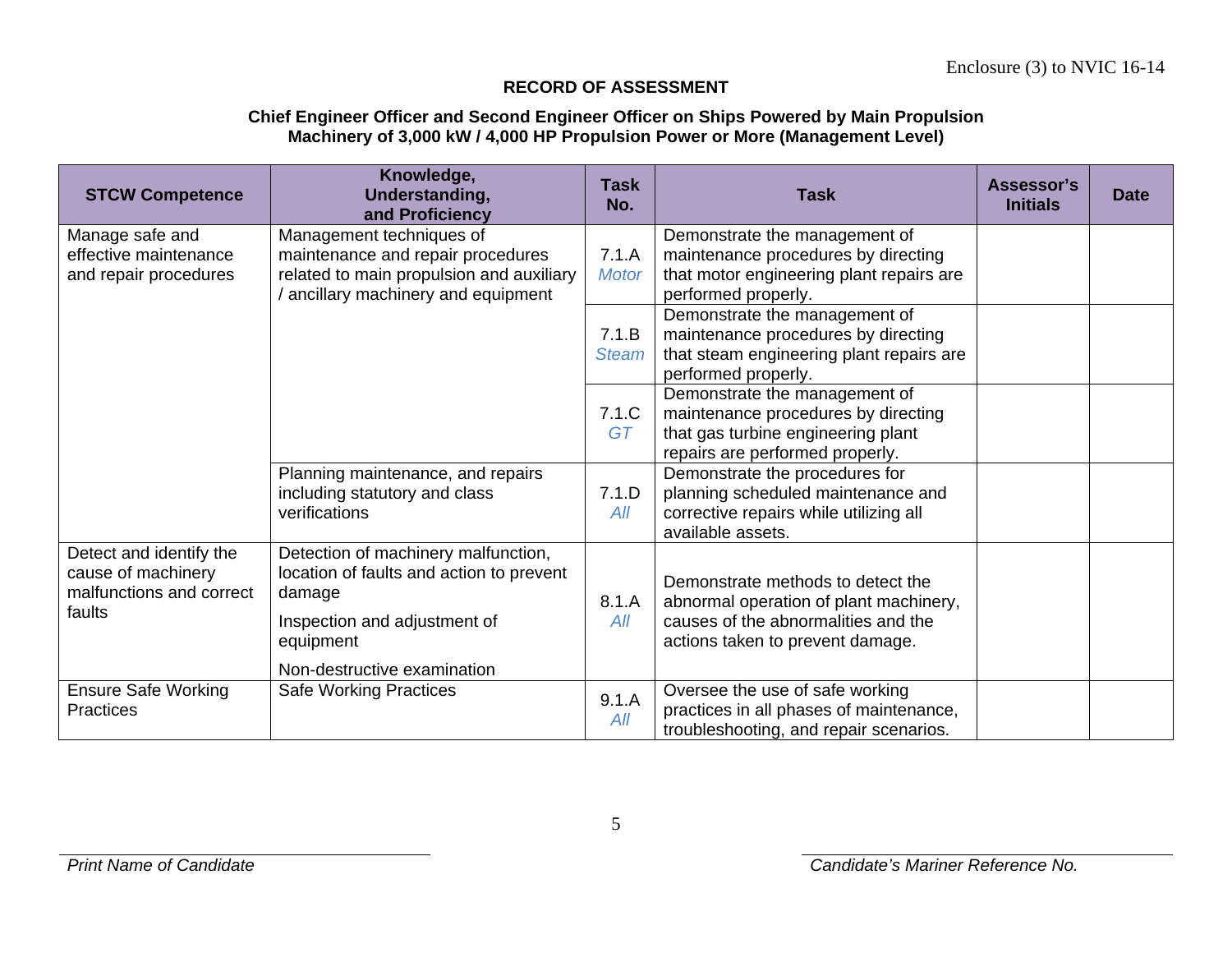| <b>STCW Competence</b>                                                                                                                                                         | Knowledge,<br>Understanding,<br>and Proficiency                                                                                                                                                                                                                                                                                                                                                                                        | <b>Task</b><br>No. | <b>Task</b>                                                                                                                                                                                                                                                                                                                                   | Assessor's<br><b>Initials</b> | <b>Date</b> |
|--------------------------------------------------------------------------------------------------------------------------------------------------------------------------------|----------------------------------------------------------------------------------------------------------------------------------------------------------------------------------------------------------------------------------------------------------------------------------------------------------------------------------------------------------------------------------------------------------------------------------------|--------------------|-----------------------------------------------------------------------------------------------------------------------------------------------------------------------------------------------------------------------------------------------------------------------------------------------------------------------------------------------|-------------------------------|-------------|
| Control trim, stability and<br>stress                                                                                                                                          | Understanding of fundamental<br>principles of ship construction and the<br>theories and factors affecting trim and<br>stability and measures necessary to<br>preserve trim and stability; Knowledge<br>of the effect on trim and stability of a<br>ship in the event of damage to, and<br>consequent flooding of a compartment<br>and countermeasures to be taken;<br>Knowledge of IMO recommendations<br>concerning ship's stability. | 10.1.A<br>All      | Ensure that stability and stress<br>conditions are maintained within safety<br>limits at all times.                                                                                                                                                                                                                                           |                               |             |
| Monitor and control<br>compliance with<br>legislative requirements<br>and measures to ensure<br>safety of life at sea,<br>security and protection of<br>the marine environment | Knowledge of international maritime<br>law embodied in international<br>agreements and conventions:<br>Responsibilities under the relevant<br>requirements of international<br>agreements and conventions<br>Knowledge of National legislation for<br>implementing international agreements<br>and conventions                                                                                                                         | 11.1.A<br>All      | Describe the procedures for monitoring<br>operations and maintenance to comply<br>with legislative requirements; that<br>potential non-compliance is promptly<br>and fully identified; and that<br>requirements for renewal and extension<br>of certificates are acted upon to ensure<br>continued validity of survey items and<br>equipment. |                               |             |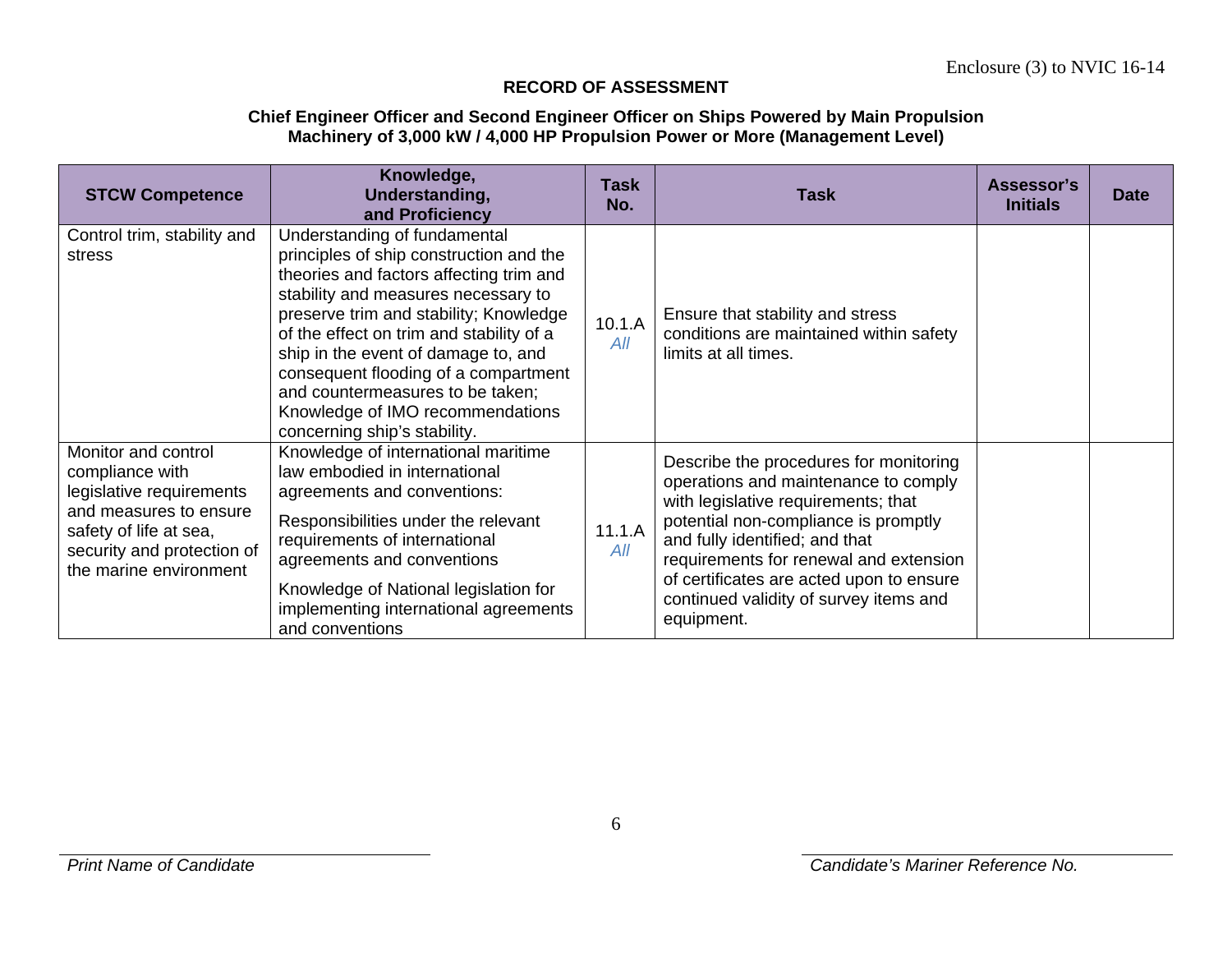| <b>STCW Competence</b>                                                                                                                                                                                                    | Knowledge,<br>Understanding,<br>and Proficiency                                                                             | <b>Task</b><br>No. | <b>Task</b>                                                                                                                                                      | Assessor's<br><b>Initials</b> | <b>Date</b> |
|---------------------------------------------------------------------------------------------------------------------------------------------------------------------------------------------------------------------------|-----------------------------------------------------------------------------------------------------------------------------|--------------------|------------------------------------------------------------------------------------------------------------------------------------------------------------------|-------------------------------|-------------|
| Maintain safety and<br>security of the vessel,<br>crew and passengers<br>and the operational                                                                                                                              | A thorough knowledge of life-saving<br>appliance regulations (International<br>Convention for the Safety of Life at<br>Sea) |                    |                                                                                                                                                                  |                               |             |
| condition of lifesaving,<br>Organization of fire and abandon ship<br>firefighting and other<br>drills; Maintenance of operational<br>safety systems<br>condition of life-saving, firefighting and<br>other safety systems |                                                                                                                             | 12.1.A<br>All      | Describe the procedures for monitoring<br>fire detection and safety systems and<br>ensures that all alarms are detected<br>promptly and acted upon in accordance |                               |             |
|                                                                                                                                                                                                                           | Actions to be taken to protect and<br>safeguard all persons on board in<br>emergencies                                      |                    | with established emergency<br>procedures.                                                                                                                        |                               |             |
|                                                                                                                                                                                                                           | Actions to limit damage and salve the<br>ship following fire, explosion, collision<br>or grounding.                         |                    |                                                                                                                                                                  |                               |             |
| Develop emergency and<br>damage control plans                                                                                                                                                                             | Ship construction, including damage<br>control                                                                              | 13.1.A<br>All      | Develop a Damage Control Plan.                                                                                                                                   |                               |             |
| and handle emergency<br>situations                                                                                                                                                                                        | Methods and aids for fire prevention,<br>detection and extinction                                                           | 13.1.B<br>All      | The candidate successfully completes<br>an approved training course in<br>Advanced Firefighting.                                                                 | <b>COURSE</b>                 |             |
|                                                                                                                                                                                                                           | Functions and use of lifesaving<br>appliances                                                                               | 13.1.C<br>All      | Proficiency in Survival Craft.                                                                                                                                   | <b>COURSE</b>                 |             |
| Use leadership and<br>managerial skills                                                                                                                                                                                   | Knowledge of shipboard personnel<br>management and training.                                                                | 14.1.A<br>All      | Leadership and Managerial Skills.<br><b>COURSE</b>                                                                                                               |                               |             |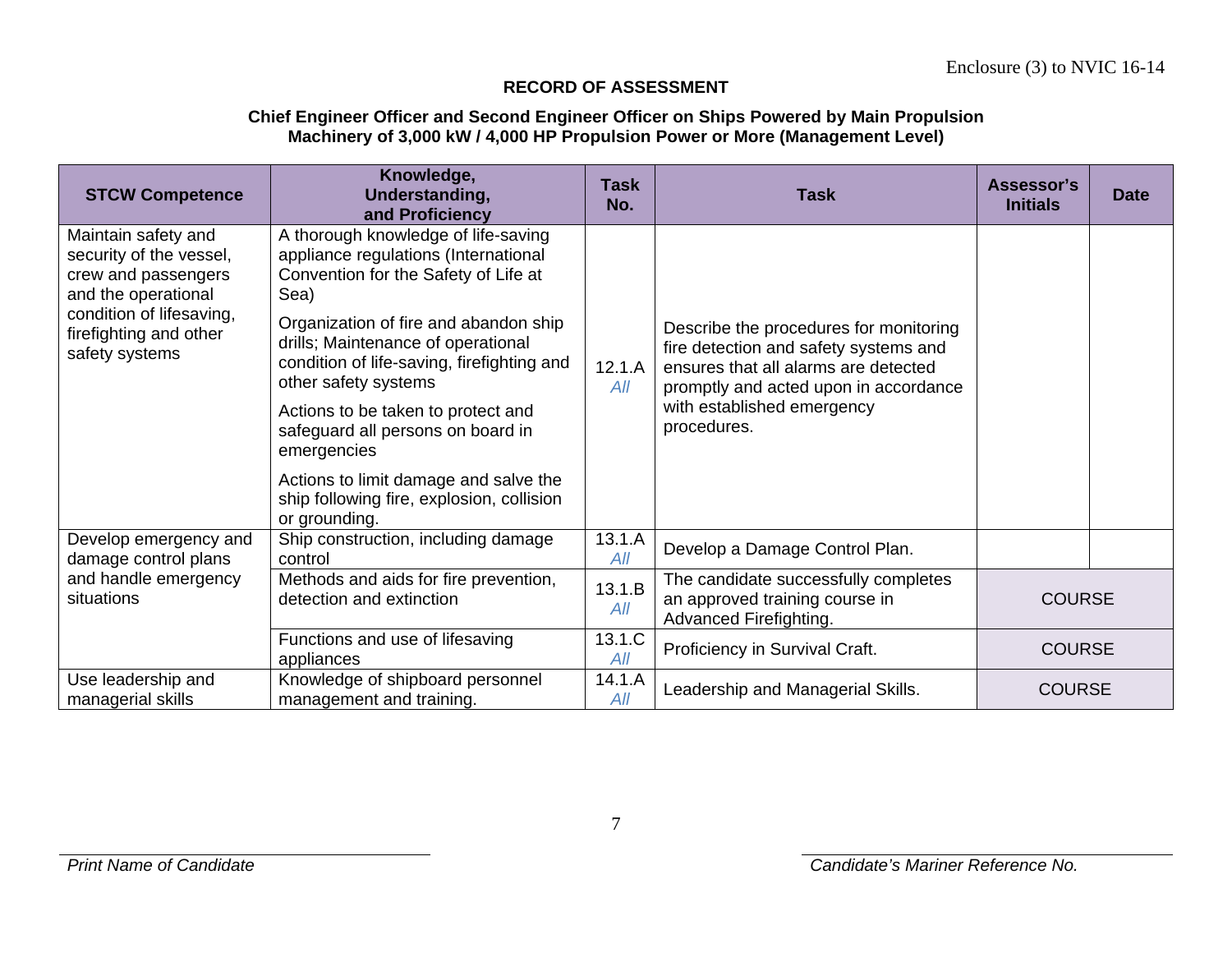#### **Chief Engineer Officer and Second Engineer Officer on Ships Powered by Main Propulsion Machinery of 750 kW/1,000 HP or More and Less Than (Management Level)**

Qualified Assessors (QAs) witnessing the successful demonstrations noted in this record should provide the information below relative to their service with the candidate. Prospective QAs should have at least 1 year of experience as Chief Engineer or Second Engineer Officer (national First Assistant Engineer) on seagoing vessels of at least 750 kW (1,000 HP). For assessments signed on a military vessel, the assessor should have experience as Chief Engineering Officer on seagoing vessels of at least 750 kW/1,000 HP or more. Military assessors should only conduct assessments that are within their personal experience and are relevant to the vessel on which they are conducted. For example, assessments involving a specific propulsion mode should not be performed on a vessel that is not fitted with that mode of propulsion and/or by an assessor who lacks experience in that propulsion mode. After December 31, 2019, QAs must be approved by the National Maritime Center (46 CFR 10.107). Qualified military personnel will not need to be approved as QAs and may continue to sign assessments on military vessels after December 31, 2019.

| <b>Vessel Name and</b>  | <b>Engine</b>              | <b>Dates of Service</b> |            |                         |                              | <b>Sample</b>                      | Assessor's<br><b>Mariner</b> | Assessor's                          |
|-------------------------|----------------------------|-------------------------|------------|-------------------------|------------------------------|------------------------------------|------------------------------|-------------------------------------|
| <b>Propulsion Mode</b>  | <b>Power</b><br>(HP or kW) | From                    | <b>To</b>  | <b>Name of Assessor</b> | <b>Signature of Assessor</b> | <b>Assessor</b><br><b>Initials</b> | <b>Reference</b><br>No.      | <b>Shipboard</b><br><b>Position</b> |
| M/V Onderbroek<br>Motor | 2,345 HP                   | 7/7/2014                | 11/14/2014 | Ignatius J. Reilly      | Vgnatius J. Reilly           | 297                                | 1234567                      | Chief<br>Engineer                   |
|                         |                            |                         |            |                         |                              |                                    |                              |                                     |
|                         |                            |                         |            |                         |                              |                                    |                              |                                     |
|                         |                            |                         |            |                         |                              |                                    |                              |                                     |
|                         |                            |                         |            |                         |                              |                                    |                              |                                     |
|                         |                            |                         |            |                         |                              |                                    |                              |                                     |
|                         |                            |                         |            |                         |                              |                                    |                              |                                     |
|                         |                            |                         |            |                         |                              |                                    |                              |                                     |

*Print Name of Candidate Candidate's Mariner Reference No.*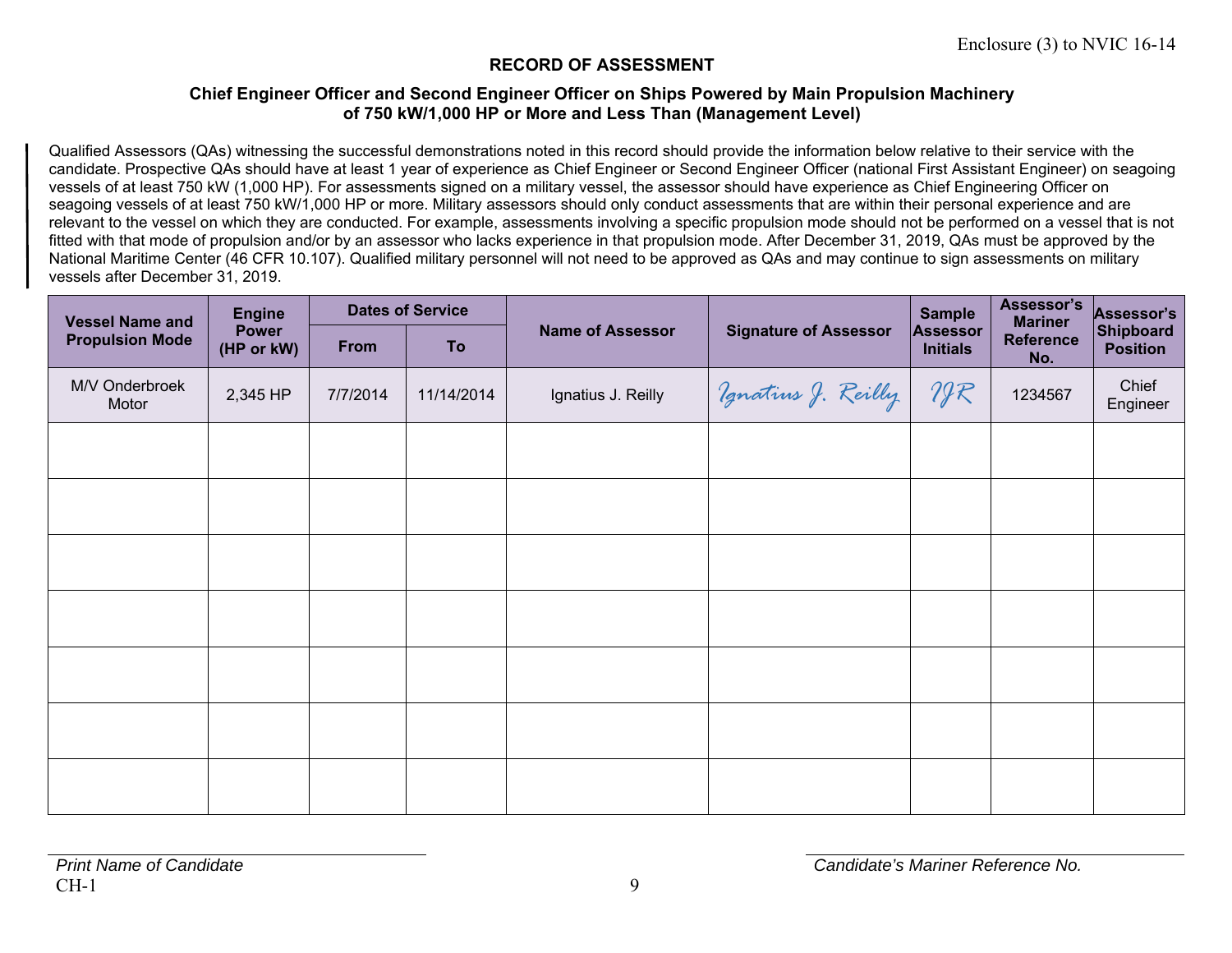# **Excerpts from the International Convention on Standards of Training, Certification and Watchkeeping for Seafarers, 1978, as amended**

**and** 

# **Seafarers' Training, Certification and Watchkeeping Code, as amended**

**Notice:** These excerpts are provided for background information. By themselves, they do not constitute Coast Guard policy.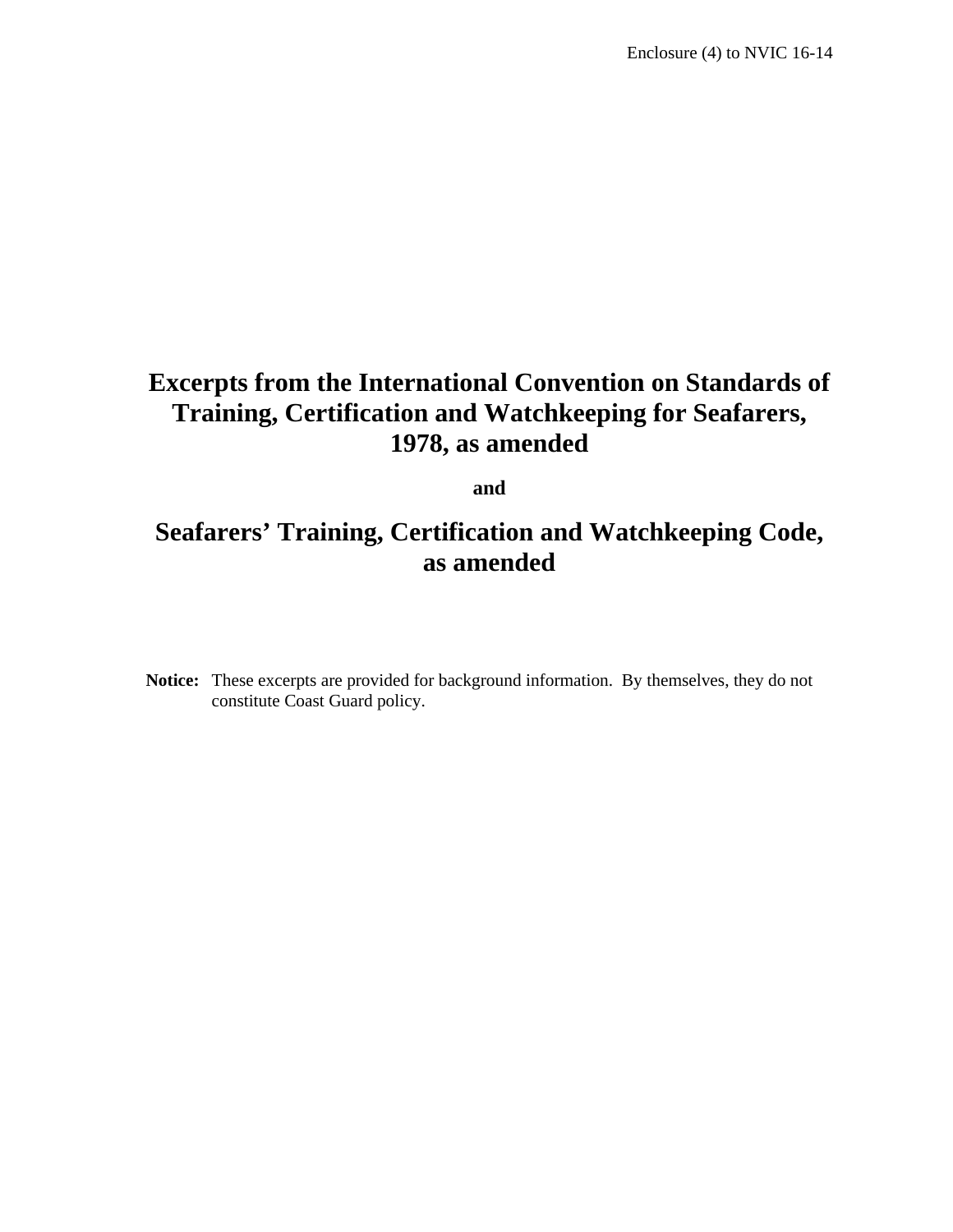#### **The Manila Amendments to the annex to the International Convention on Standards of Training, Certification and Watchkeeping for Seafarers, 1978**

#### **Chapter I**

#### General provisions

#### **Regulation I/6**

*Training and assessment* 

Each party shall ensure that:

- **.1** the training and assessment of seafarers, as required under the Convention, are administered, supervised and monitored in accordance with the provisions of section A-I/6 of the STCW Code; and
- **.2** those responsible for the training and assessment of competence of seafarers, as required under the Convention, are appropriately qualified in accordance with the provisions of section A-I/6 of the STCW Code for the type and level of training and assessment involved.

#### **Regulation I/12**

#### *Use of Simulators*

**1** The performance standards and other provisions set forth in section A-I/12 and such other requirements as are prescribed in part A pf the STCW Code for any certificate concerned shall be complied with in respect of:

- **.1** all mandatory simulator-based training;
- **.2** any assessment of competency required by part A of the STCW Code which is carried out by means of a simulator; and
- **.3** any demonstration, by means of a simulator, of continued proficiency required by part A of the STCW Code.

#### **Chapter III**

Standards regarding the engine department

#### **Regulation III/3**

*Mandatory minimum requirements for certification of chief engineer officers and second engineer officers on ships powered by main propulsion machinery of between 750kW and 3,000 kW propulsion power* 

**1** Every chief engineer officer and second engineer officer on a seagoing ship powered by main propulsion machinery of between 750 kW and 3,000 kW propulsion power shall hold a certificate of competency.

- **2** Every candidate for certification shall:
	- **.1** meet the requirements for certification as an officer in charge of an engineering watch on seagoing ships powered by main propulsion machinery of 750 kW propulsion power or more and have approved seagoing service in that capacity: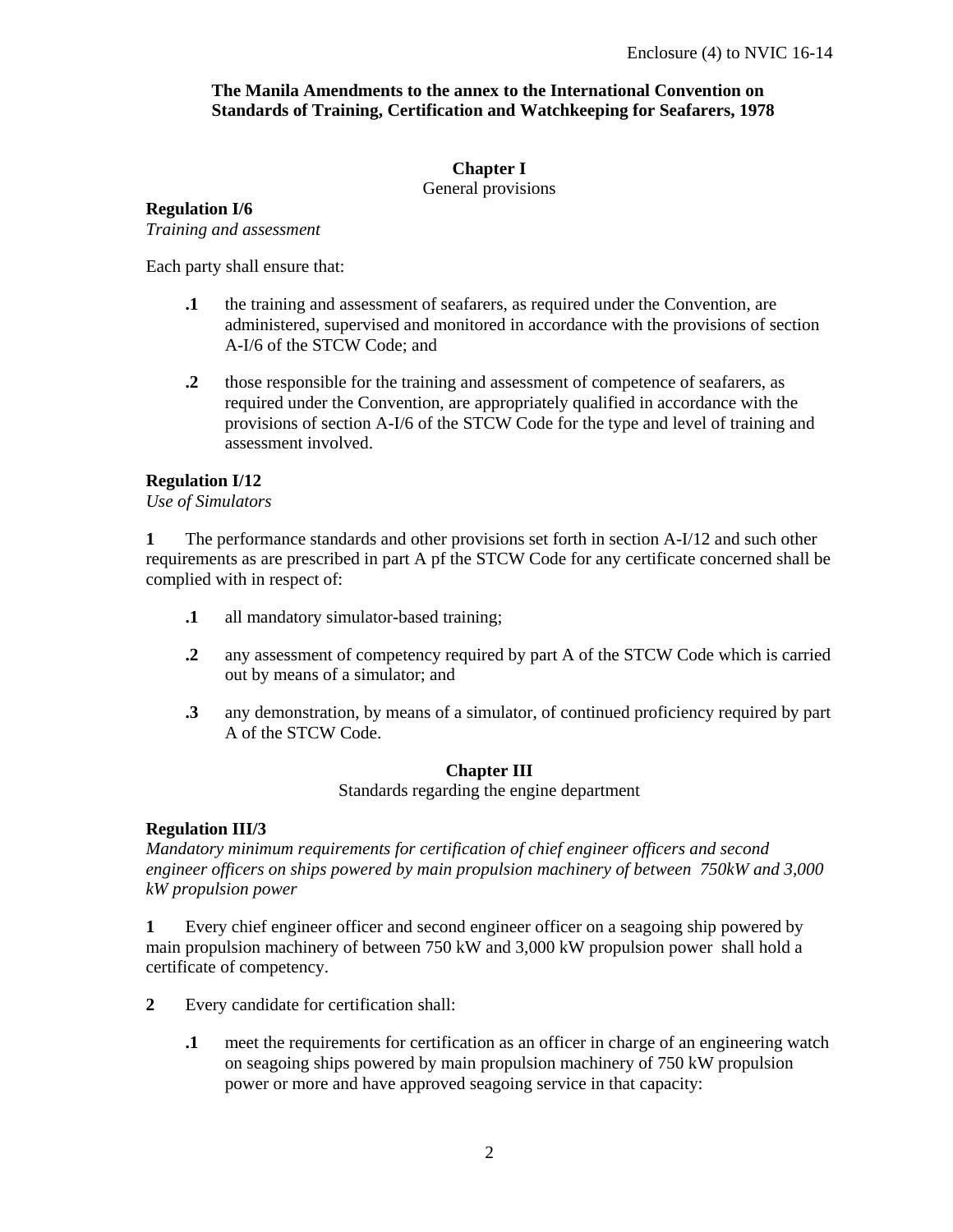- **.1.1** for certification as second engineer officer, have not less than 12 months of approved seagoing service as assistant engineer officer or engineer officer, and
- **.1.2** for certification as chief engineer officer, have not less than 24 months of approved seagoing service of which not less than 12 months shall se served while qualified to serve as second engineer officer; and
- **.2** have completed approved education and training and meet the standard of competence specified in section A-III/3 of the STCW Code.

#### **Chapter VIII**  Watchkeeping

#### **Regulation VIII/2**

*Watchkeeping arrangements and principles to be observed*

**1** Administrations shall direct the attention of companies, masters, chief engineer officers and all watchkeeping personnel to the requirements, principles and guidance set out in the STCW Code which shall be observed to ensure that a safe continuous watch or watches appropriate to the prevailing circumstances and conditions are maintained on all seagoing ships at all times.

**2** Administrations shall require the master of every ship to ensure that watchkeeping arrangements are adequate for maintaining a safe watch or watches, taking into account the prevailing circumstances and conditions and that, under the master's general direction:

- **.1** officers in charge of the navigational watch are responsible for navigating the ship safely during their periods of duty, when they shall be physically present on the navigating bridge or in a directly associated location such as the chartroom or bridge control room at all times;
- **.2** radio operators are responsible for maintaining a continuous radio watch on appropriate frequencies during their periods of duty;
- **.3** officers in charge of an engineering watch, as defined in the STCW Code, under the direction of the chief engineer officer, shall be immediately available and on call to attend the machinery spaces and, when required, shall be physically present in the machinery space during their periods of responsibility;
- **.4** an appropriate and effective watch or watches are maintained for the purpose of safety at all times, while the ship is at anchor or moored and, if the ship is carrying hazardous cargo, the organization of such watch or watches takes full account of the nature, quantity, packing and stowage of the hazardous cargo and of any special conditions prevailing on board, afloat or ashore; and
- **.5** as applicable, an appropriate and effective watch or watches are maintained for the purposes of security.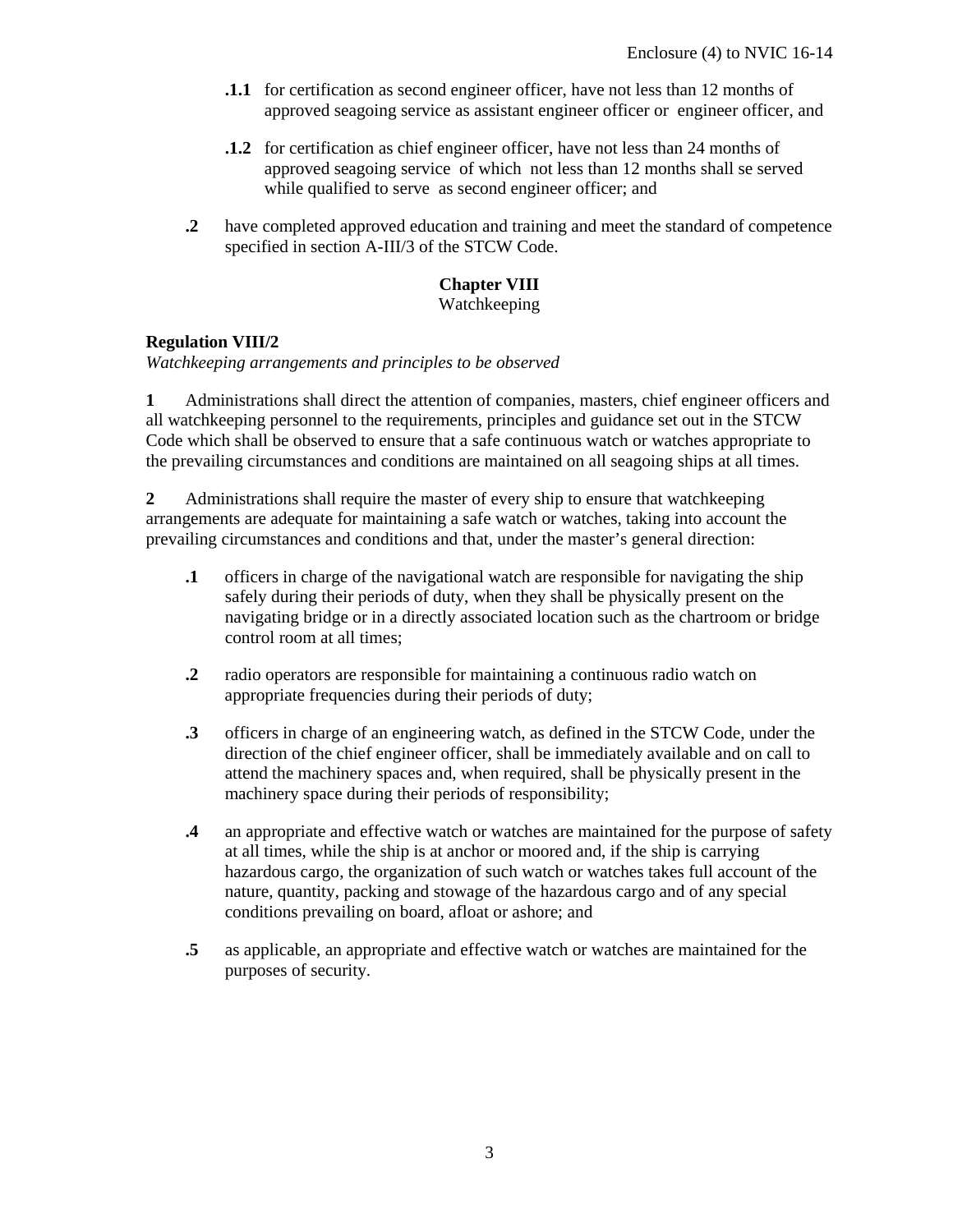#### **The Manila Amendments to the Seafarers' Training, Certification and Watchkeeping (STCW) Code**

#### **Chapter I**

Standards regarding general provisions

#### **Section A-I/6**

*Training and assessment* 

**1** Each Party shall ensure that all training and assessment of seafarers for certification under the Convention is:

- **.1** structured in accordance with written programmes, including such methods and media of delivery, procedures, and course material as are necessary to achieve the prescribed standard of competence; and
- **.2** conducted, monitored, evaluated and supported by persons qualified in accordance with paragraphs 4, 5 and 6.

**2** Persons conducting in-service training or assessment on board ship shall only do so when such training or assessment will not adversely affect the normal operation of the ship and they can dedicate their time and attention to training or assessment.

#### **Qualifications of instructors, supervisors and assessors**<sup>∗</sup>

**3** Each Party shall ensure that instructors, supervisors and assessors are appropriately qualified for the particular types and levels of training or assessment of competence of seafarers either on board or ashore, as required under the Convention, in accordance with the provisions of this section.

#### **In-service training**

-

**4** Any person conducting in-service training of a seafarer, either on board or ashore, which is intended to be used in qualifying for certification under the Convention, shall:

- **.1** have an appreciation of the training programme and an understanding of the specific training objectives for the particular type of training being conducted;
- **.2** be qualified in the task for which training is being conducted; and
- **.3** if conducting training using a simulator:
	- **3.1** have received appropriate guidance in instructional techniques involving the use of simulators; and
	- **.3.2** have gained practical operational experience on the particular type of simulator being used.

<sup>∗</sup> The relevant IMO Model Course(s) may be of assistance in the preparation of courses.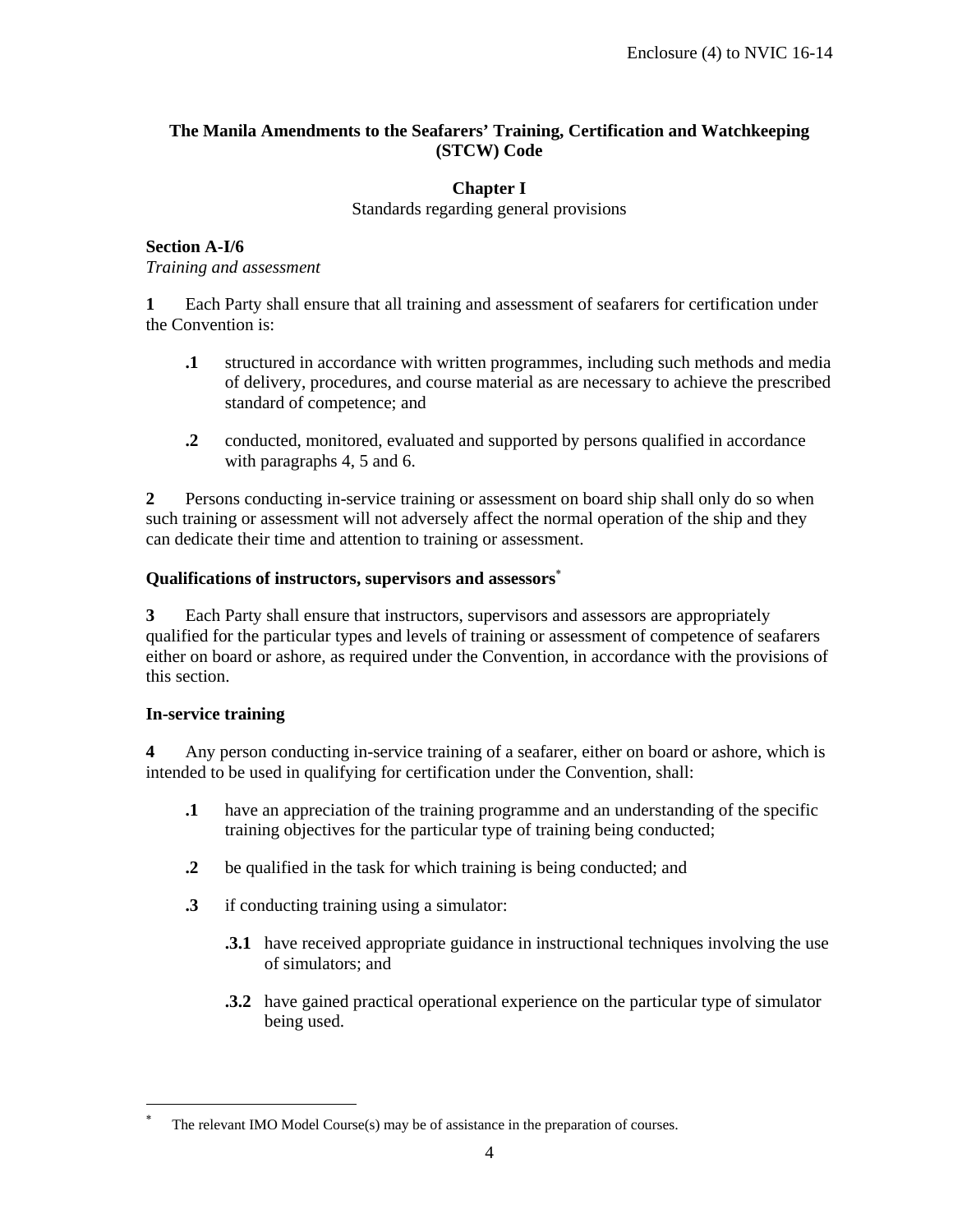**5** Any person responsible for the supervision of in-service training of a seafarer intended to be used in qualifying for certification under the Convention shall have a full understanding of the training programme and the specific objectives for each type of training being conducted.

#### **Assessment of competence**

**6** Any person conducting in-service assessment of competence of a seafarer, either on board or ashore, which is intended to be used in qualifying for certification under the Convention, shall:

- **.1** have an appropriate level of knowledge and understanding of the competence to be assessed;
- **.2** be qualified in the task for which the assessment is being made;
- **.3** have received appropriate guidance in assessment methods and practice;
- **.4** have gained practical assessment experience; and
- **.5** if conducting assessment involving the use of simulators, have gained practical assessment experience on the particular type of simulator under the supervision and to the satisfaction of an experienced assessor.

#### **Training and assessment within an institution**

**7** Each Party which recognizes a course of training, a training institution, or a qualification granted by a training institution, as part of its requirements for the issue of a certificate required under the Convention, shall ensure that the qualifications and experience of instructors and assessors are covered in the application of the quality standard provisions of section A-I/8. Such qualification, experience and application of quality standards shall incorporate appropriate training in instructional techniques, and training and assessment methods and practice, and shall comply with all applicable requirements of paragraphs 4 to 6.

#### **Section A-I/12**

*Standards governing the use of simulators* 

#### **Part 1** − **Performance standards**

#### **General performance standards for simulators used in training**

- **1** Each Party shall ensure that any simulator used for mandatory simulator-based training shall:
	- **.1** be suitable for the selected objectives and training tasks;
	- **.2** be capable of simulating the operating capabilities of shipboard equipment concerned, to a level of physical realism appropriate to training objectives, and include the capabilities, limitations and possible errors of such equipment;
	- **.3** have sufficient behavioural realism to allow a trainee to acquire the skills appropriate to the training objectives;
	- **.4** provide a controlled operating environment, capable of producing a variety of conditions, which may include emergency, hazardous or unusual situations relevant to the training objectives;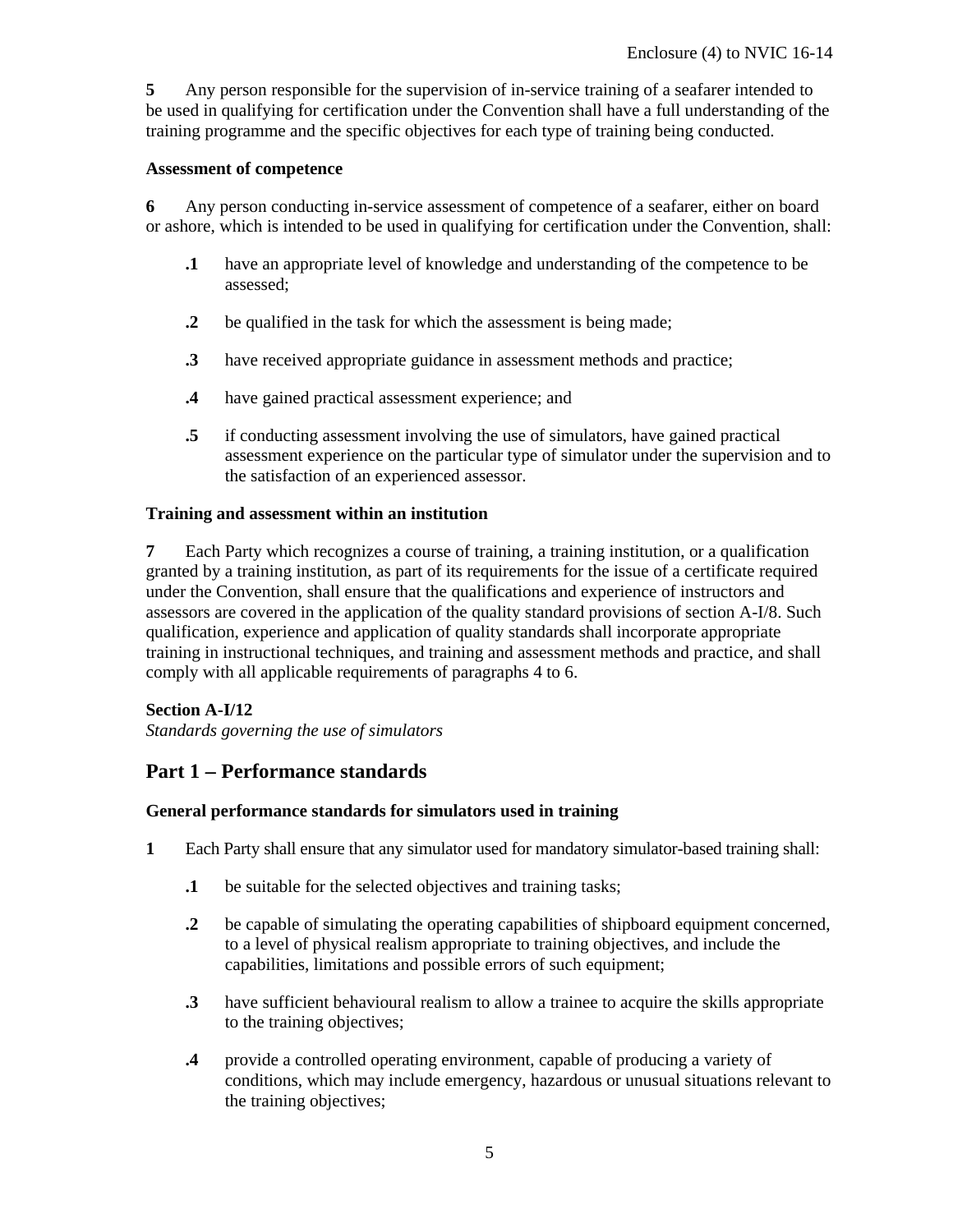- **.5** provide an interface through which a trainee can interact with the equipment, the simulated environment and, as appropriate, the instructor; and
- **.6** permit an instructor to control, monitor and record exercises for the effective debriefing of trainees.

#### **General performance standards for simulators used in assessment of competence**

**2** Each Party shall ensure that any simulator used for the assessment of competence required under the Convention or for any demonstration of continued proficiency so required shall:

- **.1** be capable of satisfying the specified assessment objectives;
- **.2** be capable of simulating the operational capabilities of the shipboard equipment concerned to a level of physical realism appropriate to the assessment objectives, and include the capabilities, limitations and possible errors of such equipment;
- **.3** have sufficient behavioural realism to allow a candidate to exhibit the skills appropriate to the assessment objectives;
- **.4** provide an interface through which a candidate can interact with the equipment and simulated environment;
- **.5** provide a controlled operating environment, capable of producing a variety of conditions, which may include emergency, hazardous or unusual situations relevant to assessment objectives; and
- **.6** permit an assessor to control, monitor and record exercises for the effective assessment of the performance of candidates.

\* \* \* \* \*

#### **Part 2** − **Other provisions**

#### **Simulator training objectives**

**6** Each Party shall ensure that the aims and objectives of simulator-based training are defined within an overall training programme and that specific training objectives and tasks are selected so as to relate as closely as possible to shipboard tasks and practices.

#### **Training procedures**

- 7 In conducting mandatory simulator-based training, instructors shall ensure that:
	- **.1** trainees are adequately briefed beforehand on the exercise objectives and tasks and are given sufficient planning time before the exercise starts;
	- **.2** trainees have adequate familiarization time on the simulator and with its equipment before any training or assessment exercise commences;
	- **.3** guidance given and exercise stimuli are appropriate to the selected exercise objectives and tasks and to the level of trainee experience;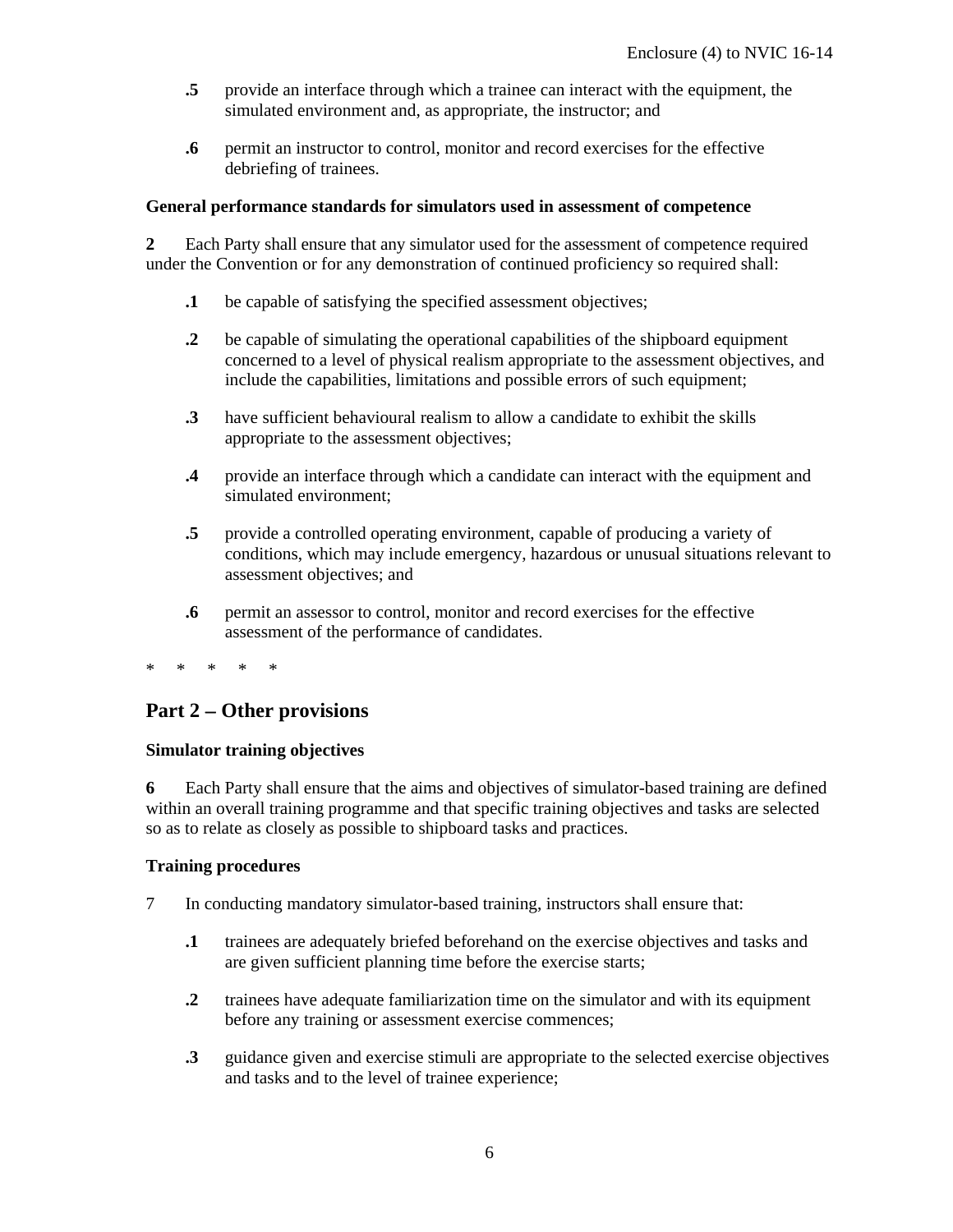- **.4** exercises are effectively monitored, supported as appropriate by audio and visual observation of trainee activity and pre- and post-exercise evaluation reports;
- **.5** trainees are effectively debriefed to ensure that training objectives have been met and that operational skills demonstrated are of an acceptable standard;
- **.6** the use of peer assessment during debriefing is encouraged; and
- **.7** simulator exercises are designed and tested so as to ensure their suitability for the specified training objectives.

#### **Assessment procedures**

**8** Where simulators are used to assess the ability of candidates to demonstrate levels of competency, assessors shall ensure that:

- **.1** performance criteria are identified clearly and explicitly and are valid and available to the candidates;
- **.2** assessment criteria are established clearly and are explicit to ensure reliability and uniformity of assessment and to optimize objective measurement and evaluation, so that subjective judgements are kept to the minimum;
- **.3** candidates are briefed clearly on the tasks and/or skills to be assessed and on the tasks and performance criteria by which their competency will be determined;
- **.4** assessment of performance takes into account normal operating procedures and any behavioural interaction with other candidates on the simulator or with simulator staff;
- **.5** scoring or grading methods to assess performance are used with caution until they have been validated; and
- **.6** the prime criterion is that a candidate demonstrates the ability to carry out a task safely and effectively to the satisfaction of the assessor.

#### **Qualifications of instructors and assessors**\*

-

**9** Each Party shall ensure that instructors and assessors are appropriately qualified and experienced for the particular types and levels of training and corresponding assessment of competence as specified in regulation I/6 and section A-I/6.

<sup>\*</sup> The relevant IMO Model Course(s) and resolution MSC.64(67), *Recommendations on new and amended performance standards*, may be of assistance in the preparation of courses.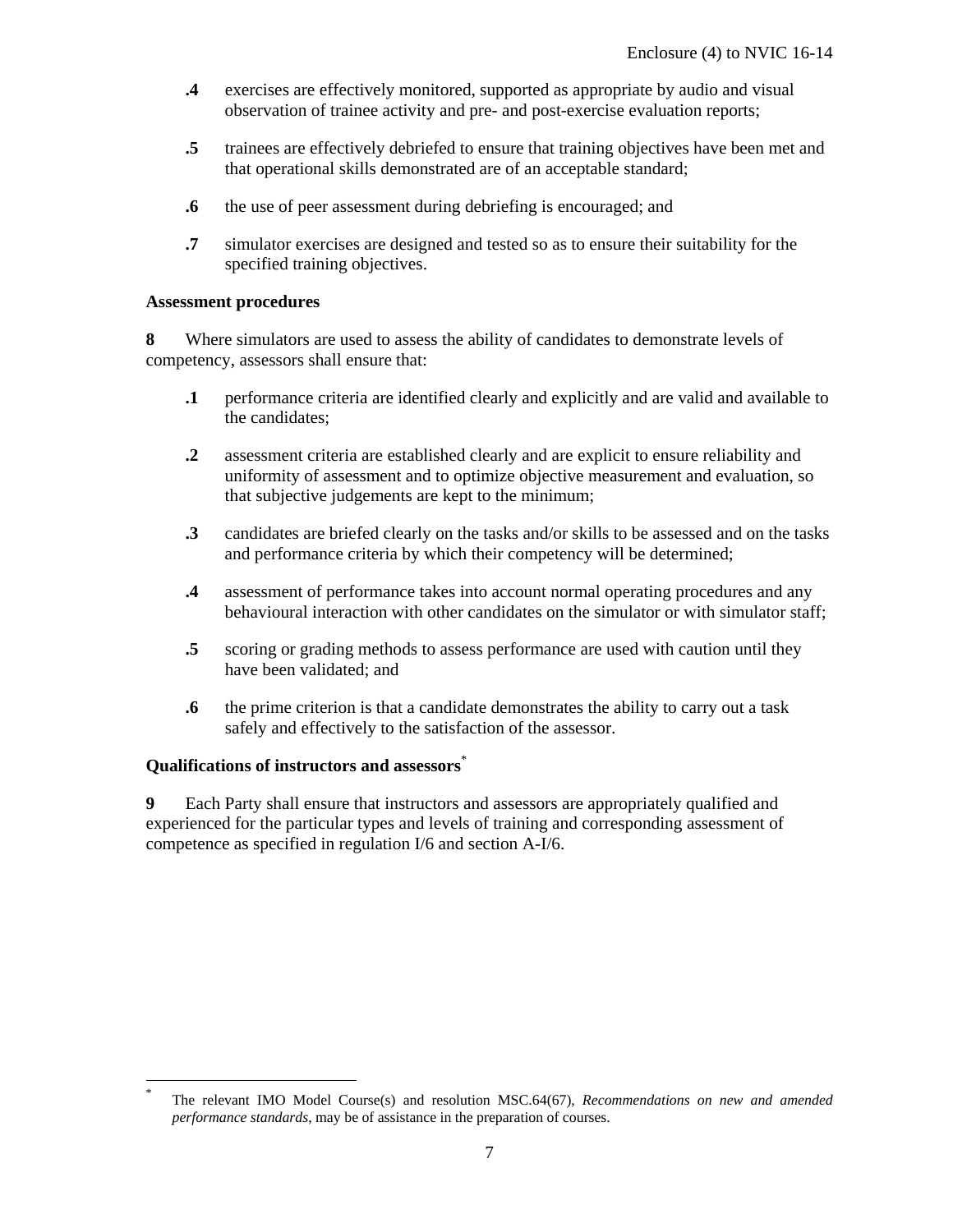#### **Chapter III**

Standards regarding the engine department

#### **Section A-III/3**

*Mandatory minimum requirements for certification of chief engineer officers and second engineer officers on ships powered by main propulsion machinery of between 750 kW and 3,000 kW propulsion power* 

#### **Standard of competence**

**1** Every candidate for certification as chief engineer officer and second engineer officer of seagoing ships powered by main propulsion machinery of between 750 kW and 3,000 kW power shall be required to demonstrate ability to undertake, at the management level, the tasks, duties and responsibilities listed in column 1 of table A-III/2.

**2** The minimum knowledge, understanding and proficiency required for certification is listed in column 2 of table A-III/2. This incorporates, expands and extends in depth the subjects listed in column 2 of table A-III/1 for officers in charge of an engineering watch in a manned engineroom or designated duty engineers in a periodically unmanned engine-room.

**3** Bearing in mind that a second engineer officer shall be in a position to assume the responsibilities of the chief engineer officer at any time, assessment in these subjects shall be designed to test the candidate's ability to assimilate all available information that affects the safe operation of the ship's machinery and the protection of the marine environment.

**4** The level of knowledge of the subjects listed in column 2 of table A-III/2 may be lowered but shall be sufficient to enable the candidate to serve in the capacity of chief engineer officer or second engineer officer at the range of propulsion powered in this section.<sup>\*</sup>

**5** Training and experience to achieve the necessary level of theoretical knowledge, understanding and proficiency shall take into account the relevant requirements of this part and the guidance given in part B of this Code.

**6** The Administration may omit knowledge requirements for types of propulsion machinery other than those machinery installations for which the certificate to be awarded shall be valid. A certificate awarded on such a basis shall not be valid for any category of machinery installation which has been omitted until the engineer officer proves to be competent in these knowledge requirements. Any such limitation shall be stated on the certificate and in the endorsement.

**7** Every candidate for certification shall be required to provide evidence of having achieved the required standard of competence in accordance with the methods for demonstrating competence and the criteria for evaluating competence tabulated in columns 3 and 4 of table A-III/2.

#### **Near-coastal voyages**

-

**8** The level of knowledge, understanding and proficiency required under the different sections listed in column 2 of table A-III/2 and the requirements of paragraphs 2.1.1 and 2.1.2 of regulation III/3 may be varied for engineer officers of ships powered by main propulsion machinery of less than 3,000 kW main propulsion power engaged on near-coastal voyages, as considered necessary, bearing in mind the effect on the safety of all ships which may be operating in the same waters. Any such limitation shall be stated on the certificate and in the endorsement.

The relevant IMO Model Course(s) may be of assistance in the preparation of courses.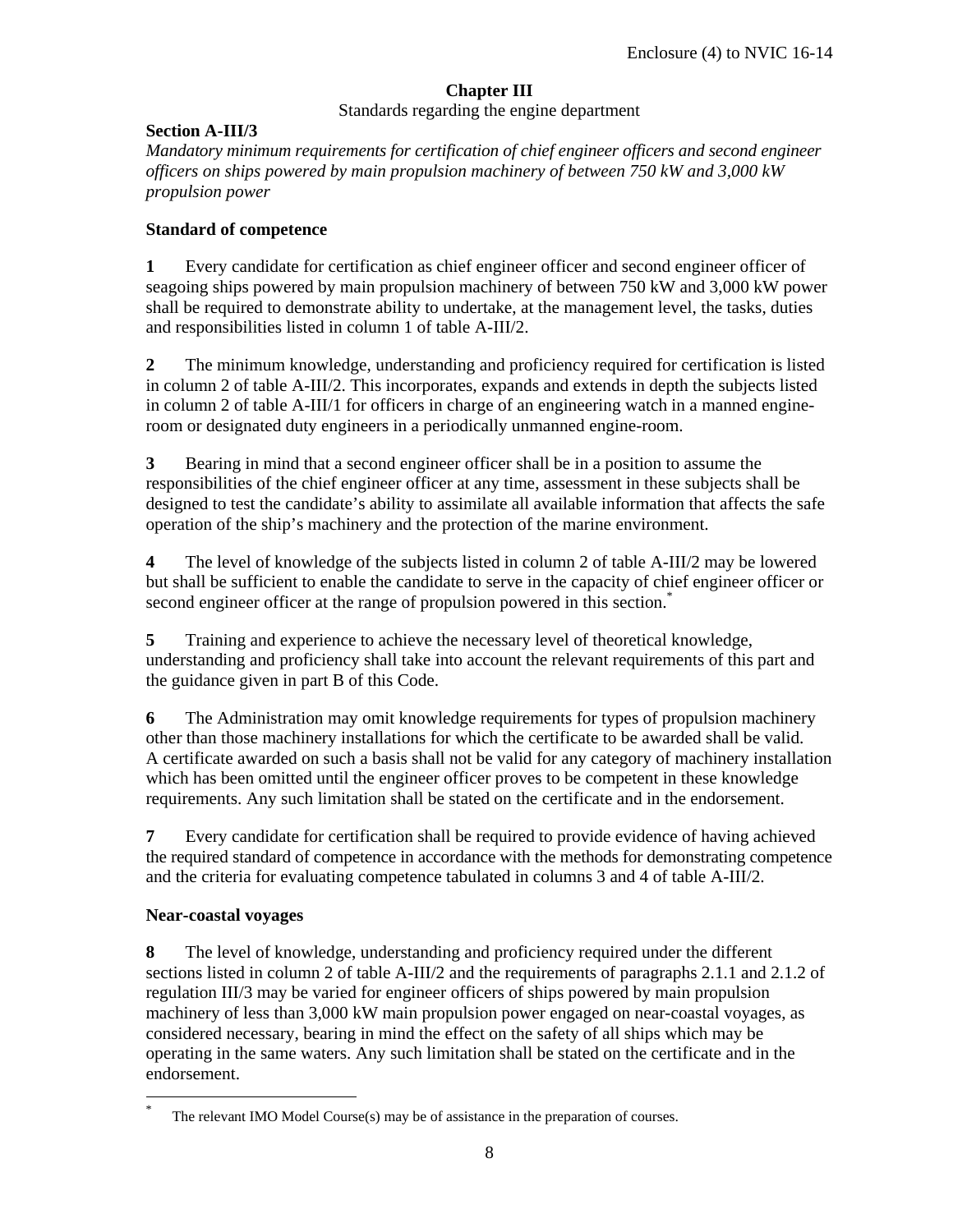#### **Table A-III/2**

*Specification of minimum standard of competence for chief engineer officers and second engineer officers on ships powered by main propulsion machinery of 3,000 kW propulsion power or more*

| Column 1                                                    | Column <sub>2</sub>                                                                                      | Column 3                                                                                    | Column 4                                                                                                                       |
|-------------------------------------------------------------|----------------------------------------------------------------------------------------------------------|---------------------------------------------------------------------------------------------|--------------------------------------------------------------------------------------------------------------------------------|
| Competence                                                  | Knowledge, understanding<br>and proficiency                                                              | <b>Methods</b> for<br>demonstrating<br>competence                                           | <b>Criteria</b> for<br>evaluating competence                                                                                   |
| Manage the<br>operation of<br>propulsion plant<br>machinery | Design features, and<br>operative mechanism of the<br>following machinery and<br>associated auxiliaries: | Examination and<br>assessment of evidence<br>obtained from one or<br>more of the following: | <b>Explanation</b> and<br>understanding of design<br>features and operating<br>mechanisms are<br>appropriate                   |
|                                                             | .1 marine diesel engine                                                                                  | $\cdot$<br>approved in-<br>service experience                                               |                                                                                                                                |
|                                                             | .2 marine steam turbine<br>.3 marine gas turbine                                                         | $\cdot$<br>approved training<br>ship experience                                             |                                                                                                                                |
|                                                             | .4 marine steam boiler                                                                                   | $\cdot$ 3<br>approved<br>laboratory<br>equipment training                                   |                                                                                                                                |
|                                                             |                                                                                                          | approved simulator<br>$\mathcal{A}$<br>training, where<br>appropriate                       |                                                                                                                                |
| Plan and schedule<br>operations                             | Theoretical knowledge<br>Thermodynamics and heat<br>transmission                                         | Examination and<br>assessment of evidence<br>obtained from one or<br>more of the following: | The planning and<br>preparation of operations is<br>suited to the design<br>parameters of the power<br>installation and to the |
|                                                             | Mechanics and<br>hydromechanics                                                                          | approved in-service<br>$\cdot$<br>experience                                                | requirements of the voyage                                                                                                     |
|                                                             | Propulsive characteristics of<br>diesel engines, steam and<br>gas turbines, including                    | $\cdot$ .2<br>approved training<br>ship experience                                          |                                                                                                                                |
|                                                             | speed, output and fuel<br>consumption                                                                    | $\cdot$ 3<br>approved simulator<br>training, where<br>appropriate                           |                                                                                                                                |
|                                                             | Heat cycle, thermal<br>efficiency and heat balance<br>of the following:                                  | .4 approved laboratory<br>equipment training                                                |                                                                                                                                |
|                                                             | marine diesel engine<br>.1                                                                               |                                                                                             |                                                                                                                                |
|                                                             | marine steam turbine<br>.2                                                                               |                                                                                             |                                                                                                                                |
|                                                             | marine gas turbine<br>.3                                                                                 |                                                                                             |                                                                                                                                |
|                                                             | marine steam boiler<br>.4                                                                                |                                                                                             |                                                                                                                                |

#### **Function: Marine engineering at the management level**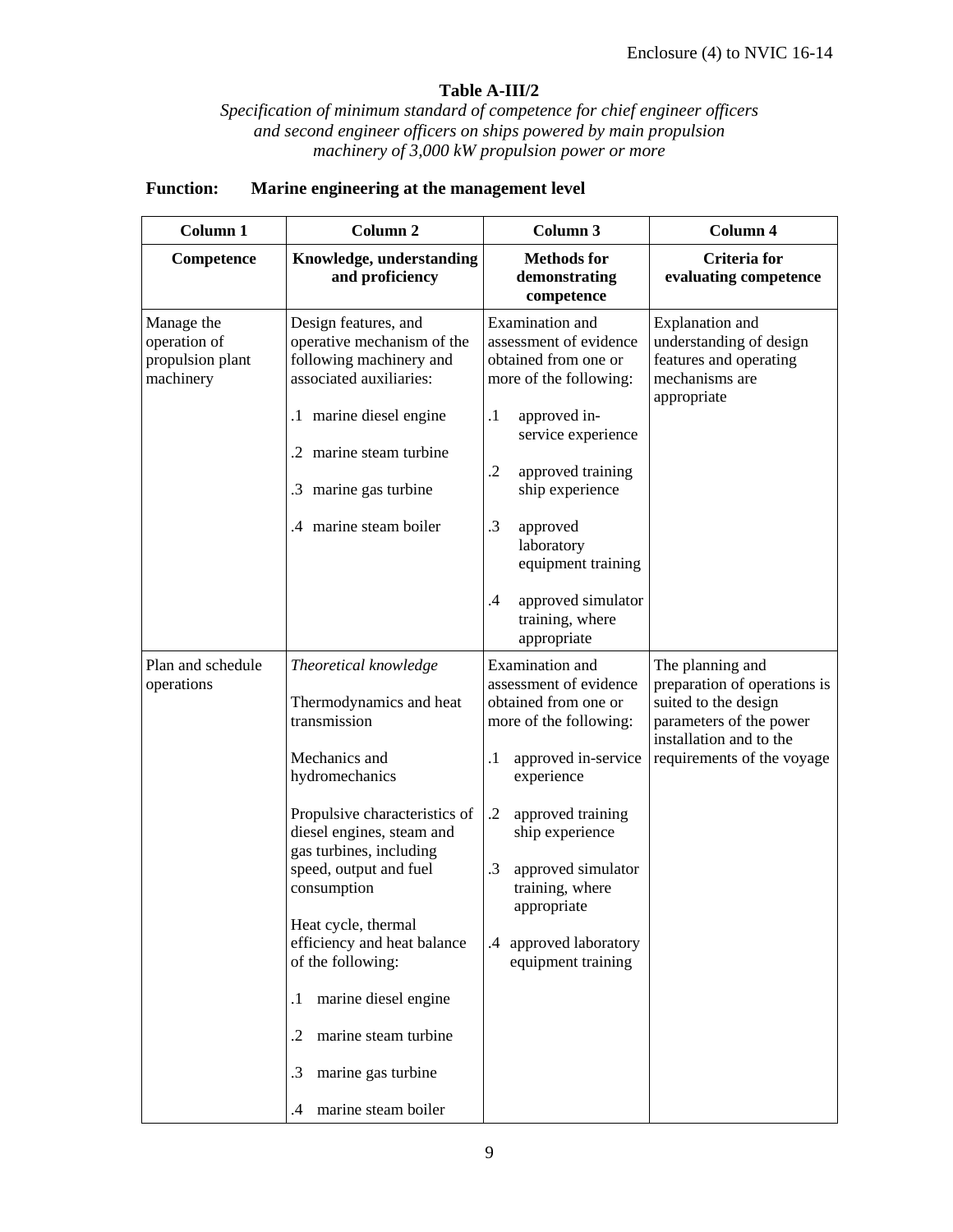| Column 1                                                                                                                  | Column <sub>2</sub>                                                                                                                                                                                                                                                                                                                                                                                                                                                                                                                                                                                                                                                                                                    | Column 3                                                                                                                                                                                                                                                                                                       | Column 4                                                                                                                                                                                                                                                                                                                                                                                                                                                                                                                                                                                                                                                                                                                                                                                                                             |
|---------------------------------------------------------------------------------------------------------------------------|------------------------------------------------------------------------------------------------------------------------------------------------------------------------------------------------------------------------------------------------------------------------------------------------------------------------------------------------------------------------------------------------------------------------------------------------------------------------------------------------------------------------------------------------------------------------------------------------------------------------------------------------------------------------------------------------------------------------|----------------------------------------------------------------------------------------------------------------------------------------------------------------------------------------------------------------------------------------------------------------------------------------------------------------|--------------------------------------------------------------------------------------------------------------------------------------------------------------------------------------------------------------------------------------------------------------------------------------------------------------------------------------------------------------------------------------------------------------------------------------------------------------------------------------------------------------------------------------------------------------------------------------------------------------------------------------------------------------------------------------------------------------------------------------------------------------------------------------------------------------------------------------|
| Competence                                                                                                                | Knowledge, understanding<br>and proficiency                                                                                                                                                                                                                                                                                                                                                                                                                                                                                                                                                                                                                                                                            | <b>Methods</b> for<br>demonstrating<br>competence                                                                                                                                                                                                                                                              | <b>Criteria</b> for<br>evaluating competence                                                                                                                                                                                                                                                                                                                                                                                                                                                                                                                                                                                                                                                                                                                                                                                         |
| Plan and schedule<br>operations<br>(continued)<br>Operation,                                                              | Refrigerators and<br>refrigeration cycle<br>Physical and chemical<br>properties of fuels and<br>lubricants<br>Technology of materials<br>Naval architecture and ship<br>construction, including<br>damage control<br>Practical knowledge                                                                                                                                                                                                                                                                                                                                                                                                                                                                               | Examination and                                                                                                                                                                                                                                                                                                | The methods of preparing                                                                                                                                                                                                                                                                                                                                                                                                                                                                                                                                                                                                                                                                                                                                                                                                             |
| surveillance,<br>performance<br>assessment and<br>maintaining safety<br>of propulsion plant<br>and auxiliary<br>machinery | Start up and shut down main<br>propulsion and auxiliary<br>machinery, including<br>associated systems<br>Operating limits of<br>propulsion plant<br>The efficient operation,<br>surveillance, performance<br>assessment and maintaining<br>safety of propulsion plant<br>and auxiliary machinery<br>Functions and mechanism of<br>automatic control for main<br>engine<br>Functions and mechanism of<br>automatic control for<br>auxiliary machinery<br>including but not limited to:<br>.1 generator distribution<br>systems<br>.2 steam boilers<br>.3 oil purifier<br>.4 refrigeration system<br>.5 pumping and piping<br>systems<br>.6 steering gear system<br>.7 cargo-handling<br>equipment and deck<br>machinery | assessment of evidence<br>obtained from one or<br>more of the following:<br>approved in-service<br>$\cdot$<br>experience<br>$\cdot$<br>approved training<br>ship experience<br>$\cdot$ 3<br>approved simulator<br>training, where<br>appropriate<br>$\mathcal{A}$<br>approved laboratory<br>equipment training | for the start-up and of<br>making available fuels,<br>lubricants, cooling water<br>and air are the most<br>appropriate<br>Checks of pressures,<br>temperatures and<br>revolutions during the<br>start-up and warm-up<br>period are in accordance<br>with technical<br>specifications and agreed<br>work plans<br>Surveillance of main<br>propulsion plant and<br>auxiliary systems is<br>sufficient to maintain safe<br>operating conditions<br>The methods of preparing<br>the shutdown and of<br>supervising the cooling<br>down of the engine are the<br>most appropriate<br>The methods of measuring<br>the load capacity of the<br>engines are in accordance<br>with technical<br>specifications<br>Performance is checked<br>against bridge orders<br>Performance levels are in<br>accordance with technical<br>specifications |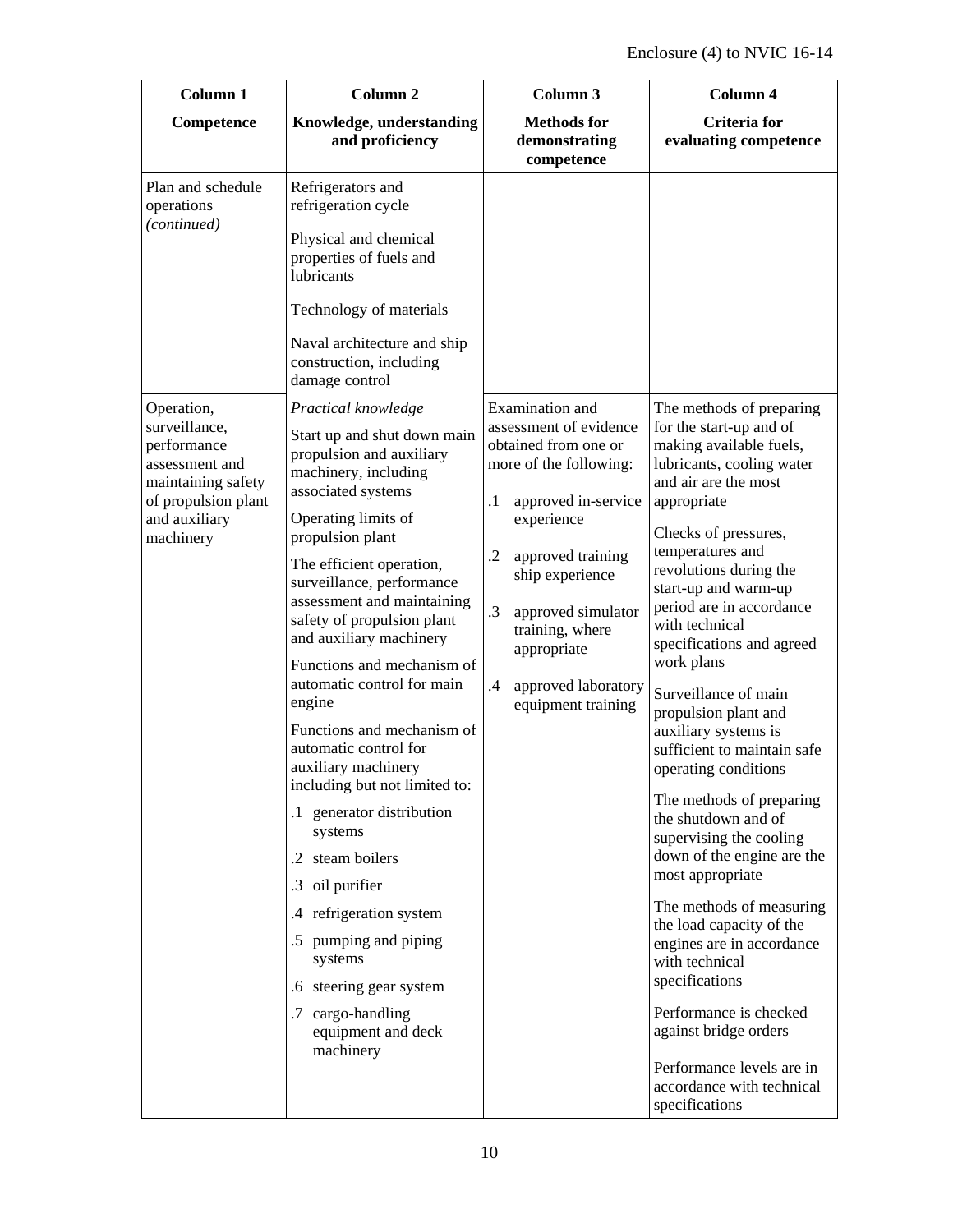| Column 1                                                 | Column <sub>2</sub>                                                              | Column 3                                                                                                                                                                                                                                                | Column 4                                                                                                                                          |
|----------------------------------------------------------|----------------------------------------------------------------------------------|---------------------------------------------------------------------------------------------------------------------------------------------------------------------------------------------------------------------------------------------------------|---------------------------------------------------------------------------------------------------------------------------------------------------|
| Competence                                               | Knowledge, understanding<br>and proficiency                                      | <b>Methods for</b><br>demonstrating<br>competence                                                                                                                                                                                                       | Criteria for<br>evaluating competence                                                                                                             |
| Manage fuel,<br>lubrication<br>and ballast<br>operations | Operation and maintenance<br>of machinery, including<br>pumps and piping systems | Examination and<br>assessment of evidence<br>obtained from one or<br>more of the following:<br>approved in-service<br>$\cdot$<br>experience<br>approved training<br>.2<br>ship experience<br>approved simulator<br>.3<br>training, where<br>appropriate | Fuel and ballast operations<br>meet operational<br>requirements and are<br>carried out so as to prevent<br>pollution of the marine<br>environment |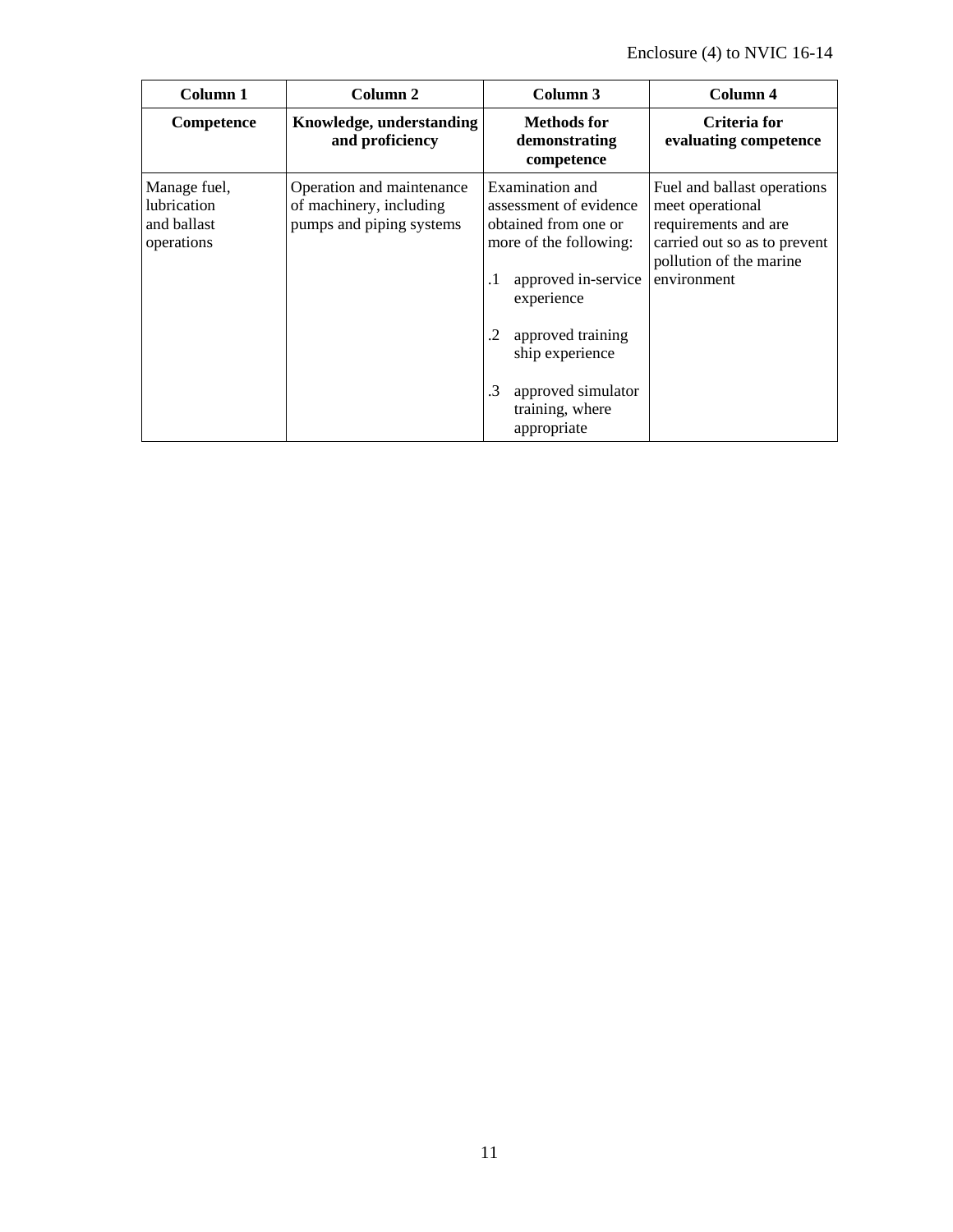| Column 1                                                                                                                      | Column <sub>2</sub>                                                                                                                                                                                                                                                                                                                                                                                                                                                                                                                                                                                                  | Column 3                                                                                                                                                                                                                                                                                                          | Column 4                                                                                                                                                                                                               |
|-------------------------------------------------------------------------------------------------------------------------------|----------------------------------------------------------------------------------------------------------------------------------------------------------------------------------------------------------------------------------------------------------------------------------------------------------------------------------------------------------------------------------------------------------------------------------------------------------------------------------------------------------------------------------------------------------------------------------------------------------------------|-------------------------------------------------------------------------------------------------------------------------------------------------------------------------------------------------------------------------------------------------------------------------------------------------------------------|------------------------------------------------------------------------------------------------------------------------------------------------------------------------------------------------------------------------|
| Competence                                                                                                                    | Knowledge, understanding<br>and proficiency                                                                                                                                                                                                                                                                                                                                                                                                                                                                                                                                                                          | <b>Methods</b> for<br>demonstrating<br>competence                                                                                                                                                                                                                                                                 | <b>Criteria</b> for<br>evaluating competence                                                                                                                                                                           |
| Manage operation<br>of electrical and<br>electronic control<br>equipment                                                      | Theoretical knowledge<br>Marine electrotechnology,<br>electronics, power<br>electronics, automatic<br>control engineering and<br>safety devices<br>Design features and system<br>configurations of automatic<br>control equipment and safety<br>devices for the following:<br>$\cdot$<br>main engine<br>$\cdot$<br>generator and<br>distribution system<br>$\cdot$ 3<br>steam boiler<br>Design features and system<br>configurations of operational<br>control equipment for<br>electrical motors<br>Design features of<br>high-voltage installations<br>Features of hydraulic and<br>pneumatic control<br>equipment | Examination and<br>assessment of evidence<br>obtained from one or<br>more of the following:<br>approved in-service<br>$\cdot$<br>experience<br>approved training<br>.2<br>ship experience<br>$\cdot$ 3<br>approved simulator<br>training, where<br>appropriate<br>approved laboratory<br>.4<br>equipment training | Operation of equipment and<br>system is in accordance<br>with operating manuals<br>Performance levels are in<br>accordance with technical<br>specifications                                                            |
| Manage trouble-<br>shooting,<br>restoration of<br>electrical and<br>electronic control<br>equipment to<br>operating condition | Practical knowledge<br>Troubleshooting of electrical<br>and electronic control<br>equipment<br>Function test of electrical,<br>electronic control equipment<br>and safety devices<br>Troubleshooting of<br>monitoring systems<br>Software version control                                                                                                                                                                                                                                                                                                                                                            | Examination and<br>assessment of evidence<br>obtained from one or<br>more of the following:<br>approved in-service<br>$\cdot$<br>experience<br>approved training<br>.2<br>ship experience<br>$\cdot$ 3<br>approved simulator<br>training, where<br>appropriate<br>approved laboratory<br>.4<br>equipment training | Maintenance activities are<br>correctly planned in<br>accordance with technical,<br>legislative, safety and<br>procedural specifications<br>Inspection, testing and<br>troubleshooting of<br>equipment are appropriate |

## **Function: Electrical, electronic and control engineering at the management level**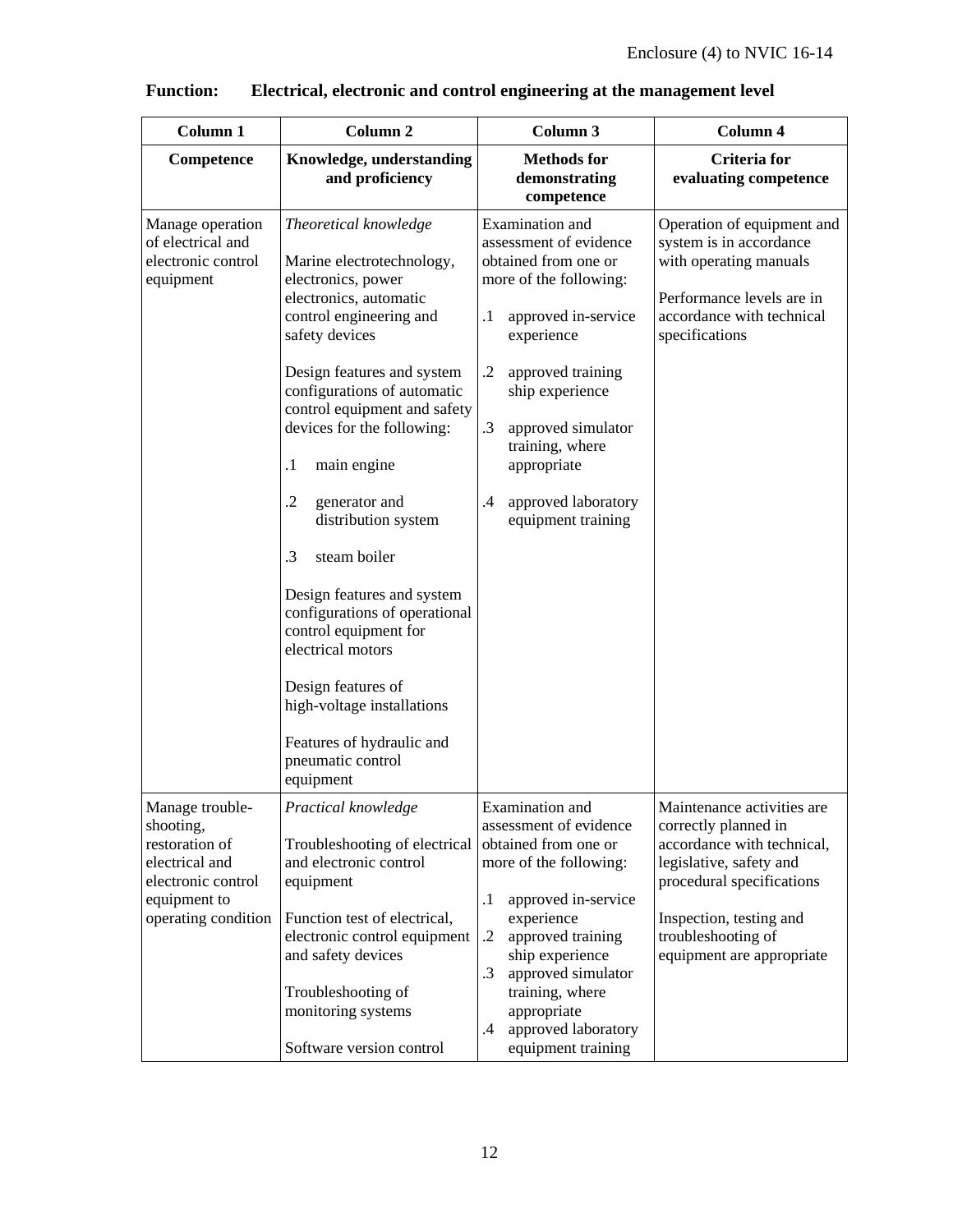| Column <sub>1</sub>                                                                    | Column <sub>2</sub>                                                                                                                                                                                                                             | Column 3                                                                                                                                                                                                                                                                                                               | Column 4                                                                                                                                                                                                                                                                                                                                                     |
|----------------------------------------------------------------------------------------|-------------------------------------------------------------------------------------------------------------------------------------------------------------------------------------------------------------------------------------------------|------------------------------------------------------------------------------------------------------------------------------------------------------------------------------------------------------------------------------------------------------------------------------------------------------------------------|--------------------------------------------------------------------------------------------------------------------------------------------------------------------------------------------------------------------------------------------------------------------------------------------------------------------------------------------------------------|
| Competence                                                                             | Knowledge, understanding<br>and proficiency                                                                                                                                                                                                     | <b>Methods</b> for<br>demonstrating<br>competence                                                                                                                                                                                                                                                                      | <b>Criteria forevaluating</b><br>competence                                                                                                                                                                                                                                                                                                                  |
| Manage safe and<br>effective<br>maintenance and<br>repair procedures                   | Theoretical knowledge<br>Marine engineering practice<br>Practical knowledge<br>Manage safe and effective<br>maintenance and repair<br>procedures<br>Planning maintenance,<br>including statutory and class<br>verifications<br>Planning repairs | Examination and<br>assessment of evidence<br>obtained from one or<br>more of the following:<br>approved in-service<br>$\cdot$<br>experience<br>$\cdot$<br>approved training<br>ship experience<br>approved workshop<br>$\cdot$ 3<br>training                                                                           | Maintenance activities are<br>correctly planned and carried<br>out in accordance with<br>technical, legislative, safety<br>and procedural specifications<br>Appropriate plans,<br>specifications, materials and<br>equipment are available for<br>maintenance and repair<br>Action taken leads to the<br>restoration of plant by the<br>most suitable method |
| Detect and identify<br>the cause of<br>machinery<br>malfunctions and<br>correct faults | Practical knowledge<br>Detection of machinery<br>malfunction, location of faults<br>and action to prevent damage<br>Inspection and adjustment of<br>equipment<br>Non-destructive examination                                                    | Examination and<br>assessment of evidence<br>obtained from one or<br>more of the following:<br>approved in-service<br>$\cdot$<br>experience<br>$\cdot$<br>approved training<br>ship experience<br>$\cdot$ 3<br>approved simulator<br>training, where<br>appropriate<br>approved laboratory<br>.4<br>equipment training | The methods of comparing<br>actual operating conditions<br>are in accordance with<br>recommended practices and<br>procedures<br>Actions and decisions are in<br>accordance with<br>recommended operating<br>specifications and limitations                                                                                                                   |
| Ensure safe<br>working practices                                                       | Practical knowledge<br>Safe working practices                                                                                                                                                                                                   | Examination and<br>assessment of evidence<br>obtained from one or<br>more of the following:<br>approved in-service<br>$\cdot$<br>experience<br>approved training<br>$\cdot$ 2<br>ship experience<br>approved laboratory<br>$\cdot$ 3<br>equipment training                                                             | Working practices are in<br>accordance with legislative<br>requirements, codes of<br>practice, permits to work and<br>environmental concerns                                                                                                                                                                                                                 |

## **Function: Maintenance and repair at the management level**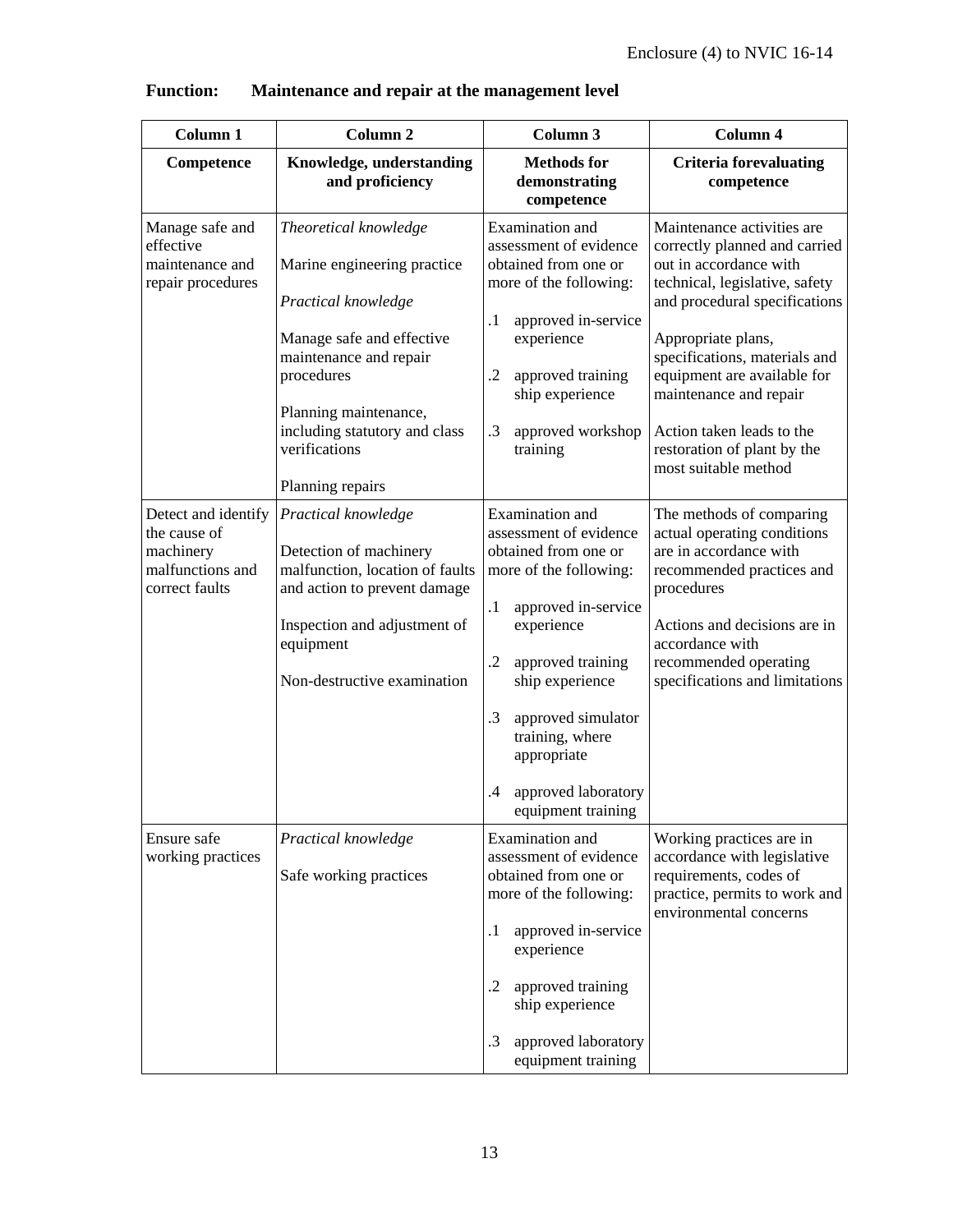#### **Column 1 Column 2 Column 3 Column 4 Competence Knowledge, understanding and proficiency Methods for demonstrating competence Criteria for evaluating competence** Control trim, stability and stress Understanding of fundamental principles of ship construction and the theories and factors affecting trim and stability and measures necessary to preserve trim and stability Knowledge of the effect on trim and stability of a ship in the event of damage to and consequent flooding of a compartment and countermeasures to be taken Knowledge of IMO recommendations concerning ship stability Examination and assessment of evidence obtained from one or more of the following: .1 approved in-service experience .2 approved training ship experience .3 approved simulator training, where appropriate Stability and stress conditions are maintained within safety limits at all times Monitor and control compliance with legislative requirements and measures to ensure safety of life at sea, security and protection of the marine environment Knowledge of relevant international maritime law embodied in international agreements and conventions Regard shall be paid especially to the following subjects: .1 certificates and other documents required to be carried on board ships by international conventions, how they may be obtained and the period of their legal validity .2 responsibilities under the relevant requirements of the International Convention on Load Lines, 1966, as amended .3 responsibilities under the relevant requirements of the International Convention for the Safety of Life at Sea, 1974, as amended Examination and assessment of evidence obtained from one or more of the following: .1 approved in-service experience .2 approved training ship experience .3 approved simulator training, where appropriate Procedures for monitoring operations and maintenance comply with legislative requirements Potential non-compliance is promptly and fully identified Requirements for renewal and extension of certificates ensure continued validity of survey items and equipment

#### **Function: Controlling the operation of the ship and care for persons on board at the management level**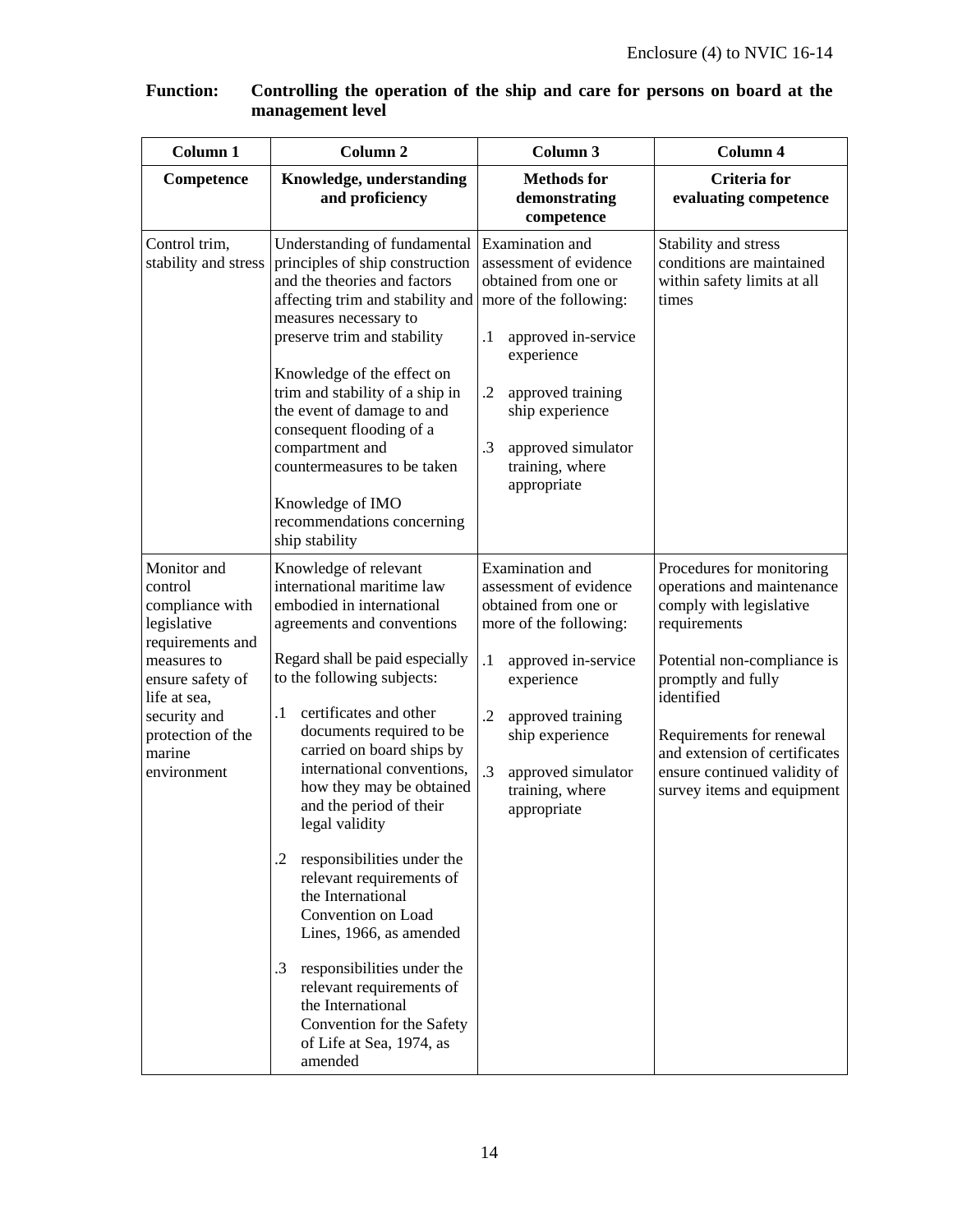| Column 1                                                                                                                        | Column <sub>2</sub>                                                                                                                                                             | Column 3                                                                                                                                  | Column 4                                                                                                                                                                                      |
|---------------------------------------------------------------------------------------------------------------------------------|---------------------------------------------------------------------------------------------------------------------------------------------------------------------------------|-------------------------------------------------------------------------------------------------------------------------------------------|-----------------------------------------------------------------------------------------------------------------------------------------------------------------------------------------------|
| Competence                                                                                                                      | Knowledge, understanding<br>and proficiency                                                                                                                                     | <b>Methods</b> for<br>demonstrating<br>competence                                                                                         | <b>Criteria</b> for<br>evaluating competence                                                                                                                                                  |
| Monitor and<br>control<br>compliance with<br>legislative<br>requirements and<br>measures to                                     | .4<br>responsibilities under the<br><b>International Convention</b><br>for the Prevention of<br>Pollution from Ships, as<br>amended                                             |                                                                                                                                           |                                                                                                                                                                                               |
| ensure safety of<br>life at sea and<br>protection of the<br>marine<br>environment<br>(continued)                                | maritime declarations of<br>.5<br>health and the<br>requirements of the<br><b>International Health</b><br>Regulations                                                           |                                                                                                                                           |                                                                                                                                                                                               |
|                                                                                                                                 | responsibilities under<br>.6<br>international instruments<br>affecting the safety of the<br>ships, passengers, crew or<br>cargo                                                 |                                                                                                                                           |                                                                                                                                                                                               |
|                                                                                                                                 | methods and aids to<br>.7<br>prevent pollution of the<br>environment by ships                                                                                                   |                                                                                                                                           |                                                                                                                                                                                               |
|                                                                                                                                 | knowledge of national<br>.8<br>legislation for<br>implementing<br>international agreements<br>and conventions                                                                   |                                                                                                                                           |                                                                                                                                                                                               |
| Maintain safety<br>and security of the<br>vessel, crew and<br>passengers and<br>the operational<br>condition of<br>life-saving, | A thorough knowledge of life-<br>saving appliance regulations<br>(International Convention for<br>the Safety of Life at Sea)<br>Organization of fire and<br>abandon ship drills | Examination and<br>assessment of evidence<br>obtained from practical<br>instruction and approved<br>in-service training and<br>experience | Procedures for monitoring<br>fire-detection and safety<br>systems ensure that all<br>alarms are detected<br>promptly and acted upon in<br>accordance with established<br>emergency procedures |
| fire-fighting and<br>other safety<br>systems                                                                                    | Maintenance of operational<br>condition of life-saving,<br>fire-fighting and other safety<br>systems                                                                            |                                                                                                                                           |                                                                                                                                                                                               |
|                                                                                                                                 | Actions to be taken to protect<br>and safeguard all persons on<br>board in emergencies                                                                                          |                                                                                                                                           |                                                                                                                                                                                               |
|                                                                                                                                 | Actions to limit damage and<br>salve the ship following fire,<br>explosion, collision or<br>grounding                                                                           |                                                                                                                                           |                                                                                                                                                                                               |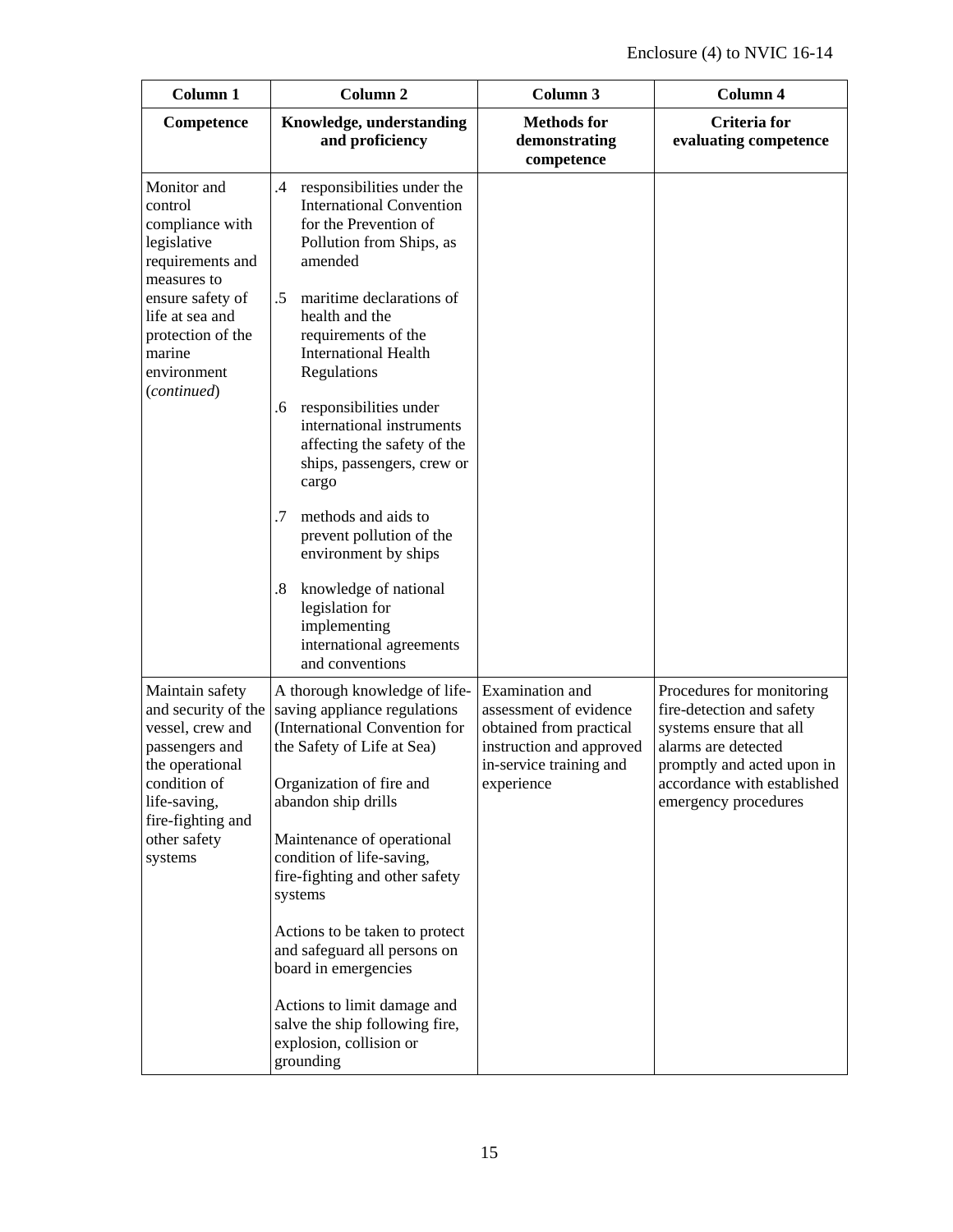| Column 1                                                                                  | Column <sub>2</sub>                                                                                                                                                                                                                                                                                                                                                                                                                                                                                                                                                                                                                                                         | Column 3                                                                                                                                                                                      | Column 4                                                                                                                                                                                                                                                                                                                                                                                                                                                                                                                                                                                     |
|-------------------------------------------------------------------------------------------|-----------------------------------------------------------------------------------------------------------------------------------------------------------------------------------------------------------------------------------------------------------------------------------------------------------------------------------------------------------------------------------------------------------------------------------------------------------------------------------------------------------------------------------------------------------------------------------------------------------------------------------------------------------------------------|-----------------------------------------------------------------------------------------------------------------------------------------------------------------------------------------------|----------------------------------------------------------------------------------------------------------------------------------------------------------------------------------------------------------------------------------------------------------------------------------------------------------------------------------------------------------------------------------------------------------------------------------------------------------------------------------------------------------------------------------------------------------------------------------------------|
| Competence                                                                                | Knowledge, understanding<br>and proficiency                                                                                                                                                                                                                                                                                                                                                                                                                                                                                                                                                                                                                                 | <b>Methods</b> for<br>demonstrating<br>competence                                                                                                                                             | Criteria for<br>evaluating competence                                                                                                                                                                                                                                                                                                                                                                                                                                                                                                                                                        |
| Develop<br>emergency and<br>damage control<br>plans and handle<br>emergency<br>situations | Ship construction, including<br>damage control<br>Methods and aids for fire.<br>prevention, detection and<br>extinction<br>Functions and use of<br>life-saving appliances                                                                                                                                                                                                                                                                                                                                                                                                                                                                                                   | Examination and<br>assessment of evidence<br>obtained from approved<br>in-service training and<br>experience                                                                                  | Emergency procedures are<br>in accordance with the<br>established plans for<br>emergency situations                                                                                                                                                                                                                                                                                                                                                                                                                                                                                          |
| Use leadership<br>and managerial<br>skills                                                | Knowledge of shipboard<br>personnel management and<br>training<br>A knowledge of international<br>maritime conventions and<br>recommendations, and related<br>national legislation<br>Ability to apply task and<br>workload management,<br>including:<br>planning and coordination<br>.1<br>personnel assignment<br>.2<br>time and resource<br>.3<br>constraints<br>.4 prioritization<br>Knowledge and ability to<br>apply effective resource<br>management:<br>allocation, assignment,<br>$\cdot$ 1<br>and prioritization of<br>resources<br>effective communication<br>$\cdot$ 2<br>on board and ashore<br>decisions reflect<br>.3<br>consideration of team<br>experience | Assessment of evidence<br>obtained from one or<br>more of the following:<br>approved training<br>$\cdot$<br>approved in-service<br>$\cdot$<br>experience<br>.3 approved simulator<br>training | The crew are allocated<br>duties and informed of<br>expected standards of work<br>and behaviour in a manner<br>appropriate to the<br>individuals concerned<br>Training objectives and<br>activities are based on<br>assessment of current<br>competence and capabilities<br>and operational<br>requirements<br>Operations are<br>demonstrated to be in<br>accordance with applicable<br>rules<br>Operations are planned and<br>resources are allocated as<br>needed in correct priority to<br>perform necessary tasks<br>Communication is clearly<br>and unambiguously given<br>and received |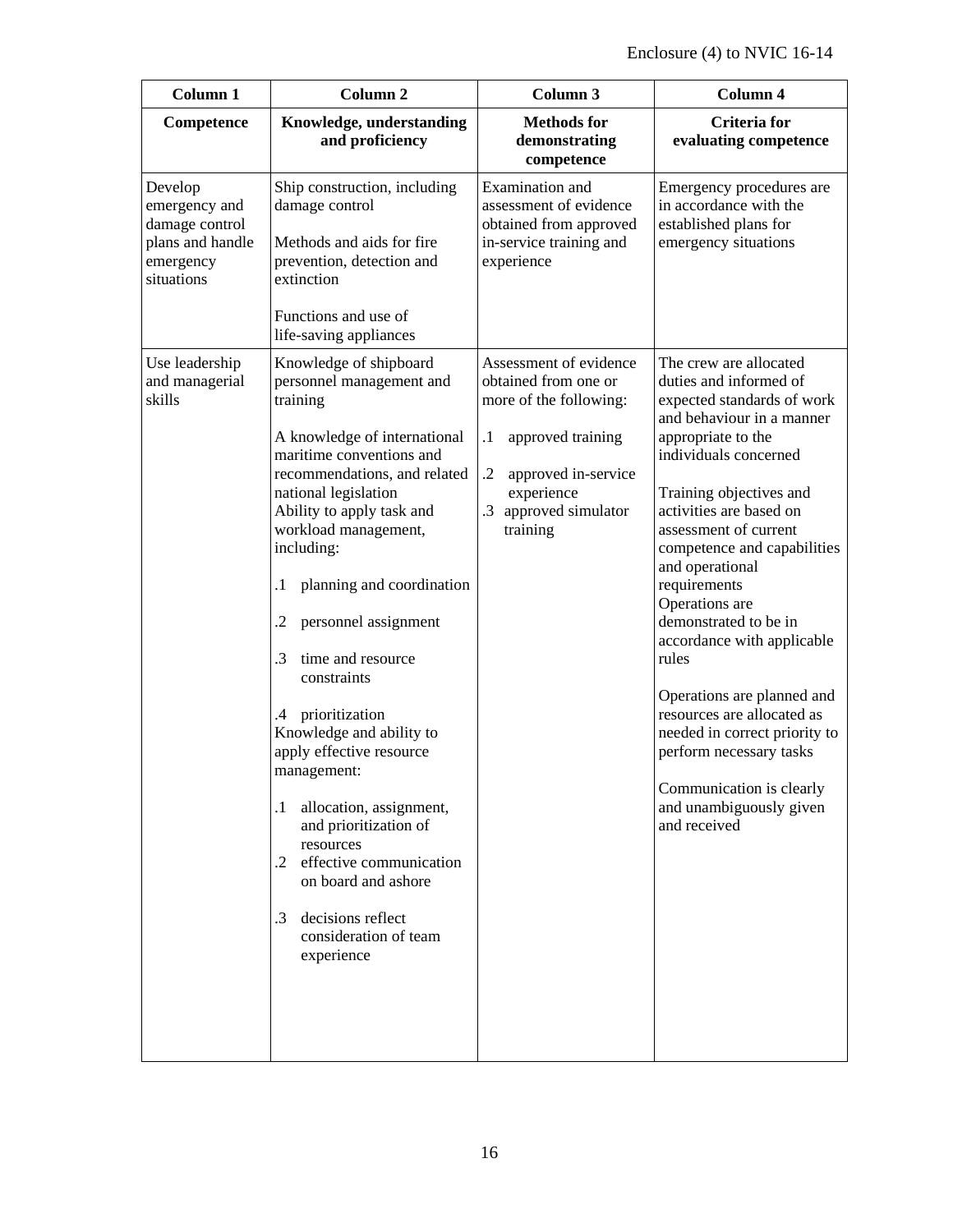| Column 1                                                  | Column <sub>2</sub>                                                                                                        | Column 3                                          | <b>Column 4</b>                                                                                                                        |
|-----------------------------------------------------------|----------------------------------------------------------------------------------------------------------------------------|---------------------------------------------------|----------------------------------------------------------------------------------------------------------------------------------------|
| Competence                                                | Knowledge, understanding<br>and proficiency                                                                                | <b>Methods for</b><br>demonstrating<br>competence | Criteria for<br>evaluating competence                                                                                                  |
| Use leadership<br>and managerial<br>skills<br>(continued) | .4 assertiveness and<br>leadership, including<br>motivation                                                                |                                                   | Effective leadership<br>behaviours are<br>demonstrated                                                                                 |
|                                                           | obtaining and maintaining<br>.5<br>situation awareness<br>Knowledge and ability to<br>apply decision-making<br>techniques: |                                                   | Necessary team member( $s$ )<br>share accurate<br>understanding of current<br>and predicted vessel state<br>and operational status and |
|                                                           | situation and risk<br>$\cdot$ 1<br>assessment<br>identify and generate<br>.2                                               |                                                   | external environment<br>Decisions are most effective<br>for the situation                                                              |
|                                                           | options<br>select course of action<br>.3<br>evaluation of outcome<br>$\mathcal{A}$<br>effectiveness<br>Development,        |                                                   | Operations are<br>demonstrated to be effective<br>and in accordance with<br>applicable rules                                           |
|                                                           | implementation, and oversight<br>of standard operating<br>procedures                                                       |                                                   |                                                                                                                                        |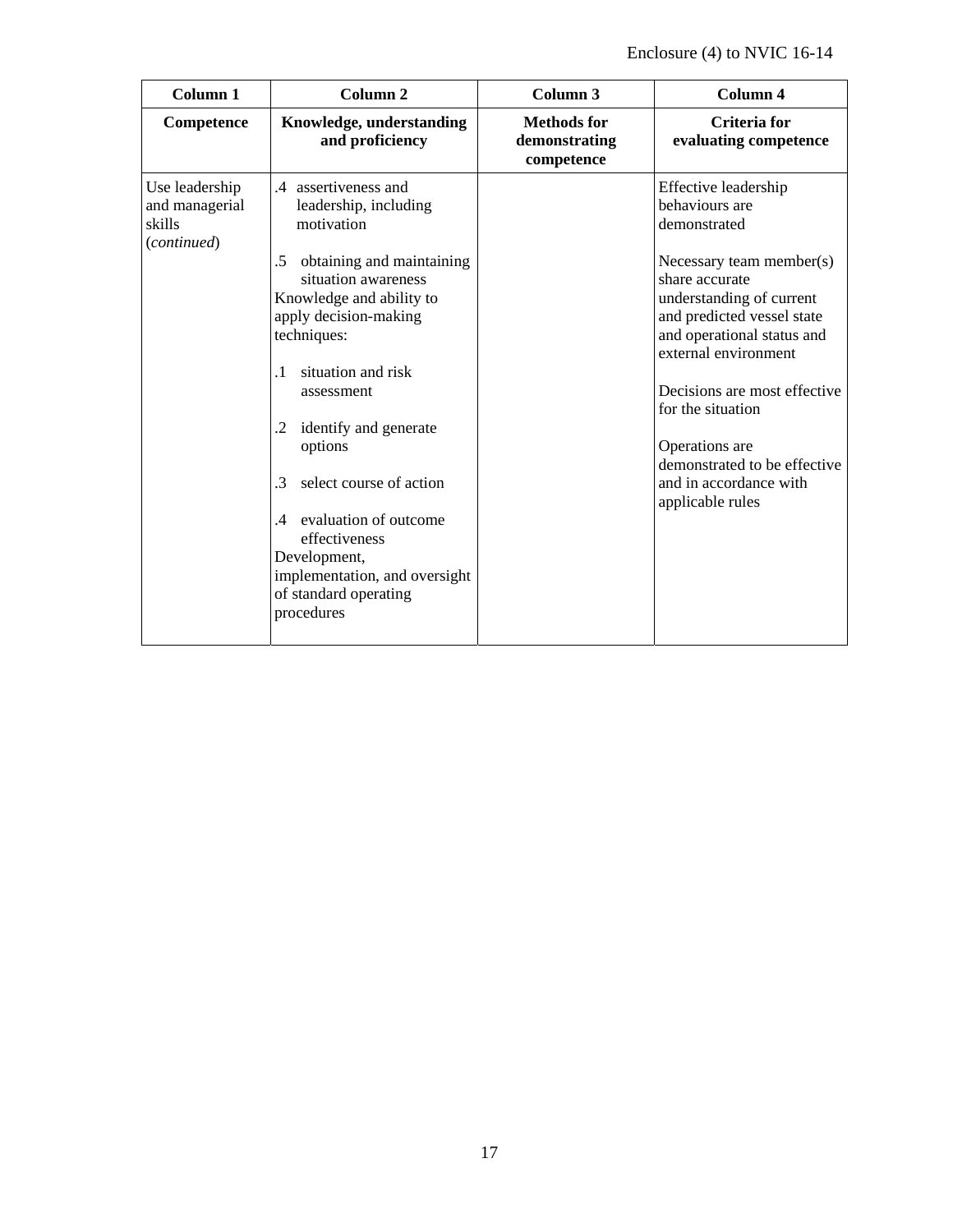#### **Chapter VIII**

Standards regarding watchkeeping

#### **Section A-VIII/2**

*Watchkeeping arrangements and principles to be observed* 

### **Part 1 – Certification**

**1** The officer in charge of the navigational or deck watch shall be duly qualified in accordance with the provisions of chapter II or chapter VII appropriate to the duties related to navigational or deck watchkeeping.

**2** The officer in charge of the engineering watch shall be duly qualified in accordance with the provisions of chapter III or chapter VII appropriate to the duties related to engineering watchkeeping.

### **Part 2 – Voyage Planning**

#### **General requirements**

**3** The intended voyage shall be planned in advance, taking into consideration all pertinent information, and any course laid down shall be checked before the voyage commences.

**4** The chief engineer officer shall, in consultation with the master, determine in advance the needs of the intended voyage, taking into consideration the requirements for fuel, water, lubricants, chemicals, expendable and other spare parts, tools, supplies and any other requirements.

#### **Planning prior to each voyage**

**5** Prior to each voyage, the master of every ship shall ensure that the intended route from the port of departure to the first port of call is planned using adequate and appropriate charts and other nautical publications necessary for the intended voyage, containing accurate, complete and up-to-date information regarding those navigational limitations and hazards which are of a permanent or predictable nature and which are relevant to the safe navigation of the ship.

#### **Verification and display of planned route**

**6** When the route planning is verified, taking into consideration all pertinent information, the planned route shall be clearly displayed on appropriate charts and shall be continuously available to the officer in charge of the watch, who shall verify each course to be followed prior to using it during the voyage.

#### **Deviation from planned route**

**7** If a decision is made, during a voyage, to change the next port of call of the planned route, or if it is necessary for the ship to deviate substantially from the planned route for other reasons, then an amended route shall be planned prior to deviating substantially from the route originally planned.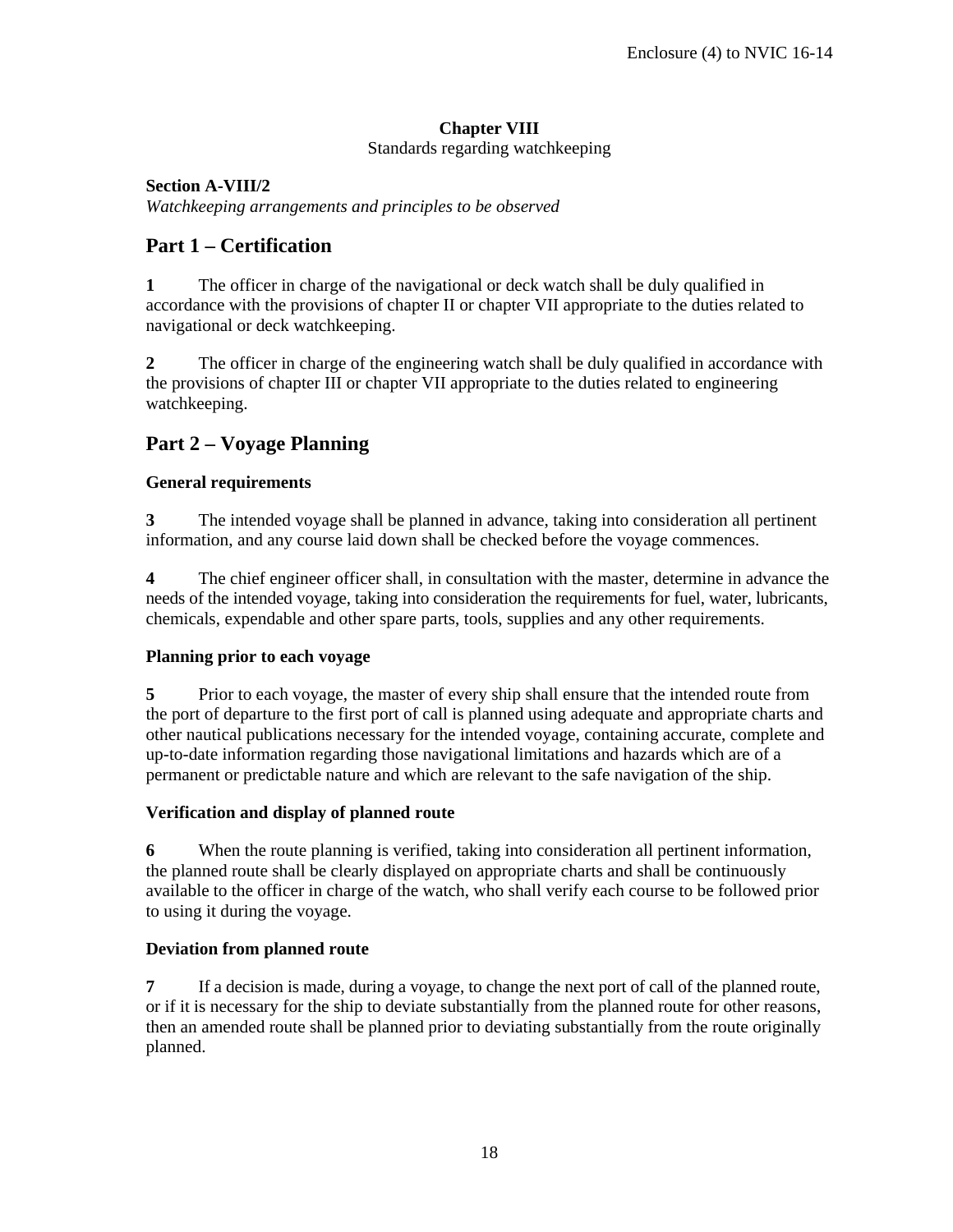### **Part 3 – Watchkeeping principles in general**

**8** Watches shall be carried out based on the following bridge and engine-room resource management principles:

- **.1** proper arrangements for watchkeeping personnel shall be ensured in accordance with the situations;
- **.2** any limitation in qualifications or fitness of individuals shall be taken into account when deploying watchkeeping personnel;
- **.3** understanding of watchkeeping personnel regarding their individual roles, responsibility and team roles shall be established;
- **.4** the master, chief engineer officer and officer in charge of watch duties shall maintain a proper watch, making the most effective use of the resources available, such as information, installations/equipment and other personnel;
- **.5** watchkeeping personnel shall understand functions and operation of installations/equipment, and be familiar with handling them;
- **.6** watchkeeping personnel shall understand information and how to respond to information from each station/installation/equipment;
- **.7** information from the stations/installations/equipment shall be appropriately shared by all the watchkeeping personnel;
- **.8** watchkeeping personnel shall maintain an exchange of appropriate communication in any situation; and
- **.9** watchkeeping personnel shall notify the master/chief engineer officer/officer in charge of watch duties without any hesitation when in any doubt as to what action to take in the interest of safety.

#### **Part 4 – Watchkeeping at sea**

#### **Principles applying to watchkeeping generally**

**9** Parties shall direct the attention of companies, masters, chief engineer officers and watchkeeping personnel to the following principles, which shall be observed to ensure that safe watches are maintained at all times.

**10** The master of every ship is bound to ensure that watchkeeping arrangements are adequate for maintaining a safe navigational or cargo watch. Under the master's general direction, the officers of the navigational watch are responsible for navigating the ship safely during their periods of duty, when they will be particularly concerned with avoiding collision and stranding.

**11** The chief engineer officer of every ship is bound, in consultation with the master, to ensure that watchkeeping arrangements are adequate to maintain a safe engineering watch.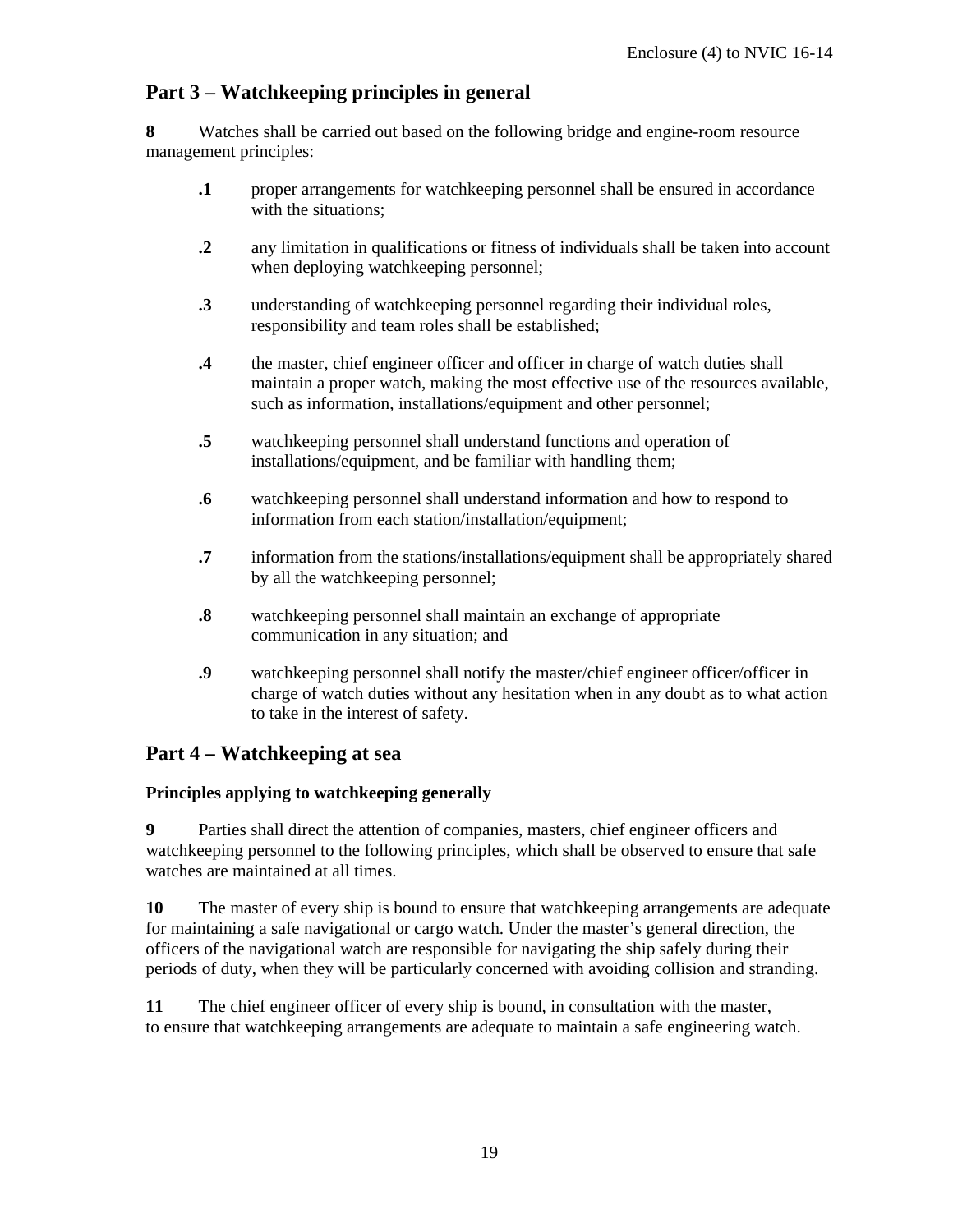#### **Protection of marine environment**

**12** The master, officers and ratings shall be aware of the serious effects of operational or accidental pollution of the marine environment and shall take all possible precautions to prevent such pollution, particularly within the framework of relevant international and port regulations.

*\* \* \* \* \** 

#### *Part 4-2 – Principles to be observed in keeping an engineering watch*

**52** The term *engineering watch* as used in parts 4-2, 5-2 and 5-4 of this section means either a person or a group of personnel comprising the watch or a period of responsibility for an officer during which the physical presence in machinery spaces of that officer may or may not be required.

**53** The *officer in charge of the engineering watch* is the chief engineer officer's representative and is primarily responsible, at all times, for the safe and efficient operation and upkeep of machinery affecting the safety of the ship and is responsible for the inspection, operation and testing, as required, of all machinery and equipment under the responsibility of the engineering watch.

#### **Watch arrangements**

**54** The composition of the engineering watch shall, at all times, be adequate to ensure the safe operation of all machinery affecting the operation of the ship, in either automated or manual mode, and be appropriate to the prevailing circumstances and conditions.

**55** When deciding the composition of the engineering watch, which may include appropriately qualified ratings, the following criteria, *inter alia*, shall be taken into account:

- **.1** the type of ship and the type and condition of the machinery;
- **.2** the adequate supervision, at all times, of machinery affecting the safe operation of the ship;
- **.3** any special modes of operation dictated by conditions such as weather, ice, contaminated water, shallow water, emergency conditions, damage containment or pollution abatement;
- **.4** the qualifications and experience of the engineering watch;
- **.5** the safety of life, ship, cargo and port, and protection of the environment;
- **.6** the observance of international, national and local regulations; and
- **.7** maintaining the normal operations of the ship.

#### **Taking over the watch**

**56** The officer in charge of the engineering watch shall not hand over the watch to the relieving officer if there is reason to believe that the latter is obviously not capable of carrying out the watchkeeping duties effectively, in which case the chief engineer officer shall be notified.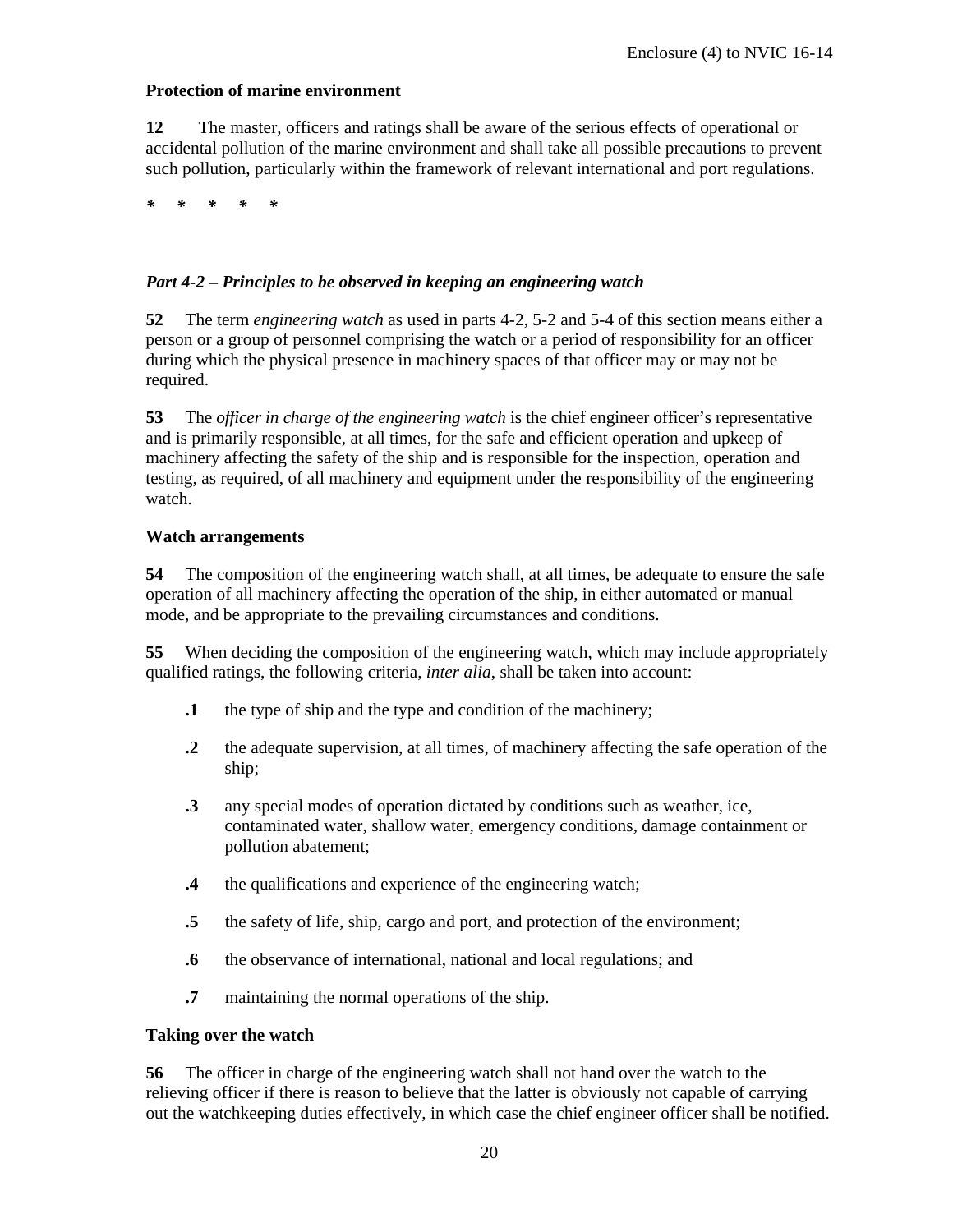**57** The relieving officer of the engineering watch shall ensure that the members of the relieving engineering watch are apparently fully capable of performing their duties effectively.

**58** Prior to taking over the engineering watch, relieving officers shall satisfy themselves regarding at least the following:

- **.1** the standing orders and special instructions of the chief engineer officer relating to the operation of the ship's systems and machinery;
- **.2** the nature of all work being performed on machinery and systems, the personnel involved and potential hazards;
- **.3** the level and, where applicable, the condition of water or residues in bilges, ballast tanks, slop tanks, reserve tanks, fresh water tanks, sewage tanks and any special requirements for use or disposal of the contents thereof;
- **.4** the condition and level of fuel in the reserve tanks, settling tank, day tank and other fuel storage facilities;
- **.5** any special requirements relating to sanitary system disposals;
- **.6** condition and mode of operation of the various main and auxiliary systems, including the electrical power distribution system;
- **.7** where applicable, the condition of monitoring and control console equipment, and which equipment is being operated manually;
- **.8** where applicable, the condition and mode of operation of automatic boiler controls such as flame safeguard control systems, limit control systems, combustion control systems, fuel-supply control systems and other equipment related to the operation of steam boilers;
- **.9** any potentially adverse conditions resulting from bad weather, ice, or contaminated or shallow water;
- **.10** any special modes of operation dictated by equipment failure or adverse ship conditions;
- **.11** the reports of engine-room ratings relating to their assigned duties;
- **.12** the availability of fire-fighting appliances; and
- **.13** the state of completion of the engine-room log.

#### **Performing the engineering watch**

**59** The officer in charge of the engineering watch shall ensure that the established watchkeeping arrangements are maintained and that, under direction, engine-room ratings, if forming part of the engineering watch, assist in the safe and efficient operation of the propulsion machinery and auxiliary equipment.

**60** The officer in charge of the engineering watch shall continue to be responsible for machinery-space operations, despite the presence of the chief engineer officer in the machinery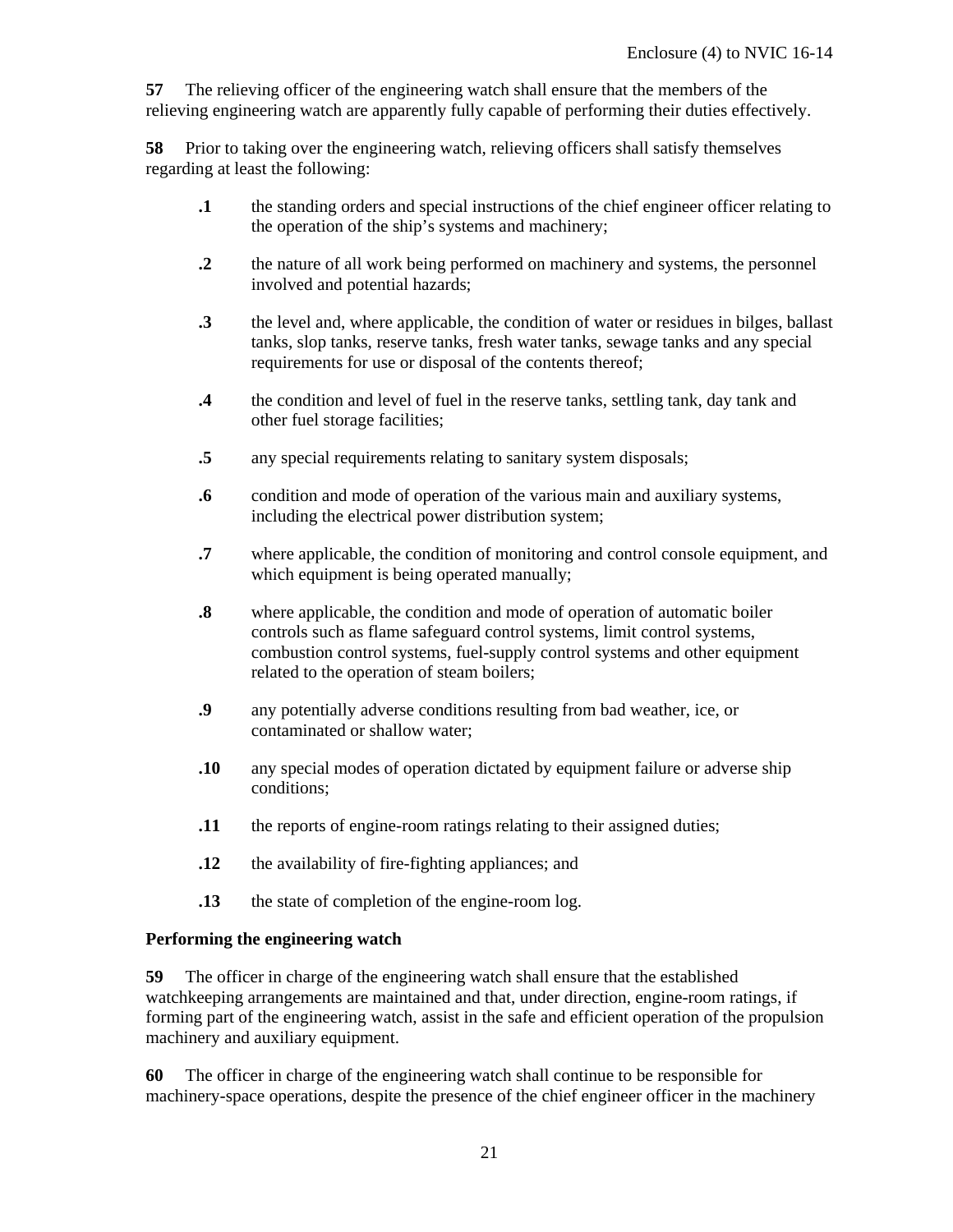spaces, until specifically informed that the chief engineer officer has assumed that responsibility and this is mutually understood.

**61** All members of the engineering watch shall be familiar with their assigned watchkeeping duties. In addition, every member shall, with respect to the ship they are serving in, have knowledge of:

- **.1** the use of appropriate internal communication systems;
- **.2** the escape routes from machinery spaces;
- **.3** the engine-room alarm systems and be able to distinguish between the various alarms, with special reference to the fire-extinguishing media alarm; and
- **.4** the number, location and types of fire-fighting equipment and damage-control gear in the machinery spaces, together with their use and the various safety precautions to be observed.

**62** Any machinery not functioning properly, expected to malfunction or requiring special service shall be noted along with any action already taken. Plans shall be made for any further action if required.

**63** When the machinery spaces are in the manned condition, the officer in charge of the engineering watch shall at all times be readily capable of operating the propulsion equipment in response to needs for changes in direction or speed.

**64** When the machinery spaces are in the periodic unmanned condition, the designated duty officer in charge of the engineering watch shall be immediately available and on call to attend the machinery spaces.

**65** All bridge orders shall be promptly executed. Changes in direction or speed of the main propulsion units shall be recorded, except where an Administration has determined that the size or characteristics of a particular ship make such recording impracticable. The officer in charge of the engineering watch shall ensure that the main propulsion unit controls, when in the manual mode of operation, are continuously attended under stand-by or manoeuvring conditions.

**66** Due attention shall be paid to the ongoing maintenance and support of all machinery, including mechanical, electrical, electronic, hydraulic and pneumatic systems, their control apparatus and associated safety equipment, all accommodation service systems equipment and the recording of stores and spare gear usage.

**67** The chief engineer officer shall ensure that the officer in charge of the engineering watch is informed of all preventive maintenance, damage control, or repair operations to be performed during the engineering watch. The officer in charge of the engineering watch shall be responsible for the isolation, bypassing and adjustment of all machinery under the responsibility of the engineering watch that is to be worked on, and shall record all work carried out.

**68** When the engine-room is put in a stand-by condition, the officer in charge of the engineering watch shall ensure that all machinery and equipment which may be used during manoeuvring is in a state of immediate readiness and that an adequate reserve of power is available for steering gear and other requirements.

**69** Officers in charge of an engineering watch shall not be assigned or undertake any duties which would interfere with their supervisory duties in respect of the main propulsion system and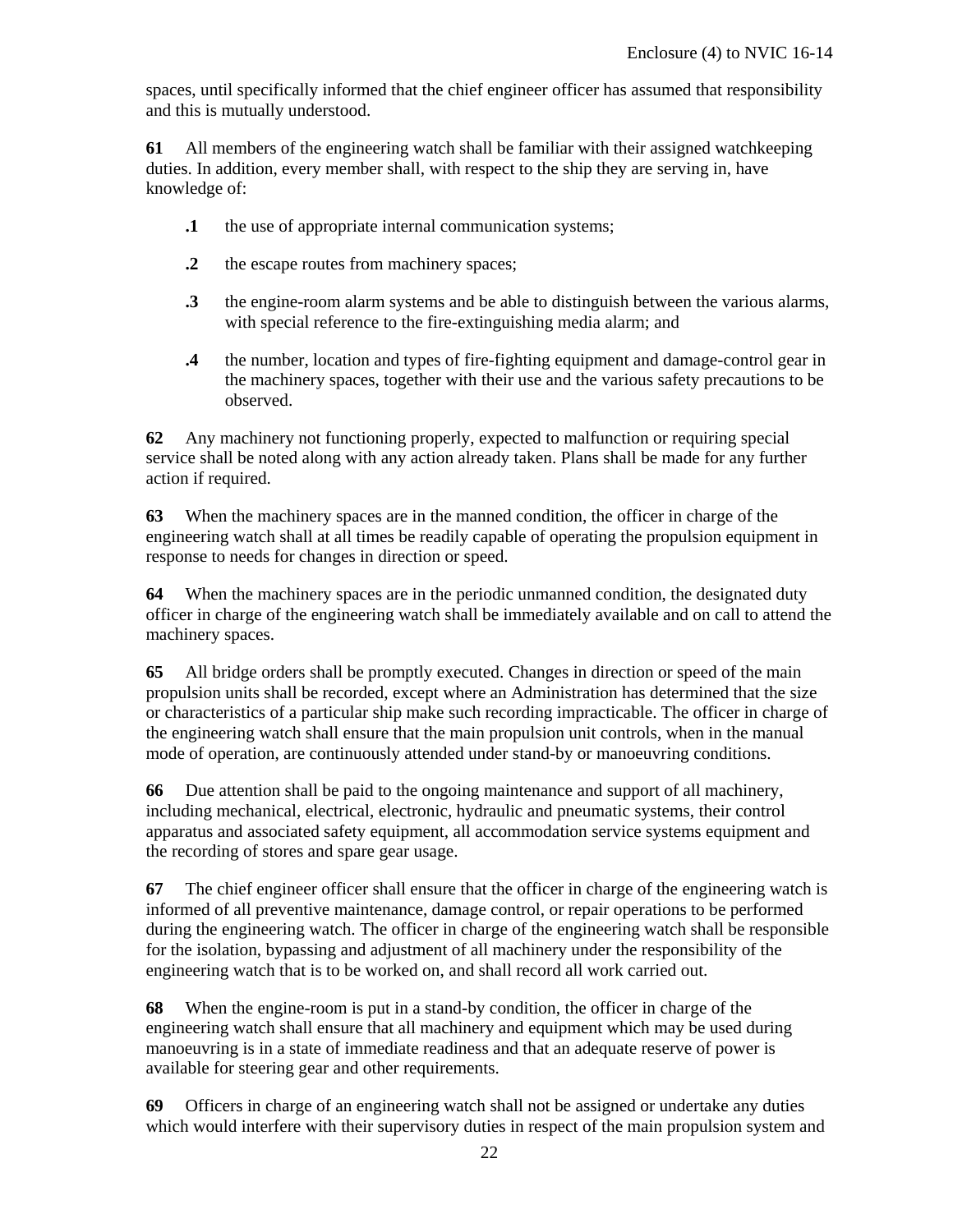ancillary equipment. They shall keep the main propulsion plant and auxiliary systems under constant supervision until properly relieved, and shall periodically inspect the machinery in their charge. They shall also ensure that adequate rounds of the machinery and steering-gear spaces are made for the purpose of observing and reporting equipment malfunctions or breakdowns, performing or directing routine adjustments, required upkeep and any other necessary tasks.

**70** Officers in charge of an engineering watch shall direct any other member of the engineering watch to inform them of potentially hazardous conditions which may adversely affect the machinery or jeopardize the safety of life or of the ship.

**71** The officer in charge of the engineering watch shall ensure that the machinery space watch is supervised, and shall arrange for substitute personnel in the event of the incapacity of any engineering watch personnel. The engineering watch shall not leave the machinery spaces unsupervised in a manner that would prevent the manual operation of the engine-room plant or throttles.

**72** The officer in charge of the engineering watch shall take the action necessary to contain the effects of damage resulting from equipment breakdown, fire, flooding, rupture, collision, stranding, or other cause.

**73** Before going off duty, the officer in charge of the engineering watch shall ensure that all events related to the main and auxiliary machinery which have occurred during the engineering watch are suitably recorded.

**74** The officer in charge of the engineering watch shall co-operate with any engineer in charge of maintenance work during all preventive maintenance, damage control or repairs. This shall include, but not necessarily be limited to:

- **.1** isolating and bypassing machinery to be worked on;
- **.2** adjusting the remaining plant to function adequately and safely during the maintenance period;
- **.3** recording, in the engine-room log or other suitable document, the equipment worked on and the personnel involved, and which safety steps have been taken and by whom, for the benefit of relieving officers and for record purposes; and
- **.4** testing and putting into service, when necessary, the repaired machinery or equipment.

**75** The officer in charge of the engineering watch shall ensure that any engine-room ratings who perform maintenance duties are available to assist in the manual operation of machinery in the event of automatic equipment failure.

**76** The officer in charge of the engineering watch shall bear in mind that changes in speed, resulting from machinery malfunction, or any loss of steering may imperil the safety of the ship and life at sea. The bridge shall be immediately notified in the event of fire and of any impending action in machinery spaces that may cause reduction in the ship's speed, imminent steering failure, stoppage of the ship's propulsion system or any alteration in the generation of electric power or similar threat to safety. This notification, where possible, shall be accomplished before changes are made, in order to afford the bridge the maximum available time to take whatever action is possible to avoid a potential marine casualty.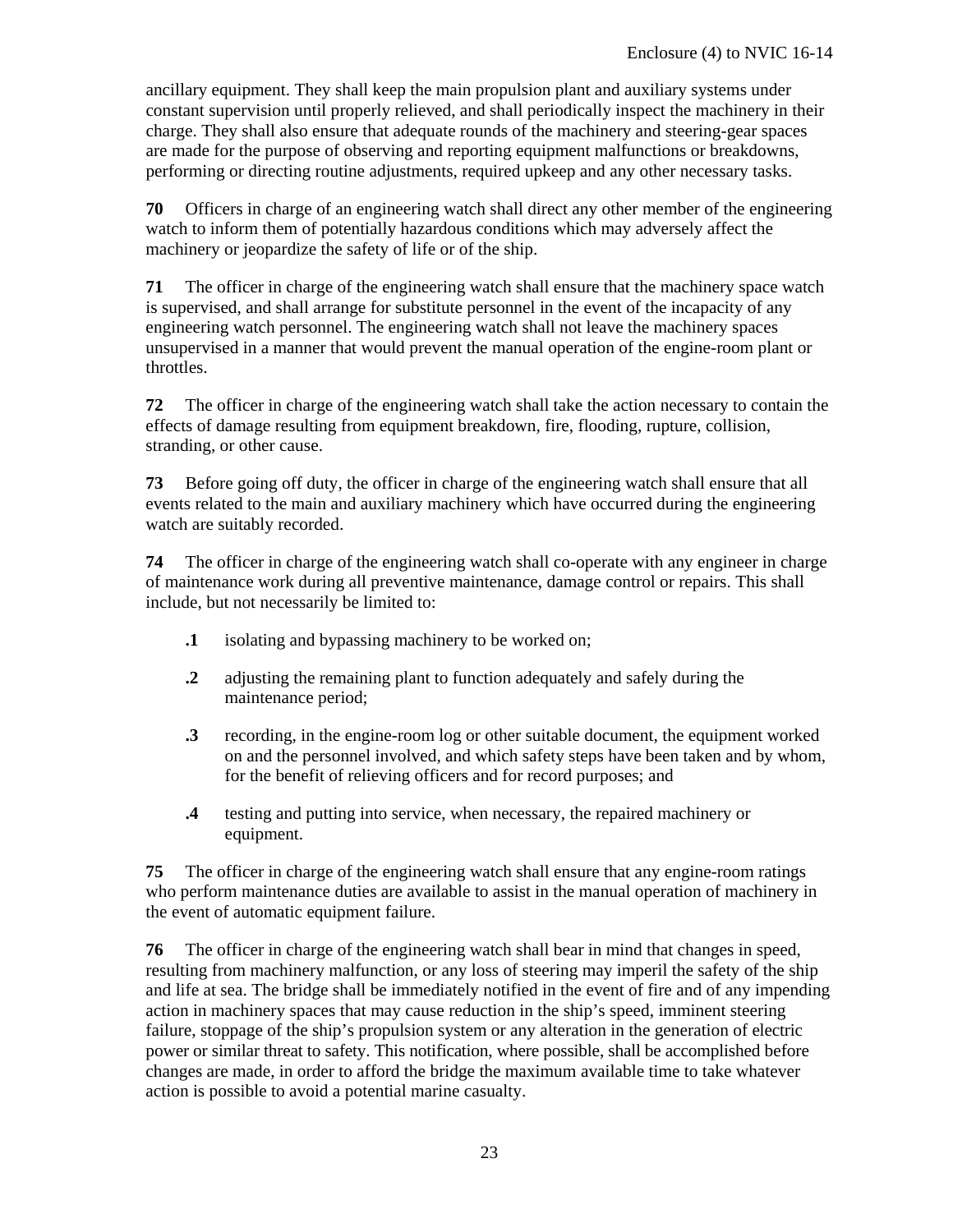77 The officer in charge of the engineering watch shall notify the chief engineer officer without delay:

- **.1** when engine damage or a malfunction occurs which may be such as to endanger the safe operation of the ship;
- **.2** when any malfunction occurs which, it is believed, may cause damage or breakdown of propulsion machinery, auxiliary machinery or monitoring and governing systems; and
- **.3** in any emergency or if in any doubt as to what decision or measures to take.

**78** Despite the requirement to notify the chief engineer officer in the foregoing circumstances, the officer in charge of the engineering watch shall not hesitate to take immediate action for the safety of the ship, its machinery and crew where circumstances require.

**79** The officer in charge of the engineering watch shall give the watchkeeping personnel all appropriate instructions and information which will ensure the keeping of a safe engineering watch. Routine machinery upkeep, performed as incidental tasks as a part of keeping a safe watch, shall be set up as an integral part of the watch routine. Detailed repair maintenance involving repairs to electrical, mechanical, hydraulic, pneumatic or applicable electronic equipment throughout the ship shall be performed with the cognizance of the officer in charge of the engineering watch and chief engineer officer. These repairs shall be recorded.

## **Engineering watchkeeping under different conditions and in different areas**

#### *Restricted visibility*

**80** The officer in charge of the engineering watch shall ensure that permanent air or steam pressure is available for sound signals and that at all times bridge orders relating to changes in speed or direction of operation are immediately implemented and, in addition, that auxiliary machinery used for manoeuvring is readily available.

#### *Coastal and congested waters*

**81** The officer in charge of the engineering watch shall ensure that all machinery involved with the manoeuvring of the ship can immediately be placed in the manual mode of operation when notified that the ship is in congested waters. The officer in charge of the engineering watch shall also ensure that an adequate reserve of power is available for steering and other manoeuvring requirements. Emergency steering and other auxiliary equipment shall be ready for immediate operation.

#### *Ship at anchor*

**82** At an unsheltered anchorage the chief engineer officer shall consult with the master whether or not to maintain the same engineering watch as when under way.

**83** When a ship is at anchor in an open roadstead or any other virtually "at-sea" condition, the engineer officer in charge of the engineering watch shall ensure that:

- **.1** an efficient engineering watch is kept;
- **.2** periodic inspection is made of all operating and stand-by machinery;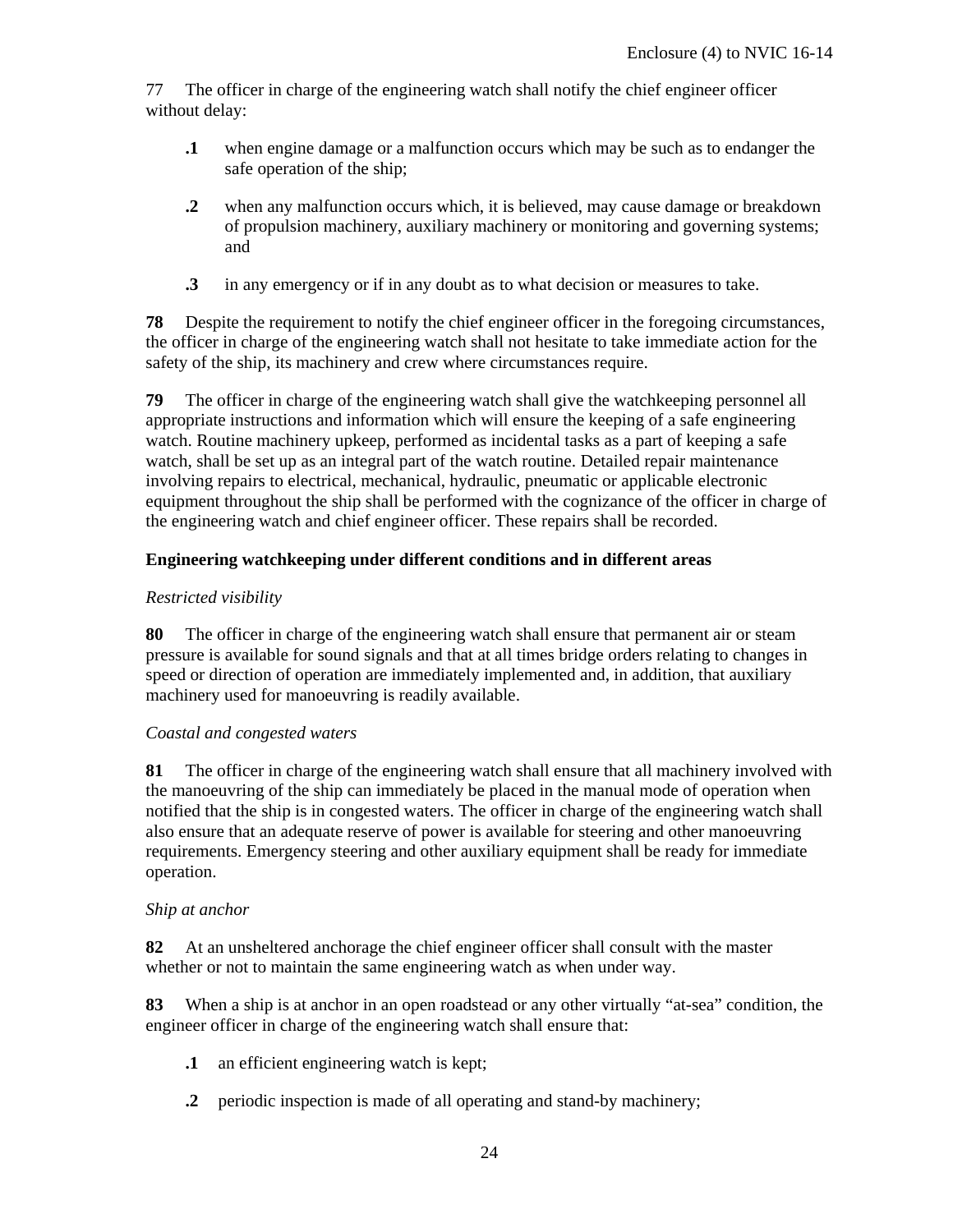- **.3** main and auxiliary machinery is maintained in a state of readiness in accordance with orders from the bridge;
- **.4** measures are taken to protect the environment from pollution by the ship, and that applicable pollution-prevention regulations are complied with; and
- **.5** all damage-control and fire-fighting systems are in readiness.

*\* \* \* \* \**

## **Part 5 – Watchkeeping in port**

## *Principles applying to all watchkeeping*

## **General**

**90** On any ship safely moored or safely at anchor under normal circumstances in port, the master shall arrange for an appropriate and effective watch to be maintained for the purpose of safety. Special requirements may be necessary for special types of ships' propulsion systems or ancillary equipment and for ships carrying hazardous, dangerous, toxic or highly flammable materials or other special types of cargo.

## **Watch arrangements**

**91** Arrangements for keeping a deck watch when the ship is in port shall at all times be adequate to:

- **.1** ensure the safety of life, of the ship, the port and the environment, and the safe operation of all machinery related to cargo operation;
- **.2** observe international, national and local rules; and
- **.3** maintain order and the normal routine of the ship.

**92** The master shall decide the composition and duration of the deck watch depending on the conditions of mooring, type of the ship and character of duties.

**93** If the master considers it necessary, a qualified officer shall be in charge of the deck watch.

**94** The necessary equipment shall be so arranged as to provide for efficient watchkeeping.

**95** The chief engineer officer, in consultation with the master, shall ensure that engineering watchkeeping arrangements are adequate to maintain a safe engineering watch while in port. When deciding the composition of the engineering watch, which may include appropriate engine-room ratings, the following points are among those to be taken into account:

- **.1** on all ships of 3,000 kW propulsion power and over there shall always be an officer in charge of the engineering watch;
- **.2** on ships of less than 3,000 kW propulsion power there may be, at the master's discretion and in consultation with the chief engineer officer, no officer in charge of the engineering watch; and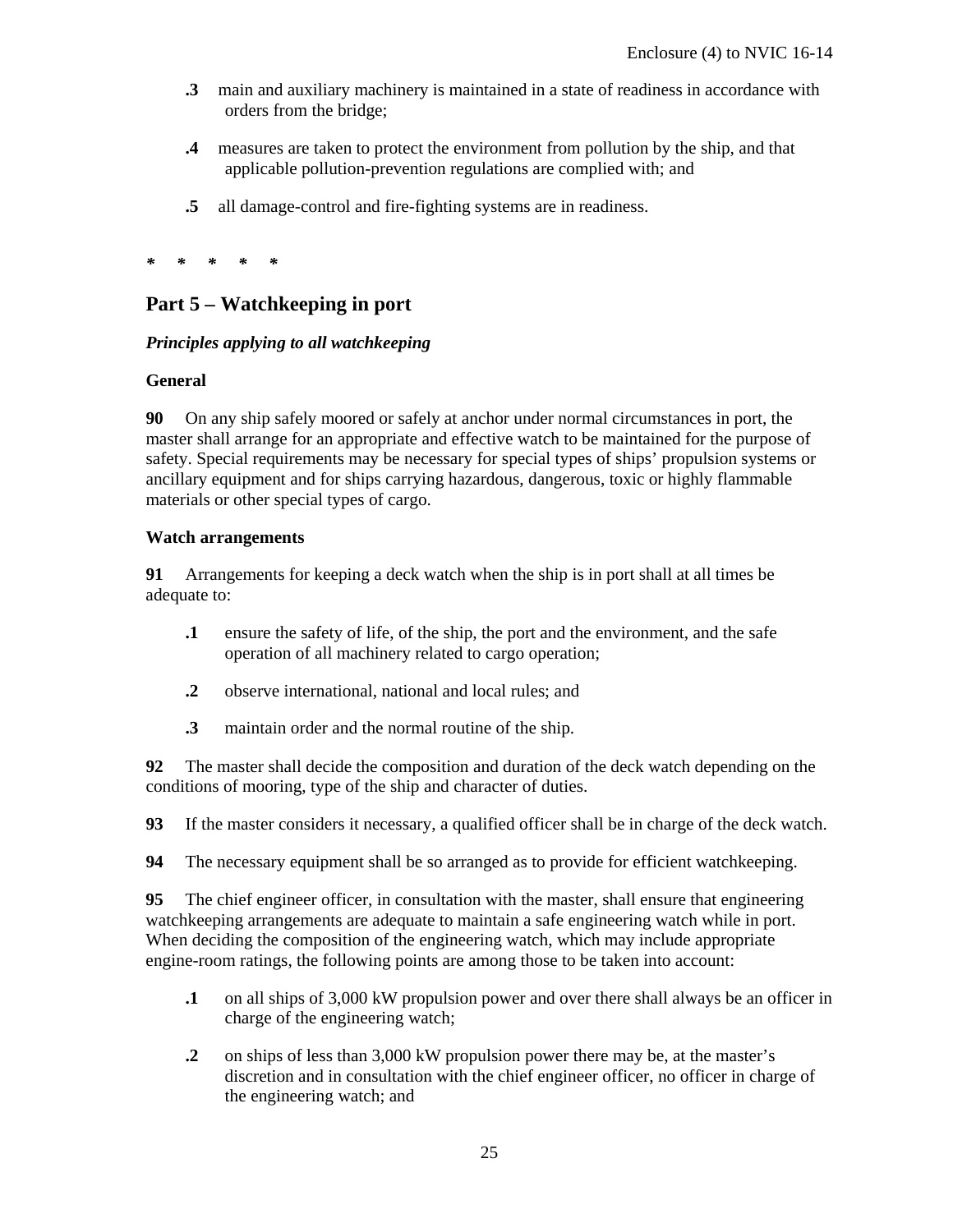**.3** officers, while in charge of an engineering watch, shall not be assigned or undertake any task or duty which would interfere with their supervisory duty in respect of the ship's machinery system.

## **Taking over the watch**

**96** Officers in charge of the deck or engineering watch shall not hand over the watch to their relieving officer if they have any reason to believe that the latter is obviously not capable of carrying out watchkeeping duties effectively, in which case the master or chief engineer shall be notified accordingly. Relieving officers of the deck or engineering watch shall ensure that all members of their watch are apparently fully capable of performing their duties effectively.

**97** If, at the moment of handing over the deck or engineering watch, an important operation is being performed, it shall be concluded by the officer being relieved, except when ordered otherwise by the master or chief engineer officer.

\* \* \* \* \*

## *Part 5-2 – Taking over the engineering watch*

**100** Prior to taking over the engineering watch, the relieving officer shall be informed by the officer in charge of the engineering watch as to:

- **.1** the standing orders of the day, any special orders relating to the ship operations, maintenance functions, repairs to the ship's machinery or control equipment;
- **.2** the nature of all work being performed on machinery and systems on board ship, personnel involved and potential hazards;
- **.3** the level and condition, where applicable, of water or residue in bilges, ballast tanks, slop tanks, sewage tanks, reserve tanks and special requirements for the use or disposal of the contents thereof;
- **.4** any special requirements relating to sanitary system disposals;
- **.5** the condition and state of readiness of portable fire-extinguishing equipment and fixed fire-extinguishing installations and fire-detection systems;
- **.6** authorized repair personnel on board engaged in engineering activities, their work locations and repair functions and other authorized persons on board and the required crew;
- **.7** any port regulations pertaining to ship effluents, fire-fighting requirements and ship readiness, particularly during potential bad weather conditions;
- **.8** the lines of communication available between the ship and shore personnel, including port authorities, in the event of an emergency arising or assistance being required;
- **.9** any other circumstance of importance to the safety of the ship, its crew, cargo or the protection of the environment from pollution; and
- **.10** the procedures for notifying the appropriate authority of environmental pollution resulting from engineering activities.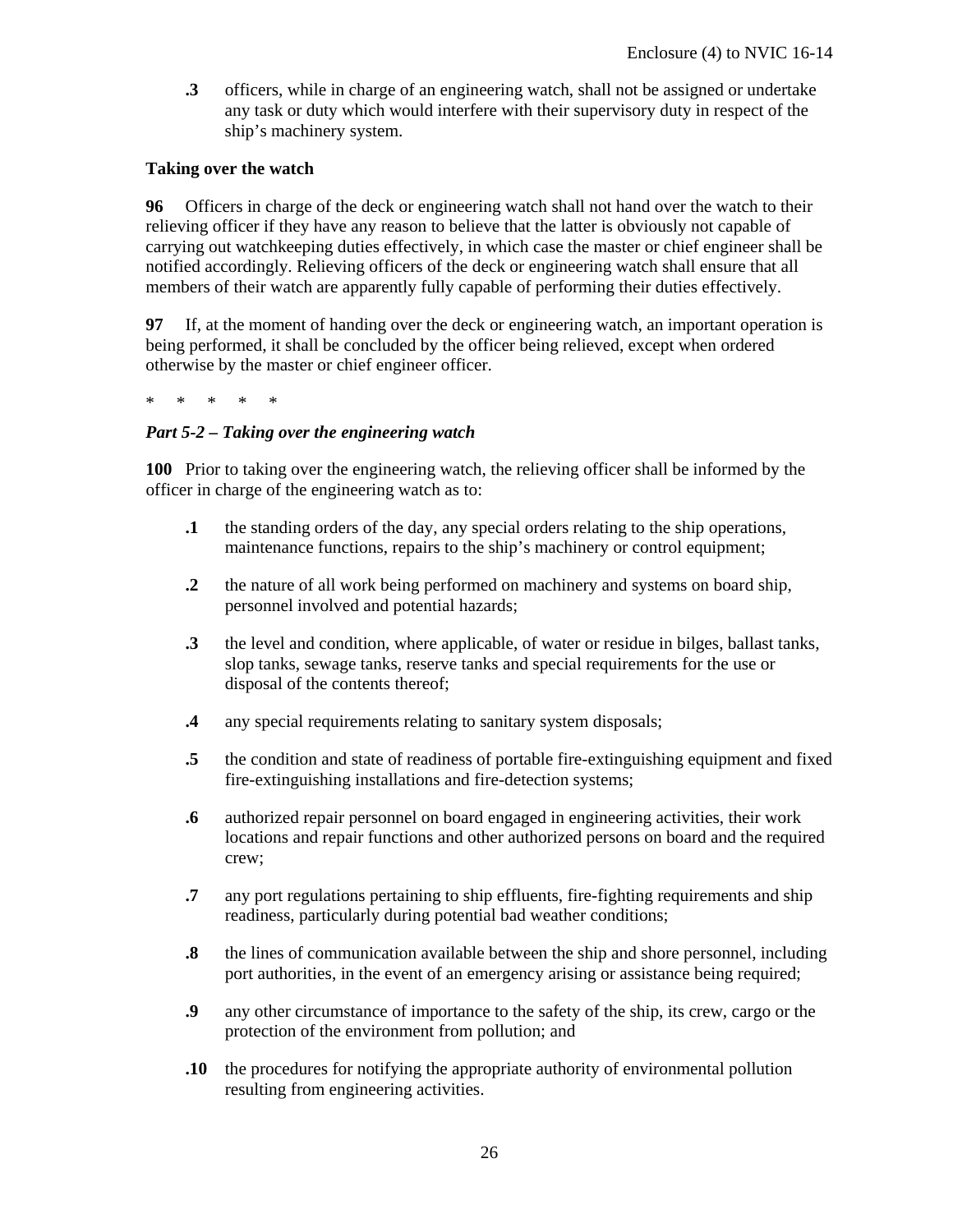**101** Relieving officers, before assuming charge of the engineering watch, shall satisfy themselves that they are fully informed by the officer being relieved, as outlined above, and:

- **.1** be familiar with existing and potential sources of power, heat and lighting and their distribution;
- **.2** know the availability and condition of ship's fuel, lubricants and all water supplies; and
- **.3** be ready to prepare the ship and its machinery, as far as is possible, for stand-by or emergency conditions as required.

\* \* \* \* \*

#### *Part 5-4 – Performing the engineering watch*

**103** Officers in charge of the engineering watch shall pay particular attention to:

- **.1** the observance of all orders, special operating procedures and regulations concerning hazardous conditions and their prevention in all areas in their charge;
- **.2** the instrumentation and control systems, monitoring of all power supplies, components and systems in operation;
- **.3** the techniques, methods and procedures necessary to prevent violation of the pollution regulations of the local authorities; and
- **.4** the state of the bilges.

**104** Officers in charge of the engineering watch shall:

- **.1** in emergencies, raise the alarm when, in their opinion, the situation so demands, and take all possible measures to prevent damage to the ship, persons on board and cargo;
- **.2** be aware of the deck officer's needs relating to the equipment required in the loading or unloading of the cargo and the additional requirements of the ballast and other ship stability control systems;
- **.3** make frequent rounds of inspection to determine possible equipment malfunction or failure, and take immediate remedial action to ensure the safety of the ship, of cargo operations, of the port and the environment;
- **.4** ensure that the necessary precautions are taken, within their area of responsibility, to prevent accidents or damage to the various electrical, electronic, hydraulic, pneumatic and mechanical systems of the ship; and

**.5** ensure that all important events affecting the operation, adjustment or repair of the ship's machinery are satisfactorily recorded.

\* \* \* \* \*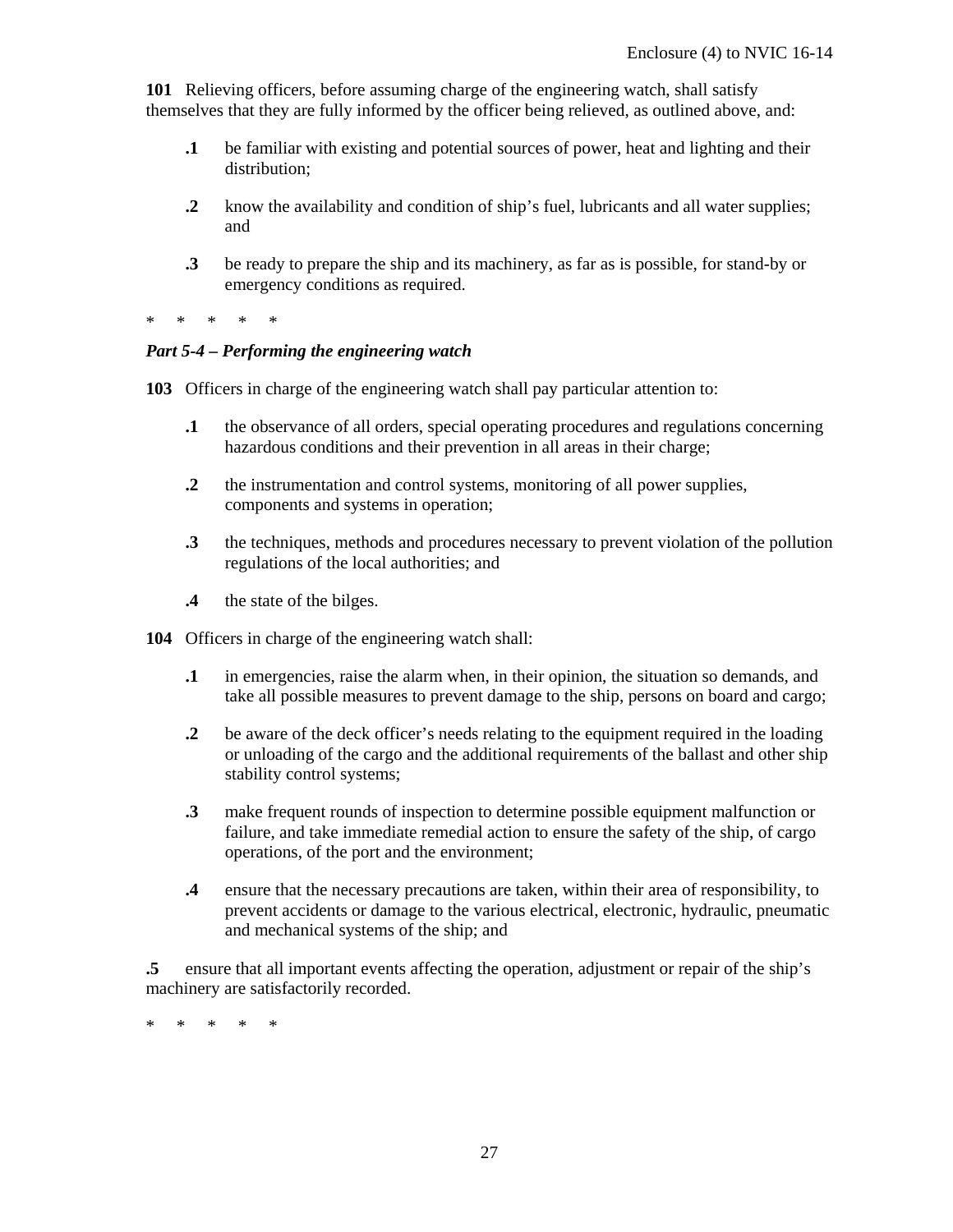#### **GUIDANCE REGARDING PROVISIONS OF THE ANNEX TO THE STCW CONVENTION PART B**

## **Chapter I**

Guidance regarding general provisions

**Section B-I/6** *Guidance regarding training and assessment* 

#### **Qualifications of instructors and assessors**

**1** Each Party should ensure that instructors and assessors are appropriately qualified and experienced for the particular types and levels of training or assessment of competence of seafarers, as required under the Convention, in accordance with the guidelines in this section.

#### **In-service training and assessment**

**2** Any person, on board or ashore, conducting in-service training of a seafarer intended to be used in qualifying for certification under the Convention should have received appropriate guidance in instructional techniques\* .

**3** Any person responsible for the supervision of in-service training of a seafarer intended to be used in qualifying for certification under the Convention should have appropriate knowledge of instructional techniques and of training methods and practice.

**4** Any person, on board or ashore, conducting an in-service assessment of the competence of a seafarer intended to be used in qualifying for certification under the Convention should have:

- **1** received appropriate guidance in assessment methods and practice<sup>\*</sup>; and
- **.2** gained practical assessment experience under the supervision and to the satisfaction of an experienced assessor.

**5** Any person responsible for the supervision of the in-service assessment of competence of a seafarer intended to be used in qualifying for certification under the Convention should have a full understanding of the assessment system, assessment methods and practice<sup>\*</sup>.

\* \* \* \* \*

#### **Section B-I/12**

*Guidance regarding the use of simulators* 

**1** When simulators are being used for training or assessment of competency, the following guidelines should be taken into consideration in conducting any such training or assessment.

**\* \* \* \* \***

-

<sup>\*</sup> The relevant IMO Model Course(s) may be of assistance in the preparation of courses.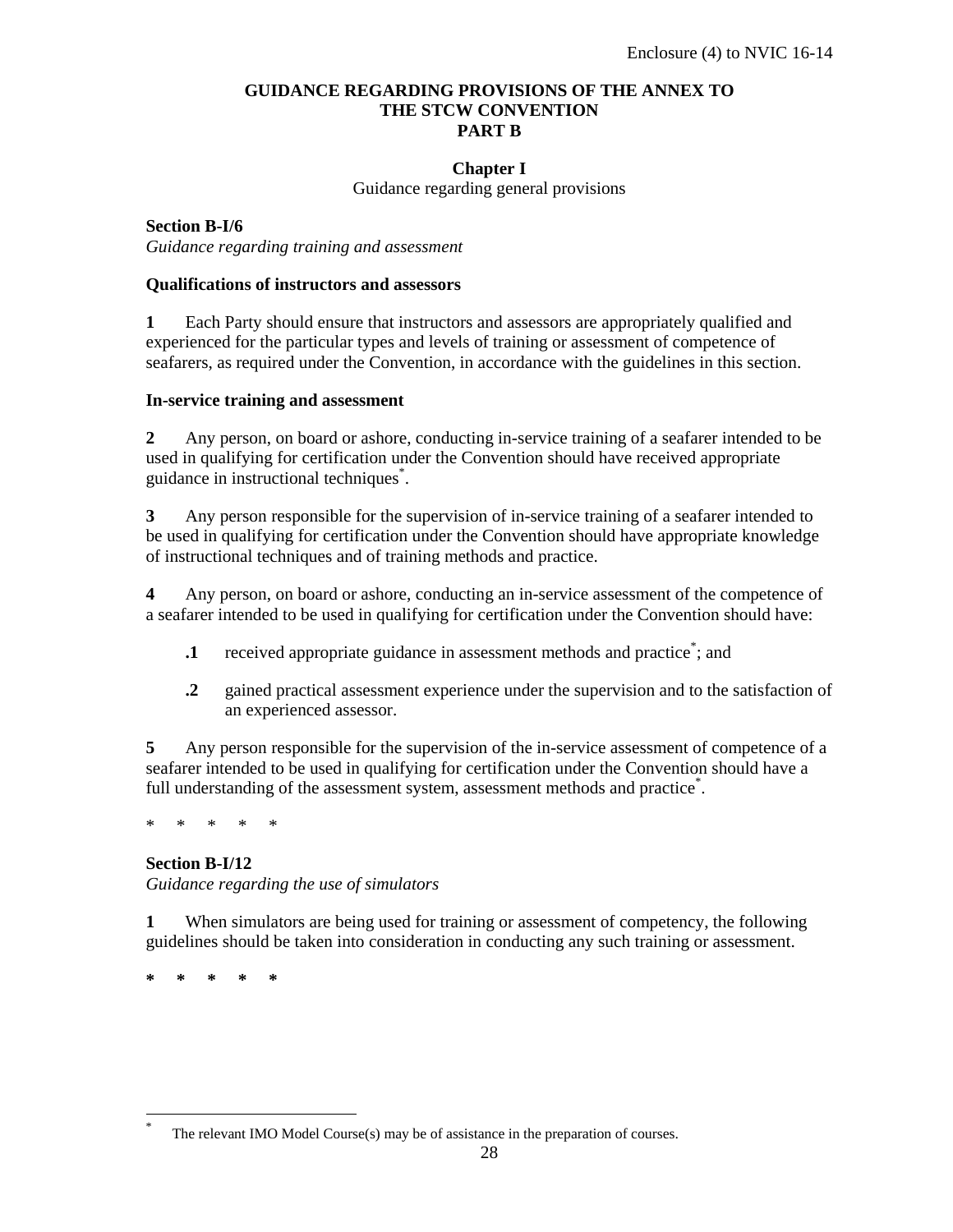## **Recommended performance standards for non-mandatory types of simulation**

**67** Performance standards for non-mandatory simulation equipment used for training and/or assessment of competence or demonstration of skills are set out hereunder. Such forms of simulation include, but are not limited to, the following types:

- **.1** navigation and watchkeeping;
- **.2** ship handling and manoeuvring;
- **.3** cargo handling and stowage;
- **.4** reporting and radiocommunications; and
- **.5** main and auxiliary machinery operation.
- **\* \* \* \* \***

-

#### *Main and auxiliary machinery operation simulation*

**73** Engine-room simulation equipment should be capable of simulating a main and auxiliary machinery system and incorporate facilities to:

- **.1** create a real-time environment for seagoing and harbour operations, with communication devices and simulation of appropriate main and auxiliary propulsion machinery equipment and control panels;
- **.2** simulate relevant sub-systems that should include, but not be restricted to, boiler, steering gear, electrical power general and distribution systems, including emergency power supplies, and fuel, cooling water, refrigeration, bilge and ballast systems;
- **.3** monitor and evaluate engine performance and remote sensing systems;
- **.4** simulate machinery malfunctions;
- **.5** allow for the variable external conditions to be changed so as to influence the simulated operations: weather, ship's draught, seawater and air temperatures;
- **.6** allow for instructor-controlled external conditions to be changed: deck steam, accommodation steam, deck air, ice conditions, deck cranes, heavy power, bow thrust, ship load;
- **.7** allow for instructor-controlled simulator dynamics to be changed: emergency run, process responses, ship responses; and
- **.8** provide a facility to isolate certain processes, such as speed, electrical system, diesel oil system, lubricating oil system, heavy oil system, seawater system, steam system, exhaust boiler and turbo generator, for performing specific training tasks.<sup>\*</sup>

The relevant IMO Model Course(s) may be of assistance in the preparation of courses.